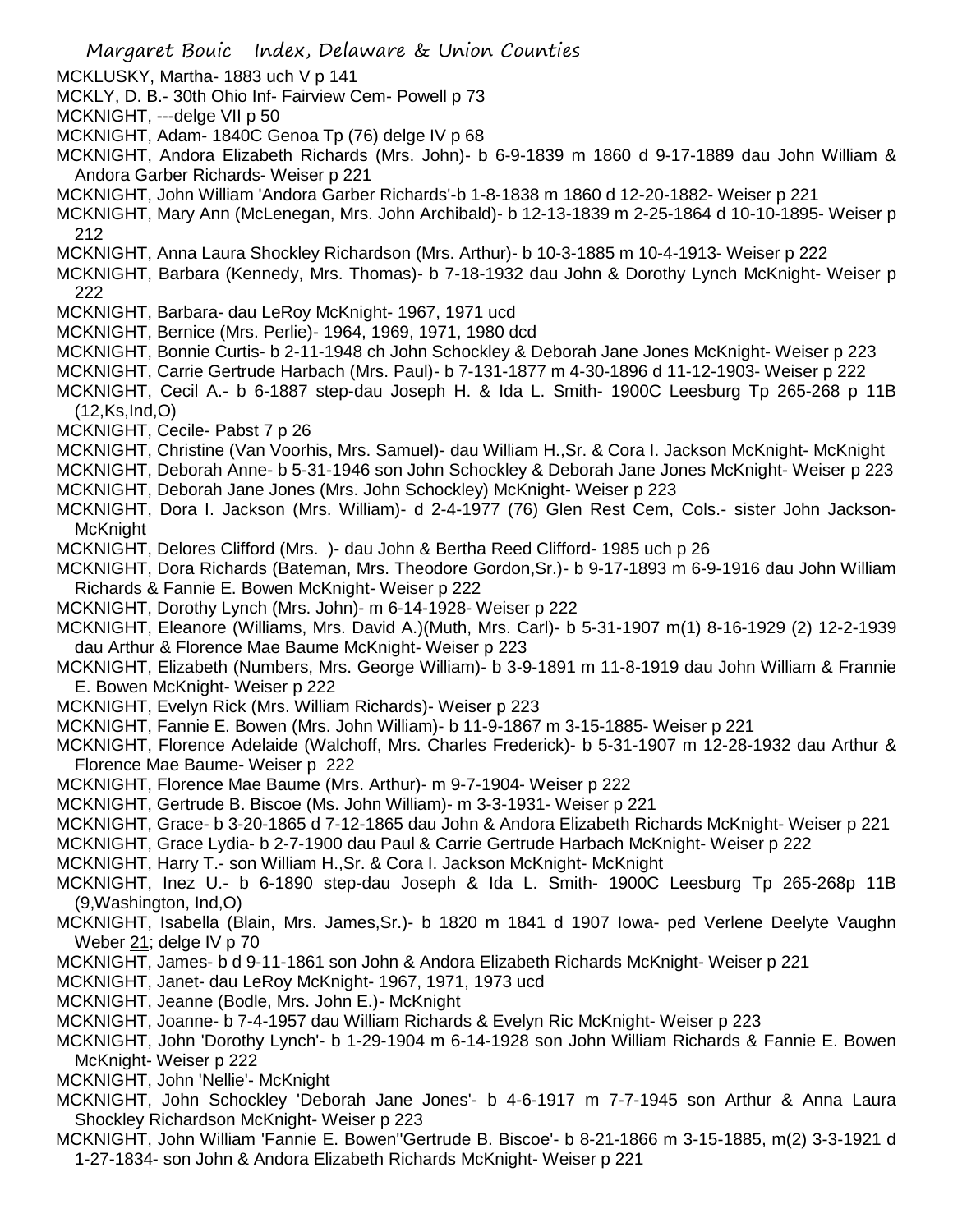MCKNIGHT, Keith F.'Rose Ann Rausch'- b 6-26-1933 m 9-30-1961- Rausch 19433 III p 309

- MCKNIGHT, Keith- son LeRoy McKnight- 1967, 1971, 1973 ucd
- MCKNIGHT, Laura Montayne (Mrs. Robert Brayton)- Weiser p 223
- MCKNIGHT, Leroy 'Virginia'- McKnight; 1967, 1971, 1973, 1975, 1977, 1979, 1981, 1983, 1991 ucd
- MCKNIGHT, Mary Louise (Howard, Mrs. John)- dau John & Nellie McKnight- McKnight
- MCKNIGHT, Nary (McClelland, Mrs. Andrew)- Powers p 145, 158
- MCKNIGHT, May Caroline Nagle (Mrs. Paul)- b 1-27-1883 m 6-1-1905 d 6-18-1955- Weiser p 222
- MCKNIGHT, Neel- unec IV p 8; Jerome Tp
- MCKNIGHT, Nellie (Mrs. John)- d 2-2-1981 (87) bur Marion- McKnight

MCKNIGHT, Pamela Weiser- b 5-20-1953 dau John Schockley & Deborah Jane Jones McKnight- Weiser p 223

MCKNIGHT, Paul 'Carrie Gertrude Harbach 'May Caroline Nagle'- b 1-17-1876 m(1) 4-30-1896 (2) 6-1-1905 d 11-14-1952 son John & Andora Elizabeth Richards McKnight- Weiser p 222

MCKNIGHT, Perlie 'Bernice'- 1964, 1969, 1971, 1980 dcd

MCKNIGHT, Robert Brayton 'Laura Montayne'- b 9-29-1908 son Arthur & Florence Mae Baume McKnight-Weiser p 223

- MCKNIGHT, Robert Brayton,Jr.- son Robert Brayton & Laura Montayne McKnight- Weiser p 223
- MCKNIGHT, Robert- b 7-21-1869 d 8-26-1869 son John & Andora Elizabeth Richards McKnight- Weiser p 222
- MCKNIGHT, Rose Ann Rausch (Mrs. Keith F.)- b 4-11-1937 m 9-30-1961 dau Elmer & Meta Scheiderer Rausch- Rausch 19433 III p 309
- MCKNIGHT, Rose (Holan, Mrs. Gerald)- dau William H.,Sr. & Cora I. Jackson McKnight- McKnight
- MCKNIGHT, Sandra- dau LeRoy McKnight- 1967, 1971 ucd
- MCKNIGHT, Sarah- b 6-1818 1900C Jerome Tp 230-239 p 10B (81,O,Pa,Pa) wid 3 ch 2 living
- MCKNIGHT, Sarah (Mollet, Mrs. )- b 11-1842 dau Sarah McKnight- 1900C Jerome Tp 230-239 p 10B 957,O,O,O)
- MCKNIGHT, Virginia (Mrs. Leroy)- 1973, 1975, 1977, 1979, 1981, 1983, 1991 ucd
- MCKNIGHT, Wilhelmine (Gaertner, Mrs. Oscar Max Otto)- b 3-8-1912 m 5-24-1935- dau John William Richards & Fannie E. Bowen McKnight- Weiser p 222
- MCKNIGHT, William H. Jr.- son Cora I. McKnight- McKnight
- MCKNIGHT, William Richards 'Evelyn Rick'- b 12-7-1818 son Arthur & Anna Laura Schockley Richardson McKnight- Weiser p 223
- MCKNITT, Abigail- Nash p 135
- MCKNITT, Jane Alexander (Mrs. John)- Powers p 2
- MCKNITT, John 'Jane Alexander'- Powers p 2
- MCKORENICK, H.- 1870C Claibourne Tp 23 (18,O)
- MCKOVY, James- 1840C York Tp 283 (60-70)
- MCKOWEN, Elizabeth #426, unec XIII p 35
- MCKOWN, Ella Sanderson (Mrs. )- dau Wm. S. & Hannah Sanderson- dg 3-15-1889 Cry Ab p 222
- MCKOWN, Julie- b 1975 dau R. Michael & Karen McKown- 1980 dcd
- MCKOWN, Karen (Mrs. R. Michael)- 1980 dcd
- MCKOWN, Lisa- b 1972 dau R. Michael & Karen McKown- 1980 dcd
- MCKOWN, R. Michael 'Karen'- 1980 dcd
- MCKOWN, Mike- b 1970 son R. Michael & Karen McKown- 1980 dcd
- MCKUNE, Annibal- delge I p 014
- MCKUNE, Anna Dunlap (Mrs. John)- m 1-21-1823 Scioto Tp Del Pat & Fr Chron- Reed Ab p 10
- MCKUNE, Bernice Krupp (McCaig, Mrs. Arthur Jacob)- m 2-28-1959- Weiser p 373
- MCKUNE, J.- Ohio State Gaz 2-17-1831 Reed Ab p 51
- MCKUNE, James,Sr. -Pabst 8 p 6; see McCune; delge VIII p 56 Radnor Tp, 1810; delge VII p 48, Scioto Tp 1826
- MCKUNE, John 'Anna Dunlap'- m 1-21-1823 Sc Tp Del Pat & Fr Chron- Reed Ab p 10
- MCKUNE, Miss Mary- d Friday dg 8-29-1905 Cry Ab p 46; delge I p 104
- MCKUNE, Mary (Mrs. J.)- d 2-5-1831 (61); Ohio St Gaz 2-17-1831 Reed Ab p 51
- MCLAIN, ---1908 dch 89, 92; 1915 uch p 267
- MCLAIN, ---b 3-6-1824 d 12-25-1842 Galena Cem, Powell p 19
- MCLAIN & MARTIN- uca p 16, 75
- MCLAIN, ---(Gill, Mrs.James)- 1883 uch V p 168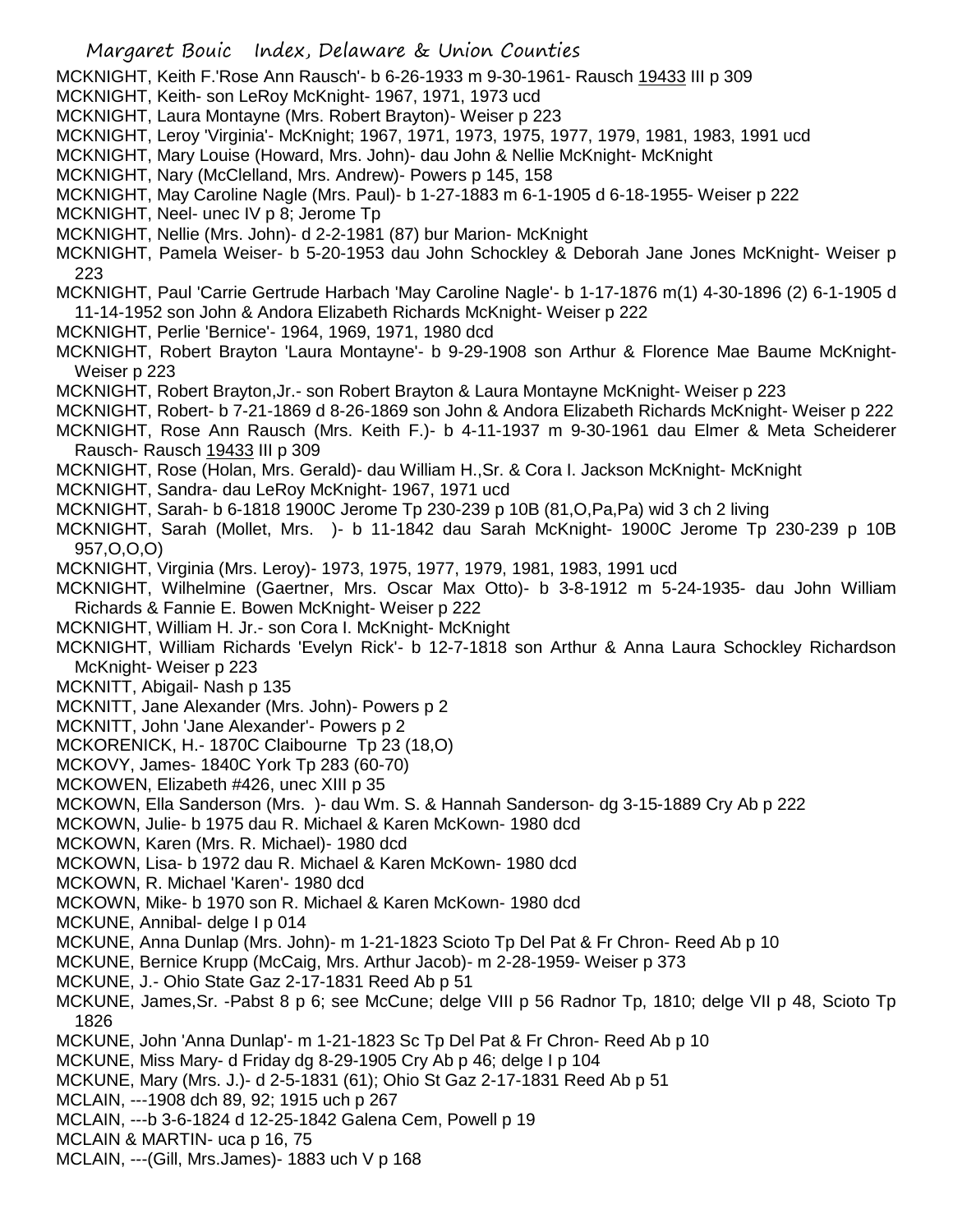Margaret Bouic Index, Delaware & Union Counties MCLAIN, A.- unec XII p 40 MCLAIN, Abraham- 1883 uch V p 497; 1840C Leesburg Tp 169 (40-50); 1870C Jackson Tp 175-166 p 24 (75,Pa); unec XII p 21 (McLaine) MCLAIN, Adell Rinehart (Mrs. Zenus)- b 7-17-1894 d 2-29-1936 Oakdale Cem I p 107 (F-R2-3) MCLAIN, April (Burnside, Mrs. )- dau William C. & Sondra Bishop McLain- McLain MCLAIN, Belle Hall (Mrs. Calvin W.)- m 10-6-1852 unec IV p 19 MCLAIN, Calvin W. 'Belle Hall'- m 10-6-1852 unec IV p 19; mt 10-6-1852; 1883 uch V p 101 MCLAIN, Catherine (Mrs. Neil)- 1870C Taylor Tp 48-47 p 6 (50,Scotland) MCLAIN, Charles- b 1-6-1875 Oxford Tp son John & Esther Wilson McLain- dcb MCLAIN, Cheri (Washburn, Mrs. )- dau William C. & Sondra Bishop McLain- McLain MCLAIN, Daniel- uca p 75 Leesburg Tp MCLAIN, Diana Sue (Brechbuhler, Mrs. W. Stanford)- m 9-9-1966 dau Robert & Lorraine Pitman McLain-McLain MCLAIN/ MCLEAN, Duncan- uca p 75 MCLAIN, Eddie- son George Edwin & Fannie Chase McLain- McLain MCLAIN, Edward- dg 4-27-1909, Cry Ab p 28 MCLAIN, Elisabeth- dau Neil & Catherine McLain- 1870C Taylor Tp 48-47 p 6 (7,O) MCLAIN, Elizabeth- dau Washington & Susan McLain- 1870C Jackson Tp 101-96 p 14 (12,O) MCLAIN, Ellen- b 9-25-1872 Liberty Tp Del Co dau John & Ellen Grimey McLain MCLAIN, Emily Joyce- (5-July 1838) G.S.(1829); unec III p 46; uccp p 12, JB2 p 87 MCLAIN, Fannie B. Chase (Mrs. George Edwin)- McLain MCLAIN, Flora- dau Neil & Catherine McLain- 1870C Taylor Tp 48-47 p 6 (10,O) MCLAIN, Fancis Bardwell (Mrs. Joseph)- m 9-25-1856 dg 10-3-1856 Reed Ab p 168 MCLAIN, George Edwin 'Fannie B. Chase'- d 1-12-1975 (71) bur Bloomfield Cem,- McLain MCLAIN, George Edwin,Jr.- son George Edwin & Fannie B. McLain- McLain MCLAIN, George W.- 1883 uch III p 407, V p 497; uca p 22 MCLAIN, Helen (White, Mrs. Willie)- m 6-16-1920- Genther p 198 MCLAIN, Hope (Lynch, Mrs. )- dau Robert & Lorraine Pitman McLain- McLain MCLAIN, Irene Sibold (Mrs. Stephen)- m 4-20-1845 ucm 1043; unec VI p 31 MCLAIN, Jacob 'Mary Davison'- m 9-1849 dcm MCLAIN, James- delge VI p 38; Harmony Tp 1826 MCLAIN, James A.- unec VI p 22; uccp p 12,JB 1 p 265 MCLAIN, James H.- unec XIV p 5, Taylor Tp MCLAIN, Jane (Ayers, Mrs. )- dau George Edwin & Fannie B. Chase McLain- McLain MCLAIN, John- unclaimed letters- unec IV p 35 MCLAIN, John R.- 1883 uch V p 5, 6, 28, 38; will uccp p 12, B1 p 265; uccp p 13, ref B 3 p 354; unec XV p 68, 69; 1840C Leesburg Tp (50-60) MCLAIN, John 'Rachel White'- unec VII p 58 MCLAIN, Joseph 'Fancis Bardwell'- m 9-25-1856 dg 10-3-1856 Reed Ab p 168 MCLAIN, Kent- son William C. & Sondra Bishop McLain- Mclain MCLAIN, Laughlin- d about 70y, dcga p 45, Del Pat & Fr Chron 10-2-1838; Reed Ab p 92 MCLAIN, Laurie (Plottner, Mrs. )- dau William C. & Sondra Bishop McLain- McLain MCLAIN, Mrs. L. H.- dau Mrs. Mary Stafford- dg 2-18-1908, Cry Ab p 109 MCLAIN, Lisha (Rawlins, Mrs. )- dau William C. & Sondra Bishop McLain- McLain MCLAIN, Lorraine Pitman (Mrs. Robert)- m 1-3-1942- McLain MCLAIN, Lucy A. Reed (Mrs. Marquis)- m 10-5-1848 ucm 1345; unec VII p 40 MCLAIN, Mack- son Neil & Catherine McLain- 1870C Taylor Tp 48-47 p 6 (10,O) MCLAIN, Mae (Osborn, Mrs. )- sister George Edwin McLain- McLain MCLAIN, Marquis 'Lucy A. Reed'- m 10-5-1848 ucm 1345; unec VII p 40 MCLAIN, Mary Davison (Mrs. Jacob)- m 9-1849 dcm MCLAIN, M. E.- 1870C Jackson Tp 74-73 p 11 (8,O) MCLAIN, Mike- son William C. & Sondra Bishop McLain- McLain MCLAIN, Minnie (Erhard, Mrs. Thomas N.)- Weiser p 581 MCLAIN, Nancy- 1915 uch p 208; 1883 uch V p 35 MCLAIN, Nancy Jane- (3-1839) G. S. unec III p 46(1839) dau John R. McLain; uccp p 12, JB2 p 265; uccp p 13 ref Bk 3 p 36 (354); JB3 p 17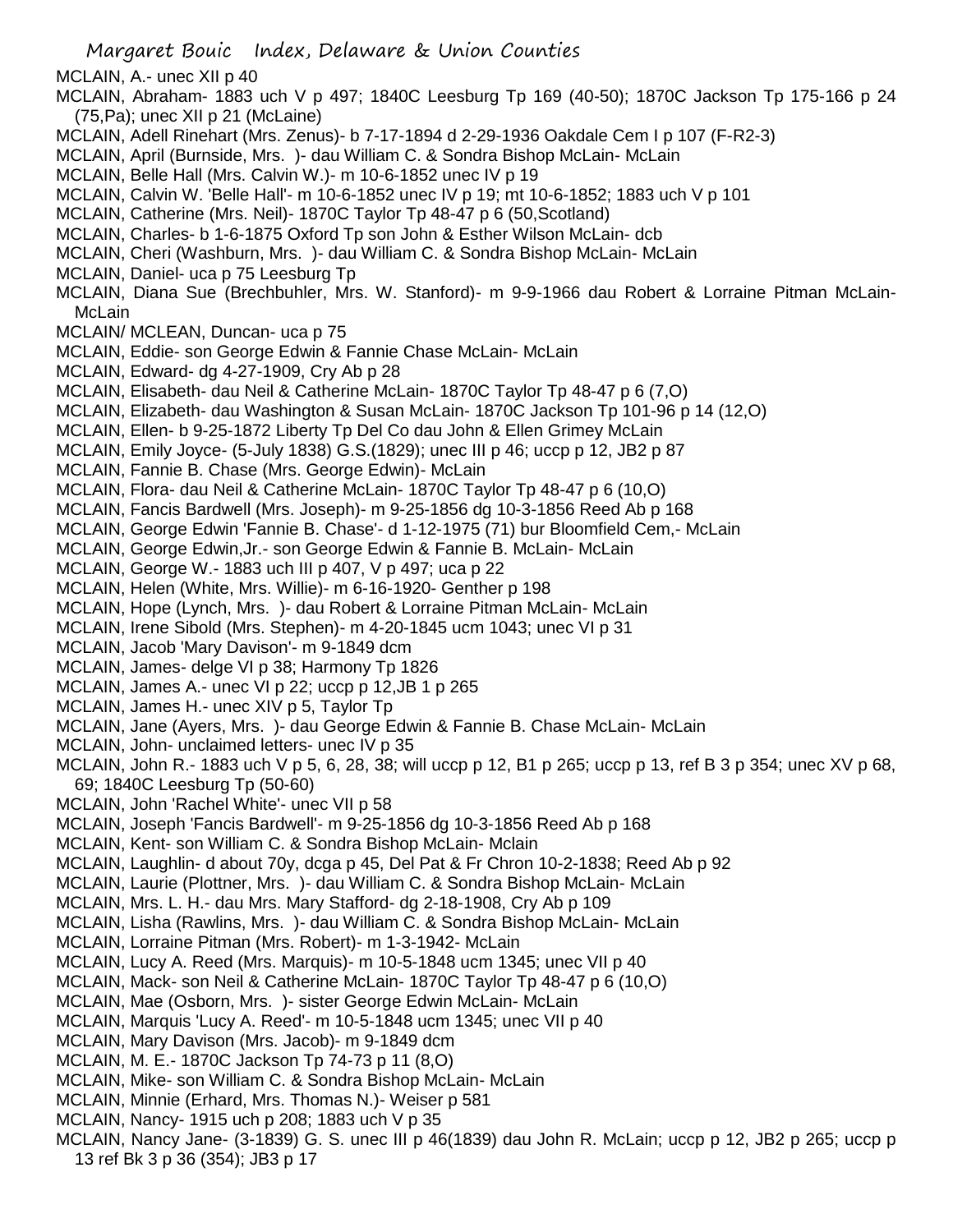- Margaret Bouic Index, Delaware & Union Counties MCLAIN, Neil 'Catherine'- 1870C Taylor Tp 48-47 p 6 (60,Scotland) MCLAIN, Rachel White (Mrs. John)- unec VII p 58 MCLAIN, Rebecca Jane (Galbreath, Mrs. Wm. M.)- uccp p 12, JB 2 p 87; uccp p 13, JB 3 p 17(354) MCLAIN, Robert D.'Lorraine Pitman'- m 1-3-1942- McLain MCLAIN, Mrs. Robert- Pabst 8 p 39, 43 MCLAIN, Rhu A.- 1870C Jackson Tp 175-166 p 24 (30,Pa) MCLAIN, Ruth (Kidwell, Mrs. Calvin)- m 11-30-19-- sister George Edwin McLain- McLain MCLAIN, S.- 1840C Marysville 796 (30-40) MCLAIN, Sarah- b 1845 Pa d 2-28-1918 SR Oakdale Cem I p 135 (F-R10-13) MCLAIN, Sarah (DeWitt, Mrs. Francis)- m 4-11-1841 dg 3-11-1910 Cry Ab p 105 MCLAIN, Scott- son Robert & Lorraine Pitman McLain- McLain MCLAIN, Sondra Bishop (Mrs. William C.)- Mclain MCLAIN, Stephen 'Irene Sibold'- m 4-20-1845 ucm 1043; 1883 uch III p 318, 342, 343, 371, 372, 374, 399, 404, 407, V p 5, 6, 8, 15, 27, 28, 31, 33, 35, 36, 38, 154, 167, 368; 1915 uch p 125, 132, 134, 155, 186, 200, 210, 361, 391, 542; unec V p 53, 54, VI p 31, IX p 48, X p 67, 68, 69; mt 4-24-1850; m 1823; unec X p 552, 66, XI p 30, 41, XII p 20, 23, 40, 51, 56, 57, 66, 67, 70, 71; uccp p 4, will Bk p 273 (CP40), p 179; uccp p 7, JB 1 p 16, 181, 183; uccp p 8 ,JB 1 p 95, 120; uccp p 9 JB 1 p 153, 151; uccp p 11, JB 1 p 198; uccp p 12, JB 1 p 265; uccp p 14, JB 1 p 303, uccp p 18, JB 2 p 253; uccp p 19, JB2 p 182, uccp p 24, JB 2 p 30; uccp p 26, JB 3 p 101; uca p 20 MCLAIN, Steve- uca p 19 MCLAIN, Susan (Mrs. Washington)- 1870C Jackson Tp 101-98 p 14 (36,O); 1883 uch V p 497 MCLAIN, Virginia Smith (Weiser, Mrs. Elwood Ray)- m 10-10-1954- Weiser p 498 MCLAIN, Washington 'Susan'- 1870C Jacksotn Tp 101-99 p 14 (39,O) MCLAIN, William- 1883 uch IV p 536; William M.- uca p 104 MCLAIN, William C.'Sondra Bishop'- b 7-30-1930 d 8-2-1993 (63)Marengo Cem- son George Edwin & Fannie B. Chase McLain- McLain MCLAIN, Zenus- Oakdale Cem I p 107 MCLAMORE, Hattie- d Sunday dg 7-6-1906 Cry Ab p 107; 1908 dch 263, 264; MCLAN, Daniel- 1835 men p 17 #55 p 25 Brown Tp MCLANAHAN, Isabella Craig (Hiester, Mrs. Joseph Muhlenberg)- b 12-11-1812 m 12-10-1832 d 1-8-1892 bur Mercersburg, Pa- Weiser p 185 MCLANDEN, Edith Dell (Kistler, Mrs. Henry)- dau Joseph & Eliza Danford McLaughlin- 1908 dch 366, 895 MCLANE, Esqr- Pabst 6 p 50 MCLANE & ATHERTON- delge IV p 26 MCLANE,--family of Saron Mataya- unec XI p 37 MCLANE, --(Armstrong, Mrs. )(Mrs. Allen)- Sunbury p 2,3 MCLANE, --b 12-20-1881 Oxford Tp son John & Esther Wilson McLane- dcb MCLANE, Abraham- d 1875 (81) born Pa- mt 3 p 29 MCLANE, Allan- Rev. War Powers p 157; dg 7-11-1856 Reed Ab p 165 MCLANE, Allen 'Catherine'- d 8-4-1882 (81y8d) Sunbury Cem, Powell p 31; Sunbury p 2,3; dg 7-14-1865 Cry Ab p 48 MCLANE, Amy (Mrs. Laughlin)- b 7-31-1767 d 7-21-1833 (66) Sunbury Cem, Powell p 30 MCLANE, Barzella O.- to State Hosp 3-11-1941 (86) Taylor Tp, uninf p 25 MCLANE, Carroll H.- d 9-23-1973 (77) Oak Grove Cem- Mclane MCLANE, Catherine (Mrs. Allen)- d 7-3-1865 (57-10-17) Sunbury Cem, Powell p 31; dg 7-14-1865 (58) Cry Ab p 48 MCLANE, Charles'Mary C. Hatch'- m 1-14-1858 ucm 2676; mt 1-27-1858; unec XII p 30 MCLANE, D- heirs of estate- dg 6-5-1857 Reed Ab p 174 MCLANE, Earl L.- 1980 dcd MCLANE, Edson L.- b 7-9-1831 d 2-12-1835 son Allen & Catherine McLane- Powell p 31 MCLANE, Elander (Benjamin, Mrs. Samuel)- m 5-10-1825 Madison Co, unec V p 16 MCLANE, Eliza (Doherty, Mrs. Col. William)- m 7-1821 dcga p 15 Fran Chron- dau Jeremiah McLane Reed Ab p 39 MCLANE, Elizabeth (Brown, Mrs. Charles)- m 1-11-1848 dcm MCLANE, Elizabeth (Stout, Mrs. Adam)- m 4-1-1831 Madison Co, unec VIII p 67
- MCLANE, Ferdinand- adm of Robert Scott- dg 7-24-1857, Reed Ab p 175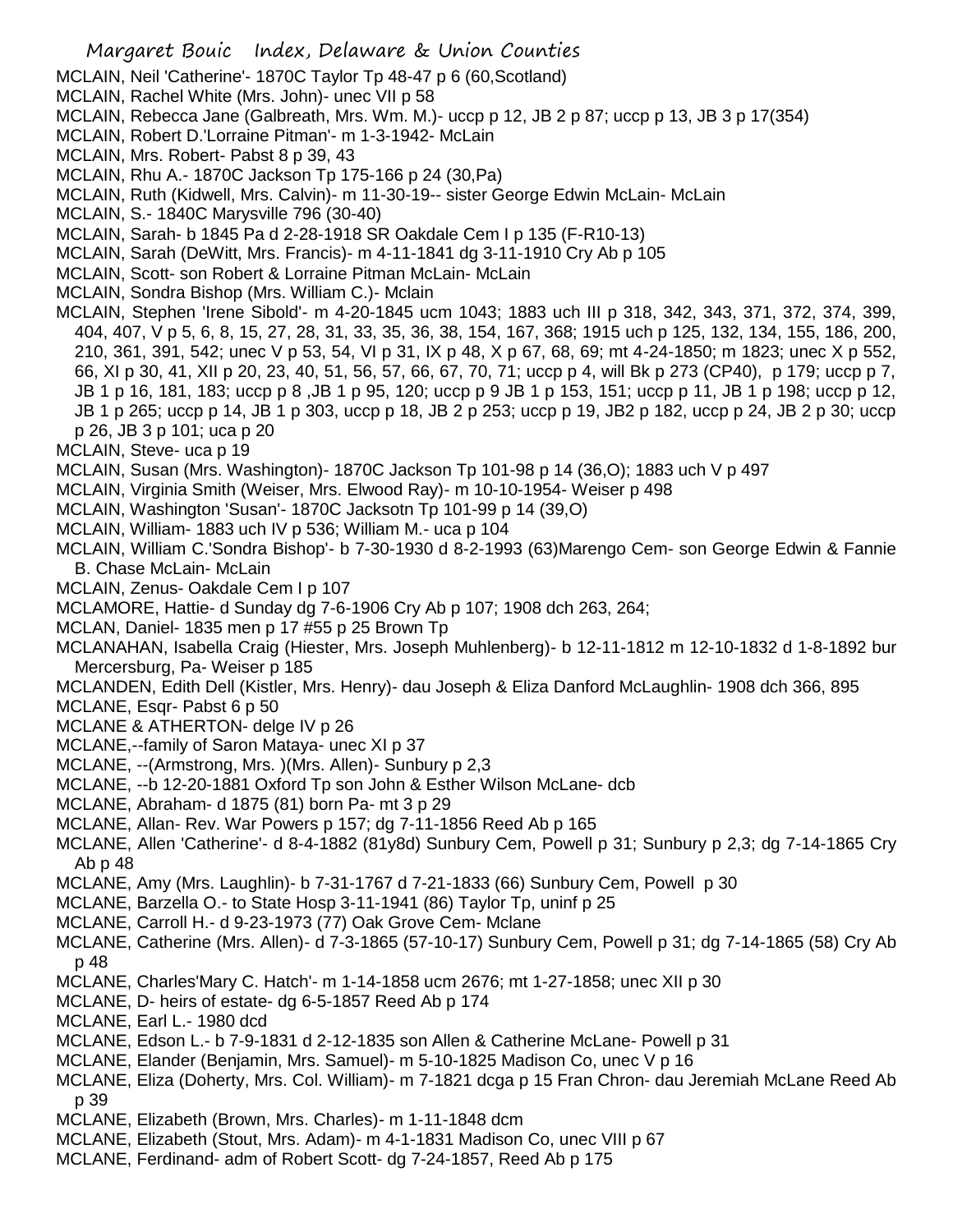- Margaret Bouic Index, Delaware & Union Counties MCLANE, G. W.- stepson William & Mary Hopkins- 1880C Jackson Tp 3 p 2 (18,O,O,O) MCLANE, Jay 'Sheri'- 1983 ucd MCLANE, Jeremiah- dcga p 15, 36; Frank Chron 7-23-1821; Del Pat & Fr Chon 12-14-1826; delge X p 74; Reed Ab p 39 MCLANE, John- unec XI p 69 MCLANE, John- 1850C Delaware Town 1097 p 85 (18,O) MCLANE, Joseph 'Mary A.'- Stark Cem, Powell p 206 MCLANE, Joseph 'Mary J. Richards (Mrs. Joseph)- m 7-7-1847 dcm MCLANE, Joseph- son Stephen & Nancy McLane- Oakdale Cem 1698 (10#) I p 52, SR (E-10) MCLANE, Laughlin 'Amy'- b 10-16-1757 d 9-18-1828 - Sunbury Cem, Powell p 30 MCLANE, Leroy- d 8-20-18511 (2-1-20) Stark Cem- son Joseph & Mary A.- Powell p 206 MCLANE, Margaret (Crosby, Mrs. Samuel)- m 12-1826, dau Jermiah McLane- dcga p 36; Del Pat & Fr Chron MCLANE, Mary A. (Mrs. Joseph)- Stark Cem, Powell p 206 MCLANE, Mary C. Hatch (Mrs. harles)- m 1-14-1858; mt 1-27-1858; unec XII p 30 MCLANE, Mary J. (Cronkleton, Mrs. Seth B.)- m 4-6-1848 dcm; Cronkleton MCLANE, Mary (Smith, Mrs. William)- m 7-7-1856 dcm- dau Rev Allen McLane- dg 7-11-1856, Reed Ab p 165 MCLANE, Patrick 'Polly Warner'- m 7-18-1814 Madison Co, unec VII p 10 MCLANE, Patrick 'Rebeck Warner'- m 6-22-1842 Madison Co, unec IX p 56 MCLANE, Polly Warner (Mrs. Patrick)- m 7-18-1814 Madison Co, unec VII p 10 MCLANE, Saraga- d 7-22-1830 (1y11d)- Sunbury Cem, Powell p 31 MCLANE, Sarah (DeWitt, Mrs. Francis)- b 1-2-1821 m 4-11-1841- Pabst 8 p 50;dg 1-10-1902 Cry Ab p 117 MCLANE, Sheri (Mrs. Jay)- 1983 ucd MCLANE, Stephen- Oakdale Cem I p 52 MCLAREN, --granddau of Elizabeth Thurston Longwell- dg 12-14-1888, Cry Ap p 211 MCLAREN, ---family of Robert McLaren #278; unec X p 25 MCLAREN, Bryan- son William W. & Grace A. McLaren- 1964 dcd (5) MCLAREN, Carmel- ch William W. & Grace A. McLaren- 1964 dcd (6) MCLAREN, Charles Wesley 'Florence Catherine McKitrick'- b 5-22-1891 m 2-22-1922- McKitrick p 444 MCLAREN, David- son William W. & Grace A. McLaren- 1964 dcd (9) MCLAREN, Evelyn Catherine (Hansen, Mrs. Christian Richard)- b 1-31-1923 m 12-27-1944 dau Charles Wesley & Florence Catherine McKitrick McLaren- McKitrick p 444 MCLAREN, Florence Catherine McKitrick (Mrs. Charles Wesley)- b 3-23-1891 m 2-22-1922 d 4-11-1962 dau John & Eliza Jane Bradley McKitrick 0 McKitrick p 444, 445 MCLAREN, Grace A. (Mrs. William W.)- 1964 dcd MCLAREN, Heather Florence- b 8-20-1964 dau Lloyd Wesley & Josephine Ann Radcliffe McLaren- McKitrick p 445 MCLAREN, Heather- dau William W. & Grace A. McLaren- 1964 dcd (1) MCLAREN, James Wesley- b 4-16-1967 son Lloyd Wesley & Josephine Ann Radcliffe McLaren- McKitrick p 445 MCLAREN, Jean Louise (Olsen, Mrs. Robert Earl)- b 3-22-1928 m 8-16-1952 dau Charles Wesley & Florence Catherine McKitrick McLaren- McKitrick p 444, 445 MCLAREN, Jemima M. (Black, Mrs. Robert)- m 10-12-1856 dg 11-7-1856 Reed Ab p 169 MCLAREN, Josephine Ann Radcliffe (Mrs. Lloyd Wesley)- b 4-28-1939 m 11-20-1963- McKitrick p 445 MCLAREN, Lloyd Scott- b 1-1-1972 son Lloyd Wesley & Josephine Ann Radcliffe McLaren- McKitrick p 445 MCLAREN, Lloyd Wesley 'Josephine Ann Radcliffe'- b 6-13-1926 m 11-20-1963 son Charles Wesley & Florence Catherine McKitrick McLaren- McKitrick p 444, 445 MCLAREN, Mildred Viola- b7-10-1924 dau Charles Wesley & Florence Catherine McKitrick McLaren- McKitrick p 444 MCLAREN, Neil- ch William W. & Grace A. McLaren- 1964 dcd (8) MCLAREN, Rev. R. F.- 1880 dch p 380; Cry Ab [ 90. 91, 96 (1871, 1872) MCLAREN, Robin- ch William W. & Grace A. McLaren- 1964 dcd (2) MCLAREN, William W. 'Grace A.'- 1964 dcd MCLARKEY, Barbra Ann Johnston (Mrs. )- b 10-29-1930 dau Roy Donald & Doris Vining Johnston-Hutchisson p 24 MCLARKEY, Dianna Lynn- b 6-1965 dau Barbara Ann Johnston McLarkey- Hutchisson p 24
- MCLARN, Esther Ann Couglas (Mrs. Hugh)- m 8-15-1861 ucm 3207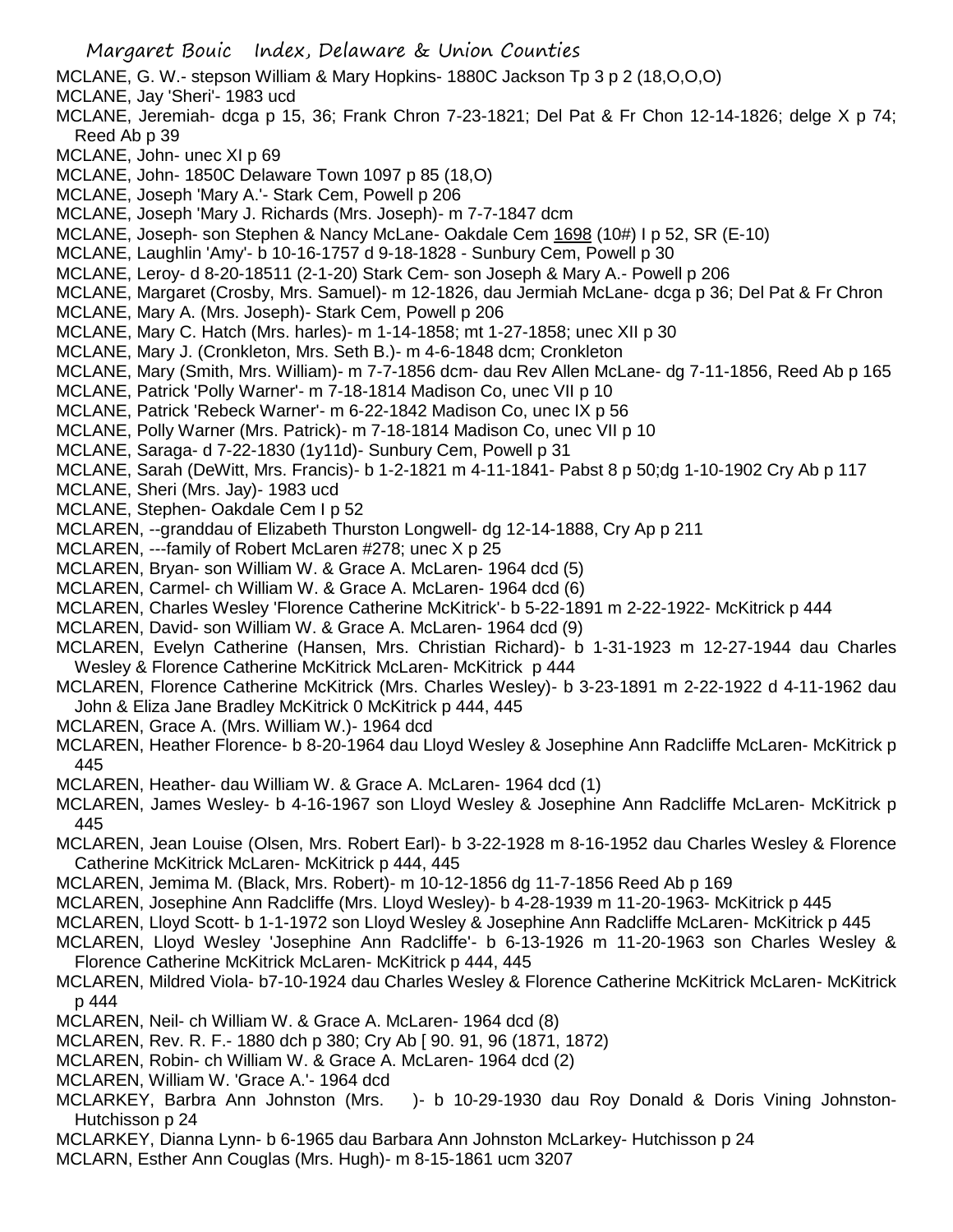Margaret Bouic Index, Delaware & Union Counties MCLARN, Hugh 'Esther Ann Couglas'- m 8-15-1861 ucm 3207 MCLARN, John- 1870C Taylor Tp 191-182 p 23 (65,Pa) MCLARN, Mary (Converse, Mrs. Nathan)- m 4-10-1856 ucm 2408; unec VIII p 65 MCLARNIN, Rebecca (Cunningham, Mrs.) - dcq Marjorie Norris Wenger 29 MCLARY, Job- 1880C Concord Tp p 264A MCLAUGHAN, Barbary Tupe (Mrs. Robert)- unec VII p 10 MCLAUGHAN, Robert 'Barbaray Tupe'- unec VII p 10 MCLAUGHIN, John J.- 1980 dcd, Concord Tp MCLAUGHLIN, A (Mrs. G. B.)- Marysville p 264 MCLAUGHLIN, Abigail Amo Leonard (Mrs. Charles G.)- m 5-6-1855 dcm; Pabst Pion II p 155 MCLAUGHLIN, Adda I. (Young, Mrs. Waune)- dau Joseph & Eliza Danford McLaughlin- 1908 dch 896; Adda A.- Pabst Pion II p 154 MCLAUGHLIN, Agnes Buehrle (Mrs. John)- McLaughlin MCLAUGHLIN, Alexander 'Martha'- hadc p 50, 52; 1849 map Sc. Tp; Pabst Pion II p 165, 166, 211; delge I p 2,3; II p 10, 37, 39, III p 10, VI p 38, 57, VII p 61 MCLAUGHLIN, Alma Jean Stump (Mrs. Jack K.)- m 6-20-1959 dau LeRoy Stump- McLaughlin MCLAUGHLIN, Andrew- 1870C Claibourne Tp 50-49 (25,Irel) MCLAUGHLIN, Andrew- son Anthony & Matilda McLaughlin- 1870C Claibourne Tp 49-48 p 6 (3,O) MCLAUGHLIN, Anne- b 7-25-1985 dau Frank & Deb Weisser McLaughlin- McLaughlin MCLAUGHLIN, Anthony 'Matilda'- 1870C Claibourne Tp 49-48 p 6 (45,Irel) MCLAUGHLIN, Arabelle (Hinkle, Mrs. John B.)- m 4-27-1848 Madison Co, unec X p 64 MCLAUGHLIN, Artimitia Merrill (Mrs. David)- m 10-1-1855 dcm MCLAUGHLIN, Bernice (Mrs. Roger)- 1964 dcd MCLAUGHLIN, Betty J. Penrod ( Mrs. Charles M.)- McLaughlin; 1991 ucd MCLAUGHLIN, Beverly- ch Roger & Bernice McLaughlin- 1964 (15) dcd MCLAUGHLIN, Bradford Wilson- b 3-23-1979 son David W. & Lynn McLaughlin- McLaughlin MCLAUGHLIN, Bruce J. 'Stephanie Cramer'- m 1983; 1985 uch p 111 MCLAUGHLIN, Brunette H. (Mrs. Joseph M.)- 1961, 1964, 1969, 1971 dcd MCLAUGHLIN, Burleigh Parker'Virginia Reagle'- b 1865 m 5-11-1893 d 1938 Oakdale Cem II p 67 (H-R3-16) son James McLaughlin- 1915 uch p 263, 539; Marysville p 21; obit mlib; 1900C Marysville 4th ward 408-433 p 16B (34,O,Scotland, Pa) MCLAUGHLIN, Carol- dau Edmond W. & Norma McLaughlin- McLaughlin MCLAUGHLIN, Carol J.- 1973, 1975, 1977, 1991 ucd MCLAUGHLIN, Carolyn (Caldwell, Mrs. Dock,Jr.)- b 1936- Oakdale Cem I p 62 (O-R1-2) MCLAUGHLIN, Carolyn (Cooperider, Mrs. )- dau Charles W. & Marguerite E. Rubush McLaughlin- McLaughlin MCLAUGHLIN, Charles G. 'Abigail A. Leonard'- m 5-6-1855 dcm; Pabst Pion II p 155 MCLAUGHLIN, Charles M. 'Betty J.'- 1991 ucd MCLAUGHLIN, Charles Scott- son Joseph K. & Pauline Scott McLaughlin- McLaughlin MCLAUGHLIN, Charles W.- b 1884 d 1949 Claibourne Cem p 87 MCLAUGHLIN, Charles W.,Sr. 'Effie Davis'-McLaughlin MCLAUGHLIN, Charles W.,Jr.'Marguerite E. Rubush'- b 7-3-1912 d 4-13-1986(73) Oakdale Cem I p 62 ()-R1- 1)- son Charles W.Sr. & Effie Davis McLaughlin- McLaughlin; 1949, 1959, 1962, 1967, 1971, 1973, 1975, 1977, 1979 ucd MCLAUGHLIN, Charles W. III 'Petrina Jensen'- m 1969 son Charles W. & Marguerite E. Rubush McLaughlin-McLaughlin; 1949, 1967, 1973, 1975, 1977, 1983 ucd MCLAUGHLIN, Clarence 'Josie Gwenn'- Longbrake p 116, 117 MCLAUGHLIN, Christy- ch Roger & Bernice McLaughlin- 1964 (18) dcd MCLAUGHLIN, Dale E. 'Sally Sue Ashton'- b 9-26-1935 m 3-7-1958- Weiser p 19 MCLAUGHLIN, Daniel- d Wed train accident- dg 11-27-1894 Cry Ab p 185 MCLAUGHLIN, David 'Artimitia Merrill'- m 10-1-1855 dcm MCLAUGHLIN, David 'Mary E. McLure'- m 10-2-1847 Madison Co, unec X p 63 MCLAUGHLIN, David Wayne- d 5-13-1974 Union Cem, Cols.- infant son Rick McLaughlin- McLaughlin MCLAUGHLIN, David W. 'Lynn'- McLaughlin MCLAUGHLIN, Deb Weiser (Mrs. Frank)- dau Ed & Arlene Weiser- McLaughlin MCLAUGHLIN, Debora Lee (Soller, Mrs. Timothy Michael)- m 5-1-1982 dau dau Jack K. McLaughlin-**McLaughlin**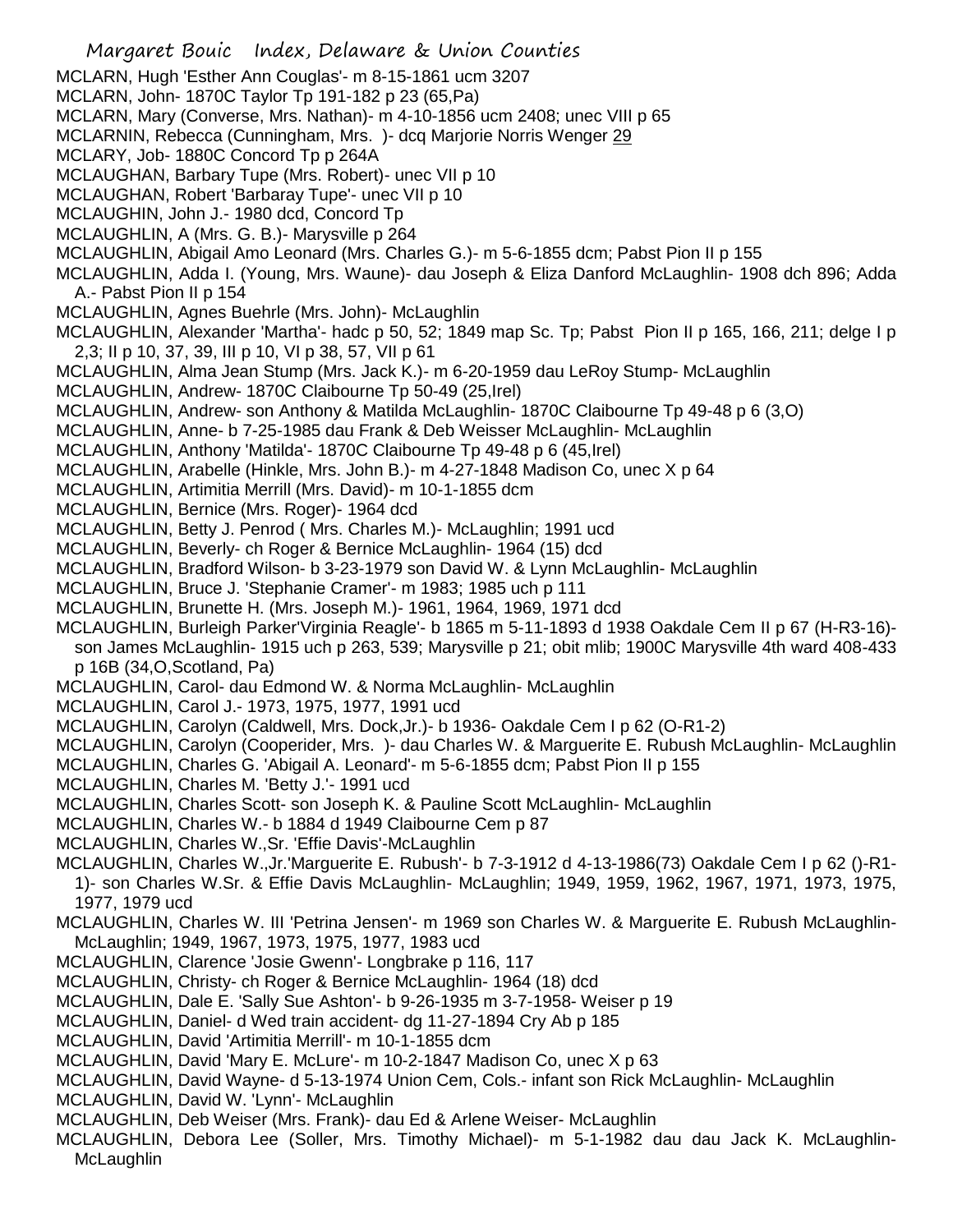MCLAUGHLIN, Donald C.- b 6-1897 son Burleigh Parker & Vriginia Reagle McLaughlin- 1900C Marysville 4th ward 408-422 p 16B (72,O,O,Md); obit Burleigh, mlib

- MCLAUGHLIN, Donald- son Joseph M. & Brunette H. McLaughlin- 1961(15), 1964 dcd
- MCLAUGHLIN, Donald- son Richard & Mary McLaughlin- 1961 dcd (1)
- MCLAUGHLIN, Edith Dell (Kistler, Mrs. Dr. Henry B.)- dau Joseph & Eliza Danford McLaughlin- 1908 dch 895

MCLAUGHLIN, Edmond W. 'Norma'- b 8-30-1920 d 3-8-1991 (70) son John & Agnes Buehrle McLaughlin-McLaughlin; 1973, 1975, 1977, 1979, 1981, 1983, 1991 ucd

- MCLAUGHLIN, Edward E.- son Joseph & Eliza Danford McLaughlin- 1908 dch 896
- MCLAUGHLIN, Effie Davis (Mrs Charles W.,Sr.)- McLaughlin

MCLAUGHLIN, Eilean (Spangler, Mrs. Mike)- dau Charles W. Jr. & Marguerite E. Rubush McLaughlin-McLaughlin; 1959(10), 1962, 1967, 1971 ucd

- MCLAUGHLIN, Eliza- 1870C Claibourne Tp 50-49 (30,Irel)
- MCLAUGHLIN, Eliza Danford (Mrs. Joseph)- son Robert & Mary A. Groves Danford- 1908 dch 895
- MCLAUGHLIN, Elizabeth Marshall (Mrs. Elmer)- Cowgill p 67
- MCLAUGHLIN, Elmer 'Elizabeth Marshall'- Cowgill p 67
- MCLAUGHLIN, Francis (Mrs. John)- 1870C Claibourne Tp 50-49 p 6 (70,Irel)
- MCLAUGHLIN, Frank 'Deb Weiser'- McLaughlin
- MCLAUGHLIN, G. B. 'A.'- Powell p 264
- MCLAUGHLIN, Henry R.- delge XI p 81, 1940 draft
- MCLAUGHLIN, Ila R. (Wilson, Mrs. )- dau Charles W. & Marguerite E. Rubush McLaughlin- McLaughlin
- MCLAUGHLIN, Irene (Mrs. John J.)- 1969, 1971 dcd
- MCLAUGHLIN, Isabella (Campbell, Mrs. )- dau James McLaughlin- obit Burleigh P., mlib
- MCLAUGHLIN, J.- 1883 uch V p 184; unec XV p 21
- MCLAUGHLIN, Jack K.'Alma Jean Stump'- m 6-20-1959- son Charles W. & Marguerite E. Rubush McLaughlin-McLaughlin; 1949 ucd
- MCLAUGHLIN, Jackie D. (Mrs. Wayne C.)- 1980 dcd
- MCLAUGHLIN, James- Pabst Pion II p 165
- MCLAUGHLIN, James- delge VIII p 11, 1828, school lands
- MCLAUGHLIN, James Dennis- son Stephen James & Thelma Irene Hickok McLaughlin- Weiser p 1259611
- MCLAUGHLIN, James 'Nancy'- 1971 dcd
- MCLAUGHLIN, Jane Ellen (Saums, Mrs.Edmund Robert II)- m 11-28-1981 dau Dr. John McLaughlin-**McLaughlin**
- MCLAUGHLIN, Janet N. (Reinhardt, Mrs. )- dau Robert & Jeanne Pritchard McLaughlin- McLaughlin
- MCLAUGHLIN, Jeanne Pritchard (Mrs. Robert)- McLaughlin
- MCLAUGHLIN, Jennie Eva (Bettilyon, Mrs. George Barton)- b 5-11-1874 m 2-23-1898- Weiser p 413
- MCLAUGHLIN, Jerry R.- son Charles W. & Marguerite E. Rubush McLaughlin- McLaughlin; 1949 ucd
- MCLAUGHLIN, John- delge VIII p 11, school lands, 1828
- MCLAUGHLIN, John- 1883 uch III p 368
- MCLAUGHLIN, John- Freshwater p 20, 172
- MCLAUGHLIN, John 'Agnes Buehrle'- McLaughlin
- MCLAUGHLIN, John- son Anthony & Matilda McLaughlin- 1870C Claibourne Tp 49-48 p 6 (5,NY)
- MCLAUGHLIN, John 'Francis'- 1870C Claibourne Tp 50-49 (71, Irel)
- MCLAUGHLIN, John J. 'Irene'- 1969, 1971 dcd
- MCLAUGHLIN, John- son John & Agnes Buehrle McLaughlin- McLaughlin
- MCLAUGHLIN, John L. 'Futh Burd'- b 9-15-1896 m 11-28-1922 son Elmer & Elizabeth Marshal McLaughlin-Cowgill p 67
- MCLAUGHLIN, John 'Mary Taylor'- 1908 dch 895
- MCLAUGHLIN, John J. 'Carol A. Piotter'- b 6-18-1947 d 10-28-1989 (42) bur Chesterville- son Robert & Jeanne Pritchard McLaughlin- McLaughlin
- MCLAUGHLIN, John T.- b York Co, Pa, d 8-13-1856 (25-6-28) Mitchell Cem DJ p 8
- MCLAUGHLIN, Joseph 'Eliza Danford'- son John & Mary Taylor McLaughlin- 1908 dch 896
- MCLAUGHLIN, Joseph Kerr 'Pauline Scott'- b 5-20-1898 d 5-12-1982 (83) Union Cem- McLaughlin; 1949, 1959, 1962, 1967, 1971, 1973, 1975, 1977, 1979, 1981, 1983, 1991 ucd
- MCLAUGHLIN, Joseph K.,Jr.- son Joseph K. & Pauline Scott McLaughlin- McLaughlin
- MCLAUGHLIN, Joseph- son Edmond W. & Norma McLaughlin- McLaughlin
- MCLAUGHLIN, Joseph M. 'Brunette H.'- 1961, 1964, 1969, 1971 dcd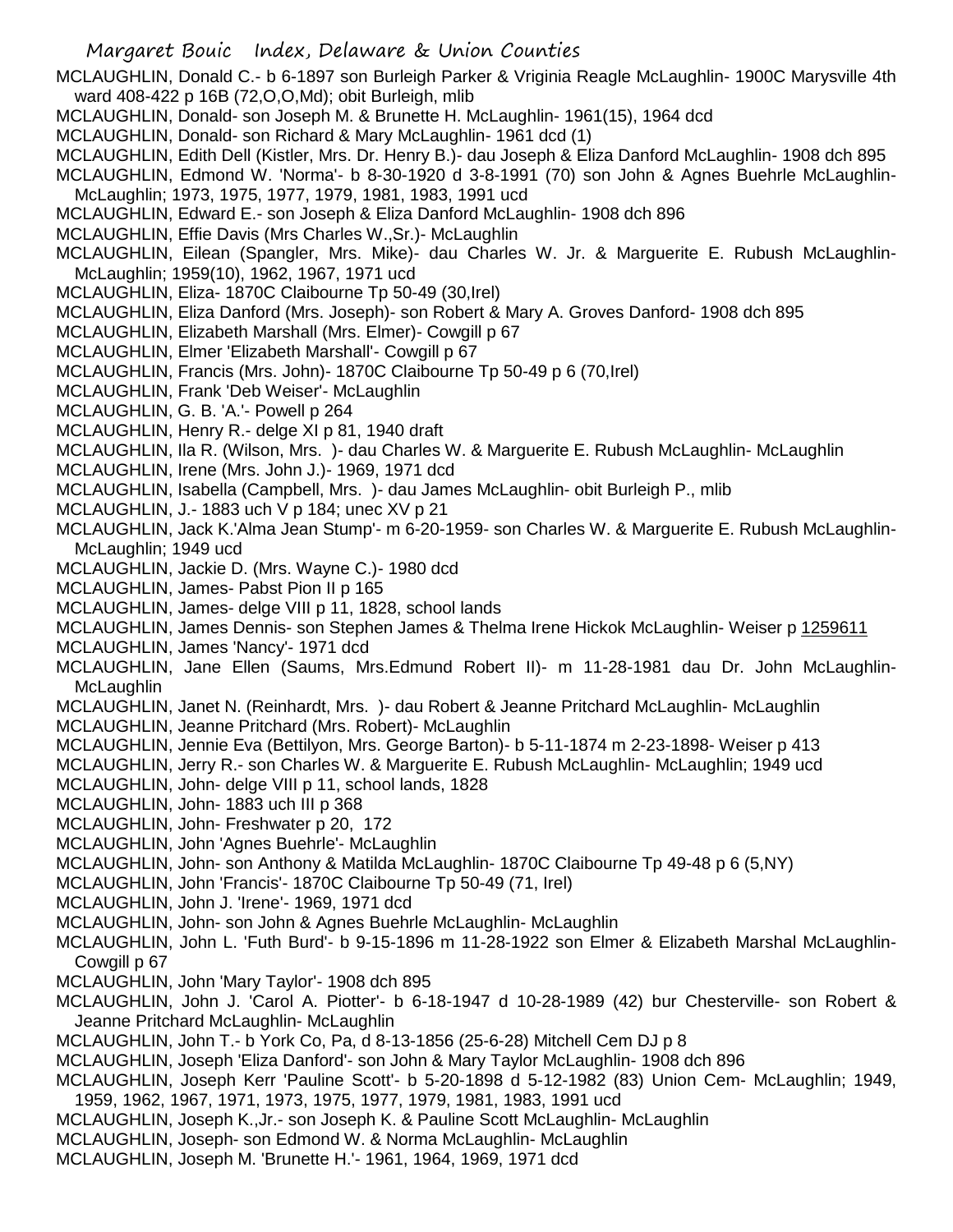MCLAUGHLIN, Joseph R. 'Tiffany Noelle Feenstra'- m 5-7-1994 son Phillip & Louise - McLaughlin

- MCLAUGHLIN, Joseph W.- 1973, 1975, 1977, 1981, 1983 ucd
- MCLAUGHLIN, Josie Gwenn Longbrake (Mrs. Clarence)- b 2-17-1883 dau Joseph & Mary Ann Licklider Longbrake- Longbrake p 116, 117
- MCLAUGHLIN, Julia Kay- dau Charles W. & Marguerite E. Rubush McLaughlin- McLaughlin; 1949, 1959(11), 1962, 1967 ucd
- MCLAUGHLIN, Loisa- 1850C Delaware Town 983 p 78 (14,Pa)
- MCLAUGHLIN, Louise (Mrs. Phillip)- McLaughlin
- MCLAUGHLIN, Lynn (Mrs. David W.)- McLaughlin
- MCLAUGHLIN, Maggie- d 8-5-1875 inf dau of G. B. & A.- Shoup Cem- Powell p 264
- MCLAUGHLIN, Marcella (Mott, Mrs. )- dau John & Agnes Buehrle McLaughlin- McLaughlin
- MCLAUGHLIN, Margaret Louise (Farley, Mrs. Lawrence Ira)- ped Lawrence Ira Farley #40; unec XIII p 29
- MCLAUGHLIN, Marjean (Buckner, Mrs. Don)- m 8-5-1967 dau Charles W. & Marguerite E. Rubush McLaughlin- McLaughlin; 1949, 1959 (17), 1962 ucd
- MCLAUGHLIN, Marguerite Emma Rubush (Mrs. Charles W.)- b 9-13-1914 m 7-13-1934 d 2-22-1981 (66) Fla Oakdale Cem I p 62 ()-R1-1)- dau Ozro & Lucille Hodson Rubush- McLaughlin; 1949, 1959, 1962, 1967, 1971, 1973, 1975, 1977, 1979 ucd
- MCLAUGHLIN, Mariah- dau Anthony & Matilda McLaughlin- 1870C Claibourne Tp 49-48 (7,Irel)
- MCLAUGHLIN, R. Mark- son Robert & Jeanne Pritchard McLaughlin- McLaughlin
- MCLAUGHLIN, Martha- Pabst Pion I p 3, II p 165, 166
- MCLAUGHLIN, Mary E.- dau Joseph & Eliza Danford McLaughlin- 1908 dch 896
- MCLAUGHLIN, Mary E. McLure (Mrs. David)- m 10-2-1847 Madison Co, unec X p 63
- MCLAUGHLIN, Mary Esther (Howard, Mrs. Harold Leroy)- m 10-5-1952- McLaughlin
- MCLAUGHLIN, Mary (Harper, Mrs. Alexander)- Cowgill p 37
- MCLAUGHLIN, Mary (Howard, Mrs. Jim)- dau Charles W. & Marguerite E. Rubush McLaughlin- McLaughlin
- MCLAUGHLIN, Mary (Mrs. Richard)- 1961 dcd
- MCLAUGHLIN, Mary Taylor (Mrs. John)- 1908 dch 395
- MCLAUGHLIN, Mary (Mrs. Wayne A.)- 1991 ucd
- MCLAUGHLIN, Maryann (Wallace, Mrs. )- dau John & Agnes Buehrle McLaughlin- McLaughlin
- MCLAUGHLIN, Matilda (Mrs. Anthony)- 1870C Claibourne Tp 49-48 p 6 (30,Irel)
- MCLAUGHLIN, Matthew D.- son John J. & Carol A. Piotter McLaughlin- McLaughlin
- MCLAUGHLIN, Megan- b 1974 dau Wayne C. & Jackie D. McLaughlin- 1980 dcd
- MCLAUGHLIN, Michael B.- son John M. & Carol A. Piotter McLaughlin- McLaughlin
- MCLAUGHLIN, Rev. Millicent- b 1899 d 1943- Claibourne Cem p 87
- MCLAUGHLIN, Mindi- b 1971 dau Wayne C. & Jackie D. McLaughlin- 1980 dcd
- MCLAUGHLIN, Nancy A. (Randall, Mrs. James Wolf)- Asp (398-2)
- MCLAUGHLIN, Nancy Ann M. (Frantz, Mrs. Robert L.)- dau Joseph K. & Pauline Scott McLaughlin-McLaughlin; 1949 ucd
- MCLAUGHLIN, Nancy (Mrs. James)- 1971 dcd
- MCLAUGHLIN, Nathan D.- son John M. & Carol A. Piotter McLaughlin- McLaughlin
- MCLAUGHLIN, Nicholas 'Rosannah'- d 4-4-1858 (63-10-25) Whitehall Cem, Peru Tp, Powell p 340; delge VII p 7, 19, IX p 76; from Great Britain 9-26-1844
- MCLAUGHLIN, Norma (Mrs. Edmond W.)- McLaughlin; 1973, 1975, 1979, 1981, 1983, 1991 ucd
- MCLAUGHLIN, Ocy O.- ch Joseph & Eliza Danford McLaughlin 1908 dch 896
- MCLAUGHLIN, Patricia Ann- dau Charles W. & Marguerite E. Rubush McLaughlin- McLaughlin; mt 2-12- 1981; 1949, 1959(15), 1962 ucd
- MCLAUGHLIN, Patrick- son Edmond W. & Norma McLaughlin- McLaughlin
- MCLAUGHLIN, Pauline Scott (Mrs. Joseph Kerr)- d 12-15-1990 (90) Union Cem- McLaughlin; 1949, 1959, 1962, 1967, 1971, 1973, 1975, 1977, 1979, 1983, 1991 ucd
- MCLAUGHLIN, Peggy (Spangler, Mrs. )- dau Edmond W. & Norma McLaughlin- McLaughlin
- MCLAUGHLIN, Petrina Jensen (Mrs. Chuck W.)- b 6-9-1941 m 1969 d 2-1-1983 (41) bur Wis.- dau Melvin & Carol Traeder Jensen- McLaughlin; 1973, 19975, 1977, 1979, 1981, 1983 ucd
- MCLAUGHLIN, Phillip 'Louise'- McLaughlin
- MCLAUGHLIN, Prudence Philena Thurston (Mrs. Robert)- dau Samuel & Prudence Bearss Thruston- Thurston p 2
- MCLAUGHLIN, Richard- son John & Agnes Buehrle McLaughlin- McLaughlin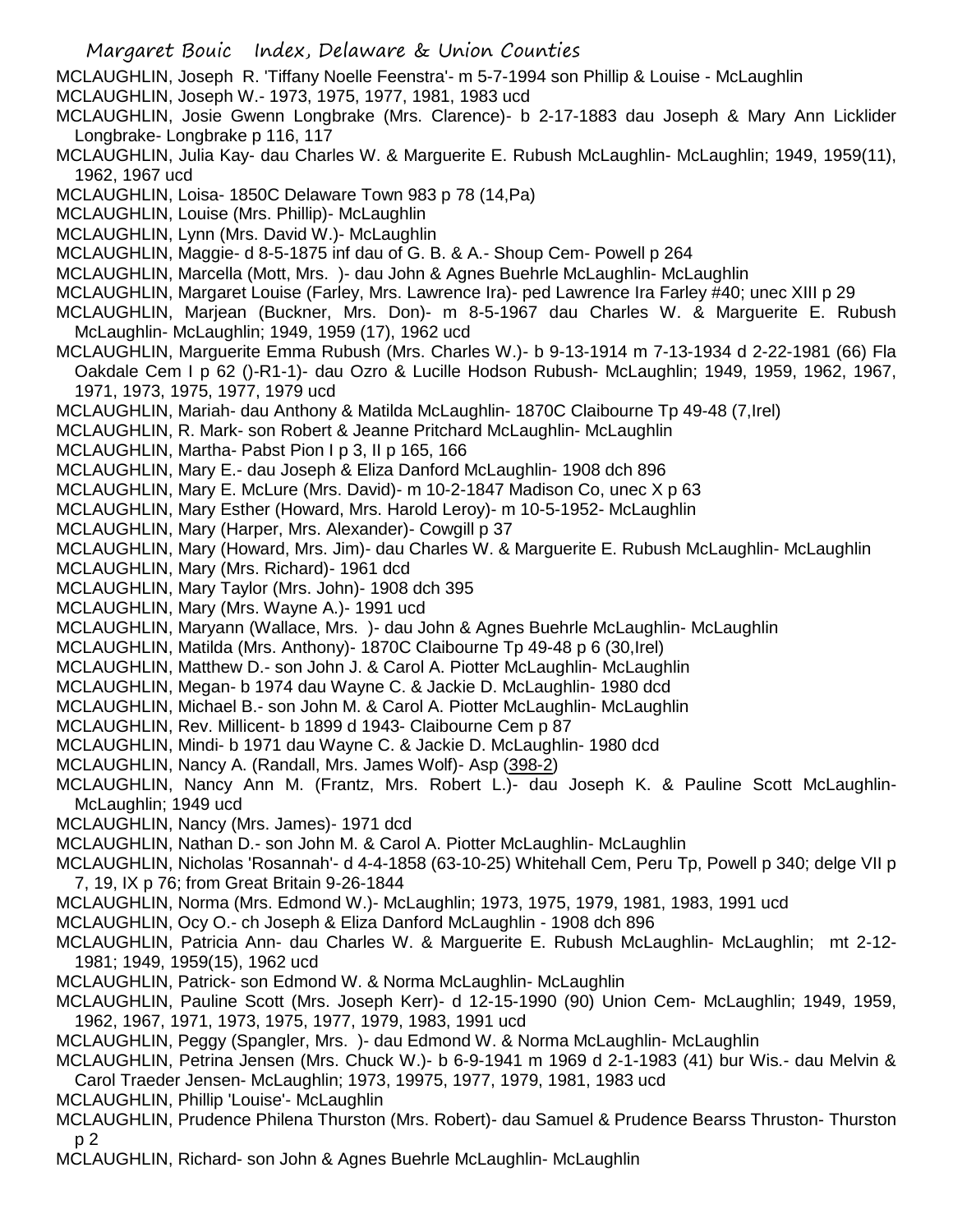- Margaret Bouic Index, Delaware & Union Counties MCLAUGHLIN, Richard 'Mary'- 1961 dcd MCLAUGHLIN, Robert- son James McLaughlin- obit Burleigh P., mlib MCLAUGHLIN, Robert- son John & Agnes Buehrle McLaughlin- McLaughlin MCLAUGHLIN, Robert 'Prudence Philena Thurston'- Thurston p 2 MCLAUGHLIN, Robert 'Jeanne Pritchard'- son Walter J. McLaughlin- McLaughlin MCLAUGHLIN, Roger 'Bernice'- 1964 dcd MCLAUGHLIN, Rosannah (Mrs. Nicholas)- d 2-7-1860 (66-5-7) Whitehall Cem, Peru Tp, Powell p 340 MCLAUGHLIN, Ruth Burd (Mrs. John L.)- b 5-12-1904 m 11-28-1922 dau John A. "Bert" & Clara Adell Black Burd- Cowgill p 67 MCLAUGHLIN, Sabrina- dau Richard & Mary McLaughlin- 1961 dcd (2) MCLAUGHLIN, Sally Sue Ashton (Mrs. Dale E.)- b 10-14-1935 m 3-7-1958 dau John H. & Evelyn Louise Pool Ashton- Weiser p 19 MCLAUGHLIN, Sally (Wolf, Mrs. Henry)- m 6-13-1843 dcm MCLAUGHLIN, Stephen James 'Thelma Irene Hickok'- Weaver (125961) MCLAUGHLIN, Stephanie Ann- dau Stephen James & Thelma Irene Hickok McLaughlin- Weaver 125926 MCLAUGHLIN, Stephanie K. Cramer (Mrs. Bruce J.)- b 5-7-1956 m 1983 dau Walter & Mary Penhorwood Cramer- 1985 uch p 36, 111 MCLAUGHLIN, Susan (Manasmith, Mrs. Peter)- m 1-5-1854 dcm MCLAUGHLIN, Tammy- dau Rich McLaughlin- McLaughlin MCLAUGHLIN, Thelma Irene Hickok (Mrs. Stephen James)- dau Dennis & Belva Cox Hickok- Weaver 125961 MCLAUGHLIN, Tiffany Noelle Feenstra (Mrs. Joseph R.)- m 5-7-1994 dau William Feenstra- McLaughlin MCLAUGHLIN, Virginia (Mrs. Burleigh)- b 6-1866 d 1938 Oakdale Cem II p 67 (H-R3-16); 1900C Marysville 4th ward 408-422 p 16B (33,Md,Md,Md) MCLAUGHLIN, Walter J.- McLaughlin MCLAUGHLIN, Wayne A. 'Mary'- 1991 ucd MCLAUGHLIN, Wayne C. 'Jackie D.'- 1980 dcd MCLAUGHLIN, Wilbur- son Charles W.,Sr. & Effie Davis McLaughlin- McLaughlin MCLAUGHLIN, Wiliam- 1980 dcd, Liberty Tp MCLAUGHLIN, William- son John & Agnes Buehrle McLaughlin- McLaughlin MCLAUGHLIN, William L.- d Chicago fire- dg 1-15-1904 Cry Ab p 218 MCLAUGHLYN, Anna Mader (Mrs. )- sau Moses & Anna Weiser Wagner Mader- Weiser p 487 MCLAWHON, Besie Adlaide (Yeager, Mrs. John Franklin)- b 2-14-1919- Weiser p 630 MCLAY, --b 6-15-1874 Concord Tp son David & --Brown McClay- dcb MCLEAD, Alma- Pabst 7 p 26 MCLAUGHLIN, Carolyn Florstedt (Mrs.Lanny)- b 8-29-1949 m 7-14-1973 dau Robert & Mildred Nicol Florstedt-Rausch (134233) III p 271 MCLEAD, Charley- d 1868 (8m) son J. & H.- Gavitt Cem, Powell p 191 MCLEAD, Debbie (Brenner, Mrs. Ray)- b 1957 dau Jay C. & Mary Margaret Burch McLead- McLead; 1964, 1969, 1971 dcd MCLEAN, Emily- d 2-3-1890 (68-7-20) Genoa Tp, dcdeaths MCLEAD, Fred P.- 1908 dch 400 MCLEAD, George- b Pa d 2-22-1890 (74-2-20) Genoa Tp dcdeths MCLEAD, Harley- b 7-2-1899 Oxford Tp son Joseph McLead, dcb MCLEAD, Helena (Brown, Mrs. )- sister Jay C. McLead- McLead MCLEAD, Hetty- d 12-2-1898 (77-0-13) Genoa Tp, dcdeaths MCLEAD, Jane (Brundige, Mrs. Bennett S.)- dumch p 102 MCLEAD, Jay C. 'Mary Margaret Burch'- d 1-26-1987 (78) Green Mound Cem- McLead; brother Max Frederick McLead- McLead; 1964, 1969, 1971 dcd MCLEAD, Josephus- hadc p 59 (Westfield) MCLEAD, Julie A. (Snyder, Mrs. Daniel S.)- b 1955 m 8-30-1974 dau Jay C. & Mary B. McLead- McLead;
- 1964, 1969, 1971 dcd
- MCLEAD, Kathy (Bargar, Mrs. Jim)- dau Jay C. & Mary Margaret Burch McLead- McLead
- MCLEAD, Kathryn Morehouse (Mrs. Max Frederick)- McLead
- MCLEAD, Lanny 'Carolyn Florstedt'- m 7-14-1973 son Alan McLead- Rausch (134233) III p 271
- MCLEAD, Lewis- d 4-4-1877 (30y2m) dg 4-19-1877 Cry Ab p 20
- MCLEAD, Linda (Mrs. Pat)- McLead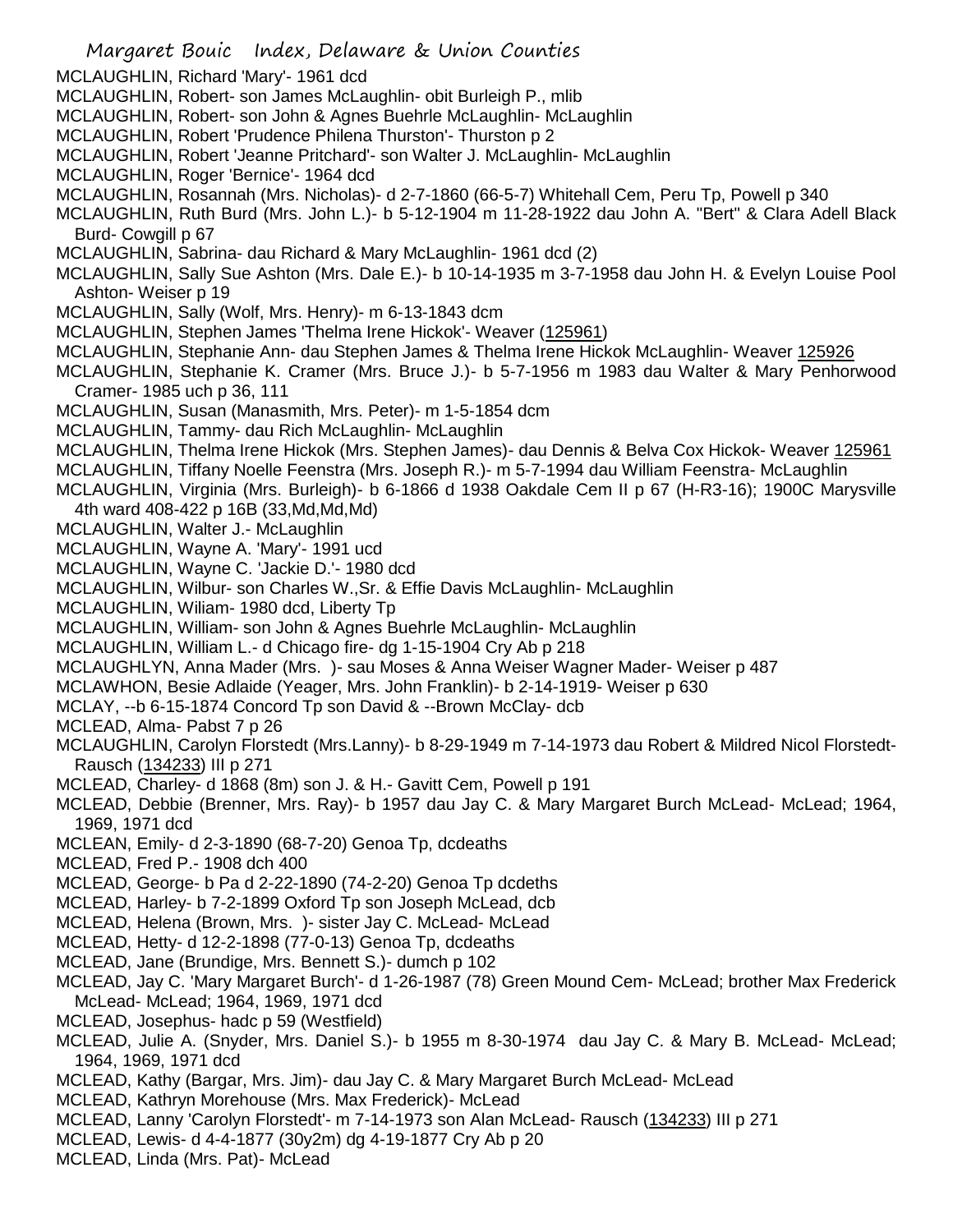- Margaret Bouic Index, Delaware & Union Counties MCLEAD, Mary B. (Mrs. Jay C.)- 1964, 1969, 1971 dcd MCLEAD, Mary Katherine "Kathy'(Barger, Mrs. James A.,Jr)- m 10-2-1971 dau Jay C. & Mary B. McLead-McLead; 1964, 1969 dcd MCLEAD, Mary Margaret Burch (Mrs. Jay)- b 1-1-1920 d 8-28-1995 (75) Green Mound Cem. -dau Herbert & Mary Strine Burch- McLead MCLEAD, Max Frederick 'Kathryn Morehouse'- d 12-18-1986 (71) bur Jacksonville,Fla- brother Jay C. McLead- McLead MCLEAD, Miles- 1908 dch 400 MCLEAD, Patrick'Linda'- son Jay C. & Mary Margaret Burch McLead- McLead; 1964 dcd (16) MCLEAD, Vickie (Spaulding, Mrs. )- dau Max Frederick & Kathryn Morehouse McLead- McLead MCLEAMON, Ada E.- d 4-26-1870 (15y6m) dauJ. & M.- Trenton Cem, Powell p 271 MCLEAMON, J 'M.'- Powell p 271 MCLEAMON, J. (Mrs. J.)- Powell p 271 MCLEAN, ---references below to unec III p 44, and IV p 7 are McLean-Eades Bible MCLEAN, ---1883 uch IV p 541 bur Mitchell Cem MCLEAN, Judge- 1915 uch p 443; 1883 uch V p 386; rec p 10 MCLEAN, Albert S. 'Ida McLean Padgett'- m 12-26-1929, Bible; unec III p 44 MCLEAN, Alexander- one of 2 eldest sons, Laughlin McLean- dcw Bk 1 p 86 MCLEAN, Alice Walters (Mrs. William)- m 4-16-1876 ucm 5868; mt 3 p 25; 1880C Taylor Tp 92-93 p 9 (24,O,O,O) MCLEAN, Allen- 1835 men p 9 #202 p 9 Berkshire Tp MCLEAN, Allen- son Cornelius McLean- Powers p 261 MCLEAN, Allen- adm Henry Morrison- Del Patron 10-6-1828 Reed Ab p 193 MCLEAN, Allen- youngest son Lauchlin McLean- dcw Bk 1 p 86 MCLEAN, Allen 'Catherine Armstrong'- m 11-14-1826 dcga p 36 Del Pat & Fr Chron; 1850C Berkshire Tp 93 p 10 (48,NY); Reed Ab p 80 MCLEAN, Alma V. Neusel (Mrs. S. H.)- m 7-7-1917 Bible, unec III p 44 MCLEAN, Almon G.- son John & Rachel McLean- 1870C Jackson Tp 5 p 1 (11,O) MCLEAN, Amy (Mrs. Lauchlin)- dcw Bk 1 p 86 MCLEAN, Amy (Manville, Mrs. Nicholas)- m 10-1-1829, dcga p 47; Del Pat & Fr Chron 10-8-1829; Reed Ab p 44 MCLEAN, Andrew- son Cornelius McLean- Powsers p 261 MCLEAN, Bess M. Cryder (Mrs. Duncan C.)- b 5-30-1889 m 8-9-1911 d 11-20-1966 (77) Claibourne Cem p 62- dau Emanuel & Nancy Sipes Cryder- McLean; 1949, 1959, 1962 ucd MCLEAN, Betsy- dau Lauchlin McLean- dcw Bk 1 p 86 MCLEAN, Betty Jane- b 2-14-1927 unec IV p 7 MCLEAN, Bret- son Horace L. & Madeline Mosher McLean- McLean MCLEAN, Brian- son Horace L. & Madeline Mosher McLean- McLean MCLEAN, Carrie M. Cooper (Mrs. Rev. James T.)- b 10-31-1864 m 12-3-1890 d 3-15-1948 dau Hiram Peter & Margaret Simpson Cooper- Weiser p 560 MCLEAN, Catherine Armstong (Mrs. Allen)- m 11-14-1826 dcga p 36, Del Pat & Fr Chron- 1850C Berkshire Tp 93 p 10 (43,Pa) MCLEAN, Catharine (Mrs. Neal)- 1880C Taylor Tp 152-153 p 14 (60,Scot,Scot,Scot) MCLEAN, Chestie Rankin (Mrs. Lawrence Cleveland)- m 9-19-1906; unec III p 44, IV p 7; McLean-Eades Bible MCLEAN, C. J. (Sankey, Mrs. Rev. James P.)- McKitrick p 66 MCLEAN, Cornelius 'Jean'- Powers p 260, 261; will dated 11-24-1789 MCLEAN, Daniel- CCC (1849 Brown Tp) MCLEAN, Daniel- son Cornelius McLean- Powers p 261 MCLEAN, Daniel 'Helen Boyd'- 1883 uch V p 442 MCLEAN, Donald Oscar- b 7-17-1918 unec IV p 7; McLean-Eades Bible MCLEAN, Duncan D. 'Bess M. Cryder'- b 11-26-1889 d 6-2-1972 Claibourne Cem son Lewis C. & Sarah Moore/Cunningham McLean-McLean; 1949, 1959, 1962, 1967, 1971 ucd; 1900C Leesburg Tp 217-220 p 9B
- (10,O,O,O) MCLEAN, Duncan 'Joanna DeGood'- m 10-23-1859 dcm- son Daniel & Helen Boyd McLean- 1883 uch III p 3,4, V p 425, 442; 1915 uch p 104, 455; 1870C Leesburg Tp 181-188 p 22 (33,O)
- MCLEAN, Edgar Oscar 'Ruth S. Eades'- b 12-10-1842 m 11-15-1866 d 10-16-1915 Bible; unec III p 44; IV p 7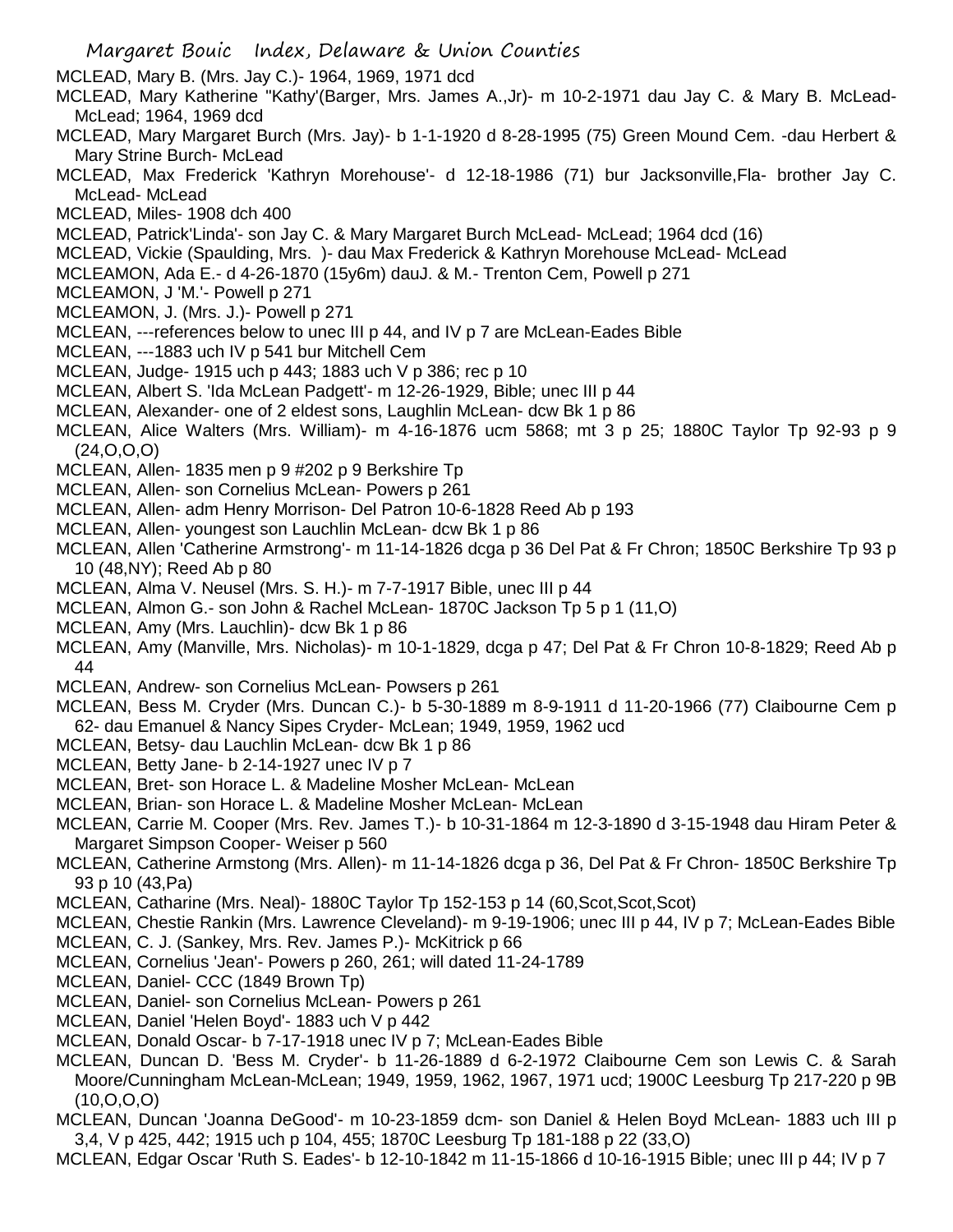- MCLEAN, Edgar Oscar, Jr. 'Stella Gant'- b 2=26=171 m 12-31-1908; unec III p 44
- MCLEAN, Edith Lacock (Fisher, Mrs. )(Mrs. Emmett Raleigh'- m (2) 9-2-1934- unec III p 44
- MCLEAN, Edna- dau William & Alice Walters McLean- 1880C Taylor Tp 92-93 p 9 (2,O,O,O)
- MCLEAN, Elizabeth (Carpenter, Mrs. Charles Wesley)- b 4-25-1800 m 6-20-1824 d 12-24-1826 Sunbury Cem, Powell p 30- dcga p 24; Pabst 6 p 105; Reec Ab p 66
- MCLEAN, Elizabeth- dau Neal & Catharine McLean- 1880C Taylor Tp 152-153 p 14 (16,O,O,O)
- MCLEAN, Emmett Raleigh'Mrs. Edith Larock Fisher'- b 3-29-1875 m 9-2-1934; Bible; unec III p 44
- MCLEAN, Esther Marion (Mrs. Guy E.)- d 8-15-1962 (79) bur E. Middlebury,Vt.- McLean
- MCLEAN, Eugene 'Rebecca'- 1977, 1979, 1981, 1983 ucd
- MCLEAN, Eunice- dau Lauchlin McLean- dcw Bk 1 p 86
- MCLEAN, Faith- dau William & Alice Walters McLean- 1880C Taylor Tp 92-93 p 9 (3/12,O,O,O)
- MCLEAN, Gene 'Rebecca Bill'- b 10-17-1923 m 12-8-1973 d 1-2-1992 (68) Shoup Cem-son Mike & Marie Woods McLean- McLean
- MCLEAN, George W.- lived with William & Mary Hopkins- 1870C Jackson Tp 108-105 p 015 (7,O)
- MCLEAN, Gertrude A.- b 1904 d 1985 Price Cem- djlm p 44
- MCLEAN, Guy E. 'Esther Marion'- McLean
- MCLEAN, G. W.- uca p 103
- MCLEAN, Heidi Ann- b 8-4-1961 d 9-1961 dau Horace L. & Madeline Mosher McLean- McLean
- MCLEAN, Helen Boyd (Mrs. Daniel)- 1883 uch V p 442
- MCLEAN, Helen (Pettey, Mrs. Arthur R.)- b 11-21-1900 m 4-17-1946 d 2-24-1969 (68) Claibourne Cem- dau Lewie C. & Sarah Moore McLean- McLean
- MCLEAN, Horace L. 'Madeline Mosher'- son F. N. McLean- McLean
- MCLEAN, Ida Belle (Padgett, Mrs. B. W.)(Mrs. Albert S.)- b 9-12-1889 m(1) 11-23-1910 (2) 12-26-1929- unec III p 44 McLean-Eades Bible
- MCLEAN, Ida (Thompson, Mrs. )- unec IV p 7
- MCLEAN, Iris Myrtle (Covington, Mrs. F. O.)- b 11-1-1880 m 4-30-1906 unec III p 44; McLean-Eades Bible
- MCLEAN, Rev. James T. 'Carrie M. Cooper'- m 12-3-1890 d 11-14-1936- Weiser p 560
- MCLEAN, Jean- dau Cornelius McLean- Powers p 261
- MCLEAN, Jean (Vining, Mrs. )- dau Duncan & Bess M. Cryder McLean- McLean
- MCLEAN, Joanna DeGood (Mrs. Duncan)- dau Thomas & Joanna DeGood- 1883 uch V p 442; 1870C Leesburg Tp 181-188 p 22 (30,O)
- MCLEAN, John- dcga p 9, Del Pat & Fran Chron 1-21-1820
- MCLEAN, John- son Cornelius McLean- Powers p 261
- MCLEAN, John- 1835 men p 39 #50 p 70 Lincoln Tp
- MCLEAN, John 'Rachel'- 1870C Jackson Tp 5 p 1 (52,O)
- MCLEAN, Joseph 'Mary Jnae'- 1850C Porter Tp 3083 p 166 (25,O)
- MCLEAN, Lauchlin 'Amy (Lockland)'- 1880 dch p 319; 1820C Sunbury Tp; will dcw Bk 1 p 86; delge X p 11
- MCLEAN, Lawrence Cleveland 'Chestie Rankin'- b 11-24-1877 m 9-19-1906; unec III p 44; McLean-Eades Bible
- MCLEAN, Leroy- son Joseph & MaryJane McLean- 1850C Porter Tp 3083 p 166 (2,O); 1870C Lessburg Tp 181-188 p 22 (5,O)
- MCLEAN, Lewis C. 'Sarah Moore/Cunningham'- m 1888 son Duncan & Johanna DeGood McLean- McLean; mt 10-2-1943; 1949 ucd; 1870C Leesburg Tp 181-188 p 22 (5,O)
- MCLEAN, Lewis- b 4-1-1865 d 1949 Claibourne Cem p 62- 1883 uch V p 442
- MCLEAN, Libbie (18-1882) unec III p 3
- MCLEAN, Madeline Mosher (Mrs. Horace L.)- dau B. E. Mosher- McLean
- MCLEAN, Maggie C. (Jones, Mrs. Jeremiah)- m 10-16-1867 ucm 4259
- MCLEAN, Mame (Mrs. Orville B.)- b 5-1861 -1900C Magnetic Springs 3-7-310 p 15A (39,O,Pa,Pa) m 12 y no ch
- MCLEAN, Marie Woods (Mrs. Mike)- McLean
- MCLEAN, Marry- dau Neal & Catharine McNeal- 1880C Taylor Tp 152-153 p 14 (24,O,Scot,Scot)
- MCLEAN, Martha E. Howland (Mrs. Wilbur)- m 8-12-1914 unec III p 44
- MCLEAN, Mary (25-1882) unec 111 p 2
- MCLEAN, Mary-dau Allen & Catherine McLean- 1850C Berkshire Tp 93 p 10 (17,O)
- MCLEAN, Mary (Atherton, Mrs. )- eldest dau Lauchlin McLean- dcw Bk 1 p 86
- MCLEAN, Mary (Gordon, Mrs. )- dau Cornelius McLean- Powers p 162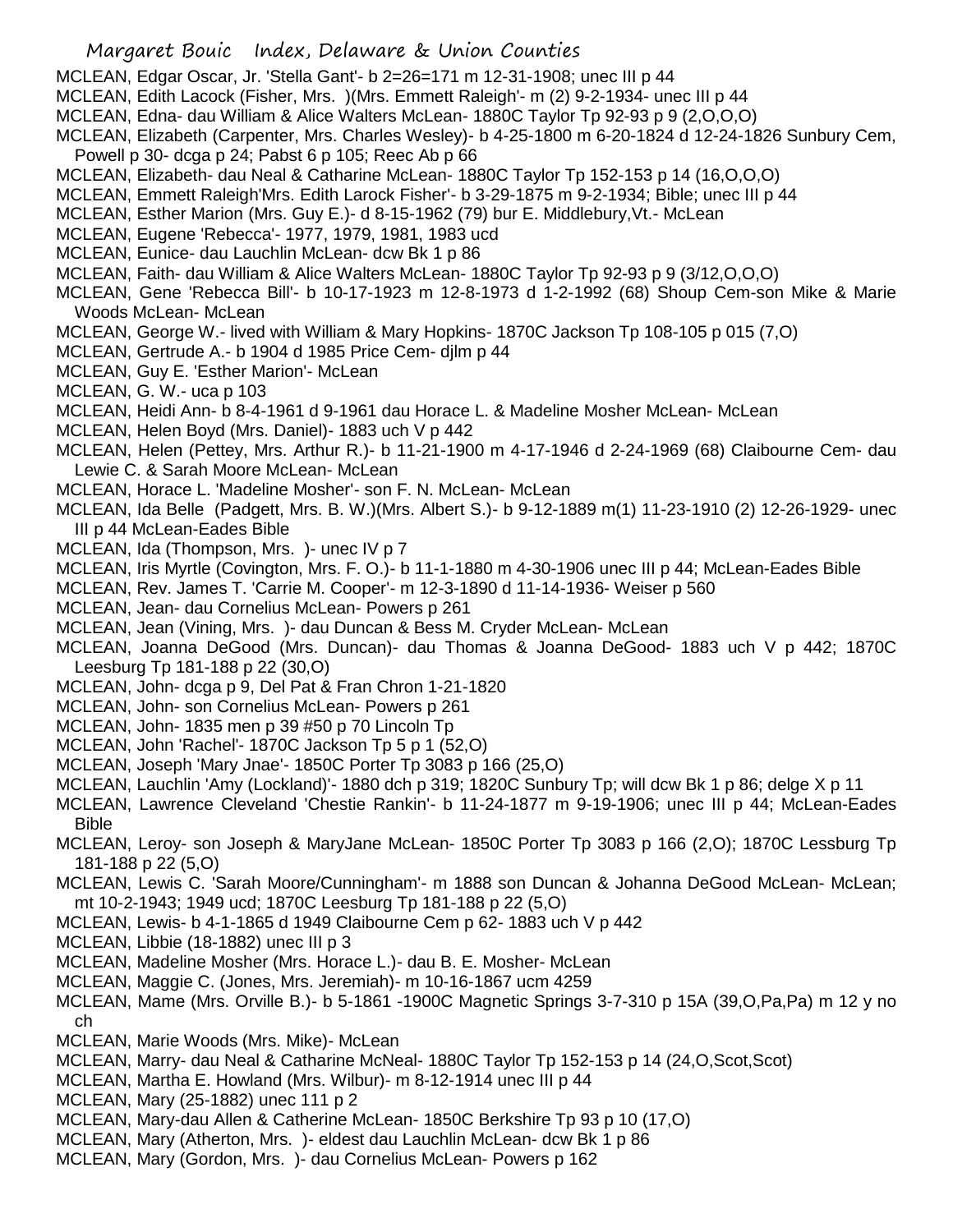- Margaret Bouic Index, Delaware & Union Counties
- MCLEAN, Mary Jane (Mrs. Joseph)- 1850C Porter Tp 3083 p 166 (24,Pa)
- MCLEAN, Mary Naomi- b 3-25-1869 d 12-7-1929; unec III p 44, IV p 7
- MCLEAN, Mary N.- dau John & Rachel McLean- 1870C Jackson Tp 5 p 1 (16,O)
- MCLEAN, Mary Ruth- b 8-23-1913- unec IV p 7; McLean-Eades Bible
- MCLEAN, Matilda- 1915 uch p 415; 1883 uch V p 425
- MCLEAN, May- dau Lauchlin McLean- dcw Bk 1 p 86
- MCLEAN, Mike 'Marie Woods'- McLean
- MCLEAN, Mollie M. (Wilson, Mrs. C. T.)- m 10-26-1892, unec III p 44
- MCLEAN, Rev. Murdock- dcga p 4; Del Pat & Fr Chon 4-29-1822, Reed Ab p 4
- MCLEAN, Mordoch- son Lauchlin McLean- dcw Bk 1 p 86, one of 2 eldest sons
- MCLEAN, N.- unclaimed letter 1842- unec XI p 67; uca p 79. 93
- MCLEAN, Neal 'Catharine- 1880C Taylor Tp 152-153 p 14 (Scot,Scot,Scot)
- MCLEAN, Neil (78-1882) unec III p 2
- MCLEAN, Orville 'Mame'- b 2-10-1861 m 10-23-1859 d 1912 Claibourne Cem p 62- son Duncan & Joanna DeGood McLean-442; 1870C Leesburg Tp 181-188 p 22 (9,O); 1900C Magnetic Springs 3o7-310 p 13A (39,O,O,O)
- MCLEAN, Rachel (Mrs. John)- 1870C Jackson Tp 5 p 1 (49,O)
- MCLEAN, Rebecca (Mrs. Eugene)- 1975, 1977, 1979 ucd
- MCLEAN, Richard- son Guy E. & Esther Marion McLean- McLean
- MCLEAN, Rosetta- b 3-6-1863 dau Duncan & Joanna deGood 1883 uch V p 442; 1870C Leesburg Tp 181- 188 p 22 (7,O)
- MCLEAN, Ruth A.- b 1854 d 1941 Broadway Cem, lptw p 76
- MCLEAN, Ruth Maxine- b 5-12-1909; unec IV p 7
- MCLEAN, Ruth S. Eades (Mrs. Edgar Oscar)- b 12-7-1849 m 11-15-1866 d 3-4-1909- unec III p 44, IV p 7; McLean-Eades Bible
- MCLEAN, S. A.- (46-1882; unec III p 2
- MCLEAN, Sarah M.- 1959 ucd; Leesburg Tp.
- MCLEAN, Sarah N Cunningham/Moore (Mrs. Lewis C.)- b 11-22-1867 d 10-24-1962 Claibourne Cem p 62 dau Jackson & Johanna Gayner Cunningham- McLean; Cunningham; 1949, 1962 ucd; 1900C Leesb. Tp 217-220 p 9B (32,O,O,O) m 11y, 1 ch
- MCLEAN, S. C.- 1915 uch p 266
- MCLEAN, Sigmund Hirsch- b 9-21-1883 d 4-1-1941 unec III p 44; IV p 7
- MCLEAN, Stella Gant (Mrs. Edgar Oscar,Jr.)- m 12-31-1908, unec III p 44
- MCLEAN, Stephen- 1883 uch V p 468, 679
- MCLEAN, Susan- dau Lauchlin McLean- dcw Bk 1 p 86
- MCLEAN, Thurza (Moore, Mrs. Benjamin Chilcote)- unec X p 37, 62
- MCLEAN, Vedora- b 11-15-1915, unec IV p 7
- MCLEAN, W. A.- uca p 24
- MCLEAN, Wilbur 'Martha E. Howland'- b 4-2-1887 m 8-12-1914, unec III p 44
- MCLEAN, William 'Alice Walters'- m 4-16-1876 ucm 5868; mt 3 p 25; 1880C Taylor Tp 92-93 p 9 (26,O,Scot,Scot)
- MCLEAN, William Edgar- b 6-13-1917 d 3-30-1944; unec IV p 7
- MCLEAN, William Henry- b 9-26-1867 d 3-22-1888 unec III p 44, IV p 7
- MCLEAN, William- son John & Rachel McLean- 1870C Jackson Tp 5 p 1 (9,O)
- MCLEAN, Zenis Price Cem- djlm p 44 E. Corp Co F. 10th Inf 1925-1946
- MCLEAN, Zenis B.- b 1897 d 1962 Price Cem, djlm p 44
- MCLEARER, Frances W.- unec VI p 22, XI p 29
- MCLEARY, James C.- mt 2-6-1856
- MCLEARY, Thomas- unec XII p 24
- MCLEARY, William- mt 2-6-1856
- MCLEAVER, Frances W. (Mrs. James)- uccp p 48 record Bk p 68
- MCLEAVER, James 'Frances W.'- ucccp p 48, record Bk p 68
- MCLEE, Viana Battees (Mrs. William)- m 1-2-1873 ucm 5204
- MCLEE, William 'Viana Battees'- m 1-2-1873 ucm 5204
- MCLEES, Elizabeth Starret (Mrs. Thomas)- b 1820 d 1869 ped Mary Ellen Hankinson Crimmel #68 23; unec VI p 21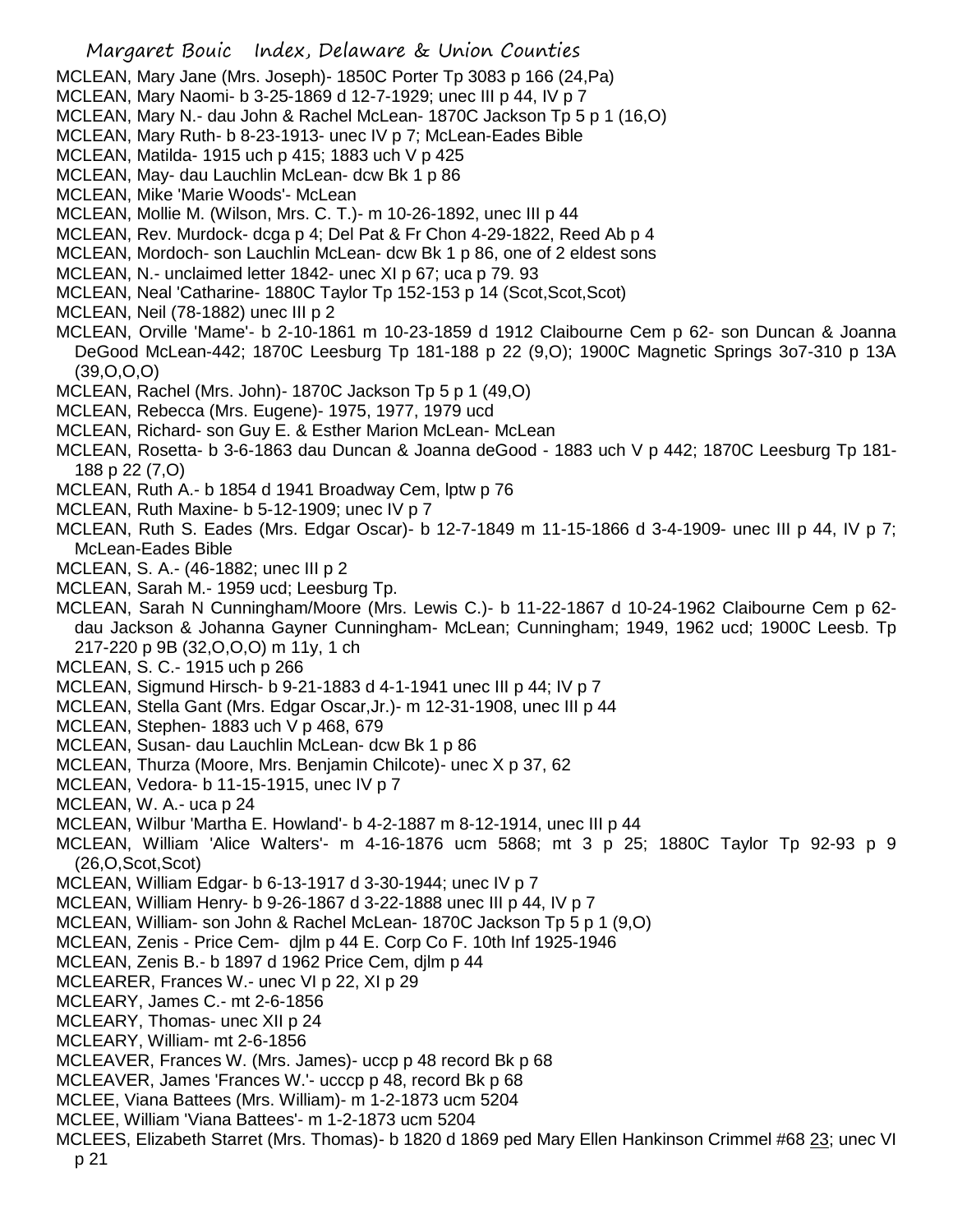MCLEES, Sarah Elizabeth (Clapper, Mrs. Llewellyn)- b 1856 d 1893 dau Thomas & Elizabeth Starret McLeesped Mary Ellen Hankinson Crimmel #68 11; unec VI p 21

MCLEES, Thomas 'Elizabeth Starret'- b 1823 d 1906 ped Mary Ellen Hankinson Crimmel #68 22; unec VI p 21 MCLELLAN, Maggie- 1870C Harlem Tp 367 (15)

MCLELLAN, Martha McCoy (Mrs. )- dau Robert McCoy- Powers p 195, 196

MCLELLAND, Samuel- NAT, uccp p 21, JB 2 p 252

MCLEME?, J. M.- 1880C Jackson Tp 5 p 226B (20,O,O,O)

MCLEEK, W. H.- unclaimed letter- unec IV p 19

MCLEMORE, Bill Ray'Marie Shreve'- m 11-13-1960- son Lewis & Dovie McLemore-McLemore; 1949, 1959, 1973, 1975, 1977 ucd

MCLEMORE, Billie Jo (Anderson, Mrs. Stewart)- b 1971 dau Bill Ray & Marie Shreve McLemore- McLemore; 1973, 1975, 1977 ucd

MCLEMORE, Carolyn- dau Lewis & Dovie McLemore- 1959, 1962, 1967, 1971, 1973 ucd

MCLEMORE, Cindy Marie (Leiter, Mrs. Jeffrey Lee)(Spurlock, Mrs. Kelly)- b 1966 m 6-14-1986 dau Bill Ray & Marie Shreve McLemore - McLemore;1967, 1971, 1973, 1975, 1977 ucd

MCLEMORE, Dovie (Mrs. Lewis R.)- 1949, 1959, 1962, 1967, 1971, 1973 ucd

MCLEMORE, Lewis R. 'Dovie'- 1949, 1959, 1962, 1967, 1971, 1973 ucd

MCLEMORE, Marie Shreve (Mrs. Bill Ray)- m 11-13-1960- McLemore; 1967, 1971, 1973, 1975, 1977 ucd

MCLEMORE, Mary- dau Lewis & Dovie McLemore- 1949 ucd

MCLEMORE, Peggy Jo Crabtree (Mrs. Robert)- m 6-28-1986 dau H. D. Crabtree- McLemore; 1991 ucd

MCLEMORE, Robert R. 'Peggy Jo Crabtree'- b 1961 m 6-28-1986 son William "Bill" & Marie Shreve McLemore- McLemore; 1967, 1971, 1973, 1975, 1977, 1991 ucd

MCLEMORE, Wathaline- dau Lewis & Dovie McLemore- 1949 ucd

MCLEMORE, Wilma- dau Lewis & Dovie McLemore- 1949, 1959, 1962 ucd

MCLENE, Allen- 1840C Bekshire Tp 187 (30-40)

MCLENE, Bertha J. Foster (Mrs. )(Warren, Mrs. Albert)- Newhouse p 30

MCLENE, Daniel- 1840C Brown Tp (40-50)

MCLENE, Eliza (Hossey, Mrs. Smith)- m 7-11-1831 Madison Co, unec V p 48

MCLENE, James 'Lucy A. Smith'- m 10-16-1842 Madison Co, unec IX p 65

MCLENE, Jeremiah- 1915 uch p 443; 1883 uch V p 386; Del Pat 12-14-1826 Reed Ab p 81

MCLENE, Lucy A. Smith (Mrs. James)- m 10-16-1842 Madison Co, unec IX p 65

MCLENE, Margaret (Crosby, Mrs. Samuel)- m in Columbus, Del Patron 12-14-1826 Reed Ab p 81, dau Jeremiah McLene

MCLENEGAN, Anna Susan- b 4-12-1875 dau Henry Hall & Sarah F. Reigart McLenegan- Weiser p 212

MCLENEGAN, Archibald Reigart 'Julia Richardson'- b 8-7-1868 m 8-3-1897 son Henry Hall & Sarah F. Reigart McLenegan- Weiser p 212

MCLENEGAN, Augusta- b 9-17-1877 d 1886 ch Henry Hall & Sarah F. Reigart McLenegan- Weiser p 212

MCLENEGAN, Carrie Harrison Cutler (Mrs. Samuel Bowman)- m 3-1-1887- Weiser p 212

MCLENEGAN, Charles Edward 'Clara Rogers'- b 1-23-1858 m 7-22-1886 son Henry Hall & Sarah F. Reigart McLenegan- Weiser p 212

MCLENEGAN, Charles- b 10-3-1837 d 11-1859 son Zephaniah & Henrietta Augusta Musser McLenegan-Weiser p 212

MCLENEGAN, Clara Rogers(Mrs. Charles Edward)-b 7-22-1861 m 7-22-1886- Weiser p 212

MCLENEGAN, Curtler Sturgis- b 2-2-1888 son Samuel Bowman & Carrie Harrison Cutler McLenegan- Weiser p 212

MCLENEGAN, David Wallace- b6-30-1900 son Charles Edward & Clara Rogers McLenegan- Weiser p 212

MCLENEGAN, Edith Marion- b 11-7-1896 ch Samuel Bowman & Carrie Harrison Cutler McLenegan- Weiser p 212

MCLENEGAN, Edward 'Mary L. Dunn'- b 2-19-1833 d 6-13-1863 son Zephanieh & Henrietta Augusta Musser McLenegan- Weiser p 212

MCLENEGAN, Elizabeth Hiester- b 1-3-1865 dau John Archibald & Mary Ann McKnight McLenegan- Weiser p 212

MCLENEGAN, Elizabeth Holmes (Mrs. William)- Weiser p 212

MCLENEGAN, Emily L. Fichthorn (Mrs. James Lorraine)- Weiser p 212

MCLENEGAN, Frederick Augustus- b 2-22-1880 son John Archibald & Mary Ann McKnight McLenegan-Weiser p 213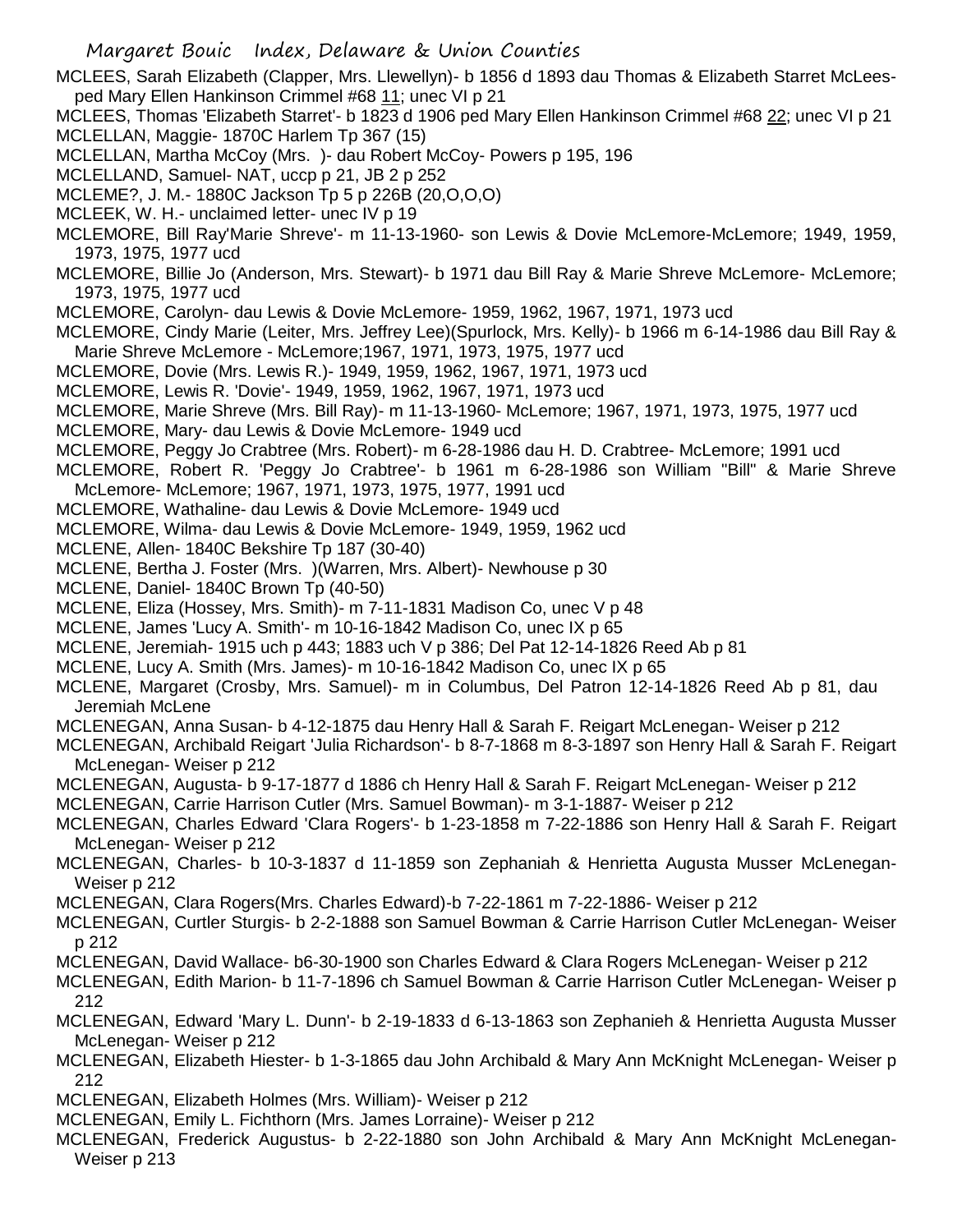MCLENEGAN, Henrietta Augusta Musser (Mrs. Zephaniah)- b 9-29-1804 m 12-20-1832 d 6-5-1856- Weiser p 212

- MCLENEGAN, Henry Hall 'Sarah F. Reigart'- b 11-24-1835 m 2-26-1857 d 9-15-1905 son Zephaniah & Henreitta Augusta Musser McLenegan- Weiser p 212
- MCLENEGAN, Henry- b 11-21-1867 d 5-7-1880 son John Archibald & Mary Ann McKnight McLenegan-Weiser p 212
- MCLENEGAN, Henry Richardson- b 7-11-1899 son Archibald Riegart & Julia Richardson McLenegan- Weiser p 212
- MCLENEGAN, James Lorraine 'Emily L. Fichthorn'- b 10-2-1862 d 4-27-1889 son Edward & Mary L. Dunn McLenegan- Weiser p 212
- MCLENEGAN, James Lorraine- b 4-1-1889- son James Lorraine & Emily L. Fichthorn McLenegan- Weiser p 212
- MCLENEGAN, John Archibald 'Mary Ann McKnight'- b 2-2-1841 m 2-25-1864 d 6-10-1906 son Zephaniah & Henrietta Augusta Musser McLenegan- Weiser p 212
- MCLENEGAN, John- b 1-1-1873 d 1-5-1874 son John Archibald & Mary Ann McKnight McLenegan- Weiser p 212
- MCLENEGAN, Julia Richardson (Mrs. Archibald Reigart)- b 12-3-1871 m 8-3-1897- Weiser p 212
- MCLENEGAN, Mary Ann McKnight (Mrs. John Archibald)- b 12-13-1839 m 2-25-1864 d 10-10-1895- Weiser p 212
- MCLENEGAN, Mary L. Dunn (Mrs. Edward)- Weiser p 2112
- MCLENEGAN, Robert Wallace- b 1-5-1877 son John Archibald & Mary Ann McKnight McLenegan- Weiser p 212
- MCLENEGAN, Samuel Bowman 'Carrie Harrison Cutler'- b 2-23-1861 m 3-1-1887 son Henry Hall & Sarah F. Reigart McLenegan- Weiser p 212
- MCLENEGAN, Sarah F. Reigart (Mrs. Henry Hall)- b 2-12-1836- Weiser p 212
- MCLENEGAN, Selina Wither (Yorke, Mrs. Frederick Estabrooke)- b 4-6-1866 dau John Archibald & Mary Ann McKnight McLenegan- Weiser p 212
- MCLENEGAN, William 'Elizabeth Holmes'- b 11-21-1867 d 11-11-1935 son John Archibald & Mary Ann McKnight McLenegan- Weiser p 212
- MCLENEGAN, Zephaniah 'Henrietta Augusta Musser'- b 3-7-1801 m 12-20-1832 d 1-13-1842- Weiser p 212
- MCLENNON, Carrie Gilbert (Ridgeway, Mrs. Charles)(Mrs. Elick)- b 5-9-1860 d 1-1937 dau Henry B. & Mary Anne Hager Gilbert- Genther p 201
- MCCLENNON, Elick 'Carrie Gilbert'- Genther p 201
- MCLEOD, ---1880 dch p 602, 611; 1908 dch 98, 133; delge XI p 53
- MCLEOD, ---family of Mamie R. Way #259, unec XI p 3
- MCLEOD, ---b 1-5-1881 Genoa Tp son Homar & Anna Mullen Mcleod- dcb
- MCLEOD, A.C.- hadc p 101 Genoa Tp
- MCLEOD, A. E.- 1908 dch 455
- MCLEOD, Dr. A. L.- son Charles & 1st wife McLeod- dg 3-23-1906 Cry Ab p 88
- MCLEOD, Alan 'Carolyn Florstedt'- St. Paul p 60
- MCLEOD, Albert 'Anna'- 1850C Orange Tp 1761 p 113 (24,O)
- MCLEOD, Albert- grandson Charles McLeod- dg 3-23-1906 Cry Ab p 88
- MCLEOD, Albert 'Chloe Whitney'- m 6-1900 delge VII p 22
- MCLEOD, Albert- b 8-3-1876 Genoa Tp son Emery & Mary Nutt McLeod- dcb
- MCLEOD, Albert 'Sarah Brown'- Pabst 1 p 22
- MCLEOD, Alford- dcw Bk 4 p 274 (29)
- MCLEOD, Alfred 'Rebecca'- d 5-6-1892 (69-11-21) Genoa Tp, Redbank Cem, Powell 116; dcdeaths; 1850C Genoa Tp 295 p 31 (25,O)
- MCLEOD, Allan- son John Edward & Dorothy Cunningham McLeod- McLeod; dcq Hallie Cunningham Patingale 1
- MCLEOD, Alma E.- b 6-17-1878 Genoa Tp dau Clinton & Ordelia Mahaney McLeod- dcb
- MCLEOD, Amos- son Alfred & Rebecca McLeod- 1850C Genoa Tp 295 p 31 (1/12,O; 1880C Ganoa Tp p 406A
- MCLEOD, Ann M. (Mrs. Albert)- 1850C Orange Tp 1761 p 113 (19,O)
- MCLEOD, Anna (Mrs. Homer)- dg 11-5-1909 Cry Ab p 70, obit George Allen
- MCLEOD, Anna Hooper (Mrs. Charles)- dg 3-23-1906 Cry Ab p 88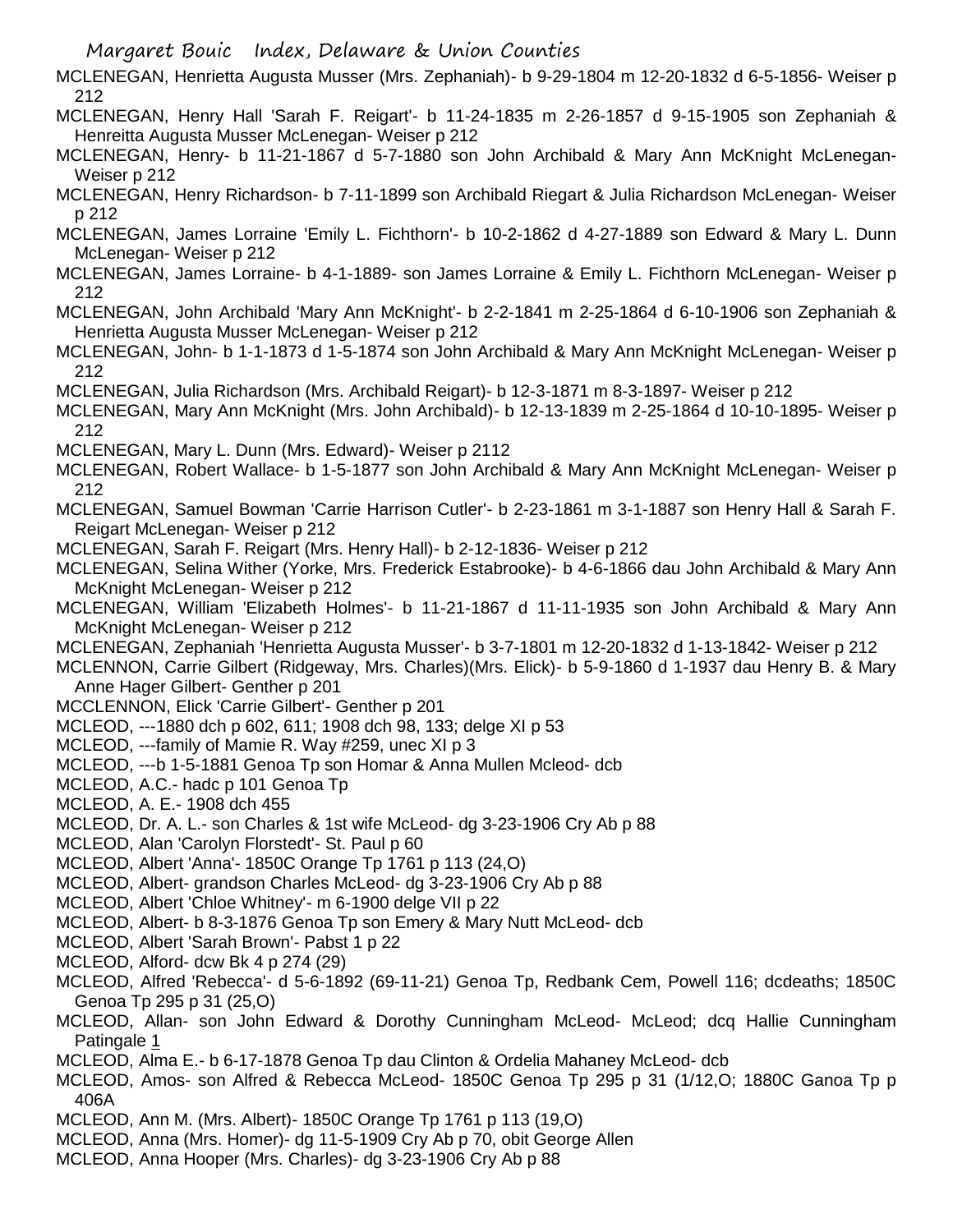- Margaret Bouic Index, Delaware & Union Counties MCLEOD, Bertha- b 1-7-1884 Delaware Tp------dcb MCLEOD, Brett- b 9-5-1980 son Alan & Carolyn Florstedt McLeod- St. Paul p 60 MCLEOD, C.- hadc p 26 (1849 Genoa Tp) MCLEOD, Camelia- Pabst 1 p 28 MCLEOD, Canis- b 9-6-1879 Genoa Tp dau Emery & Mary Nutt McLeod- dcb MCLEOD, Carolyn Florstedt (Mrs. Alan)- St. Paul p 60 MCLEOD, Carrie- sister Albert McLeod- delge VIII p 22 MCLEOD, Catherine- 1850C Genoa Tp 319 p 33 (-,O) MCLEOD, Catherine- 10-2-1881 Del. Town dau Michael & Honora English McLeod- dcb MCLEOD, Celia- ch John & Laura McLeod- 1850C Orange Tp 1693 p 110 (16,O) also 1843 p 116 MCLEOD, Charles- 1880C Paris Tp 532-582 p 54 (25,O,O,O) MCLEOD, Charles- 1870C Genoa Tp 360 (16) MCLEOD, Charles ' ''Anna Hooper'- d Tuesday (87) dg 3-23-1906 Cry Ab p 88 MCLEOD, Charles- grandson Charles McLeod- dg 3-23-1906 Cry Ab p 88 MCLEOD, Dr. Charles D.- son Dr. John Reynolds & Mary E. Howard McLeod- dg 8-13-1909, Cry Ab p 54 MCLEOD, Charles- son John & Laura McLeod- 1850C Orange Tp 1698 p 110 (2,O) MCLEOD, Charles 'Nancy Smith'- m 5-2-1844 dcm; Powell 116; 1850C Genoa Tp 319 p 33 (31,O) MCLEOD, Chloe Whitney (Mrs. Albert)- m 6-1900, delge VIII p 22 dau Mrs. L. C. Whitney MCLEOD, Clarissa- dau Joseph R. & Birlinda McLeod- 1850C Genoa Tp 320 p 33 (12,O) MCLEOD, Clifford E.- son George & Emily M. McLeod- 1850C Genoa Tp 373 p 39 (3,O) MCLEOD, Clinton- 1870C Harlem Tp 371 (22\*) MCLEOD, Corrydon- son John & Laura McLeod- 1850C Orange Tp 1698 p 110 (8,O) MCLEOD, Cyntha A.- dau John & Laura McLeod- 1850C Orange Tp 1698 p 110 (14,O) MCLEOD, Dalt Lee- b 5-8-1879 son Edward Clifford & Theresa Jane Wurm McLeod- dcb late MCLEOD, Dan T.- b 9-7-1875 Oxford Tp son Lecius & Catharine Talbot McLeod- dcb MCLEOD, David- 1850C Orange Tp 1695 p 110 (36,O) also 1840 p 116 MCLEOD, David- son John & Laura McLeod- 1850C Orange Tp 1698 p 110 (12,O) MCLEOD, Deborah L. (Mrs. Jesse L.)- 1980 dcd MCLEOD, Donald- son John Edward & Dorothy Cunningham McLeod- McLeod MCLEOD, Donald H. 'Geraldine M.'- 1969, 1971, 1980 dcd MCLEOD, Dorothy Cunningham (Mrs. John Edward)- b 1916 dau George W. & Mabel Swickard Cunninghamdcq Hallie Cunningham Patingale 1 MCLEOD, Dorothy (George, Mrs. )- dau John Edward & Dorothy Cunningham McLeod- McLeod MCLEOD, Mrs. D. W.- granddau Minerva Root Evans (Mrs. W. R.)- dg 1-1-1889, Cry Ab p 214 MCLEOD, E. C.- 1880C Genoa Tp p 402B MCLEOD, Ed- hadc p 26 (1849 Genoa Tp) MCLEOD, Edward- 1835 men p 29 #146 p 49 Genoa Tp MCLEOD, Edward Clifford 'Theresa Jane Wurm'- (33-1879) dcb late (Dalt Lee) MCLEOD, Edward- b 10-9-1875 Genoa Tp son Edward & Jane McLeod- dcb MCLEOD, Edward 'Eliza Rose'- m 4-15-1835 dcm; 1840C Genoa Tp delge IV p 31 MCLEOD, Edward H.- 1870C Genoa Tp 360 (23) MCLEOD, Eliza Ingels (Mrs. John)- d 2-10-1845 (59-6-27) Redbank Cem, Genoa Tp, Powell p 116 MCLEOD, Eliza J. (Amlin, Mrs. Aloy)- m 2-23-1837 dcm MCLEOD, Eliza- dau Joseph R. & Virlinda McLeod- 1850C Genoa Tp 320 p 33 (15,O) MCLEOD, Eliza Rose (Mrs. Edward)- m 4-15-1835 dcm MCLEOD, Elizabeth Glass (Mrs. John)- m 2-29-1856 dcm MCLEOD, Elnora- b 6-21-1874 Genoa Tp dau Emery & Mary Nutt McLeod- dcb MCLEOD, Elva- 1961 dcd MCLEOD, Emery/Emory son Ingles & Hetty McLeod- 1850C Genoa Tp 502 p 49 (6,O); delge VI p 7 MCLEOD, Emily Williams (Mrs. George)- m 12-3-1841 dcm d 2-3-1890 (68-8-7) Tussic St. Cem, Powell p 118; 1850C Genoa Tp 373 p 39 (29,O); 1870C Genoa Tp 360 (49) MCLEOD, Emma J.- 1870C Genoa Tp 360 (18) MCLEOD, Emmy- 1870C Genoa Tp 361 (24)
- MCLEOD, Francis- son John & Laura McLeod- 1850C Orange Tp 1698 p 110 (6,O)
- MCLEOD, Galen E. 'Mary Virginia'- d 12-14-1993 (72) Fancher Cem- brother Ralph McLeod- McLeod; 1961, 1964, 1969, 1971, 1980 dcd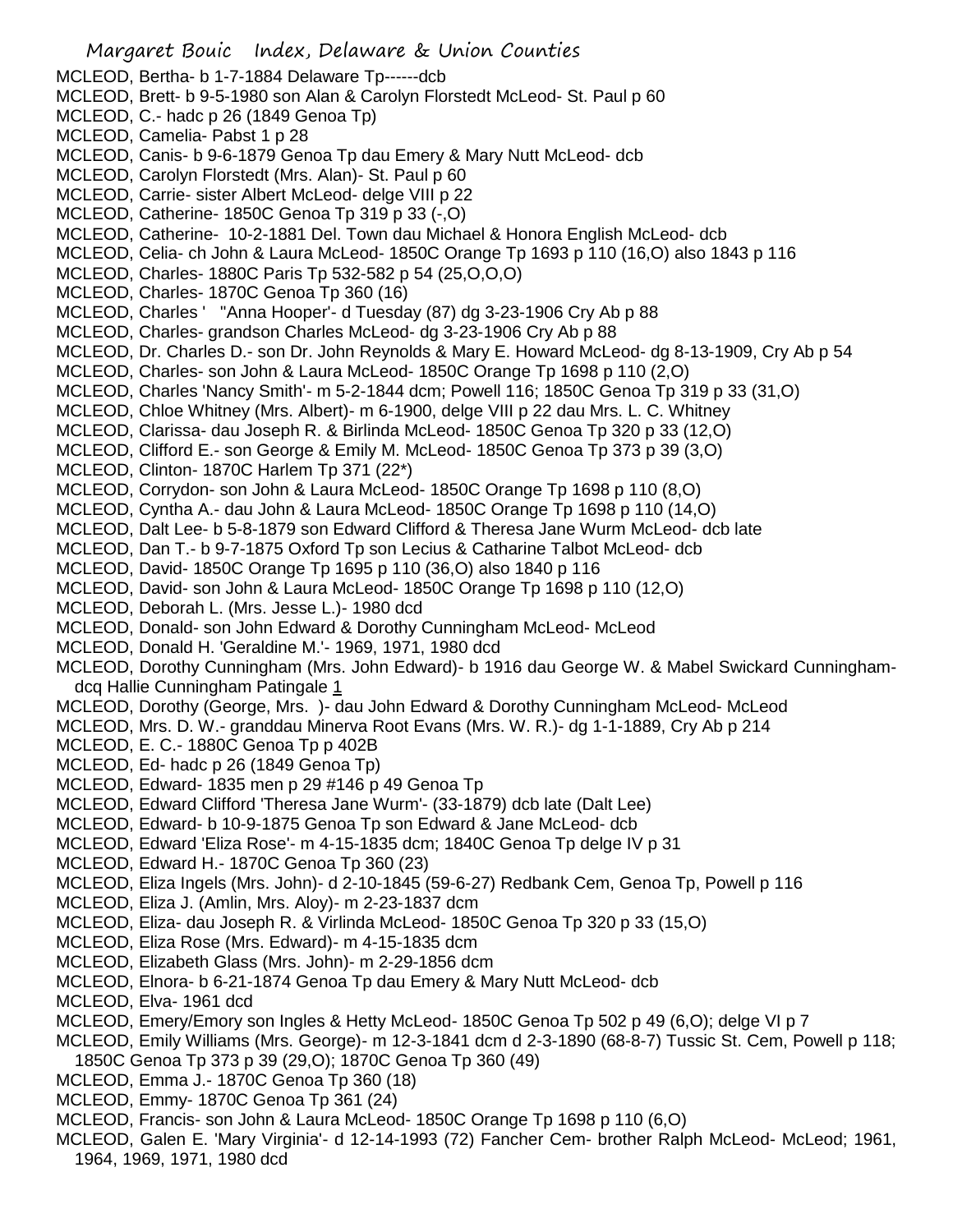MCLEOD, George Allen 'Nellie Hanawalt'- b 1-5-1881 m 9-24-1902 d 10-24-1909 (28-9-9) son Homer & Anna McLeod- dg 11-2-1909, 11-5-1909, Cry Ab p 68, 70

- MCLEOD, George 'Emily Williams'- m 12-3-1841 dcm d 2-22-1890 (74-1-20) Tussic St. Cem, Powell p 118, 119; dg 2-11-1890 Cry Ab p 6; 1850C Genoa Tp 373 p 39 (34,O); 1870C Genoa Tp 360 (54\*); 1880C Genoa Tp 407C
- MCLEOD, George G.- d 11-15-1859 (4m14d) Redbank Cem, Genoa Tp- son Charles & Nancy
- MCLEOD, George M.- hadc p 26 (1849 Genoa Tp)
- MCLEOD, Geraldine M. (Mrs. Donald H.)- 1969, 1971, 1980 dcd
- MCLEOD, Harriet M.- dau Joseph R. & Virlinda McLeod- 1850C Genoa Tp 502 p 49 (33,Ky)
- MCLEOD, Harry C.- b 12-29-1883 Genoa Tp son Amos & Pricilla Mullen McLeod- dcb
- MCLEOD, Henry- grandson Charles McLeod- dg 3-23-1906 Cry Ab p 88
- MCLEOD, Hetty Roberts (Mrs. Ingels)- b 1822 m 7-4-1841 dcm d 1897 Curtis Cem, Powell p 108- dau John & Nancy Roberts- 1880 dch p 851; 1850C Genoa Tp 502 p 49 (28,O); 1870C Genoa Tp 361 (46\*); 1880C Genoa Tp p 402B
- MCLEOD, Homer 'Anna'- dg 11-2-1909, dg 11-5-1909 Cry Ab p 69, 70; 1870C Genoa Tp 360 (14)
- MCLEOD, Homer H. 'Mary Ann Mullen'- (27-1882) dcb late (Mina Ellen)
- MCLEOD, Ingels 'Hetty Roberts'- m 7-4-1841 dcm d 9-13-1860 (43-3-16) Curtis Cem, Powell p 108- 1880 dch p 851; 1880C Genoa Tp 502 p 49 (33,Ky); delge VII p 8
- MCLEOD, J.- 49ers p 3
- MCLEOD, James- d Sat (92) dg 8-30-1910 Cry Ab p 151
- MCLEOD, James- son John & Laura McLeod- 1850C Orange Tp 1843 p 116 (16,O); also 1698 p 110
- MCLEOD, James 'Joyce'- McLeod
- MCLEOD, James L.- son Joseph R. & Virlinda McLeod- 1850C Genoa Tp 320 p 33 (1,O)
- MCLEOD, James L. 'Mary Sebring'- m 7-4-1852 dcm
- MCLEOD, Jane (Cuttler, Mrs. Silas B.)- m 1-6-1842; Pabst Pion I p 81
- MCLEOD, Jay 'Mary'- 1980 dcd
- MCLEOD, Jessie C.- b 5-4-1880 Genoa Tp dau Miles Quinton & Ordelia J. Mahaney McLeod- dcb
- MCLEOD, Jesse 'Joan'- son Galen E. & Mary Virginia McLeod- McLeod
- MCLEOD, Jesse L. 'Deborah L.'- 1980 dcd
- MCLEOD, Jesse T.- 1971 dcd
- MCLEOD, Joan (Mrs. Jesse)- McLeod
- MCLEOD, Rev. John- Nash p 30
- MCLEOD, Capt. John- Nash p 46
- MCLEOD, John- McLeod
- MCLEOD, John- 1820C Genoa Tp; 1830C Genoa Tp; 1840C Genoa Tp; dcga p 46 Del Pat & Fr Chron; 1835 men p 29 #145 p 49 Genoa Tp; delge III p 72, IV p 67, V p 67, VI p 8; Ohio St Gaz 10-7-1830 Reed Ab p 50. 94; Wight I p 1
- MCLEOD, John Edward 'Dorothy Cunningham'- d 6-12-1963 Oak Grove Cem- McLeod
- MCLEOD, John 'Eliza Ingels'- d 3-16-1847 (62-8-10) Redbank cem, Genoa Tp, Powell p 116
- MCLEOD, John 'Elizabeth Class'- m 2-29-1856 dcm
- MCLEOD, John- son Joseph R. & Virlinda Williams McLeod- 1850C Genoa Tp 320 p 33 (18,O)
- MCLEOD, John 'Laura'- 1850C Orange Tp 1695 p 110 (39,O); also 1843 p 116
- MCLEOD, Dr. John Reynolds 'Mary E. Howard'- m 1862 d 7-30-1909 (76) dg 8-13-1909., Cry Ab p 53, 54
- MCLEOD, Jonathan- Pabst 1 p 28
- MCLEOD, Joseph R. 'Virlinda Williams'- m 10-3-1830; 1850C Genoa Tp 320 p 33 (40,Pa); dcga p 52, Ohio St Gaz.; delge IV p 68, VII p 64, VIII p 65; Reed Ab p 50; Ohio St. Gaz 10-7-1830 Wight I p 1
- MCLEOD, Joyce (Mrs. James)- McLeod
- MCLEOD, Judy F.- dau Galen E. & Mary Virginia McLeod- 1961(17),1964, 1971 dcd
- MCLEOD, Kelly- dau James & Joyce McLeod- McLeod- engaged to David Sferrella
- MCLEOD, Kelly Michelle- b 11-14-1975 dau Alan & Carolyn Florstedt McLeod- St. Paul p 60
- MCLEOD, Kristie Lynn- b 8-11-1977 dau Alan & Carolyn Florstedt McLeod- St. Paul p 60
- MCLEOD, Laughlin- Pabst 5 p 2
- MCLEOD, Laura (Mrs. John)- 1850C Orange Tp 1695 p 110 (39,Vt) also 1843 p 116
- MCLEOD, La(o)vina- 1850C Orange Tp 1695 p 110 (46,Va) also 1843 p 116
- MCLEOD, Lewis- delge IV p 68; 1840C Genoa Tp
- MCLEOD, Lydia L Pierce (Mrs. Turner)- m 11-12-1840 dcm d 4-30-1849 (25-5-19) Brunside Cem, Powell p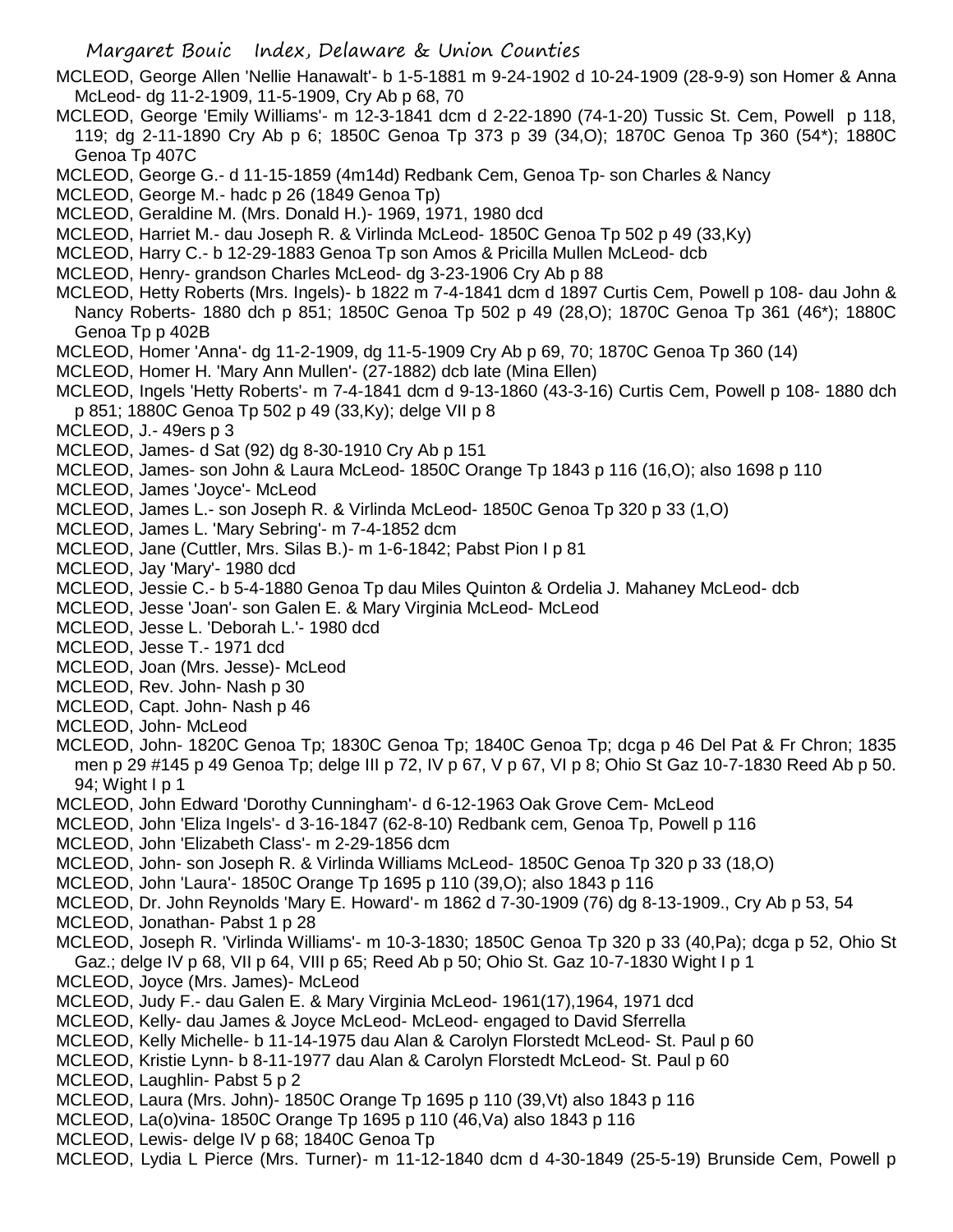105

- MCLEOD, Margaret- sister John Edward McLeod- McLeod
- MCLEOD, Margaret R. (Wicks, Mrs. Jacob R.)- m 9-5-1839 dcm
- MCLEOD, Marguerite Mae- dau George Allen & Nellie Hanawalt McLeod- dg 11-5-1909, Cry Ab p 70
- MCLEOD, Maribel (Mrs. Ralph)- McLeod
- MCLEOD, Mary Ann Mullen (Mrs. Homer H.)- (26-1882) dcb late (Mina Ellen)
- MCLEOD, Mary Sebring (Ms. James L.)- m 7-4-1852 dcm
- MCLEOD, Mary E. Howard (Mrs. Dr. John Reynolds)- dau Capt. Samuel Howard- m 1862 dg 8-13-1909, Cry Ab p 54
- MCLEOD, Mary (Mrs. Galen E.)- 1961, 1964, 1971, 1980 dcd
- MCLEOD, Mary (Mrs. Jay)- 1980 dcd
- MCLEOD, Mary M.- dau Joseph R. & Virlinda McLeod- 1850C Genoa Tp 320 p 33 (14,O)
- MCLEOD, Mary Virginia (Mrs. Galen E.)- McLeod
- MCLEOD, Maud- b 8-10-1883 Oxford Tp dau Starling & Catharine Hale McLeod- dcb
- MCLEOD, M. C.- 1880C Genoa Tp p 407C
- MCLEOD, Miles C.- son George & Emily McLeod- 1850C Genoa Tp 373 p 39 (1,O)
- MCLEOD, Miles- son Ingles & Hetty McLeod- 1850C Genoa Tp 502 p 49 (3,O)
- MCLEOD, Milton W.- son George & Emily McLeod- 1850C Genoa Tp 373 p 39 (6,O0; 1870C Genoa Tp 360 (21)
- MCLEOD, Mina Ellen (Taber, Mrs. )- m 11-25-1882 dau Homer H. & Mary Ann Mullen McLeod- dcb late; dg 11-5-1909, Cry Ab p 70
- MCLEOD, Minnie L.- b 11-225-1882 Genoa Tp dau Homer & Annie Mullen McLeod- dcb
- MCLEOD, Miriam- dau John & Laura McLeod- 1850C Orange Tp 1698 p 110 (10,O)
- MCLEOD, Muriel- dau Homer & Anna McLeod- dg 11-5-1909 Cry Ab p 70
- MCLEOD, Nancy (Mrs. Charles)- Powell p 116; 1850C Genoa Tp 319 p 33 (31,0)
- MCLEOD, Nancy Smith (Mrs. Charles)- m 5-2-1844 dcm
- MCLEOD, N. E.- 1880C Genoa Tp p 402B
- MCLEOD, Nellie- hadc p 91 (Berkshire Tp, 1900); hadc p 101
- MCLEOD, Nellie Hanawalt (Mrs. George Allen)- m 9-24-1902 dau Rev. L. F. Hanawalt- dg 11-5-1909, Cry Ab p 70
- MCLEOD, Nora (Ulrey, Mrs. Fred)- m 1-18-1893 dau Emery McLeod- delge VI p 7
- MCLEOD, Norman 'Polly'- Powell p 338
- MCLEOD, Polly (Mrs. Norman)- d 8-20-1851 (80-9-15) Morehouse Cem, Peru Tp, Powell p 338; Pabst 1 p 28
- MCLEOD, Rachel (Hubbell, Mrs. Ephraim)- m 10-24-1844 dcm
- MCLEOD, Ralph 'Maribel'- brother Galen E. McLeod- McLeod
- MCLEOD, Rebecca (Mrs. Alfred)- 1850C Genoa Tp 295 p 31 (22,O)
- MCLEOD, Ronald Dale- b 4-4-1904 Genoa Tp son J. C. & Dora D. Bevelhymer McLeod- dcb
- MCLEOD, Sally- 1850C Orange Tp 1695 p 110 (23,O); also 1840 p 116
- MCLEOD, Samuel- b 11-16-1873 Oxford Tp son A. G. & Almira Davis McLeod- dcb
- MCLEOD, Samuel H.- son Dr. John Reynolds & Mary E. Howard McLeod- dg 8-13-1909. Cry Ab p 54
- MCLEOD, ---(Wesley, Mrs. William P.)- dau Dr. John Reynolds & Mary E. Howard McLeod- dg 8-13-1909, Cry Ab p 54
- MCLEOD, Sarah Brown (Mrs. Albert)- dau William & Eunice Marie Lewis Brown- Pabst 1 p 22
- MCLEOD, Sheldon- son John Edward & Dorothy Cunningham McLeod- McLeod; dcq Hallie Cunningham Patingale 1
- MCLEOD, Theodore- Pabst 1 p 28
- MCLEOD, Theresa Jane Wurm (Mrs. Edward Clifford) (31-1879), dcb late (Dalt Lee)
- MCLEOD, Thomas- delge VII p 7; 1826 Orange Tp; 1850C Orange Tp 1695 p 110 (76,Mass) also 1840 p 116
- MCLEOD, Townsend- son Galen E. & Mary V. McLeod- 1961(13), 1964 dcd
- MCLEOD, Turner 'Lydia L. Pierce'- m 11-12-1840 dcm; Powell p 105
- MCLEOD, Vera (Coe, Mrs. )- sister Galen E. McLeod- McLeod
- MCLEOD, Virlinda Williams (Mrs. Joseph R.)- m 10-3-1830; dcga p 52 Ohio St. Gaz. 1850C Genoa Tp 3210 p 22 (41,O); Reed Ab p 50; Ohio St. Gaz 10-7-1830 Wight I p 1
- MCLEOD, Walter- 1850C Genoa Tp 332 p 35 (24,O)
- MCLEOD, Wanita (Dunn, Mrs. )- dau Galen E. & Mary V. McLeod- McLeod; 1961(11), 1964 dcd
- MCLEOD, William- delge X p 55; 1888 Genoa Tp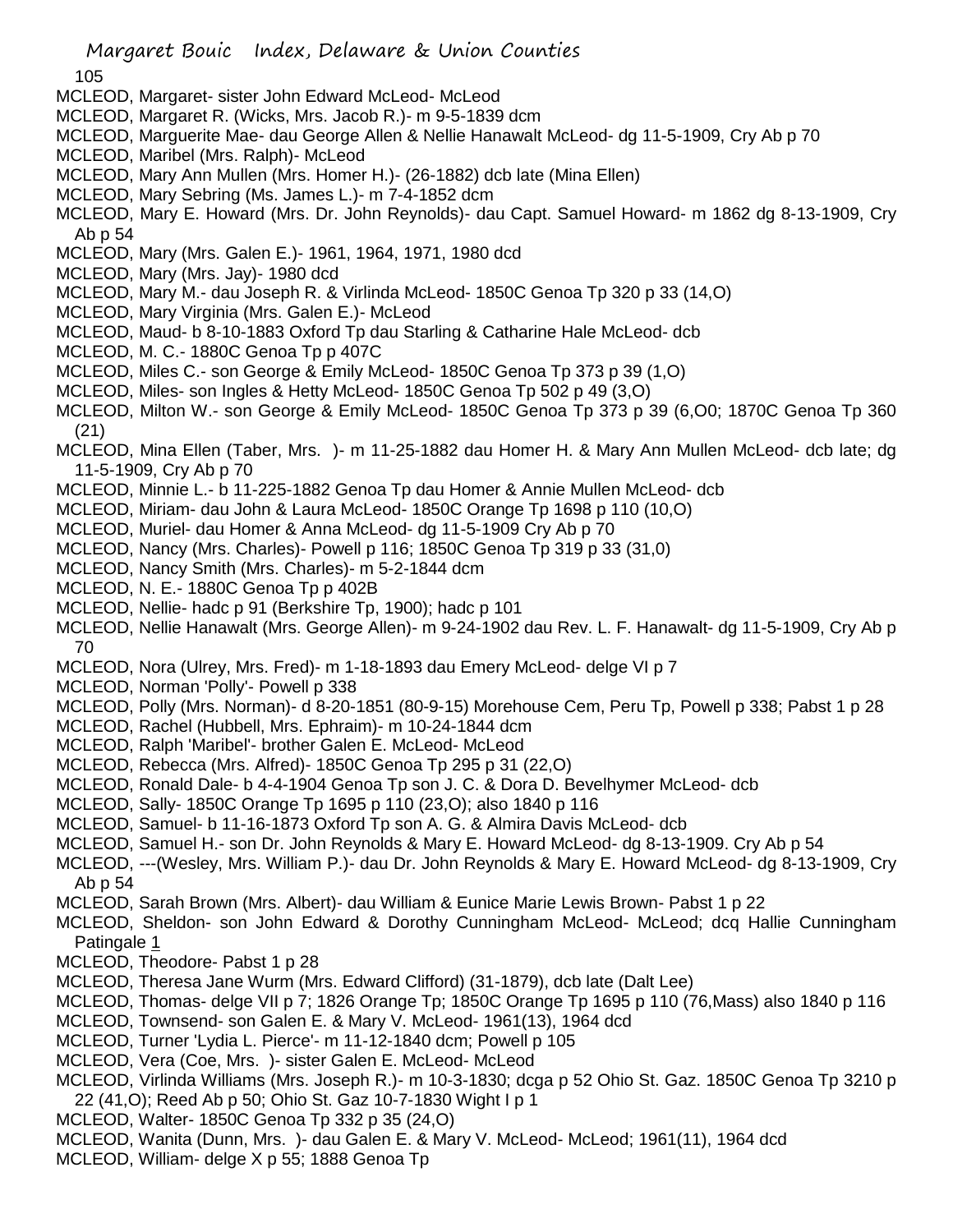Margaret Bouic Index, Delaware & Union Counties MCLEONZO, Mrs. E.- d 7-11-1934 Delaware Mausoleum- delge III p 57 MCLEONZO H.- d 12-1928 Delaware Mausoleum- delge III p 57 MCLERIN, Jane- unec VIII p 23 MCLEWISTON, Ed- dg semi 2-4-1908, delge VIII p 27 MCLICK, George E.- son Stephen T. & Mary M. McLick- 1880C Washington Tp 10 p 1 (6,O,O,O) MCLICK, Ida Z.- dau Stephen T. & Mary M. McLick- 1880C Washington Tp 10 p 1 (4,O,O,O) MCLICK, Mary E. (Mrs. Stephen)- 1880C Washington Tp 10 p 1 (30,O,Eng,NY) MCLICK, Stephen 'Mary E.'- 1880C Washington Tp 10 p 1 (31,O,Pa,Pa) MCLICK, William F.- son Stephen T. & Mary M. Mclick- 1880C Washington Tp 10 p 1 (1,O,O,O) MCLIMANS, Sarah (Owens, Mrs. Ebenezer)- m 4-20-1845 Madison Co, unec X p 17 MCLIN, Ellen Guiney (Mrs. John)- m 6-4-1859 dcm MCLIN, John 'Ellen Guiney'- m 6-4-1859 dcm; Irel, NA 10-7-1859, delge IX p 76; Powell p 170, Liberty Tp 1853 MCLIN, John Warner- b 6-4-1893 Lib Tp son J. J. & Anna Margnet McClin- dcb MCLIN, Lucy- b 12-14-1896 Liberty Tp dau Joseph J. & Annie Marquet McLin- dcb MCLIN, Lyde K.- b 12-31-1902 Liberty Tp dau Joseph J. & Anna Marquet McLin- dcb MCLIN, Mary Frances- b 12-16-1892 Liberty Tp dau Joseph J. & Annie Marquet McLin- dcb MCLIN, Sylvester L.- b 4-8-1899 Liberty Tp son J. J. & Anna Marquet McClin- dcb MCLINN, Alton B. 'Mary Laura Weiser'- m 11-24-1898- Weiser p 813 MCLINN, Mary Laura Weiser (Mrs. Alton B.)- b 3-8-1859 m 11-24-1898 d 6-16-1936 dau Jonathan & Mary Gilfillan Weiser- Weiser p p 813 MCLINN, Sarah G.- 1870C Delaware Town 290 (18) MCLISH, Chester- d Friday train accident, dg 9-11-1888 Cry Ab p 203 MCLISH, Jacob 'Samantha Houseworth'- m 11-25-1847 dcm MCLISH, John 'Mary Ann Mobary'- m 9-2-1847 dcm; Olen Gaz Wight II p 26 MCLISH, Mary Ann Mobary/Moberry (Mrs. John)- m 9-2-1847 dcm; Wight II p 26 MCLISH, Maud A.- b8-12-1889 Oxford Tp dau Jacob & Delila McLish- dcb MCLISH, Pearl- b 2-20-1890 Oxford Tp dau Eugene & Anis Smith McLish- dcb MCLISH, Samantha Houseworth (Mrs. Jacob)- m 11-25-1847 dcm MCLland, Dr.- Powers p 61, 75 MCLONEN, Daniel- Nash p 203 MCLONG, David 'M. J.'- 1860C Jerome Tp 185-186 p 27 (33,O) MCLONG, Elizabeth- dau David & M. J. McLong- 1860C Jerome Tp 185-186 p 27 (1,O) MCLONG, Filmore- son David & M. J. McLong- 1860C Jerome Tp 185-186 p 27 (6,O) MCLONG, Freemont- son David & M. J. McLong- 1870C Jerome Tp 185-186 p 27 (4,O) MCLONG, James 'Susan'- 1860C Jerome Tp 190-191 p 28 (26,O) MCLONG, unnamed- dau James & Susan McLong- 1860C Jerome Tp 190-191 p 28 (6/12,O) MCLONG, M. J. (Mrs. David)- 1860C Jerome Tp 185-186 p 27 (25,O) MCLONG, Samuael- 1835 men p 31 #76 p 53 Harlem Tp MCLONG, Susan (Mrs. James)- 1860C Jerome Tp 90-191 p 28 (22,O) MCLORD, Abraham 'Evaline McCawley'- m 12-12-1832 ucm 259 MCLORD, Evaline McCawley (Mrs. Abraham)- m 12-12-1832 ucm 259 MCLORD, Lewis- 1835 men p 28 #91 p 47 Genoa Tp MCLORG, William- 1860C Union Tp 625-630 p 87 (20,NY) MCLOUD, James 'Mary Spooner'- m 10-1-1854 dcm MCLOUD, Mary Spooner (Mrs. James)- m 10-1-1854 dcm MCLOUD, Sarah (Kazer, Mrs. Nelson)- m 12-26-1833 ucm 312; unec III p 7 MCLOUD, Sophia Smith (Mrs. William)- m 1-11-1834 ucm 318; unec III p 7 MCLOUD, William 'Sophia Smith'- m 1-11-1834 ucm 318; unec III p 7 MCLOUGHLIN, Bernard Leroy 'Patricia Ann Wornstaff'- b 8-9-1939 m 5-7-1957 div- Cowgill p 35 MCLOUGHLIN, Daniel- 1880C Oxford Tp p 398C MCLOUGHLIN, Garnet- 1961 dcd MCLOUGHLIN, Geraldine Cheri Burson (Crothers, Mrs. William Richard)- Cowgill p p 29 MCLOUGHLIN, Irene (Mrs. John J.)- 1964 dcd MCLOUGHLIN, John J. 'Irene'- 1964 dcd MCLOUGHLIN, John Lee 'Juanita Lavonne Hendrickson'- b 2-26-1958 m 6-17-1984 son Bernard Leroy & Patricia Ann Wornstaff Mcloughlin- Cowgill p p 35; 1991 ucd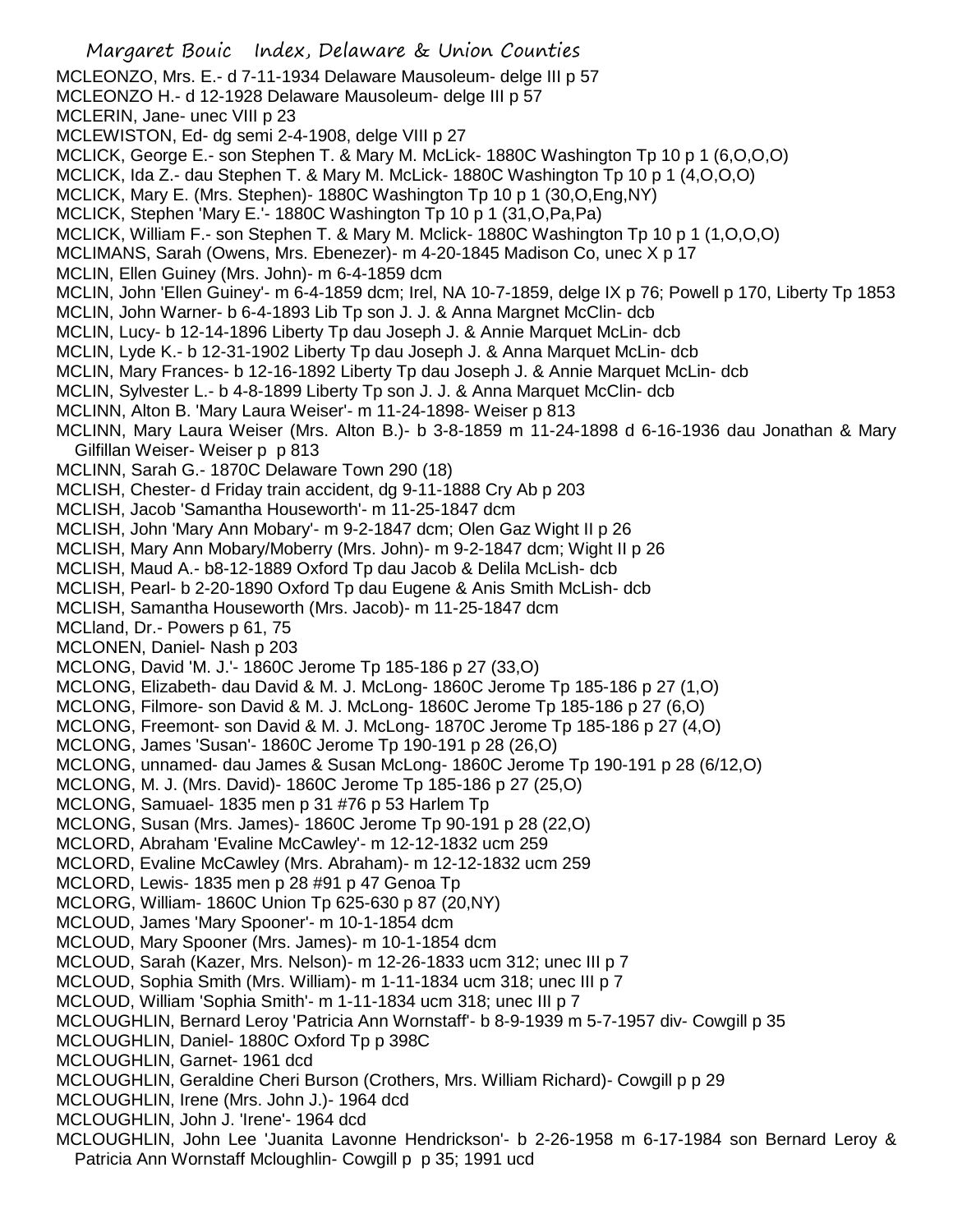MCLOUGHLIN, Jonathan Patrick- b 11-24-1984 son John Lee & Juanita Lavonne Hendrickson McLoughlin-Cowgill p 35; 1991 ucd

MCLOUGHLIN, Juanita Lavonne Hendrickson (Mrs. John Lee)- b 6-26-1960 m 6-17-1984 dau Francis Edward & Velma Mae Sexton Hendrickson- Cowgill p p 35; McLoughlin; 1991 ucd

MCLOUGHLIN, Patricia Ann Wornstaff (Mrs. Bernard Leroy)(Young, Mrs. John)(Bright, Mrs. Don)(Ebright, Mrs. Rodger)- b 8-3-1940 m(1) 5-7-1957 dau Wilbert Levi "Pat" & Evelyn Mae Ayers Wornstaff- Weiser p 35

MCLOUGHLIN, Rebecca Long (Mrs. William)- aunt of Fanny Taylor- Genther p 75

MCLOUGHLIN, William 'Rebecca Long'- Genther p 75

MCLUCAS, John 'Margaret Welch'- Pabst Pion I p 78

MCLUCAS, Margaret Welch (Mrs. John)- Pabst Pion I p 78

MCLUCKIE, Estella (Stephens, Mrs. John Wesley)- White II (38)

MCLUGLIN, Tom- 1983 ucd

MCLUNG,---family of Gordon E. McClung #352, unec XI p 61

MCLUNG, David- unclaimed letter, 1850, unec VII p 30

NCLUNG, see McClung, Jane (Asher, Mrs. David)- m 11-8-1849; unec 1472

MCLUNG, John H. 'Mary Knap'- m 5-3-1821 Madison Co, unec IV p 52

MCLUNG, Joseph- unec XII p 69, estate

MCLUNG, Mary Knap (Mrs. John H.)- m 5-3-1821 Madison Co, unec IV p 52

MCLUNG, Melinda (Reems, Mrs. Jacob)- m 9-7-1845 ucm 1069

MCLUNG, Nancy (Beltz, Mrs. Andrew)- m 6-27-1844, unec VI p 15

MCLURE, Mary E. (McLaughlin, Mrs. David)- m 10-2-1847 Madison Co, unec X p 63

MCLURG, Charles- b 1959 son James & Nancy McLurg- 1971, 1973, 1975, 1977, 1979, 1981 ucd

MCLURG, Eliza (Sullevant, Mrs. Job)- m 2-27-1840 ucm 621; unec V p 23

MCLURG, James 'Nancy'- 1971, 1973, 1975, 1977, 1979, 1981, 1983, 1991 ucd

MCLURG, James 'Sharon'- 1991 ucd

MCLURG, John- b 1957- son James & Nancy McLurg- 1971, 1975, 1977, 1979, 1981 ucd

MCLURG, Melinda (Reems, Mrs. Jacob)- m 9-7-1845 ucm 1069, unec VI p 32

MCLURG, Nancy (Mrs. James)- 1971, 1973, 1975, 1977, 1979, 1981, 1983, 1991 ucd

MCLURG, Phyllis Dine (Heskett, Mrs. Timothy Eugene)- b 1963 m 9-10-1983 dau James & Nancy McLurg-1971, 1973, 1975, 1977, 1979, 1981 ucd

MCLURG, Sarah Ann Gray (Mrs. Thomas)- lic 2-25-1841 ucm 704; unec V p 38

MCLURG, Sharon- b 1964 dau James & Nancy McLurg- McLurg; 1971, 1973, 1975, 1977, 1979, 1981, 1983, 1991 ucd

MCLURG, Sharon (Mrs. James)- 1991 ucd

MCLURG, Thomas 'Sarah Ann Gray'- lic 2-25-1841 ucm 704, unec V p 38

MCMACKAN, William- delge III p 90 (1802)

MCMACKIN, Carl T. 'Patricia T. Jones'- son Francis McMackin- McMackin; 1980 dcd

MCMACKIN, Carla Katherine- b 3-28-1975 dau Carl T. & Patricia T. Jones McMackin- 1980 dcd

MCMACKIN, Francis- McMackin

MCMACKIN, Patricia T. (Mrs. Carl T.)- 1980 dcd

MCMAHAM, Elizabeth Ann- b 9-15-1870 dau Thomas & Ann Ran McMaham- dcb

MCMAHAM, James- Powers p 310 (1754)

MCMAHAN, Abner H. 'Mary'- son John h. & Lelah Dale Ralston McMahan; McMahan; 1949, 1959. 1962, 1967, 1971, 1973, 1975, 1977, 1979, 1981 ucd

MCMAHAN, ---(Phipps, Mrs. Victor)- dau John H. & Lelah Dale Ralston McMahan- McMahan

MCMAHAN, Albert H. 'Mary Kirk'- b 4-30-1909 m 1-12-1935 d 7-29-1982 (73) York Cem- son John H. & Leila Ross MaMahan- McMahan

MCMAHAN, Alta Andrews (Mrs. Pearl)- b 1855 m 3-26-1903 d 1962 Oakdale Cem II p 86 (H-RQ-6); McMahan MCMAHAN, Ardith- dau

MCMAHAN, Asa- dumch p 181

MCMAHAN, Becky (Congrove, Mrs. Thomas Michael)- m 10-30-1977- dau Ralph J. & LaVern Grappy McMahan- McMahan; 1985 uch p 30

MCMAHAN, Bertha Mae (Anderson, Mrs. Robert E.)- b 5-24-1913 m 11-22-1939 d 6-14-1987 (74) bur Belle Center- dau Clifford & Maude Irene Spain McMahan- McMahan

MCMAHAN, Bessie (Mrs. C. M.)- 1949 u cd

MCMAHAN, Betty (Mrs. Gerald)- 1949 ucd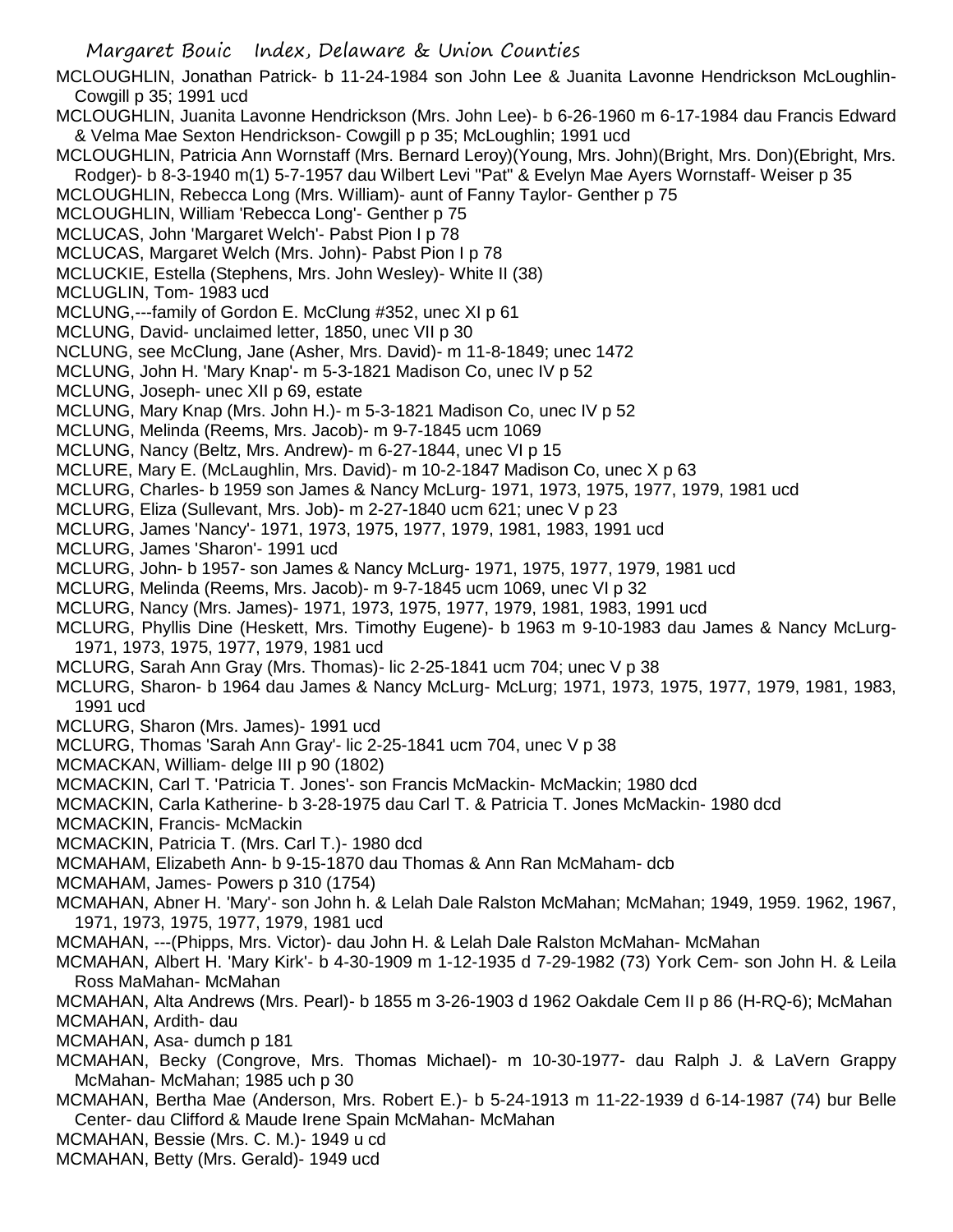MCMAHAN, Carola J. (Mrs. Edgar H.)- 1967, 1971, 1973, 1975, 1977, 1979, 1981, 1983, 1991 ucd

- MCMAHAN, Charles- son Clifford L. & Maude Irene Spain McMahan- McMahan
- MCMAHAN, Charley- d 4-2-1829 (16-3-10)son Harrison & Mariah McMahan-York Cem p 4

MCMAHAN, Christy J.- b 1966 dau Edgar H. & Carola McMahan- McMahan; 1967, 1971, 1973, 1975, 1977, 1979, 1981, 1983 ucd- engaged to Andrew N.Fout

MCMAHAN, Clifford 'Maude Irene Spain'- b 1878 d 6-30-1939 York Cem p 99; McMahan

MCMAHAN, Clifford 'Grace'- son Clifford & Maude Irene Spain McMahan- McMahan

MCMAHAN, C. M. 'Bessie'- 1949 ucd

MCMAHAN, Constantine 'Margaret Breckenridge'- m 1-20-1808, onwq I

- MCMAHAN, Cynthia (Mrs. Dennis)- 1975, 1981, 1983, 1991 ucd
- MCMAHAN, Dennis J.'Cynthia'- son Ralph J. & LaVerne Grappy McMahan- McMahan; 1959(6), 1962, 1967, 1971, 1973, 1975, 1981, 1983, 1991 ucd
- MCMAHAN, Edgar H.'Carola J.'- son Abner H. & Mary Kirk McMahan- McMahan; 1949 ucd; 1967, 1971, 1973, 1975, 1977, 1979, 1981, 1983, 1991 ucd
- MCMAHAN, Edgar H.- b 1874 d 9-27-1944 York Cem p 99- son Jerome & Jemima Watkins Mcmahan- 1880C Washington Tp 50-52 p 6 (6,O,O,O)
- MCMAHAN, Eleanor M.- b 5-1885 d 8-14-1965 York Cem- sister Edgar H. McMahan- 1900c York Tp 17 p 1B  $(15, 0.0, 0)$

MCMAHAN, Elenora (Price, Mrs. James A.)- m 2-27-1869 ucm 4515; unec IV p 54

- MCMAHAN, Elizabeth- sister Harrison McMahan- 1880C York Tp 131 p 13 (70,Pa,Pa,Pa)
- MCMAHAN, Elmer- d 9-25-1875 (28d) son J. & O. T.- York Cem p 4; mt 3 p 29
- MCMAHAN, Elza- 1870C Genoa Tp 355 (3)
- MCMAHAN, Emma Baker (Mrs. Lorenzo G.)(Kline, Mrs. Levi)- m 4-14-1874 ucm 5479; 1900C Marysville 4th ward 241-249 p 10A (45,O,O,O) m 11y, 8 ch, 5 living
- MCMAHAN, Emma/Emily A. (Mrs. William) 1870C Claibourne Tp 259-255 p 33 (28,O); 1900C Richwood 178- 187 p 7B (59,O,Pa,Pa); m 39y, 3 ch
- MCMAHAN, Estell- dau Walter & Nancy McMahan- 1880C York Tp 131 p 12 (3/12,O,O,O)
- MCMAHAN, Esther L. (Mrs. LaVerne'- 1991 ucd
- MCMAHAN, Eva (Sheffield, Mrs. )- dau Jerome & Jemima Watkins McMahan- McMahan
- MCMAHAN, Fay- b 8-23-1874 d 12-6-1905 Oakdale Cem 2009 (3F) I p 104 (F-R1-3); 1900C Marysville 4th ward 241-249 p 10A (25,O,O,O) grandson Levi & Emma Kline
- MCMAHAN, Flora R.- 1975 ucd
- MCMAHAN, Vera Florine (Fox, Mrs. John J.)- m 4-9-1948 dau Clifford & Maude Spain McMahan- McMahan
- MCMAHAN, Frances (Kilbury, Mrs. )- dau H. H. & Ida Schlegel McMahan- McMahan
- MCMAHAN, Frank- son William & Emma McMahan- 1870C Claibourne Tp 259-255 p 33 (6,O)
- MCMAHAN, F. S.- 1883 uch V p 594
- MCMAHAN, Gerald J.'Betty'- b 9-15-1921 d 10-15-1965 WWII USRR- Price Cem, djlm p 56- son Guy & Nellie Schmelzer McMahan- McMahan; 1949 ucd
- MCMAHAN, Glada (Gerstner, Mrs. )- dau Clifford & Maude Irene Spain McMahan- McMahan
- MCMAHAN, Gui- son Harrison & Martha l. McMahan- 1850C York Tp 459-467 p 71 (3/12,O); 1870C York Tp 243-237 p 31 (20,O)
- MCMAHAN, Guy- 1870C York Tp 209-204 (20,O)
- MCMAHAN, Guy 'Nelllie Schmelzer'- b 1892 m 1916 d 1957/8 Price Cem, djlm p 56; 1949 ucd; 1900C York Tp 17 p 1B (7,O,O,O)
- MCMAHAN, H.'M'- uca p 108; York Cem p 4
- MCMAHAN, Harrison- d 5-20-1895 (74-2-25) York Cem p 3; uca p 99
- MCMAHAN, Harrison 'Martha L.'- 1850C York Tp 459-467 p 70 (25,O); 1870C York Tp 243-237 p 31 (45,O); 1880C York Tp 131 p 13 (55,O,Pa,Pa)
- MCMAHAN, Helen Francis(Kindell, Mrs. Gerald Ernest)- m 7/9-1-1937- Graham (127443)
- MCMAHAN, Helen (Phipps, Mrs. Victor)- dau John H. & Leila Ross McMahan- McMahan
- MCMAHAN, Henry- 1870C Genoa Tp 355 (9)
- MCMAHAN, H. H. "Dick" 'Ida Schlegel'- b 3-25-1880 m 3-28-1900 d 5-16-1974 Oakdale Cem II p 9 (B-R6-8) son Guy & Emma Baker McMahan- McMahan; 1949 ucd
- MCMAHAN, Hugh- 1820C Berkshire Tp
- MCMAHAN, Ida Schlegel (Mrs. H. H.)- b 11-13-1878 m 3-28-1900 d 1950 Oakdale Cem II p 9 (B-R6-8); 1949 ucd; 1900C Marysville 96 p 4B (21,O,O,O) m 3y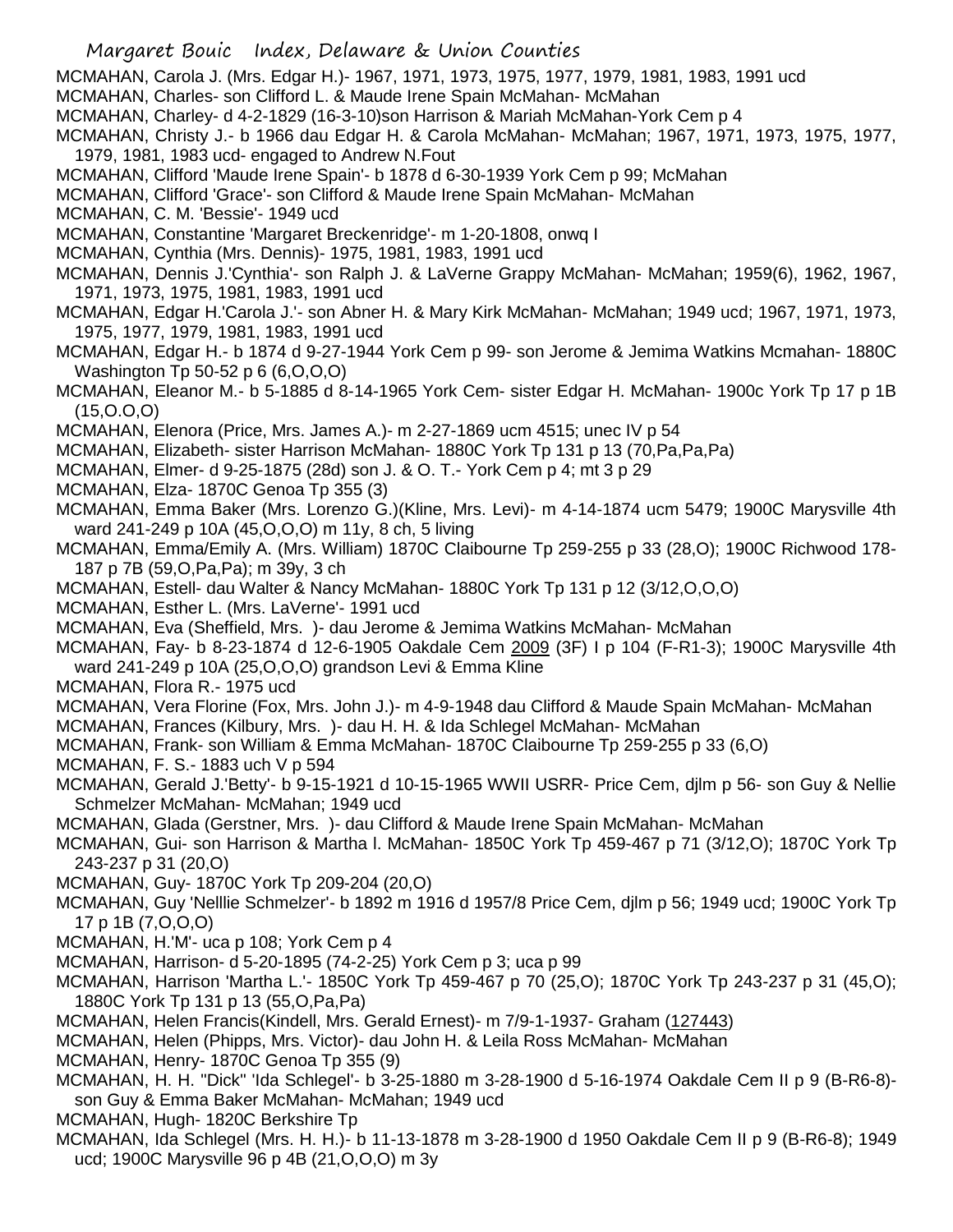- MCMAHAN, ---1-25-1916 infant son of W. W. Oakdale Cem I p 114 (F-R4-5)
- MCMAHAN, J. 'O. T.'- York Cem p 4
- MCMAHAN, James- wsc Grah p 24
- MCMAHAN, Jemima Watkins (Mrs. Jerome)- m 5-8-1873 ucm 5272; 1880C Washington Tp 50-52 p 6 (31,O,O,O); McMahan
- MCMAHAN, Jerome 'Jemima Watkins'- m 5-8-1873 ucm 5272- son Harrison & Martha L. McMahan)- d 5-20- 1899 (50-6-6) York Cem p 3; 1850C York Tp 459-467 (2,O0; 1880C Washington Tp 50-52 p 6 (31,O,O,O)
- MCMAHAN, Johanna -1870C York Tp 243-2237 p 31 (8,O)
- MCMAHAN, Johanna- 1870C Genoa Tp 355 (35)
- MCMAHAN, John- 1880C Delaware Town p 548A
- MCMAHAN, John- from Ireland- NA 7-31-1863; delge IX p 76
- MCMAHAN, John Howard 'Lelah Dale Ralston'- b 1876 m 6-17-1908 d 4-26-1939 York Cem p 71 son Jerome & Jemima Watkins McMahan- 1880C Washington Tp 50-52 p 6 (5,O,O,O); 1900C York Tp 17 p 1B (23,O,O,O)
- MCMAHAN, John H. 'Leila Ross'- McMahan
- MCMAHAN, John 'Lydia Harriman'- 1915 uch p 1075
- MCMAHON, Joyce Ann (Downerd, Mrs. Thomas Eugene)- m 6-14-1980 dau Clifford & Grace McMahan-McMahan
- MCMAHAN, LaVerne 'Esther L.'- 1991 ucd
- MCMAHAN, LaVerne Grappy (Mrs. Ralph J.)- m 3-10-1936- McMahan; 1949, 1959, 1962, 1967, 1971, 1973, 1975, 1977, 1979, 1981, 1983 ucd
- MCMAHAN, Leila Ross (Mrs. John H.)- McMahan
- MCMAHAN, Lelah Dale Ralston (Mrs. John H.)- b 11-22-1884 m 6-17-1908 d 5-4-1959 (74) York Cem p 71 son Joseph Abner & Priscilla Knox Ralston- McMahan
- MCMAHAN, Lemuel C.- son Jerome & Jemima Watkins McMahan- 1880C Washington Tp 50-52 p 6 (1,O,O,O) MCMAHAN, Leora (Chenevey, Mrs. )- dau Clifford & Maude Irene Spain McMahan- McMahan
- MCMAHAN, Linda (Poling, Mrs. Dale)- dau Ralph J. & LaVerne Grappy McMahan- McMahan; 1949, 1959 ucd MCMAHAN, Lorenzo G. 'Emma Baker'- m 4-14-1874 ucm 5479
- MCMAHAN, Lydia Harriman (Mrs. John)- 1915 uch p 1075; 1883 uch IV p 523; dau William & Ellen Johnson Harriman
- MCMAHAN, Madge (Mills, Mrs. Basil J.)- b 10-14-1907 d 8-12-1988 (80) Oakdale Cem II p 86 (H-RQ-5)- dau Pearl & Alta Andrews McMahan- McMahan
- MCMAHAN, Marcia (Mrs. Harrison)- d 9-25-1891 (83) York Cem p 3
- MCMAHAN, Margaret Breckenridge (Mrs. Constantine0- m 1-20-1808 onwq I
- MCMAHAN, Margaret (Davis, Mrs. Vanransleer)- m 12-16-1849 dcm
- MCMAHAN, Maria (Fletcher, Mrs. Michael)- m 10-30-1879 ucm 6577
- MCMAHAN, Martha/Mercy L. (Mrs. Harrison)- 1850C York Tp 4459-467 p 70 (23,O); 1880C York Tp 131 p 13 (52,O,Vt,Vt)
- MCMAHAN, Martha (Marsh, Mrs. William)- 1985 uch p 95
- MCMAHAN, Martha Viola (Smith, Mrs. Marvin R.)- m 1872 unec IV p 54- dau Harrison McMahan- 1880C York Tp 131 p 13 (9,O,O,O)
- MCMAHAN, Mary- 1870C Genoa Tp 355 (5)
- MCMAHAN, Mary C.- dau Harrison & Maria McMahan- 1870C York Tp 243-237 p 31 (13,O)
- MCMAHAN, Mary E.- b 1-20-1874 Del Town dau Pat & Margaret Griffin McMahan- dcb
- MCMAHAN, Mary E. (Bell, Mrs. George W.)- b 1832 m 1858 d 2-13-1891 dau Asa McMahan- dumch p 181
- MCMAHAN, Mary H.- 1983, 1991 ucd
- MCMAHAN, Mary Kirk (Mrs. Abner H.)- McMahan; 1949, 1959, 1962, 1967, 1971, 1973, 1975, 1977, 1979, 1981 ucd
- MCMAHAN, Mary (Wilgus, Mrs. )- dau Clifford & Maude Irene Spain McMahan- McMahan
- MCMAHAN, Mathew Jeremy- b 10-18-1981 son Dennis McMahan- McMahan; 1983 ucd
- MCMAHAN, Maude Irene Spain (Mrs. Clifford)- b 9-21-1883 d 6-30-1965 York Cem p 99- dau Elijah & Elizabeth Strong Spain- McMahan
- MCMAHAN, D. Maxine (Wise, Mrs. Edgar P.)- b 9-17-1921 m 9-21-1946 d 2-24-1994 (72) St. John's Lutheran Cem- dau Clifford & Maude Irene Spain McMahan- McMahan
- MCMAHAN, May (Wilgus, Mrs. )- dau Clifford & Maude Spain Mcmahan- McMahan MCMAHAN, M. (Mrs. H .)- York Cm p 4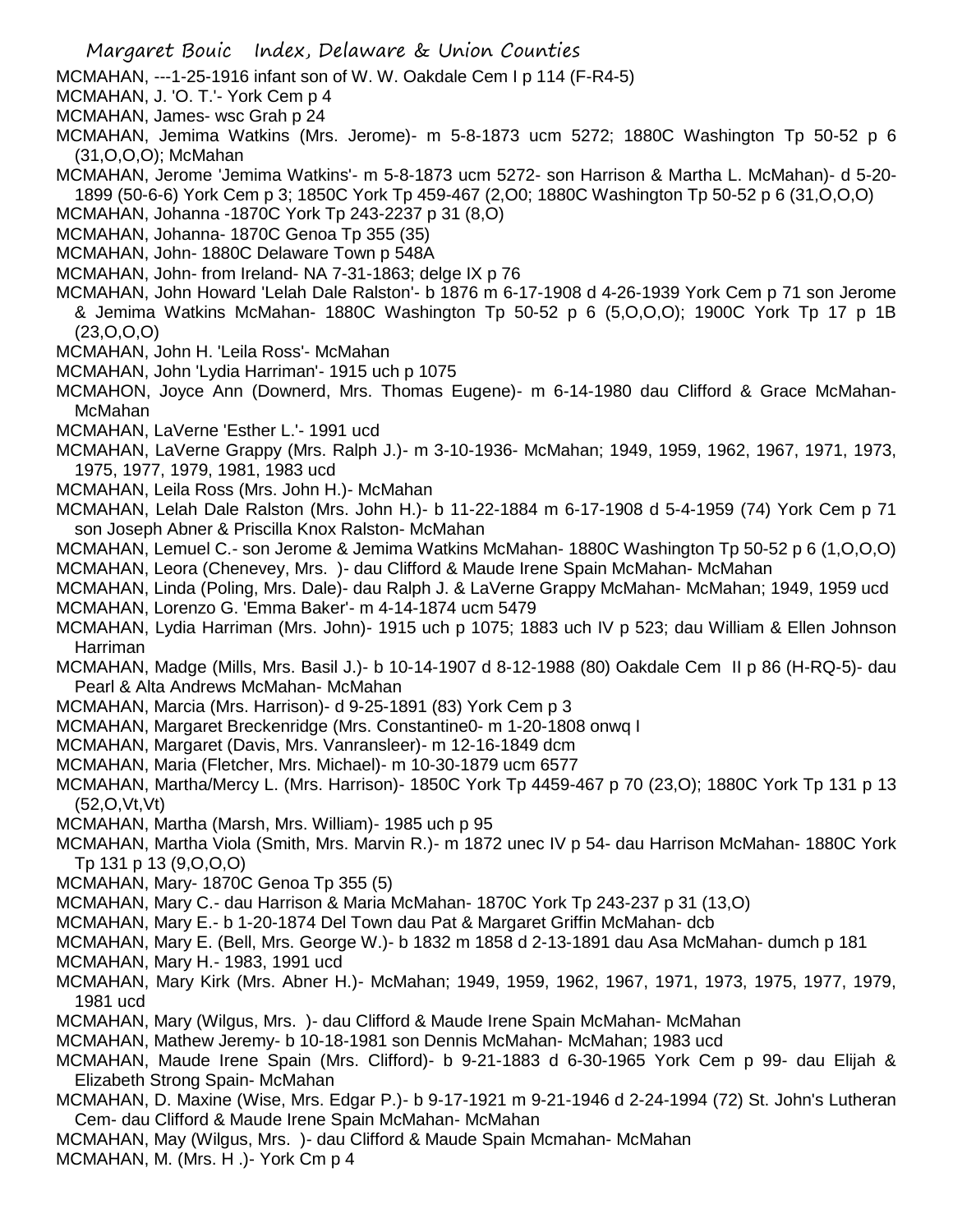MCMAHAN, Michael 'Mrs. Maria Fletcher'- m 10-30-1879 ucm 6577

MCMAHAN, Michael- son Scott & Tenah Ann Ridge McMahan- McMahan

MCMAHAN, Morgan Abbey- b 1-23-1988 dau Scott & Tenah Ann Ridge McMahan- McMahan

MCMAHAN, Nancy Wurtsbaugh (Mrs. Walter)- m 8-12-1879 ucm 6511;1880C York Tp 130 - 12 (18,O,O,O) MCMAHAN, Nell (Grace, Mrs. Isaac)- m 4-12-1810 onwq I

MCMAHAN, Nellie Schmelzer (Mrs. Guy)- b 2-14-1894 m 1916 d 10-10-1968 Price Cem, djlm p 56- dau John L. & Anna White Schmelzer- McMahan; 1985 uch p 123; 1949, 1962 ucd

MCMAHAN, Nora May- b 5-6-1885 d 8-13-1965 dau Jerome & Jemima Watkins McMahan- McMahan

MCMAHAN, Opal P- b 1-21-1911 d 9-5-1988 (77) York Cem- dau Clifford L. & Maude Irene Spain McMahan-McMahan

MCMAHAN, O. T. (Mrs. J.)- York Cm p 4

- MCMAHAN, O. W.- Oakdale Cem I p 114
- MCMAHAN, Pearl 'Alta Andrews'- b 7-13-1884 m 3-26-1903 d 2-11-1960 Oakdale Cem II p 86 (H-RQ-6)- son Guy & Emma Baker McMahan- McMahan; 1900C Marysville 4th ward 241-249 p 10A (15,O,O,O)
- MCMAHAN, Priscilla Jo (Kreis, Mrs. John)- m 7-25-1971 dau Abner H. & Mary Kirk McMahan- McMahan; 1949 ucd
- MCMAHAN, Ralph J. 'LaVerne Grappy'- b 10-4-1907 m 3-10-1936 d 7-25-1982 (74) York Cem p 94- son Clifford L. & Maude Irene Spain McMahan- McMahan; 1949, 1959, 1962, 1967, 1971, 1973, 1975, 1977, 1979, 1981 ucd
- MCMAHAN, --infant of Ralph d 1941 SR York Cem p 94

MCMAHAN, Rebecca (Davisson, Mrs. )- dau Ralph & LaVerne Grappy McMahan- McMahan; 1949, 1959(14), 1962, 1967 ucd

MCMAHAN, Robert B.- 1991 ucd, York Tp

MCMAHAN, Robert 'Ruth'- b 2--1915 d 11-25-1974 bur Sidney son Pearl & Alta Andrews McMahan- McMahan MCMAHAN, Roby- b 1968 ch Edgar H. & Carola J. McMahan- 1973, 1975, 1977, 1979, 1981, 1983, 1991 ucd

MCMAHAN, Rosemary (Reese, Mrs. Richard Allen)- m 7-24-1989- McMahan

MCMAHAN, Ruth (Mrs. Robert)- McMahan

MCMAHAN, Scott Edward'Tenah Ann Ridge' - m 7-28-1984 son Edgar H. & Carola J. McMahan- McMahan; 1983, 1991 ucd

MCMAHAN, Tenah Ann Ridge (Mrs. Scott Edward)- m 7-28-1984 dau Richard W. Ridge- McMahan; 1991 ucd MCMAHAN, Thomas, from Ireland NA 7-31-1863 delge VI p 50, X p 76; Genoa Tp 1864

MCMAHAN, Walter 'Nancy Wurtsbaugh'- m 8-12-1879 ucm 6511 see Graham (14555);1880C York Tp 130 p 12 (20,O,O,O); 1900C Jackson Tp 218-220 p 9B (40,O)

MCMAHAN, William- 1870C Genoa Tp 355 (30\*)

MCMAHAN, William 'Emma/Emily A.'- b 4-1836- 1870C Claibourne Tp 259-255 p 33 (34,O); 1900C Richwood 178-187 p 7B (64,O,Va,Pa); m 39y; uca p 87

MCMAHAN, William- son Harrison McMahan- 1870C York Tp 243-237 p 31 (6,O); 1880C York Tp 131 p 13 (15,O,O,O)

MCMAHAN, William Howard- b 11-27-1910 d 12-17-1910 son John Howard & Lelah D. Ralston McMahan-York Cem p 71

MCMAHAN, W. W.- 1883 uch IV p 464, 535

MCMAHEN, Emma (Mrs. Guy)- 1880C Jackson Tp 9 p 227D (20,O,0,O)

MCMAHEN, Fay- son Guy & Emma MaMahen- 1880C Jackson Tp 9 p 227D (5,O,O,O)

- MCMAHEN, Guy 'Emma'- 1880C Jackson Tp 9 p 227D (25,O,O,O)
- MCMAHEN, Henry- son Guy & Emma McMahen- 1880C Jackson Tp 9 p 227D (2/12,O,O,O)
- MCMAHIL, Ada Clark (Mrs. Harry)- d 12-1968 (92) bur Woodstock- dau Shepherd & Eliza Asher Clark- dumch p 78; 1915 uch p 919; McMahill
- MCMAHILL, Blanche (Brooks, Mrs. )- dau Harry & Adah Clark McMahill- McMahill

MCMAHIL, Elizabeth (Mrs. James)- 1883 uch V p 477

MCMAHILL, Harriett (Bradley, Mrs. )- dau Hary & Adah Clark McMahill- McMahill

MCMAHIL, Harry 'Ada Clark'- 1915 uch p 919

McMahil, James 'Elizabeth'- 1883 uch V p 477

MCMAHILL, Roe- uca p 104

- MCMAHIL, Sallie (Kimball, Mrs. Samuel P.)- b 5-10-1860 m 10-8-1876 dau James & Elizabeth McMahill- 1883 uch V p 477
- MCMAHIL, Seth- 1883 uch V p 51, 74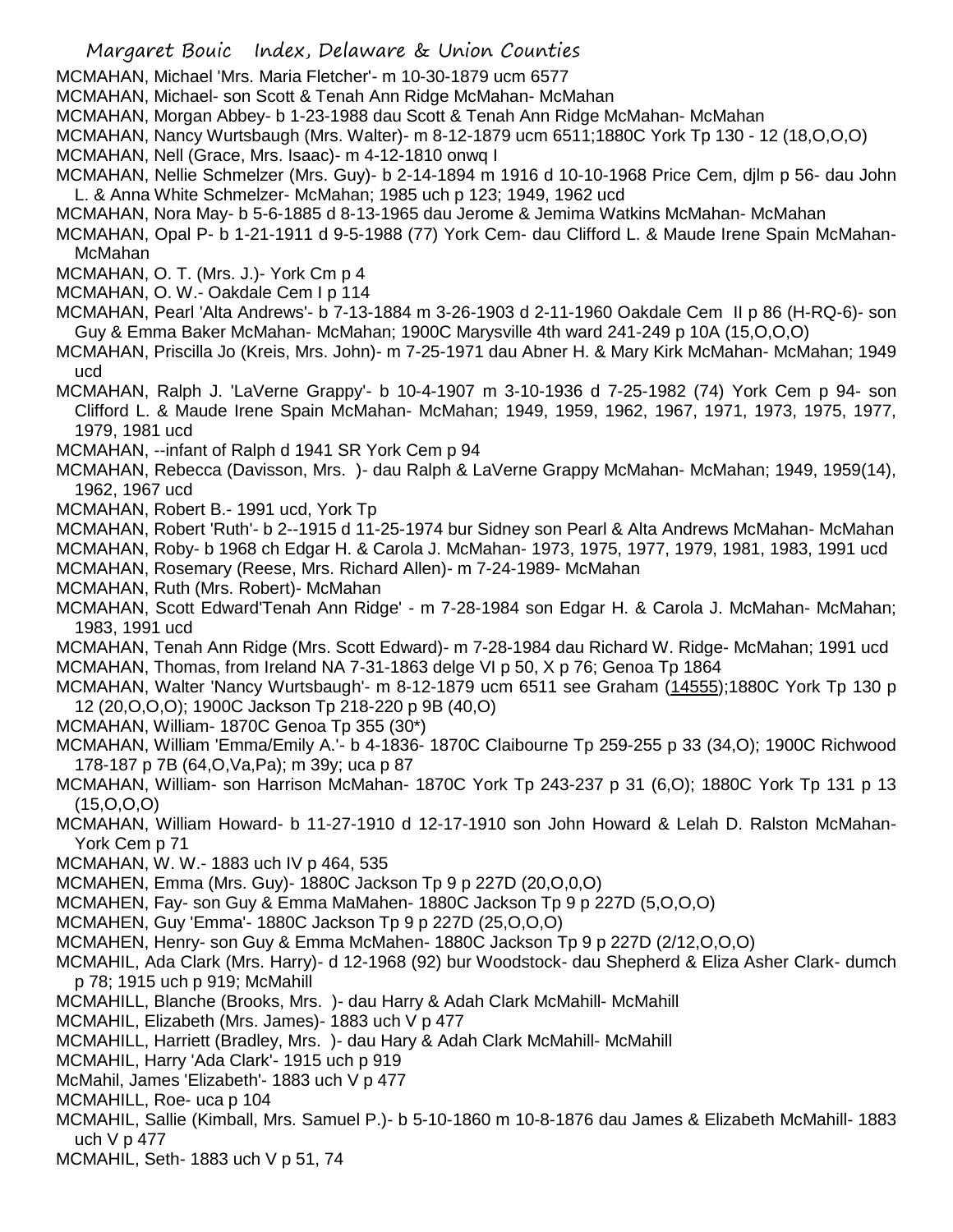- MCMAHIL, Sophia (Amrine, Mrs. Alfred)- m 1-24-1864 ucm 3527
- MCMAHIN, Seth 'Margaret'- 1850C Liberty Tp Un Co 1031-1048 p 153 (25,Ky); mt 2-16-1859
- MCMAHIN, Sophia C.- dau Seth & Margaret McMahin- 1850C Liberty tp Un Co 1031-1048 p 153
- MCMAHON, ---family of Martha Tummelson #30, unec V p 14, VII p 2
- MCMAHON, Alice- 1870C Harlem Tp 368 (3)
- MCMAHON, Alice (Dunham, Mrs. Albert)- delge VIII p 47

MCMAHON, Allan/Allen- b 9-3-1904 dcb, d 6-21-1962 (58) Galena Cem- son Frank & Mae Mantor McMahon-McMahon

MCMAHON, Amos- delge V p 54

- MCMAHON, Ann- 1870C Harlem tp 368 (32)
- MCMAHON, Ann- hadc p 92; CCC (1900 Berlin Tp); 1890 Berkshire Tp, delge XI p 77
- MCMAHON, Ardith (Salyer, Mrs. Orman)- dau Earl C. & Minnie P. Henry McMahon- McMahon; 1949 ucd
- MCMAHON, Arlene (Bevington, Mrs. William Tyler)- b 1-5-1942 m 6-8-1963 d 5-27-1994 (52) dau Paul Joseph & Helen Boesch McMahon- McMahon
- MCMAHON, Bertha (Low, Mrs. Paul)- m 10-27-1946 dau Earl C. & Minnie P. Henry McMahon- McMahon; Low MCMAHON, Bessie E. (Patch, Mrs. Leonard)(Smith, Mrs. Arch)(Goff, Mrs. Oscar)- d 4-9-1983 (69) dau Earl E. & Minnie Henry McMahon- McMahon
- MCMAHON, Beverly (Kandel, Mrs. )- b 1955 dau Clarence Earl & Linda Davis McMahon- McMahon; 1973 ucd
- MCMAHON, Bobbie Jo- b 1969 dau Clarence Earl & Linda Davis McMahon- McMahon; 1971, 1973, 1975, 1977, 1979, 1981 ucd

MCMAHON, Bridget (Mrs. Michael)- d 12-15-1867 (28) Burnside Cem, Powell p 1-5

- MCMAHON, Bud 'Lori'- b 1964 son Clarence Earl & Linda Davis McMahon- McMahon; 1971, 1973, 1975, 1977 ucd
- MCMAHON, Carrie Bell (Grove, Mrs. )- b 11-28-1891 Berkshire Tp, dcb- dau William & Mary Etta Boston McMahon- obit Mary E., dg 1-28-1951 Del Mus lib.
- MCMAHON, Charles F 'Flora N.' 1991 ucd
- MCMAHON, Christy (Mrs. Clancy)- McMahon
- MCMAHON, Clancy 'Christy'- b 1965 son Clarence Earl & Linda Davis McMahon- McMahon; 1971, 1973, 1975, 1977, 1979, 1981 ucd
- MCMAHON, Clarence Earl "Clancy" 'Linda Davis'- b 7-31-1933 m 12-3-1965 d 11-16-1995 (62) Claibourne Cem- son Earl C. & Minnie P. Henry McMahon- McMahon; 1949, 1971, 1973, 1975, 1977, 1979, 1981 ucd
- MCMAHON, Connie (Haller, Mrs. Matt)- b 1960 dau Clarence Earl & Linda Davis McMahon- McMahon' 1971, 1973, 1975, 1977 ucd
- MCMAHON, Dalton S. 'Mary Martha Weidman'- b 2-13-1906 m 10-10-1927 d 7-21-1982 Oakdale Cem II p 134 (M-R1-9)- son Orville & Hazel Hamilton McMahon- McMahon; Graham 145551; Hamilton 15551
- MCMAHON, David B.-son R. & Eilen McMahon- 1880C Claibourne Tp 76-81 p 7 (4,O,Pa,Pa)
- MCMAHON, Debbie (Brown, Mrs. Donnie)- b 1958 dau Clarence Earl & Linda Davis McMahon- McMahon; 1971, 1973, 1975 ucd
- MCMAHON, Dennis- son Ralph McMahon- McMahon
- MCMAHON, Diane Lynette Otte (Mrs. Gene Lee)- m 12-18-1963 dau Walter R. Otte- McMahon; Otte; Graham MCMAHON, Dwight- 1991 ucd
- MCMAHON, Earl C. 'Minnie P. Henry'- b 6-21-1884 m 10-1-1907 d 3-1-1983 (98) Claibourne Cem p 106- son Walter & Nancy Wurtsbaugh McMahon- McMahon; 1949, 1971, 1973, 1977, 1979, 1981 ucd; see Graham (14555)
- MCMAHON, Earl- son Russell & Katherine McMahon- 1949 ucd
- MCMAHON, Edgar- 1959 ucd
- MCMAHON, Edna (Mangus, Mrs. Ray)- dau Earl C. & Minnie P. Henry McMahon- McMahon
- MCMAHON, Eileen (Kinsey, Mrs. Dr. Earl H.)- d 1928 Oakdale Cem II p 1314 (M-R1-8)dau Dalton S. & Mary Martha Weidman McMahon; Graham 1455511; Hamilton 1555511
- MCMAHON, Eilen (Mrs. R)- 1880C Claibourne Tp 76-81 p 7 (30,O,Pa,Pa)
- MCMAHON, Elizabeth (Holderby, Mrs. Rev. C. hall)- 1985 uch p 74
- MCMAHON, Ella- 1870C Harlem Tp 368 (11)
- MCMAHON, Emma A.- d 2-28-1904 York Cem p 36
- MCMAHON, Eva B.- b 11-1889- 1900C York Tp 17 p 1B (10,O,O,O)
- MCMAHON, Evelyn R. (Mrs. Thomas H.)- 1959, 1962 ucd
- MCMAHON, Flora N. (Mrs. Charles F.)- 1991 ucd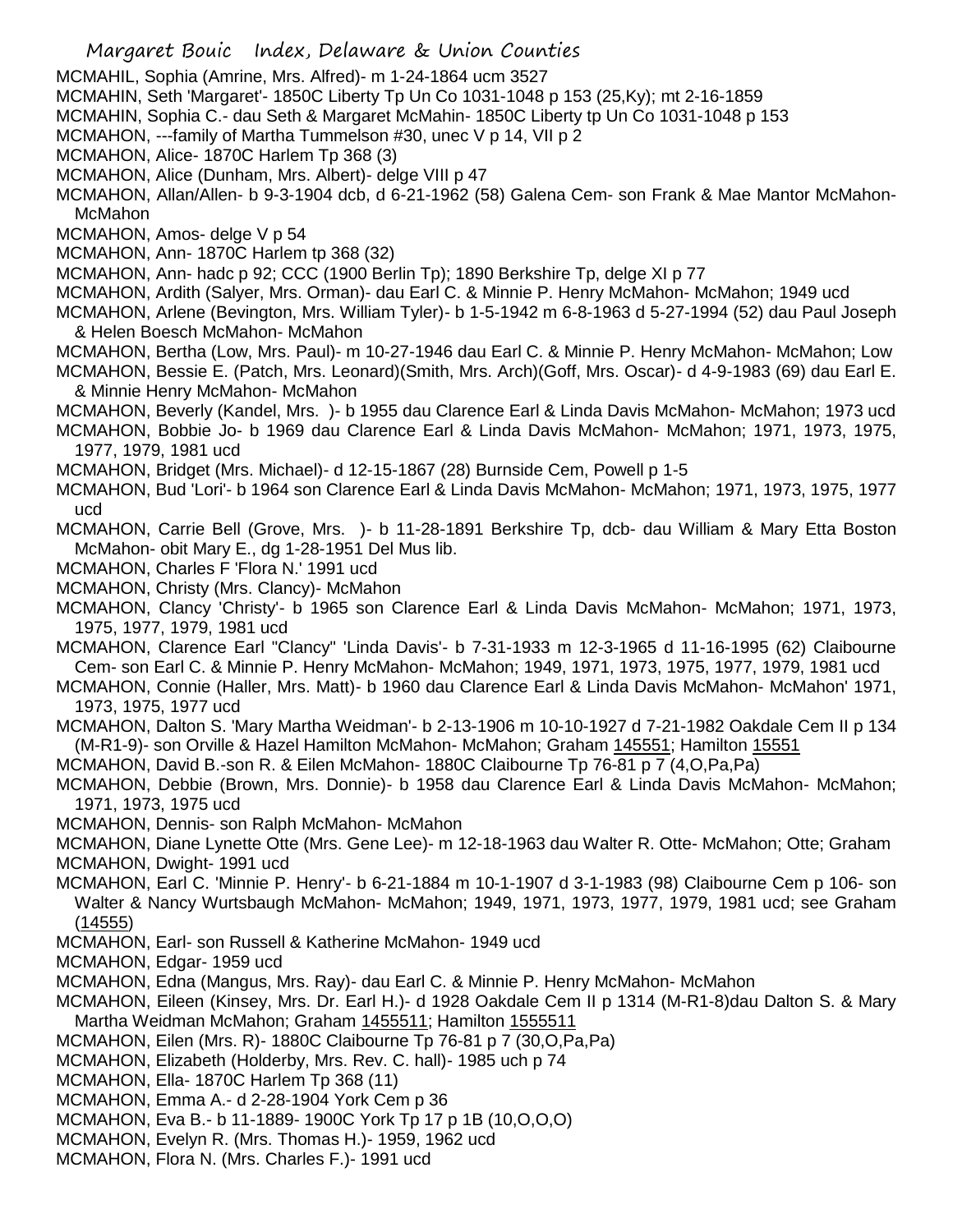- MCMAHON, Florence (Zieg, Mrs. Calvin)- dau Earl C. & Minnie P. Henry McMahon- McMahon
- MCMAHON, Frank B.'Mae Mantor'- d 3-11-1966 (90) bur Galena- McMahon; Sunbury p 32; 1964 dcd
- MCMAHON, Fred B.- b 1871 d 1905 GAR, York Cem p 36
- MCMAHON, Gene Lee 'Diane Lynette Otte'- m 12-28-1963 son Lee W. McMahon- McMahon; Graham 14555121; Hamilton 15555121; Otte
- MCMAHON, Gladys (Boyd, Mrs. )- dau William & Mary Etta McMahon- obit Mary E., dg 1-28-1951 Del Mus lib MCMAHON, H.- 1880C Genoa Tp p 408A
- MCMAHON, Hazel Ines Hamilton (Mrs. Orville)- b 1-11-1891 m 9-6-1905 d 9-21-1971 Oakdale Cem II p 134 (M-R1-9)- dau Silas Albert & Henrietta Amrine Hamilton- Hamilton 1555; Graham 14555
- MCMAHON, Helen Boesch (Mrs. Paul Joseph)- McMahon
- MCMAHON, Honorah (Mrs. John)- 1908 dch 826; 1870C Marlborough Tp 411 (35\*)
- MCMAHON, Hugh- Pabst 5 p 2
- MCMAHON, James- d 1-15-1878 (27-8-11) Burnside Cem, Powell p 105; 1880 dch p 398; 1908 dch 355
- MCMAHON, James- 1870C Genoa Tp 354 (5)
- MCMAHON, Rev. James- dcga p 23 Del Pat & Franklin Chron. 4-29-1824 Reed Ab p 65
- MCMAHON, John (1836)- delge IV p 55
- MCMAHON, John- 1870C Marlborough Tp 411 (12)
- MCMAHON, Josie- d 4-14-1960 (88) Burnside Cem- McMahon
- MCMAHON, Judy (Mrs. Ray)- 1971 dcd
- MCMAHON, Katherine (Mrs. Russell)- 1949 ucd
- MCMAHON, Laura- dau Gene & Diane McMahon- McMahon; Graham 145551211; Hamilton 155551211; Otte
- MCMAHON, Leanne- dau Gene & Diane McMahon- McMahon; Graham 145551212; Hamilton 155551212; **Otte**
- MCMAHON, Lee W.'Mary E. Compton' b 9-6-1912 m 3-11-1934 d 1-16-1988 Oakdale Cem II p 135 (M-R2- 6)- son Orville & Hazel Hamilton McMahon-McMahon; Hamilton 155512; Graham 1455512l 1949, 1983 ucd MCMAHON, Lena B.- b 5-1887; 1900C York Tp 17 p 1B (13,O,O,O)
- MCMAHON, Linda J. Davis (Mrs. Clarence Earl)- m 12-3-1965- McMahon; 1971, 1973, 1975, 1977, 1979, 1981 ucd
- MCMAHON, Lori (Mrs. Bud)- McMahon
- MCMAHON, Lorie (Skeens, Mrs. Charles)- dau Clarence Earl & Linda Davis McMahon- McMahon
- MCMAHON, Louisa- 1870C Harlem Tp 308 (5)
- MCMAHON, Mabel (Foreman, Mrs. Harlan)- dau Earl C. & Minnie P. Henry McMahon- McMahon
- MCMAHON, Mae Mantor (Mrs. Frank)- d 7-14-1964 (78) bur Galena- McMahon; 1964 dcd
- MCMAHON, Marcella K. (Byers, mrs. )- sister Robert H. McMahon- obit Robert, mlib
- MCMAHON, Marcia (Moyer, Mrs. )- dau Robert H. & Ruth F. Fox Mcmahon- obit Robert H., mlib
- MCMAHON, Maria (Mrs. Michael)- 1880C Marysville 488-535 p 38 (42,Irel,Irel,Irel)
- MCMAHON, Martha (Marsh, Mrs. )- dau Earl C. & Minnie P. Henry McMahon- McMahon
- MCMAHON, Mary- 1870C Genoa Tp 354 (53)
- MCMAHON, Mary- 1870C Harlem Tp 308 (14)
- MCMAHON, Mary Etta (Mrs. William)- d Sunday (81) obit dg 1-28-1961, Berkshire Cem
- MCMAHON, Mary Martha Weidman (Mrs. Dalton S.)- b 1908 m 10-10-1927- Oakdale Cem II p 134 (M-R1-9)- McMahon; Graham (145551); Hamilton (15551); unec II p 4
- MCMAHON, Mary E. Compton (Mrs. Lee W.)- b 1913 m 3-11-1934- Oakdale Cem II p 135 (M-R2-6)- dau Mona Compton- McMahon; 1949 ucd
- MCMAHON, Mary (Mrs. Stephen)- d 5-3-1875 (68) Burnside Cem, Powell p 105
- MCMAHON, Marydale (Mansperger, Mrs. )- dau Earl & Minnie Henry McMahon- McMahon
- MCMAHON, Mathew Jeremy- b 10-18-1981 son Dennis McMahon- McMahon
- MCMAHON, Michael- from Ireland 4-1853, NA 9-7-1861, delge IX p 76
- MCMAHON, Michael 'Bridget'- Powell p 105
- MCMAHON, Michael 'Maria'- 1880C Marysville 488-535 p 38 (41,Irel,Irel,Irel)
- MCMAHON, Minnie P. Henry (Mrs. Earl C.)- b 3-11-1891 m 10-1-1907 d 12-7-1971 Claibourne Cem p 106 dau William & Martha Lane Henry- McMahon; 1949, 1971, 1973, 1975 ucd

MCMAHON, Nell- 1959 ucd, York Tp

MCMAHON, Orville W. 'Hazel Hamilton'- b 6-21-1885 m 9-6-1905 d 12-11-1967 Oakdale Cem II p 134 (M0R1- 9); son Walter McMahon- Hamilton (15551); Graham (145551); 1900C Jackson Tp 218-220 p 10A  $(14, 0, 0, 0)$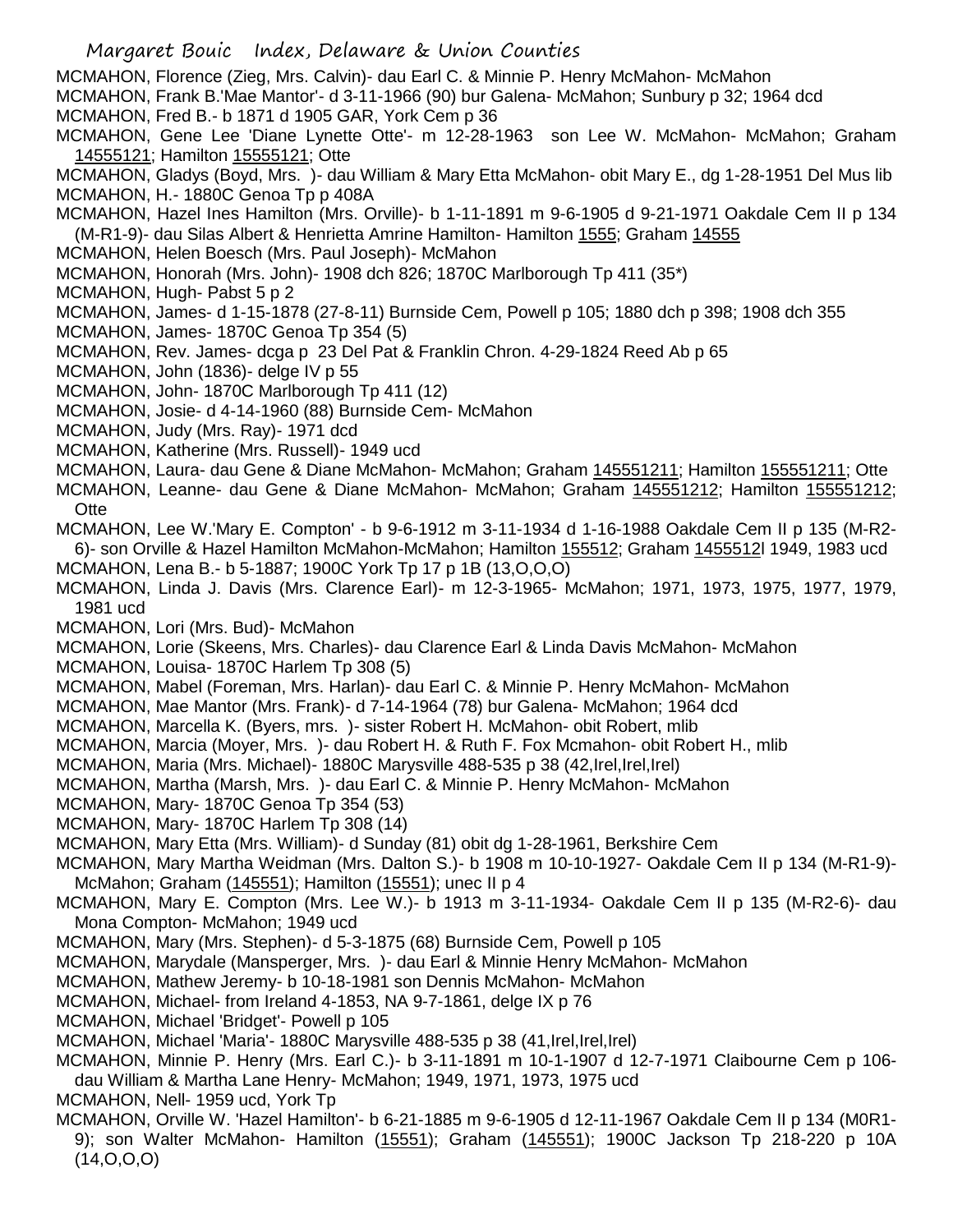Margaret Bouic Index, Delaware & Union Counties MCMAHON, Pamela Ann- dau William McMahon- McMahon MCMAHON, Patrick- unclaimed letter- unec IV p 19 MCMAHON, Paul Joseph 'Helen Boesch'- McMahon MCMAHON, Paul J.,Jr.- son Paul Joseph & Helen Boesch McMahon- McMahon MCMAHON, Priscilla- 1959 ucd MCMAHON, Ray 'Judy'- 1971 dcd MCMANUS, R. 'Eilen'- 1880C Claibourne Tp 76-81 p 7 (31,O,O,O) MCMAHON, Richard- 1959 ucd MCMAHON, Robert H.'Ruth F. Fox'- b 8-17-1913 m 9-11-1940 d 6-10-1981 (67) bur Marion- obit mlib MCMAHON, Rose (Walsh, Mrs. )- sister Frank B. McMahon- McMahon MCMAHON, Russell 'Katherine'- 1949 ucd MCMAHON, Russell, Jr- son Russell & Katherine McMahon- 1949 ucd MCMAHON, Ruth F. Fox (Mrs. Robert H.)- m 9-11-1940- obit Robert, mlib MCMAHON, Sammy- son Russell & Katherine McMahon- 1949 ucd MCMAHON, Shelley- dau Robert H. & Ruth F. Fox McMahon- obit Robert H.,mlib MCMAHON, Stephen- 1870C Genoa Tp 354 (67\*) MCMAHON, Stephen- 1870C Genoa Tp 354 (25) MCMAHON, Stephen- 1870C Marlborough Tp 411 (9) MCMAHON, Stephen D.- 1870C Harlem Tp 368 (10) MCMAHON, Stephen 'Mary'- b County Clare, Irel. d 2-29-1880 (78) Burnside Cem, Powell p 105 MCMAHON, Susan- 1870C Marlborough Tp 411 (7) MCMAHON, Susie (Hogans, Mrs. George F.)- 1908 dch 826 MCMAHON, Thomas- son Earl C. & Minnie P. Henry McMahon- McMahon MCMAHON, Thomas'Ann'- 1870C Harlem Tp 368 (40\*) MCMAHON, Thomas- son Thomas & Ann McMahon- 1870C Harlem Tp 368 (6) MCMAHON, Thomas H. 'Evelyn R.'- 1959, 1962 ucd MCMAHON, Walter- McMahon MCMAHON, William- McMahon; Sbc p 42 MCMAHON, William- son Thomas & Ann McMahon- 1870C Harlem Tp 368 (8) MCMAHON, William W.- b 1836 d 1907 GAR, York Cem p 36 MCMAHON, William- 1880C Berkshire Tp p 416C; 1890 Berkshire Tp, delge XI p 46 MCMAHON, William 'Mary Etta'- obit Mary E. dg 1-28-1951 Del Mus lib MCMAIN, Dale 'Nancy'- Sunbury p 91; 1964, 1969, 1971, 1980 dcd MCMAIN, Julie- b 1958 dau Dale & Nancy McMain- 19694, 1969, 1971 dcd MCMAIN, Nancy (Mrs. Dale)- 1964, 1969, 1971, 1980 dcd MCMAKEN, Betty J Byers (Mrs. Wilbur L.)- b 3-13-1922 d 5-23-1995 (73) dau Edward & Caroline Werling Byers- McMaken MCMAKEN, Charlene (Pickerill, Mrs. )- dau Wilbur L. & Betty J. Byers McMaken- McMaken MCMAKEN, Fredrick- son Wilbur L. & Betty J. Byers McMaken- McMaken MCMAKEN, Stephen- son Wilbur L. & Betty J. Byers McMaken- McMaken MCMAKEN, Wilbur L. 'Betty J. Byers'- McMaken MCMALAN, H.- uca p 103 MCMAN, Thomas- 1880C Orange Tp 353A MCMANAS, Thos. M.- b 2-20-1813 Del Town son Owen & July Colins McManas- dcb MCMANES, Louisa (Chesley, Mrs. Alonzo)- lic 8-14-1879 ucm 6516 MCMANIS, Brady Eugene 'Delores M.'- 1961, 1964 dcd MCMANIS, Delores M. (Mrs. Brady Eugene)- 1961, 1964 dcd MCMANIS, D. M.- uca p 92, Richwood MCMANIS, Eugenia- ch Brady Eugene & Delores McManis- 1961 dcd (2) MCMANIS, Gloria- dau Brady Eugene & Delores McManis- 1961(10), 1964 dcd MCMANIS, --b 4-14-1869 Del Town son O. & Julia McManis- dcb MCMANIS, Scott- son Brady Eugene & Delores McManis- 1964 dcd (10m) MCMANN, -- b 3-14-1875 Berlin Tp son Thomas & Ann Murphy McMann- dcb MCMANN, Frank- Pabst 8 p 103, 105, 106, 107, 108. 109, 110 MCMANN, Gladys M.- b 7-7-1902 Berkshire Tp dau Wm. & Mary Boston McMann- dcb MCMANN, James- 1870C Delaware Town 315 (21\*)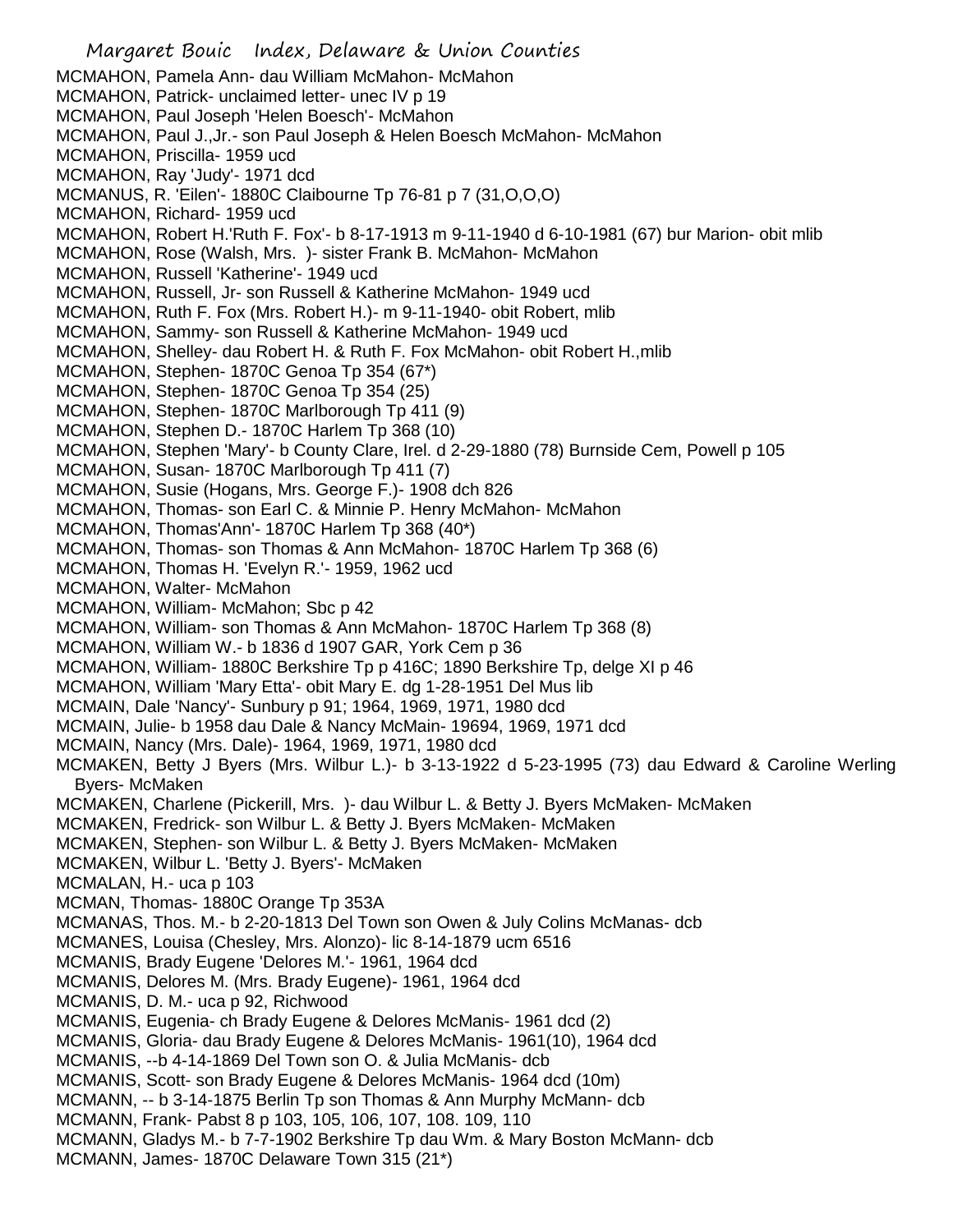Margaret Bouic Index, Delaware & Union Counties MCMANN, James- d 10-29-1832 (1-11-3) son James & Mary McMann- Weaver Rd Cem, Pike Tp, unec V p 3 MCMANN, James 'Mary'- unec V p 3 MCMANN, John- d 1-20-1835 (9-3-11) son James & Mary McMann- Weaver Rd Cem, Pike Tp, unec V p 3 MCMANN, Leta- b Galena d 9-21-1896 (3-0-0) Trenton Tp dau Wm. McMann, dcdeaths MCMANN, Lillie- Pabst 8 p 103, 104, 105, 106, 107 MCMANN, Mary (Mrs. James)- unec V p 3 MCMANN, Michael- 1870C Delaware Town 348 (30\*) MCMANN, Michael- 1870C Orange Tp 430 (35\*) MCMANN, Michael- b 10-22-1874 Genoa Tp son Wm. & Johnan Schewalter McMann- dcb MCMANN, Rosa(Rose)- Pabst 8 p 103, 105, 106, 107, 108, 109, 110 MCMANN, William- 1880C Kingston Tp p 430A MCMANNERS, Joseph 'Sally Dust'- m 6-16-1837 dcm MCMANNERS, Sally Dust (Mrs. Joseph)- 6-16-1837 dcm MCMANNES, B.'Mary A.'- 1880C Leesburg Tp 74 p 178C (41,O,Va,O) MCMANNES, Daniel L.- son dau B. & Mary A. McMannes- 1880C Leesburg Tp 74 p 178D (3,O,O,O) MCMANNES, Dora C.- dau B. & Mary A. McMannes- 1880C Leesburg Tp 74 p 178D (7,O,O,O) MCMANNES, Emmet- son B. & Mary A. McMannes- 1880C Leesburg Tp 74 p 178C (15,O,O,O) MCMANNES, Eva E..- dau B. & Mary A. McMannes- 1880C Leesburg Tp 74 p 178D (13,O,O,O) MCMANNES, Jacob A.- son B. & Mary A. McMannes- 1880C Leesburg Tp 74 p 178D (9,O,O,O) MCMANNES, Jane Mullins (Mrs. Larry)- m 1-16-1981 dau Roy Mullins- McMannes MCMANNES, Larry 'Jane Mullins'- m 1-16-1981 - son Mr. & Mrs. Ken Carr- McMannes MCMANNES, Louisa L.- dau B. & Mary A. McMannes- 1880C Leesburg Tp 74 p 178C (17,O,O,O) MCMANNES, Mary A. (Mrs. B.)- 1880C Leesburg Tp 74 p 178C (40,O,O,O) MCMANNES, Samuel J.- son B. & Mary A. McMannes- 1880C Leesburg Tp 74 p 178D (11,O,O,O) MCMANNIE, Lydia (Denny, Mrs. Robert)- dcq Herbert Russell Wenger 23 MCMANNIS, Arkison- son John & Catherine Oller McMannis- 1850C Concord Tp 2152 p 128 (4/12,Va) MCMANNIS, Burtle L. A.- 1980 dcd MCMANNIS, Catherine Oller (Mrs. John)- m 1-27-1848 dcm; 1850C Concord Tp 2152 p 128 (24,Va) MCMANNIS, David- b 11-20-1870 Del Town son O. & Julia A. Colms McMannis- dcb MCMANNIS, Dorothy G. (Mrs. Gerald A.)- 1969 dcd MCMANNIS, Esther Calvert (Mrs. James)- 1883 uch V p 123 MCMANNIS, Florence L. Keidel (Mrs. Jesse)- b 10-16-1894 m 1929 d 5-30-1981 (86) Woodstock Cem- dau William & Ann Sheldon Keidel- McMannis- McMannis MCMANNIS, Gerald A. 'Dorothy G.'- 1969 dcd MCMANNIS, Gerttie- 1980 dcd MCMANNIS, Hannah Berry (Mrs. William)- b 2-19-1841 m 11-7-1861 Oakdale Cem I p 75 (D-R2-2)- dau Zachariah & Rachel Berry- 1883 uch V p 124; 1870C Paris Tp 128-124 p 18 (29,O); 1880C Paris Tp 15 (39,O,O,Pa); 1900C Marysville 28 p 2A (59,O,O,O) m 34y 1 ch MCMANNIS, Harry 'Virginia'- son Jesse & Florence L. Keidel McMannis; 1959 ucd MCMANNIS, Herman- son Jess & Ida Wolfe McMannis- McMannis MCMANNIS, Homer- d 12-30-1969 (70)- McMannis MCMANNIS, ---(Keller, Mrs. Earl)- dau Homer McMannis- McMannis MCMANNIS, Mrs. Homer- d 10-3-1965- McMannis MCMANNIS, Ida Wolfe (Mrs. Jess)- McMannis MCMANNIS, James 'Esther Calvert'- son Lucke McMannis- 1883 uch V p 123 MCMANNIS, Jess 'Ida Wolfe'- McMannis MCMANNIS, Jesse "Mac"'Florence L. Keidel'- b 10-15-1894 m 1929 d 11-1-1975- Woodstock Cem- son Jess & Ida Wolfe McMannis- McMannis MCMANNIS, John 'Catherine Oller'- m 1-27-1848 dcm; 1850C Concord Tp 2152 p 128 (28,Md) MCMANNIS, Karen Jo (Hefflin, Mrs. Jennings Bryant, III)- b 6-15-1955 dau Harry & Virginia McMannis- 1959 ucd (3) MCMANNIS, Lavina- dau John & Catherine Oller McMannis- 1850C Concord Tp 2152 p 128 (1,Va) MCMANNIS, Luke- 1883 uch V p 123 MCMANNIS, Lydia (Denny, Mrs. Robert)- b 6-9-1795 ped Lawrence Arthur Wenger 23; delge V p 49 MCMANNIS, Lynda Rae (Nietz, Mrs. Nicholas James)- dau Harry & Virginia McMannis- McMannis; 1959 ucd  $(1 1/2)$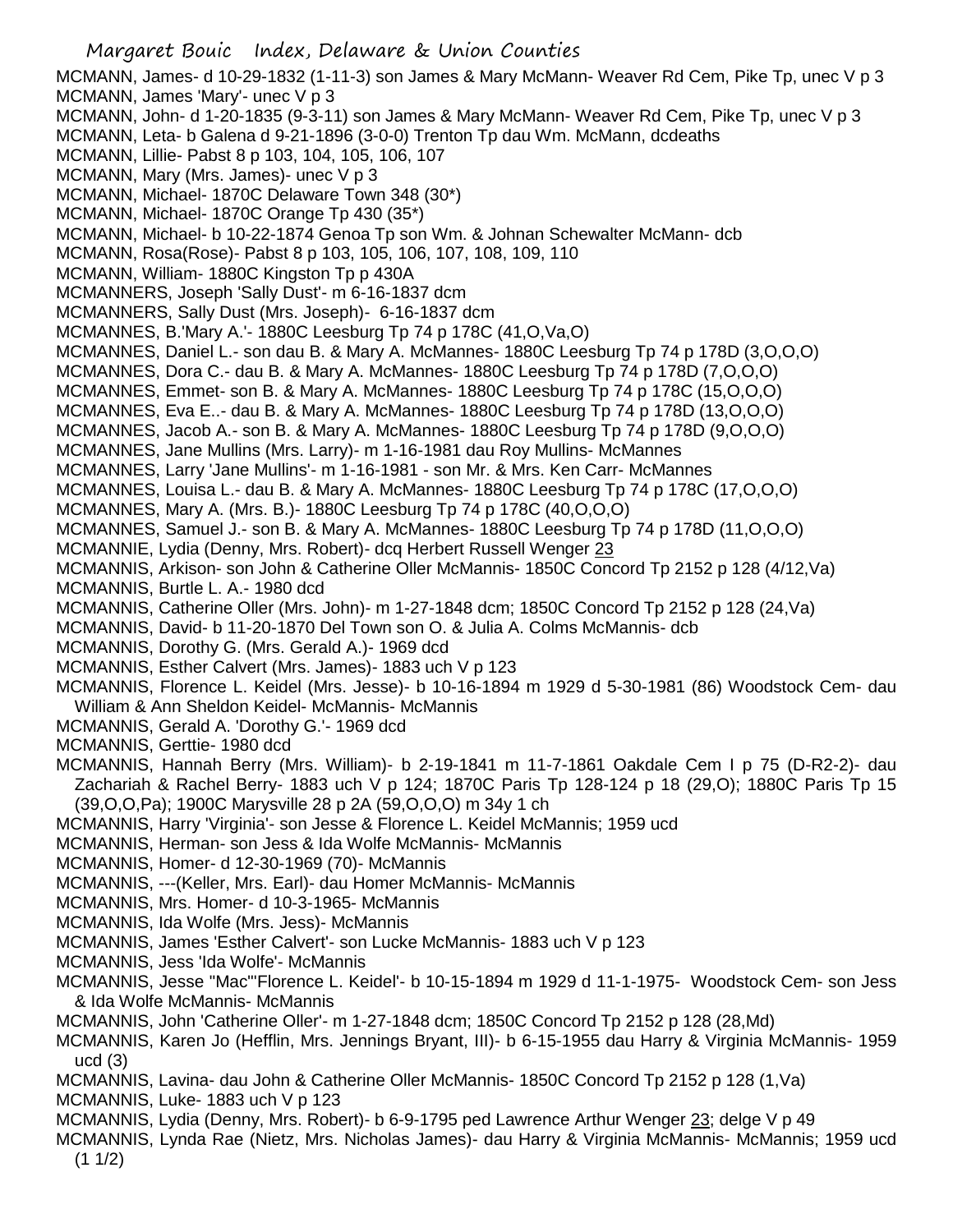Margaret Bouic Index, Delaware & Union Counties MCMANNIS, Marian (Hunter, Mrs. Ralph)- dau Jesse & Florence Kiedel McMannis- McMannis MCMANNIS, Roy- son Jess & Ida Wolfe McMannis- McMannis MCMANNIS, William 'Hannah Berry'- m 11-7-1861 son James & Esther Calvers McMannis- 1883 uch IV p 501, V p 123, 124; Pabst 7 p 19; 1870C Paris Tp 128-129 p 18 (33,O); uca p 23, 59, 105 MCMAN(N)US, Jesse 'Ruth'- 1961, 1964, 1969, 1971 dcd MCMAN(N)US, Ruth (Mrs. Jesse)- 1961, 1964, 1969, 1971 dcd MCMANNUS, Thomas- 1850C Berlin Tp 1846 p 116 (35,Irel) MCMANNUS, William- b 1837 Belmont Co d 3-21-1912 (75y2m) Oakdale Cem 2447I p (26D) I P 75 (D-R2- 2); Co E., 98th OVI; 1880C Paris Tp 15 (43,O,Va,O) MCMANUS, Agnes Mary (Sister Mary Agnes)- b 1-26-1851 dau Felix R. & Julia Ann Shulze McManus- Weiser p 178 MCMANUS, Annie C. Shepherd (Mrs. Frederick Augustus)- Weiser p 178 MCMANUS, Annie Regina- b 9-7-1849 d 5-20-1850 dau Felix R. & Julia Ann Shulze McManus- Weiser p 178 MCMANUS, Arthur 'Florence'- McManus MCMANUS, Bonnie- d 22-4-1963 dau Mrs. Guy Crump- McManus MCMANUS, Clarence W. 'Jane'- 1961 dcd MCMANUS, Cynthia- dau Hugh D. & Jo Ann McManus- 1961 dcd (6) MCMANUS, Daniel- 1908 dch 400; 1880C Delaware Town p 545A MCMANUS, Eliza Randall- b 4-30-1843 d 11-8-1865 dau Felix R. & Julia Ann Shulze McManus- Weiser p 178 MCMANUS, Esther Sinclair (Mrs. Gelix Sjulze)- m 2-2-1856- Weiser p 178 MCMANUS, Felix R.- b 7-18-1868 son Frederick Augustus & Florence Wier McManus- Weiser p 178 MCMANUS, Felix R. 'Julia Ann Shulze'- b 5-30-1807 m 4-15-1833 d 3-3-1885- Weiser p 178 MCMANUS, Felix Shulze 'Esther Sinclair'- b 7-2-1834 m 2-2-1856 d 11-20-1857 son Felix R. & Julia Ann Shulze McManus- Weiser p 178 MCMANUS, Frederick Augustus 'Florence Wier''Annie C. Shepherd'- b 5-20-1840 m(1) 11-2-1867 d 4-16-1885 son Felix R. & Julia Ann Shulza McManus- Weiser p 178 MCMANUS, Florence (Mrs. Arthur)- McManus MCMANUS, Florence Wier (Mrs. Frederick Augustus)- Weiser p 178 MCMANUS, Genevieve- b 1-3-1846 d 1846 dau Felix R. & Julia Ann Shultze McManus- Weiser p 178 MCMANUS, Harry- Marysville p 49 MCMANUS, Helena (Goldsborough, Mrs. Harry Paul)- b 5-3-1854 m 10-15-1878 dau Felix R. & Julia Ann Shulze McManus- Weiser p 179 MCMANUS, Hugh D. 'Jo Ann'- 1961 dcd MCMANUS, Jane (Mrs. Clarence W.)- 1961 dcd MCMANUS, JoAnn (Mrs. Hugh D.)- 1961 dcd MCMANUS, Julia Collins (Mrs. Owen)- dg 11-28-1873 Cry Ab p 110; 1870C Delaware Town 317 (25) MCMANUS,--b 4-14-1869 son O. & Julia McManus- dcb see McMannis MCMANUS, Julia Angelica- b 9-3-1837 d 2-25-1858 dau Felix R. & Julia Ann Shulze McManus- Weiser p 178 MCMANUS, Julia Ann Shulze (Mrs. Felix R.)- b 12-24-1809 m 4-15-1833 d 9-17-1855 dau Frederick Augustus Samuel & Mary Rosina Hiester Shulze- Weiser p 178 MCMANUS, Kate- 1870C Delaware Town 317 (22) MCMANUS, Kathleen- dau Hugh D. & Jo Ann McManus- 1961 dcd (3) MCMANUS, Leta Love (Clopper, Mrs. Marshall Roy)- Maugans Anc p 62 MCMANUS, Louise (Hensley, Mrs. Floyd)- b 6-11-1929 m 1950 d 1-19-1993 (63) Maskill Cem- dau Arthur & Florence McManus- McManus MCMANUS, Lowe- ch Hugh D. & Jo Ann McManus- 1961 dcd (11) MCMANUS, Maggie L. (Beightler, Mrs. Elwood)- m 3-11-1882 ucm 7144 MCMANUS, Mark- son Hugh D. & Jo Ann McManus- 1961 dcd (10)

- MCMANUS, Mary Felix Sinclair- b 12-8-1857 d 1-2-1858 dau Felix Shulze & Esther Sinclair McManus- Weiser p 178
- MCMANUS, Mary Rosina (Mother Mary Theresa)- b 12-11-1835 dau Felix R. & Julia Ann Shulze McManus-Weiser p 178
- MCMANUS, Michael- son Hugh D. & Jo Ann McManus- 1961 dcd (5)
- MCMANUS, Owen 'Julia Collins'- d Sunday dg 11-28-1874 Cry Ab p 110; 1870C Delaware Town 317 (30\*)
- MCMANUS, Patrick- son Hugh D. & Jo Ann McManus- 1961 dcd (4)
- MCMANUS, Philomena (Jones, Mrs. Richard I. C.,Jr.)- b 3-13-1838 m 10-17-1871 dau Felix R. & Julia Ann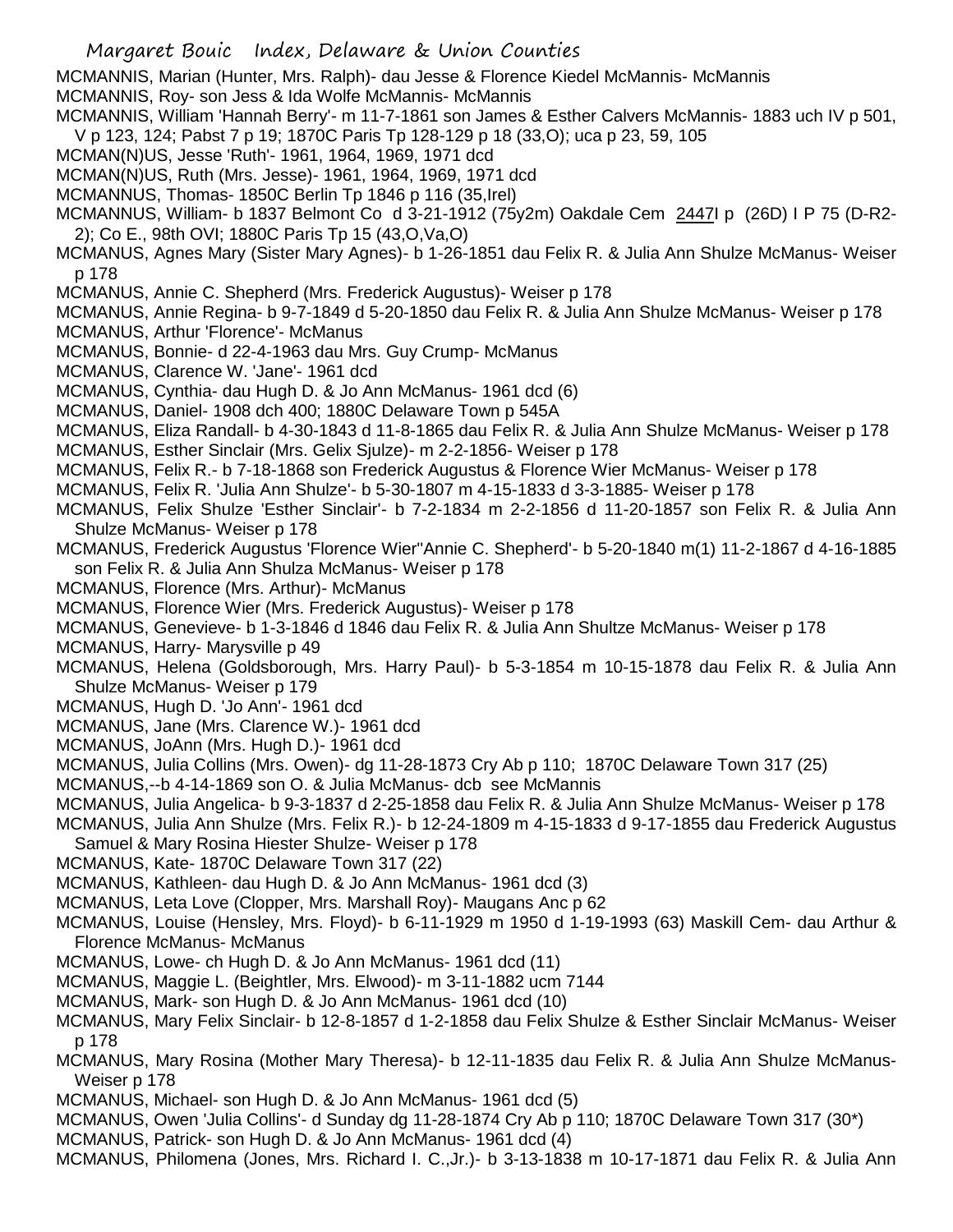Shulze McManus- Weiser p 178

MCMANUS, Priscilla- dau Hugh D. & Jo Ann McManus- 1961 dcd (9m)

MCMANUS, Raymond- son Clarence W. & Jane McManus- 1961 dcd

MCMANUS, Samuel Hahnemann- b 9-12-1844 d 10-27-1864 son Felix R. & Julia ann Shulze McManus-Weiser p 178

MCMANUS, Thomas- 1870C Delaware Town 317 (1)

MCMANUS, William- 1880C Berkshire Tp p 412C

MCMANUS, William- 1880C Brown Tp p 382B (7,O,Irel,O)- delge III p 15, X p 72

MCMARRAH, Mike- 1880C Scioto Tp 137 p 292A

MCMASTER, Abern- ch William A. & Margaret Eaton McMaster- 1850C Brown Tp 2989 p 163 (2,O)

MCMASTER, A. L. 'Ellen Moore''Jennie R. Forbs''Louisa Gardner'- b 11-10-1848 m 1873 (2) 1889- son William A. & Margaret Eaton McMaster; dg 1-29-1885 Cry Ab p 105; Main Reunion 1892, delge VI p 48; dumch p 251

MCMASTER, Albert- 1870C Brown Tp 238 (21); 1880C Brown Tp p 374A

MCMASTER, Mrs. Albert- d 4-2-1885 dau Geo. Moore- dg 4-9-1885 Cry Ab p 4-9-1885

MCMASTER, Alvah- 1835 men p 11 #97 p 14 Bennington Tp

MCMASTER, Amanda (Norris, Mrs. )- dau William A. & Margaret Eaton McMaster- dumch p 251

MCMASTER, Amelia- 1870C Brown Tp 238 (19)

MCMASTER, Amelia (McDonald,Mrs. )- dau William A. & Margaret Eaton McMaster- dumch p 251

MCMASTER, Annette- 1870C Brown Tp 2238 (12)

MCMASTER, Arminda Humphrey (Mrs. Benjamin)- m 2-22-1818 d 6-1-18? dau Lemuel G. Humphrey- dg 2-3- 1888 Cry Ab p 178; dumch p 250; 1908 dch 728; dcw Bk 1 p 28

MACMASTER, Audrey (Ciatpa, Mrs. )- dau Phyllis Ida MacMaster- MacMaster

MCMASTER, Benjamin 'Arminda Humphrey''Electa Braber'- b 9-24-1795 m(1) 2-22-1818 d 1-30-1888 (92-4-4) son Robert & Ester McMaster- dumch p 250; 1908 dch 728; delge VI p 57, VIII p 52; dg 2-3-1888, Cry Ab p 178, 179; Rebecca Maine McMaster diary; 1840C Brown Tp (40-50); 1850C Brown Tp 2843 p 158 (55,NY); 1870C brown Tp 441 (74\*); 1880C Oxford Tp p 398C; Powell p 64; delge V p 71 (1852); dcdeaths

MCMASTER, --d 5-1833 inf dau Benjamin & Electa McMaster- Powell p 64, Old Eden Cem

MCMASTER, Benjamin F. - b 9-15-1842 son Robert Gordon & Mary Worline McMaster- 1880 dch p 540, 555, 813; 1908 dch 445, 477. 632, 728, picture 726, 727; 1915 uch p 498; hadc p 20, 113; CCC Brown Tp; 1835 men p 16 #43 p 24, Brown Tp; 1850C Brown Tp 2846 p 158 (8,O); 1870C Brown Tp 240 (27)

MCMASTER, Benjamin S.- 1908 dch 400

MCMASTER, Catherine (Greene, Mrs. Caleb)- b 7-12-1793 m 12-17-1812 d 8-7-1874 dcc Elmo Thomas Hall 23

MCMASTER, Catherine- dau James & Lucinda Smith McMaster- 1860C Leesburg Tp 466-442 p 61 (6,O)

MCMASTER, Christenia E.- d 9-15-1852 (1-1-1) Maple Dell, djlm Cem p 94- dau J. & T. McMaster

MACMASTER, Dorothy (Campbell, Mrs. )- dau Phyllis Ida MacMaster- MacMaster

MCMASTER, Electa Barber (Mrs. Benjamin)(Perry, Mrs. William)- d 6-1-1869 (70-6-2)- Old Kilbourne Cem p 6, Powell p 64, 69; 1880 dch p 816; 1908 dch 643, 728; 1850c Brown Tp 2843 p 158 (57, Canna)

MCMASTER, Elizabeth (Mrs. George)- 1850C Brown Tp 2971 p 153 (24,NJ)

MCMASTER, Elizabeth (Jones, Mrs. Thomas)- 1880 dch p 775; delge XI p 49

MCMASTER, Ellen Moore (Mrs. A. L.)- m 1873- dau George Moore- dumch p 251

MCMASTER, Elosia/Elaska A. (Barton, Mrs. Thomas)- b 7-31-1836 m 5-30-1858 dcm d 2-24-1900 (63-6-23) Ashley Cem- dau Benjamin & Electa Perry McMaster- 1908 dch 643, 728; dg 3-2-1900 Cry Ab p 11

MCMASTER, Emma (Jones, Mrs. )- dau H. P. McMaster- dg 5-11-1900 Cry Ab p 20

MCMASTER, Esther- d 1853 (24y10m) Old Kilb Cem p 6, Powell 68- dau Benjamin & Electa Perry McMaster-1908 dch 643, 728; 1850C Brown Tp 2843 p 158 (21,O)

MCMASTER, Esther E.- dau George & Elizabeth McMaster- 1850C Brown Tp 2971 p 153 (1,O)

MCMASTER, F. H.- Powers p 143 (1926)

MCMASTER, Frederick- d 1859 (4m) Old Kilb Cem p 6, Powell p 68- adopted son H. P. & R. McMaster

MCMASTER, G. M. 'Minerva Eaton'- m 4-24-1849 Olen Gaz- Wight II p 42

MCMASTER, George- son Benjamin & Electa Perry McMaster- 1880 dch p 540; 1908 dch 477, 643, 728; hadc p 20; CCC (1849 Brown Tp)

MCMASTER, George 'Elizabeth'- 1850C Brown Tp 2971 p 153 (24,O)

MCMASTER, George H. 'Mary Elizabeth Flenniken'- m 1855 Powers p 140

MCMASTER, George 'Mary E. Morehouse'- m 8-8-1848 dcm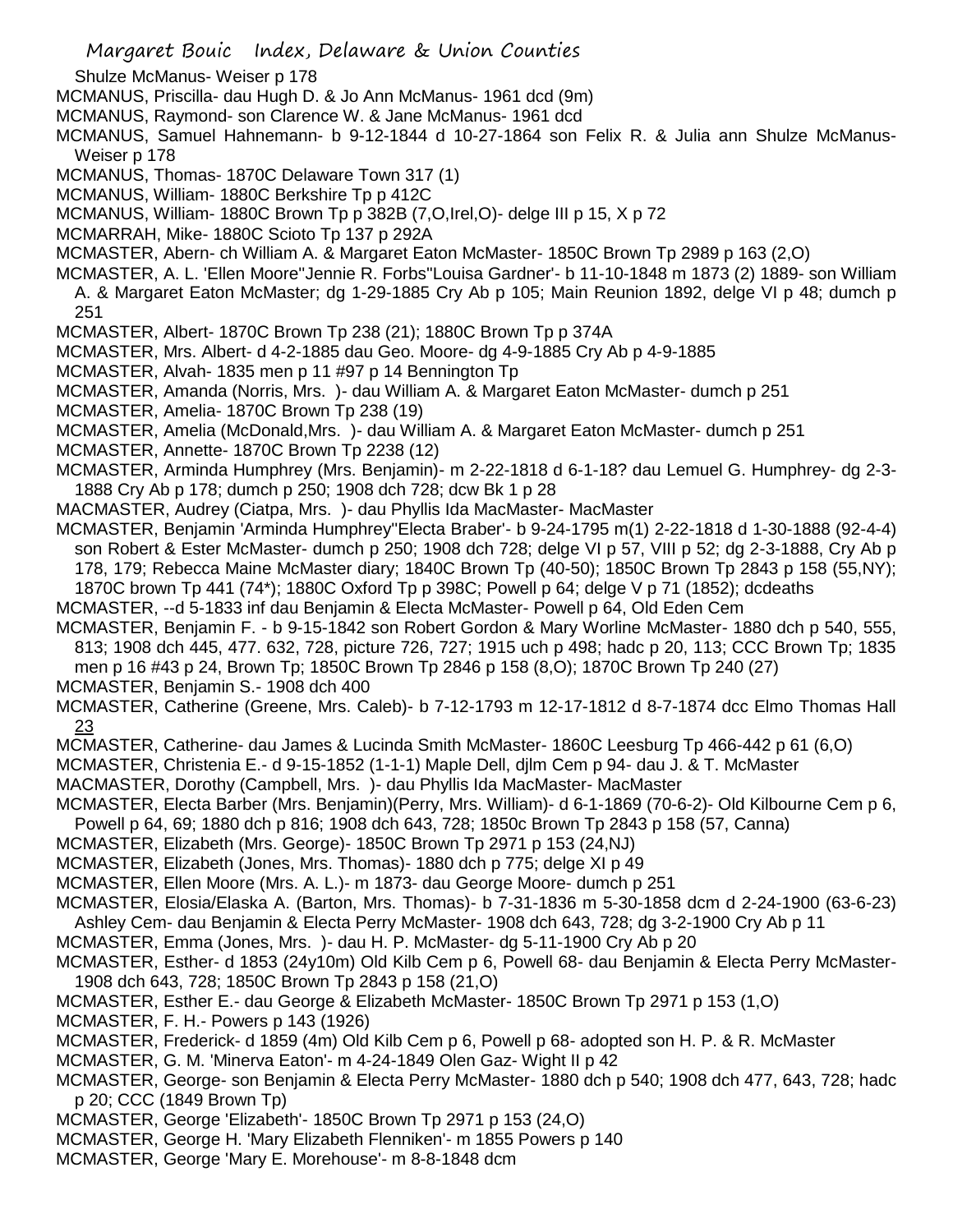MCMASTER, Grace (Mrs. )- d Friday (69) dg 4-20-1951; obit Grace, Del Mus lib

- MCMASTER, ---(Shannon, Mrs. Harold)- dau Grace McMasters- obit Grace, dg 4-20-1951 Del Museum library MCMASTER, Hannah L.- dau William A. & Margaret Eaton McMaster- 1850C Brown Tp 2989 p 183 (8/12,O)
- MCMASTER, Harold F. 'Katherine R.'- 1964 dcd
- MCMASTER, Harriet- dau James & Lucinda Smith McMaster- 1860C Leesburg Tp 466-442 p 61 (2,O)
- MCMASTER, Hiram- d 5-13-1897 Rebeca Main McMaster diary; son Benjamin & Electa Barber Perry McMaster- 1908 dch 643, 728; 1850C Brown Tp 2843 p 158 (20,(|O)
- MCMASTER, Horace Plumb 'Rebecca Main"- b 12-20-1821 m 1-19-1843 dcm son Benjmain & Arminda Humphrey McMaster- 1880 dch p 268, 816; 1908 dch 643, 728; Main Reunion 1892; delge VI p 48, 51, X p 66; 1850C Brown Tp 2984 p 163 (29,O); 1870C Brown Tp 240 (48\*); 1880C Brown Tp p 376; dg 8-29-1902 Cry Ab p 150; funeral 5-11-1900 bur Eden, Cry Ab p 21

MCMASTER, James A.- son Dr. Robert C. & Laura Gerould McMaster- McMaster

- MCMASTER, James 'Lucindda Smith'- m 6-30-1846 ucm 1142; mt 12-29-1858; 1860C Leesburg Tp 466-442 p 61 (37,O); unec VI p 68
- MCMASTER, Jennie R. Forbs (Mrs. A. L.)- m 1889- dumch p 251
- MCMASTERS, J. L.- pallbearer for Mrs. John Veley- dg 7-12-1910 Cry Ab p 137
- MCMASTERS, Judy- dau Harold F. & Katherine R. McMasters- 1964 dcd (11)
- MCMASTER, Katherine R. (Mrs. Harold F.)- 1964 dcd
- MCMASTER, Laura E. (Mrs. Robert C.)- 1971, 1980 dcd
- MCMASTER, Laura Gerould (Mrs. Dr. Robert C.)- McMaster
- MCMASTER, Lois (Bujold, Mrs. )- dau Dr. Robert C. & Laura Gerould McMaster- McMaster; 1971 dcd
- MCMASTER, Lotia- ch Benjamin & Electa McMaster- 1850C Brown Tp 2843 p 158 (14,O)
- MCMASTER, Louisa (Gardner, Mrs. Joel)(Mrs. William A.)- dumch p 251
- MCMASTER, Lucinda Smith (Mrs. James)- m 6-30-1846 ucm 1142; 1860C Leesburg Tp 466-442 p 61 (33,O)
- MCMASTER, Lyman P.- b 4-6-1844 son Robert Gordon & Mary Worline McMaster- 1880 dch p 263, 813; 1908 dch 103, picture 726, 727, 728; hadc p 113; CCC Brown Tp; 1850C Brown Tp 2846 p 158 (7,O); 1870C Brown Tp 240 (26); 1880C Brown Tp p 376
- MCMASTER, Margaret- d 7-13-1887 (60-7-14) Brown Tp dau David Eaton- dcdeaths
- MCMASTER, Margaret Eaton (Mrs. William A.)- m 12-7-1845 dcm d 7-13-1887 (61)- dau David & Elizabeth Eaton- dumch p 251; 1850C Brown Tp 2989 p 163 (24,O); 1870C Brown Tp 238 (43); 1880C Brown Tp p 376; Rebecca Main McMaster diary
- MCMASTER, Mary Elizabeth Flenniken (Mrs. George H.)- b 1833 m 1855 d 1874 dau Rev. Warren & Jane Pressley Flenniken- Powers p 140, 143
- MCMASTER, Mary E. Morehouse (Mrs. George)- m 8-8-1848 dcm
- MCMASTER, Mary E.- 1870C Brown Tp 240 (22)
- MCMASTER, Mary Emma (Jones, Mrs. David O.)- dau Robert Gordon & Mary Worline McMaster- 1908 dch 728; 1880 dch p 813; see Asp 2397ac
- MCMASTER, Mary Etta- b 12-3-1847 d 1848 (8m) Old Kilbourne Cem p 7- dau Robert Gordon & Mary Worline McMaster - 1908 dch p 728
- MCMASTER, Mary Worline (Mrs. Robert G.)- d 1847 (25) Old Kilbourne Cem p 7; Powell p 68- dau Henry Worline- 1908 dch 643, 728
- MCMASTER, Maurice E.- son A. L. & Ellen Moore McMaster- dumch p 251
- MCMASTER, Minda (Norris, Mrs. Charles T.)- m 10-27-1864 dcm
- MCMASTER, Minerva Eaton (Mrs. G. M.)- m 4-4-1849 Ol Gaz 4-27-1849 Wight II p 42
- MCMASTER, Minerva (Mrs. Robert)- m 4-4-1849dcm; 1850C Brown Tp 2846 p 158 (25,O); 1870C Brown Tp 240 (440
- MCMASTER, Moses E.- b 10-27-1875 Brown Tp son A. L. & Mary E. Mone McMaster- dcb
- MCMASTER, Nancy- dau James & Lcuinda Smith McMaster- 1860C Leesburg Tp 466-442 p 61 (8,O)
- MCMASTER, Nellie M/W.- b 9-20-1877 dau A. L. & Ellen Moore McMaster- dumch p 251; dcb
- MCMASTER, Nettie (Perry, Mrs. )- dau William A. & Margaret Eaton McMaster- dumch p 251
- MCMASTER, Olive- 1860C Jerome Tp 62-61 p 9 (10,O)
- MCMASTER, Olive- 48th birthday 2-7-1897, Rebecca Main McMaster Diary
- MCMASTER, Olive Wells (Thrall, Mrs. Arza)- b 2-17-1850 m 12-23-1902 d 3-12-1903 dg 1-15-1909, Cry Ab p
- 5- dau Washington & Mary McMaster- dg 3-12-1903, 3-17-1903 Cry Ab p 174
- MCMASTER, Orval R. 'Shirley'- 1980 dcd
- MACMASTER, Phyllis Ida (Mrs. )- d 2-24-1975 (80) bur Jamaica,NY- MacMaster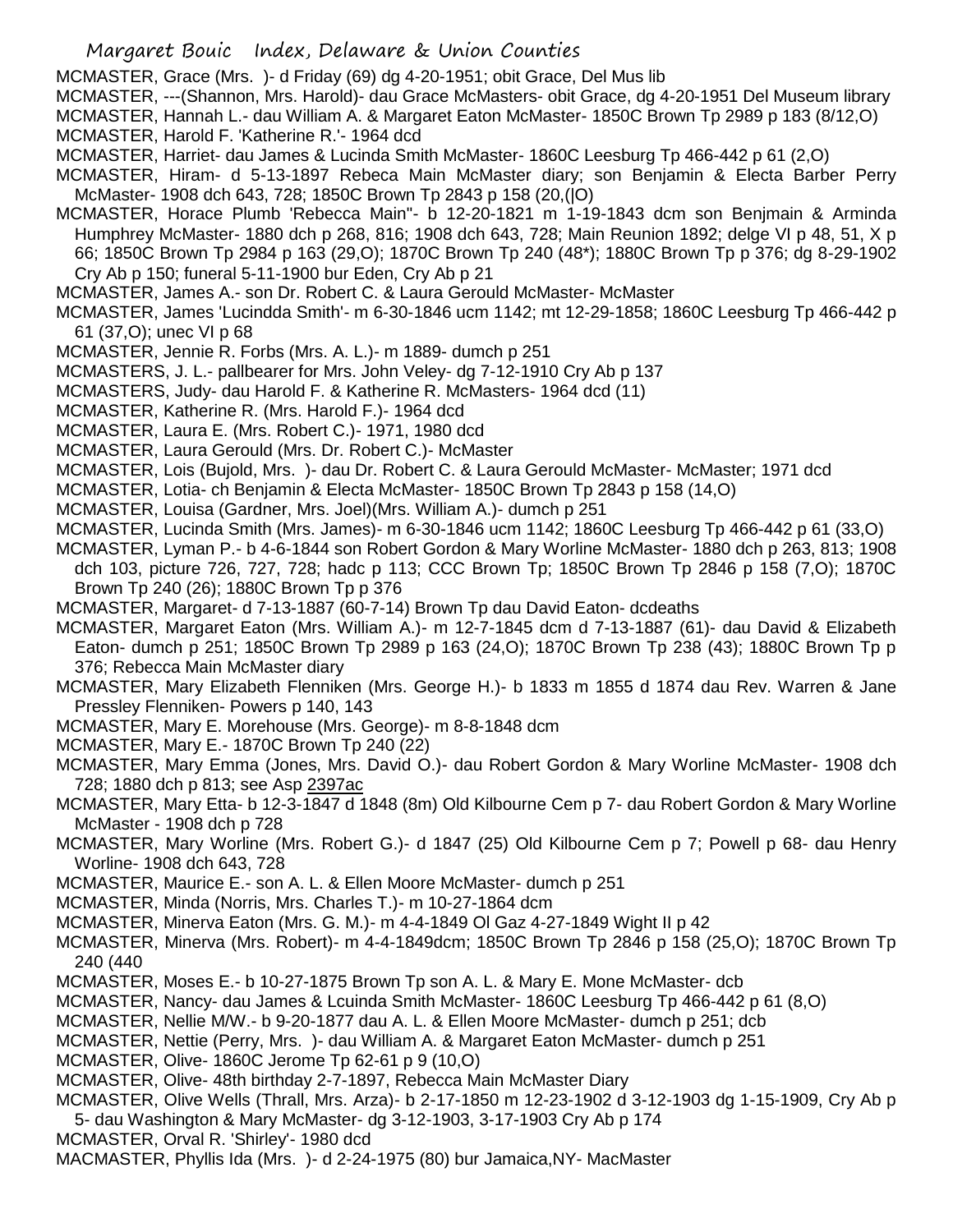- MCMASTER, Rebecca Main (Mrs. Horace Plumb)- b 9-30-1822 m 1-19-1843 d 8-14-1902 (79) dcdeaths dau Sabeers & Sarah Wright Maine- Asp 955; Main Reunion 1892; delge VI p 48; dcw Bk 4 p 437(46); 1850C Browh Tp 2984 p 163 (28,O); 1870C Brown Tp 240 (47); Diary from Frances Main collection; dg 5-16-1902 Cry Ab p 138, 8-29-1902, Cry Ab p 150
- MCMASTER, L. Roy- son Dr. Robert D. & Laura Gerould McMaster- McMaster
- MCMASTER, Robert- d 1835 (20) Old Kilbourne Cem p 7
- MCMASTER, Dr. Robert C. 'Laura Gerould'- d 7-6-1986 (73) McMaster; 1971, 1980 dcd
- MCMASTER, Robert Gordon 'Mary Worline'- m 6-13-1841 d 2-20/28-1874 (54-2-5) Old Kilb Cem p 6, Powell p 68, 69 son Benjamin & Aminda Humphrey McMaster- Pabst Pion II p 155; 1908 dch 643, 728, 738; 1880 dch p 813; dumch p 250; hadc p 20; CCC 1849 Brown Tp; dg 3-21-1873 Cry Ab p 105, 106; Wight II p 5
- MCMASTER, --d 9-28-1862 Old Eden Cem, Powell p 68; inf. dau of R. C. & M.
- MCMASTER, Robert S. 'Minerva Eaton'- m 4-4-1849 dcm; 1850C Brown Tp 2846 p 158 (31,O); 1870C Brown Tp 240 (51)
- MCMASTER, Roger- son Harold F. & Katherine R. McMasters- 1964 dcd (16)
- MCMASTERS, Ronald E.- McMasters
- MCMASTER, Sarah Kittle (Mrs. Washington)- m 4-14-1851 ucm 1662
- MCMASTER, Shirley (Mrs. Orval R.)- 1980 dcd
- MCMASTER, Stella- dau William A. & Margaret Eaton McMaster- dumch p 251; 1870C Brown Tp 238 (6)
- MCMASTER, Steven- 1980 dcd; Orange Tp
- MCMASTERS, Susan Terese (Elliott, Mrs. Douglass Westbrook III)- m 12-29-1979 dau Ronald E. McMasters-**McMasters**
- MCMASTER, Sylvester- d 12-28-1855 (1y) Old Kilb Cem p 6; Powell p 68
- MCMASTER, Theodore D. b 10-23-1845 d 6-23-1889 (43y6m) dcdeaths (35), dg 6-28-1889 son Robert Gordon & Mary Worline/Minerva? McMaster; 1908 dch 728; dg 6-28-1889 Cry Ab p 235; 1850C Brown Tp 2846 p 158 (5,O); 1870C Brown Tp 240 (24)
- MCMASTER, Washington 'Sarah Kittle'- m 4-14-1851 ucm 1662; unec XIV p 52
- MCMASTER, William A/R 'Margaret Eaton'- m 12-7-1845 dcm d 9-16-1895 (72) son Benjamin & Aminda Humphrey McMaster- 1908 dch 643, 728; dumch p 250; CCC Brown Tp; hadc p 20, 95; 1850C Brown Tp 2989 p 163 (27,O); 1870C bRown Tp 238 (45\*); 1880C Brown Tp p 375A
- MCMASTER, Dr. William H.- Freshwater p 49
- MCMATH, Etta- 1880C Delaware Town p 490C
- MCMATH, John- Powers p 301 (1773)
- MCMATHIN, Mary C. (Shirk, Mrs. Hiram)- m 7-25-1875 ucm 5718
- MCMAY, John H.- 1880C Delaware Town p 519A
- MCMECHEN, Adam- son Capt. William & ELizabeth McKittrick McMechen- McKitrick p 364
- MCMECHEN, Elizabeth McKittrick (Mrs. Capt. William)- dau John & Jane Orr McKittrick- McKitrick p 364
- MCMECHEN, John- son Capt. William & Elizabeth McKittrick- McKitrick p 364
- MCMECHEN, Capt. William 'Elizabeth McKittrick'- McKitrick p 364
- MCMECHEN, William- son Capt. William & Elizabeth McKittrick- McKitrick p 364
- MCMEEN, Rev. W. H.- 1915 uch p 206; hmp p 55, 236; 1883 uch V p 187
- MCMELLEN, Isabel- 1883 uch V p 366
- MCMICHAEL, --b 12-27-1867 Oxford Tp dau Thomas & Jane McMichael, colored, dcb
- MCMICHAEL, Allice- 1870C Oxford Tp 439 (8m)
- MCMICHAEL, Benjamin- 1870C Oxford Tp 439 (13)
- MCMICHAEL, Daniel- dcga p 33, Del Pat & Frank Chronicle; Crawford Co
- MCMICHAEL, David- 1820C Peru Tp
- MCMICHAEL, Elizabeth- b 4-19-1876 Oxford Tp colored, dau Thos. & Jane Firk McMichael- dcb
- MCMICHAEL, Ella- 1870C Oxford Tp 439 (5)
- MCMICHAEL, Emma- dau Thomas & Jane Mcmichael- 1870C Oxford Tp 439 (2)
- MCMICHAEL, Geneva (Mrs. Maurice)- dg 3-27-1947, Del Museum library.
- MCMICHAEL, Hattie- b 10-31-1871 d 4-13-1891 (19-5-13) dau Thomas & Jane Mcmichael- dg 4-17-1891, 4- 24-1891, Cry Ab p 53
- MCMICHAEL, Jackson- son Thomas & Jane McMichael- 1870C Oxford Tp 439 (8)
- MCMICHAEL, Jane (Mrs. Thomas)- dg 4-17-1891 Cry Ab p 53
- MCMICHAEL, Laura- 1880C Concord Tp p 274A
- MCMICHAEL, Laura- dau Mary McMichael- 1870C Liberty Tp Un Co 121 p 15 (1,O)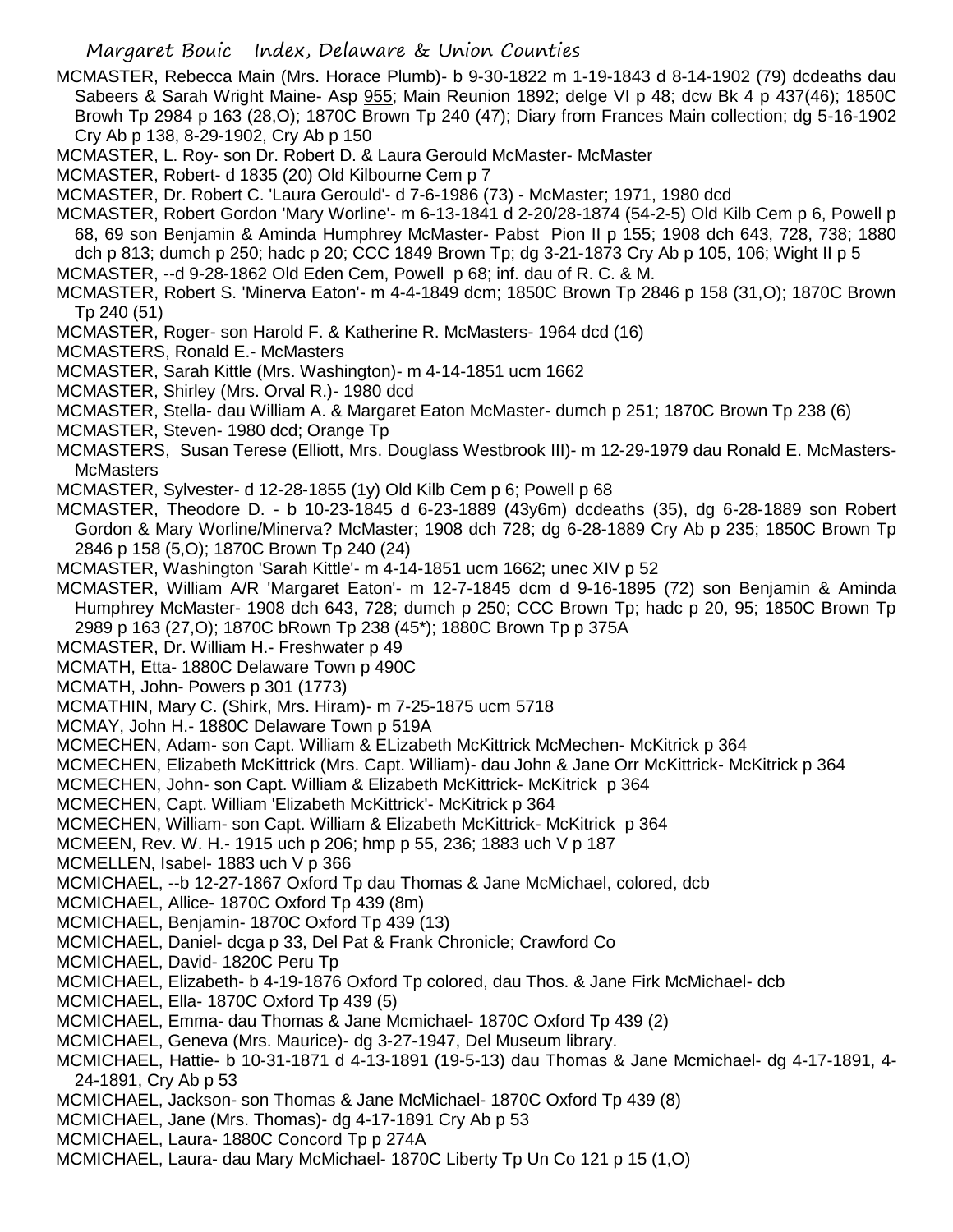Margaret Bouic Index, Delaware & Union Counties MCMICHAEL, Littleton- ch Thomas & Jane Mcmichael- 1870C Oxford Tp 439 (11) MCMICHAEL, M. - b 9-18-1880 Oxford Tp ch Thomas & Jane Turk McMichael- dcb MCMICHAEL, Mary- 1870C Liberty Tp Un Co 121 p 15 (33,Irel) MCMICHAEL, Mary J.- b 8-24-1878 Oxford Tp dau Thomas & Jane Turk McMichael- dcb MCMICHAEL, Maurice'Geneva'- d Thurs, dg 3-27-1947 (41) obit Del Mus lib MCMICHAEL, Neriah- unec XII p 58, JP MCMICHAEL, Polly- admx. dcga p 33, Del Pat & Frank Chron MCMICHAEL, Thomas- d 3-4-1902, infant deaths MCMICHAEL, Thomas 'Jane'- dg 4-17-1891 Cry Ab p 53; 1870C Oxford Tp (36\*); 1880C Oxford Tp p 399A MCMILES, Ann- b 2-19-1876 Del Town dau James & Ellen Mahoney McMiles- dcb MCMILLAN, Mr.- 1883 uch p 361 MCMILLAN, --infant d 7-6-1852 Price Cem, djlm p 30 MCMILLAN, --b 8-10-1893 Kingston Tp son Lol & Hettie L. Davy McMillan- dcb MCMILLAN, ---(Mrs. Dr.)(Hough, Mrs. G. D.)- 1908 dch 713 MCMILLAN, Amanda- dau Samuel & Elizabeth Chatfield McMillan- 1915 uch p 1017 MCMILLAN, Andeline- 1870C Berkshire Tp 217 (30) MCMILLAN, Arbey R. 'Blanche N.'- 1949, 1962 ucd MCMILLAN, Archimedes- son Samuel & Elizabeth Chatfield McMillan- 1915 uch p 1017 MCMILLAN, A. S.- dcw Bk 4 p 205 (23) MCMILLAN, Dr. A. S.- d 6-19-1865 (53); dg 6-30-1865 Cry Ab p 48 MCMILLAN, Dr. A. S.- also m to Mrs. George Thrall- dg 3-3-1903, Cry Ab p 171 MCMILLAN, M. Audrey (McKittrick, Mrs. Hubert Alexander)- b 1903 m 1921- McKitrick p 435, 436 MCMILLAN, Belinda Cahill (Mrs. John T.)- 1915 uch p 1017; 1880C Claibourne Tp 107-113 p 10 (36,O,Pa,Pa) MCMILLAN, Dr. Benjamin F.'Caroline'- 1883 uch V p 591, 596; Powell p 306; 1850C Claibourne Tp 212 p 33 (30,O) MCMILLAN, Blanche N. (Mrs. Arbey R.)- 1949, 1962 ucd MCMILLAN, Brian Scott- b 2-23-1984 son Joseph & Debbie McMillan- McMillan MCMILLAN, Caroline (Mrs. Dr. Benjamin F.)- 1850C Claibourne Tp 212 p 33 (22); Powell p 306 MCMILLAN, Chester A.- d 3-10-1928 Oller Cem p 21; WWI MCMILLAN, David B.- b 4-8-1876 d 4-15-1898 (22y7d) Claibourne Cem p 34 MCMILLAN, Debbie (Mrs. Joseph)- McMillan MCMILLAN, Diadema (Guy, Mrs. Willis)- m 5-11-1843 Madison Co, unec IX p 66 MCMILLAN, Diana (Turner, Mrs. thomas)- dau Samuel & Elizabeth Chatfield McMillan- 1915 uch p 1018 MCMILLAN, Donald Richard 'Maria Ninette Gonzalez'- b 3-7-1959 Lorain son Richard Howard & Virginia Mae Barck McMillan- Sage letter 15060 MCMILLAN, Douglas James 'Susan Margaret Martin'- b 10-15-1957 Lorain m 5-6-1978 son Richard Howard & Virginia Mae Barch- Sage letter 15056 MCMILLAN, Duncan- son Samuel & Elizabeth Chatfield McMillan- 1915 uch p 1017 MCMILLAN, E. C.- uca p 24 MCMILLAN, Elizabeth Chatfield (Mrs. Samuel)- 1915 uch p 1018 MCMILLAN, Elizabeth (Philbrick, Mrs. Harrison)- b 1825 d 1880 dau Jonathan & Ruhanna Halstead McMillanped Hallie Carhart 7, Clara Davis letter MCMILLAN, Erin Colleen- b 12-26-1983 Lorain- son Douglas James & Susan Margaret Martin Mcmillan- Sage letter 15059 MCMILLAN, Florence Lucille Bidde (Mrs. William Howard)- b 12-16-1903 Richwwod-dau Pearl Clifton & Lillie Leona Fuller biddle- Sage letter 15052 MCMILLAN, George E.- b 10-24-1885 d 6-3-1898 (12-7-9) Claibourne Cem p 34 MCMILLAN, Gideon- 1820C Sunbury Tp MCMILLAN, Harold Lorin 'Mapel Dell'- b 8-10-1893 d 9-8-1982 (89) Sunbury Mem. Pk.- son Loren Hicks & Harriet Louise Davy McMillan- dcb late; McMillan; 1961, 1964, 1981 dcd MCMILLAN, Jean McGeach (Mrs. John)- dau R. & Lillian McKittrick McGeach- McKitrick p 462 MCMILLAN, Rev. John- Powers p 145 (1775) MCMILLAN, John- d 10-18-1844 (21y6m) Galena Cem, Powell p 20 MCMILLAN, John 'Jean McGeach'- McKitrick p 462 MCMILLAN, John T. 'Belinda Cahill'- 1915 uch p 1037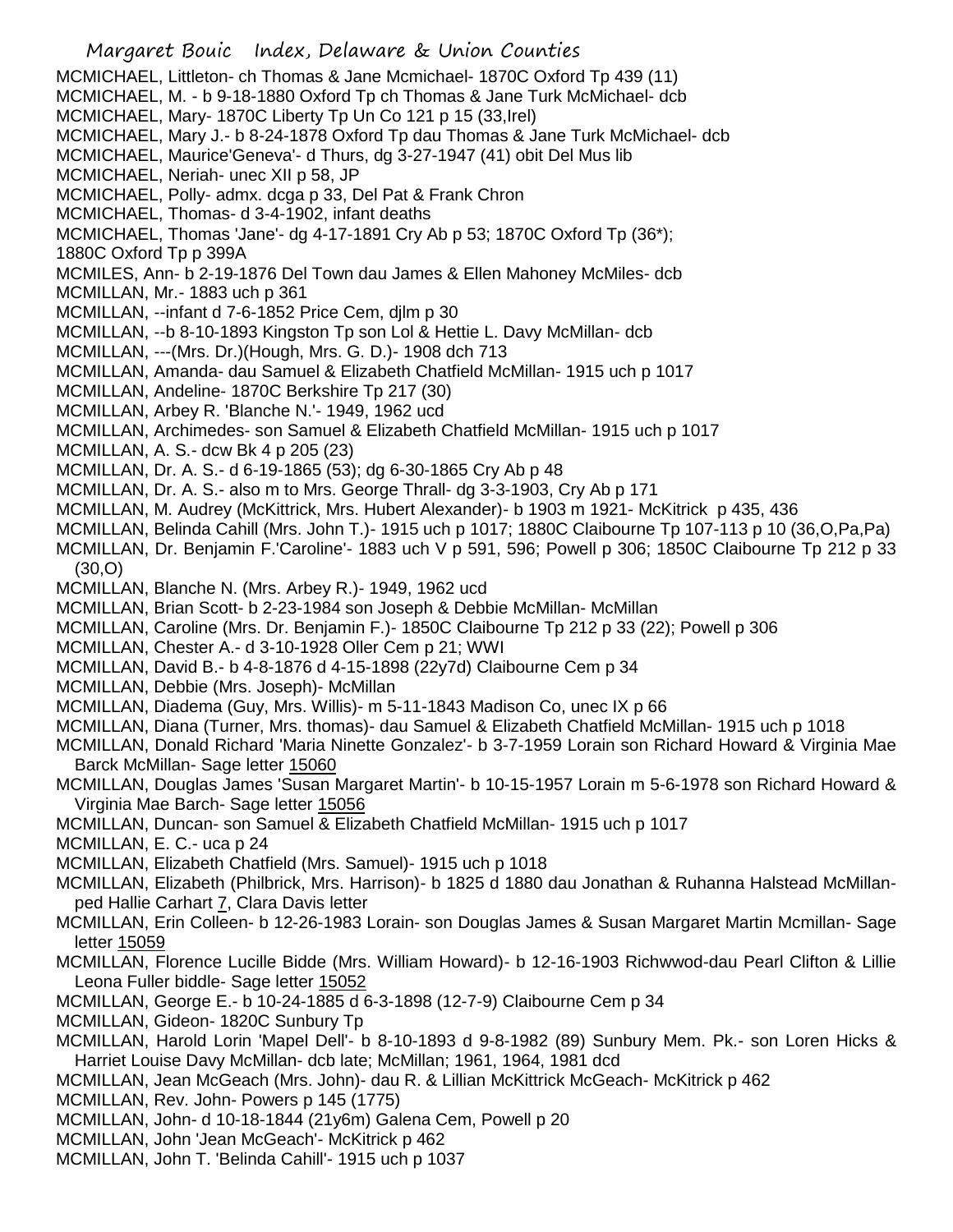- MCMILLAN, Jonathan 'Ruhanna Halstead'- b 1785 ped Hallie Carhart 14, Clara Davis letter; delge VI p 27; father of Eliz. Mcmillan philbred?
- MCMILLAN, Joseph 'Debbie'- McMillan
- MCMILLAN, Jotham- d 12-8-1864 (68-9-26) Galena Cem, Powell p 20; Pabst 6 p 73
- MCMILLAN, Juanita Lucille (Hockenberry, Mrs. John William)- b 1-29-1931 Lorain m 5-8-1955 dau William Howard & FLorence Lucille Bidde- Sage letter 15062
- MCMILLAN, Leoni- son Dr. Benjamin F. & Caroline Mcmillan- 1850C Claibourne Tp 212 p 33 (6/12,O)
- MCMILLAN, Liston- son Dr. Benjamin F. & Caroline McMillan- 1850C Claibourne Tp 212 p 33 (2,O)

MCMILLAN, Lura Hany- dau Samuel & Elizabeth Chatfield McMillan- 1915 uch p 1017

- MCMILLAN, Mapel Dell (Mrs. Harold L.)- d 2-7-1978 Sunbury Mem. Pk.- McMillan; 1961, 1964, 1971 dcd
- MCMILLAN, Margaret- 1870C Scioto Tp p 477 (26)
- MCMILLAN, Margaritte Smith (Mrs. Richard Howard)- m 5-8-1965 Sage letter 15057
- MCMILLAN, Mary J.- 1870C Berkshire Tp 217 (25)
- MCMILLAN, Mianda- ch Samuel & Elizabeth Chatfield McMillan- 1915 uch p 1017
- MCMILLAN, Nancy (Hardesty, Mrs. Robert)- m 1-5-1809- McKitrick p 171
- MCMILLAN, Naomie- dau Samuel & Elizabeth Chatfield McMillan- 1915 uch p 1017
- MCMILLAN, R. G.- no dates, Claibourne Cem p 34
- MCMILLAN, Rhuama Halstead (Mrs. Jonathan)- b 1804 d 1880 ped Hallie Carhart 15; Clara Davis letter; 1870C Berkshire Tp 217 (66\*) Ruhannah
- MCMILLAN, Richard Howard 'Virginia Mae Barck''Margaritte Smith'- b 7-10-1930 Lorain m(1) 6-16-1955 (div) (2) 5-8-1965 son William Howard & Florence Lucille Biddle McMillan- Sage letter 15054
- MCMILLAN, Rose Belle Crider (Mrs. )- d 9-10-1971 (86) bur Fargo- McMillan
- MCMILLAN, Ross- 1973 ucd
- MCMILLAN, Ryan Douglas- b 1987 Lorain- son Douglas James & Susan Margaret Martin McMillan- Sage letter 15099
- MCMILLAN, Samuel 'Elizabeth Chatfield'- 1915 uch p 1017
- MCMILLAN, Samuel- son Samuel & Elizabeth Chatfield McMillan- 1915 uch p 1017
- MCMILLAN, Solon- son Samuel & Elizabeth Chatfield McMillan- 1915 uch p 1017
- MCMILLAN, Susan Margaret Martin (Mrs. Douglas James)- b 4-5-1958 Toledo- Sage letter 15058
- MCMILLAN, Virginia Mae Barck (Mrs. Richard Howard)- m 6-16-1955 Lorain- Sage letter 15055
- MCMILLAN, William Howard 'Florence Lucille Biddle'- b 11-1-1900 Ill. m 12-4-1926 d 1-1-1973 Lorain- Sage letter 15053
- MCMILLEN, --b 12-1-1870 Scioto Tp dau Robert & Sarah Dodds McMillen- dcb
- MCMILLEN, ---(Loren, Mrs. James)- Fowler p 72
- MCMILLEN, Mrs. --d 2-25-1874 (83) mother of Mrs.James Murphy- dg 3-13-1874 Cry Ab p 114
- MCMILLEN, Dr.- dg 7-14-1905 Cry Ab p 36
- MCMILLEN, Dr. Abraham Smith 'Jane Murphy'- Fowler p 71, 72; Sunbury p 3
- MCMILLEN, Adah- dau John T. & Belinda Cahill McMillen- 1880C Claibourne Tp 107-113 p 10 (2,O,O,O)
- MCMILLEN, Adaline (Guy, Mrs. Edward)- m 9-7-1854 ucm 2159
- MCMILLEN, Alice H. Newhouse (Mrs. Emerson J.)- b 1-31-1908 d 7-13-1976 (68) Oakdale Cem II p 113 (K-R3-7)- dau Murray & Lena Guy Newhouse - McMillen; 1985 uch p 104; Sbc p 26
- MCMILLEN, Alice (Mann, Mrs. Medary D.)- 1880 dch p 844; 1908 dch 858
- MCMILLEN, Amanda (Mrs. J.)- 1880C Richwood 138-146 p 14 (26,O,Va,Va)
- MCMILLEN, Amanda M. (Mrs. Audrey)- b 8-1856/7 m 4-8-1880 ucm 6701 d 1929 Claibourne Cem p 79; 1900C Claib. Tp 202-216 p 9A (43,O,O,O); 1910C Claib. Tp NP 132 p 5B (53,O,O,O) m 28y, 2 ch, l living
- MCMILLEN/MCMILLIN, Amos- d 1-8-1888 (26-5-16) E. York Cem p 6- son Robert T. & Margaret A. Moore McMillin- 1883 uch V p 644; 1870C Claibourne Tp 293-283 p 37 (8,O)
- MCMILLEN/McMillin, Andrew 'Amanda M. Hedges'- b 1849/1850 m 4-8-1880 ucm 6701; d 1912 Claibourne Cem p 79- son Robert T. & Margaret McMillen- 1883 uch V p 644; 1880C Claib. Tp 779 (10,O); 1870C
- Claib. Tp 293-288 p 37 (20,O); 1910 Claib. NP 132 p 5B (57,O,O,O)m 28y
- MCMILLEN, Angeline- dau Jonathan & Ruhana McMillen- 1850C Genoa Tp 351 p 37 (17,O)
- MCMILLEN, Ann (Howard, Mrs. John)- m 2-13-1845 Madison Co, unec X p 17
- MCMILLEN, Anna Buckland (Mrs. Dr.John W.)- m 12-28-1875 Cry Ab p 66; dg 9-8-1891
- MCMILLEN, Anna- dau Robert T. & Margaret McMillen- 1880C Claibourne Tp 75-80 p 7 (18,O,O,O)
- MCMILLEN, Annabelle- dau Dr. Abram Smith & Jane Murphy McMillen- Fowler p 72
- MCMILLEN, Annabell L.- 1870C Berkshire Tp 205 (18)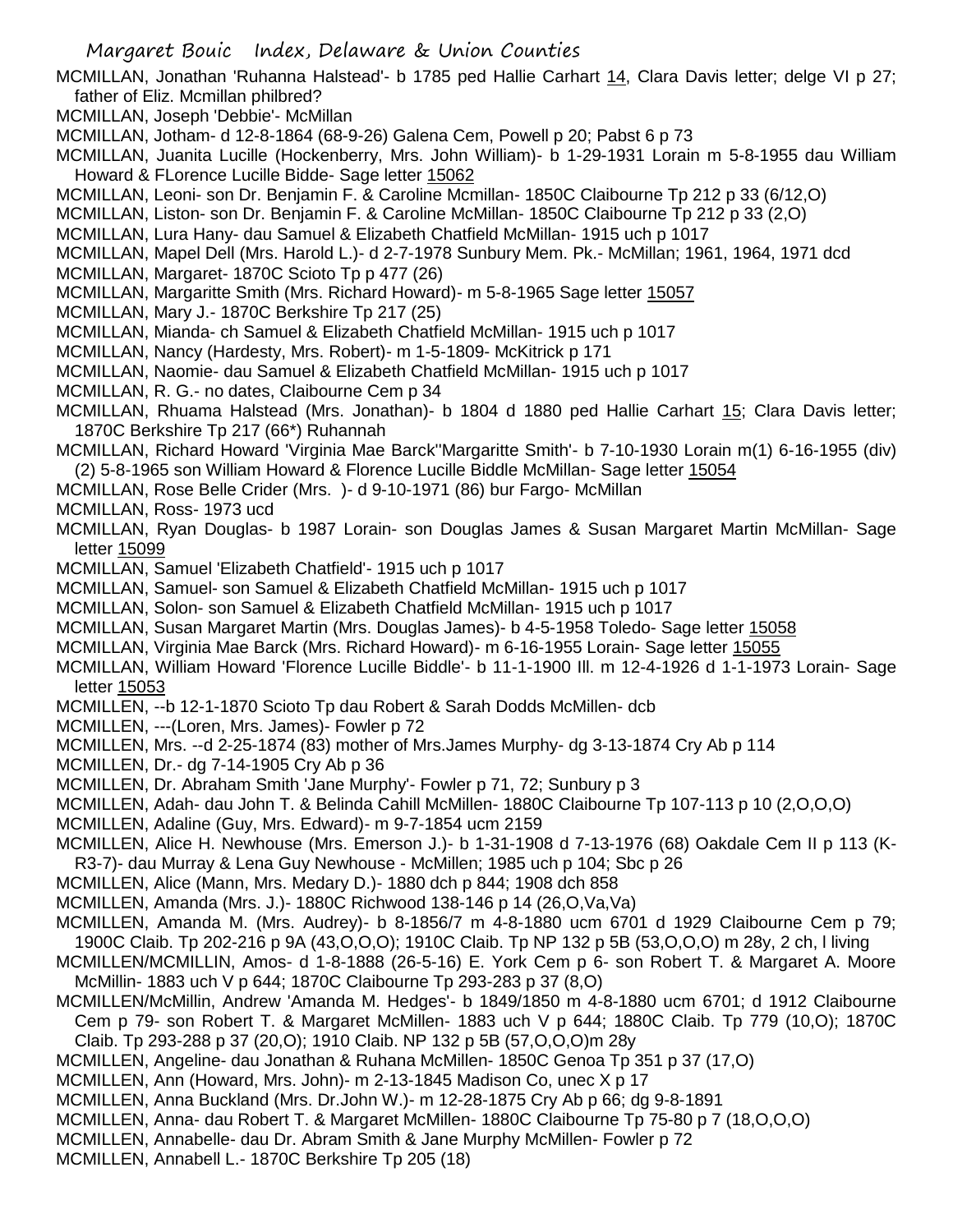- MCMILLEN, Arbey R. 'Blanche'- d 2-6-1964-McMillen
- MCMILLEN, Dr. A. S.- dg 9-8-1891 Cry Ab p 66; father of Dr. John W. McMillen
- MCMILLEN, Ashley- b 1988 dau Harold L. & Rosa M. McMillen- 1991 ucd
- MCMILLEN, Audrey 'Amanda M.'- b 7-1850 1900C Claibourne Tp 202-216 p 9A (49,O,O,O) m 20 y
- MCMILLEN, Barbara Ann- dau James & Maidee Isabelle Glavis McMillen- Weiser p 751
- MCMILLEN, Blanche (Mrs. Arbey R.)- McMillen
- MCMILLEN, Blenda- unec I p 15 York Church
- MCMILLEN, Dr. B. T. 'Caroline'- 1850C Claibourne Tp 212 p 33 (30,O); 1860C Richwood 743 (39,O)
- MCMILLEN, Campbell 'Elizabeth'- 1985 uch p 41
- MCMILLEN, Caroline (Mrs. Dr. B. T.)- 1850C Claibourne Tp 212 p 33 (22,Va); 1860C Richwood 743 (35,Va)
- MCMILLEN, Charles- son Charles & Inez Irene Sellers McMillen- Maugans Anc p 132
- MCMILLEN, Charles 'Elizabeth'- d 1-4-1970 (77) Fairview Mem.- McMillen; 1961, 1964 dcd
- MCMILLEN, Charles 'Inez Irene Sellers'- Maugans Anc p 132
- MCMILLEN, Charles J.- son Charles & Elizabeth McMillen- McMillen
- MCMILLEN, Charles N.- Pabst 7 p 19
- MCMILLEN, Charles 'Phyllis J. Mossbarger'- m 9-21-1952 d 1983- McMillen
- MCMILLEN, Clarra E. (Long, Mrs. john P.)- m 9-10-1857 dcm
- MCMILLEN, Constant (Bowlin, Mrs. Clarence)- dau Frank & Sarah Carr McMillen- Newhouse p 63, 132632; Richey 6; Bean 1114332
- MCMILLEN, Cornelia Allen Field (Mrs. George Washington)- b 4-30-1813 m 1-20-1831 d 1-5-1859 dau William & Cecilia Anderson Field- ped Orville E. Reed 11; delge V p 51
- MCMILLEN, D.- 1883 uch IV p 474
- MCMILLEN, D. C.- unec XII p 67
- MCMILLEN/McMillin, David B.- son Robert G. & Mary Ellen Coffman McMillin- 1883 uch V p 644
- MCMILLEN, Eddie- son Charles & Inez Irene Sellers McMillen- Maugans Anc p 132
- MCMILLEN, Rev. Edward M.- son Rev. Milton McMillen- hmp p 167, 203, 307
- MCMILLEN, Elizabeth (Mrs. Campbell)- 1985 uch p 41
- MCMILLEN, Elizabeth (Mrs. Charles)- d 5-4-1971 (72) Fairview Mem.- McMillen; 1961, 1964 dcd
- MCMILLEN, Elizabeth- dau Jonathan & Ruhana McMillen- 1850C Genoa Tp 351 p 37 (25,Pa)
- MCMILLEN, Ella Tumblison (Mrs. William)- McMillen
- MCMILLEN, Emeline R. Powell (Mrs. William H.)- m 1-1-1845 dcm
- MCMILLEN, Emerson J. 'Martha Alice Newhouse'- b 12-28-1904 m 5-6-1944 d 4-15-1978 Oakdale Cem II p 1113 (E-R3-7)- son Uranus & Grace Hillyard McMillin- Cowgill p p 19; 1985 uch p 104; McMillen; Newhouse (1131741)
- MCMILLEN, Emily (Jones, Mrs. James)- m 4-1-1841 dcm
- MCMILLEN, Emily- dau Matt & Mary I. McMillen- 1860C Claibourne Tp 781 (8/12,O); 1880C Claib. Tp 781 (21,O,O,O)
- MCMILLEN, Emma- 1880C Marysville 219-236 p 12 (20,O,O,O) servant
- MCMILLEN, Emmaroy L. (Phillips, Mrs. Oscar)- b 4-19-1868 dcb m 9-29-1894 d 9-20-1942 dau Robert & Margaret Ann Dodds McMillen- dcc Harold McMillen, see 2; opc 261; Dods 1265; McMillen 115; 1870C Scioto Tp 35 p 477 (2,O); 1880C Sc Tp 136 (12)
- MCMILLEN, E. N.- hmp p 77
- MCMILLEN, F. B.- 1908 dch 428; h mp p 108
- MCMILLEN, F. H.- brother arbey R. McMillen- McMillen
- MCMILLEN, Florence Iola (Bovey, Mrs. C.L.V.)- b 1864 d 1927 Fairview Cem p 10- dau Robert & Margaret Ann Dodds McMillen- dcc Harold Millen see 2; Dodds 1263; McMillen 113; Maugans Anc p 52; Bovey 2,3; opc 238; 1908 dch 429; 1870C Scioto Tp 35 p 477 (5,O); 1880C Sc Tp 136 (16)
- MCMILLEN, Floyd- son Leonard & Mabel Uhdyke McMillen- McMillen
- MCMILLEN, Francis- son Matt & Mary I. McMillen- 1860C Claibourne Tp 781 (9,Va)
- MCMILLEN, Frank G.- 1870C Brown Tp 243 (9)
- MCMILLEN, Frank DeForest 'Sarah Carr'- d 3-23-1968 son Robert & Margaret Ann Dodds McMillen- dcc Harold McMillen, see 2; McMillen 111; Dodds 1261; Bean (111433); Newhouse p 63 (13263); Richey 5,6; 1860C Scioto Tp (2/12,O)(Leroy); 1870C Scioto Tp 35 p 477 (10,O); 1880C Sc Tp 136 (20,O)
- MCMILLEN, Fred Vitalis 'Olive Dimple Thomas''Maude Jacobus'- b 10-15-1875 m 10-25-1900 m(2) 1948 d 4- 13-1966 Oak Grove Cem- son Robert, Jr. & Margaret Ann Dodds McMillen- dcc Harold McMillen see 2; Dodds 1267; opc 364; Thomas 3,4; Pabst 7 p 23; McMillen 117; obit Maude J.- dg 1-12-1952 Del Mus lib;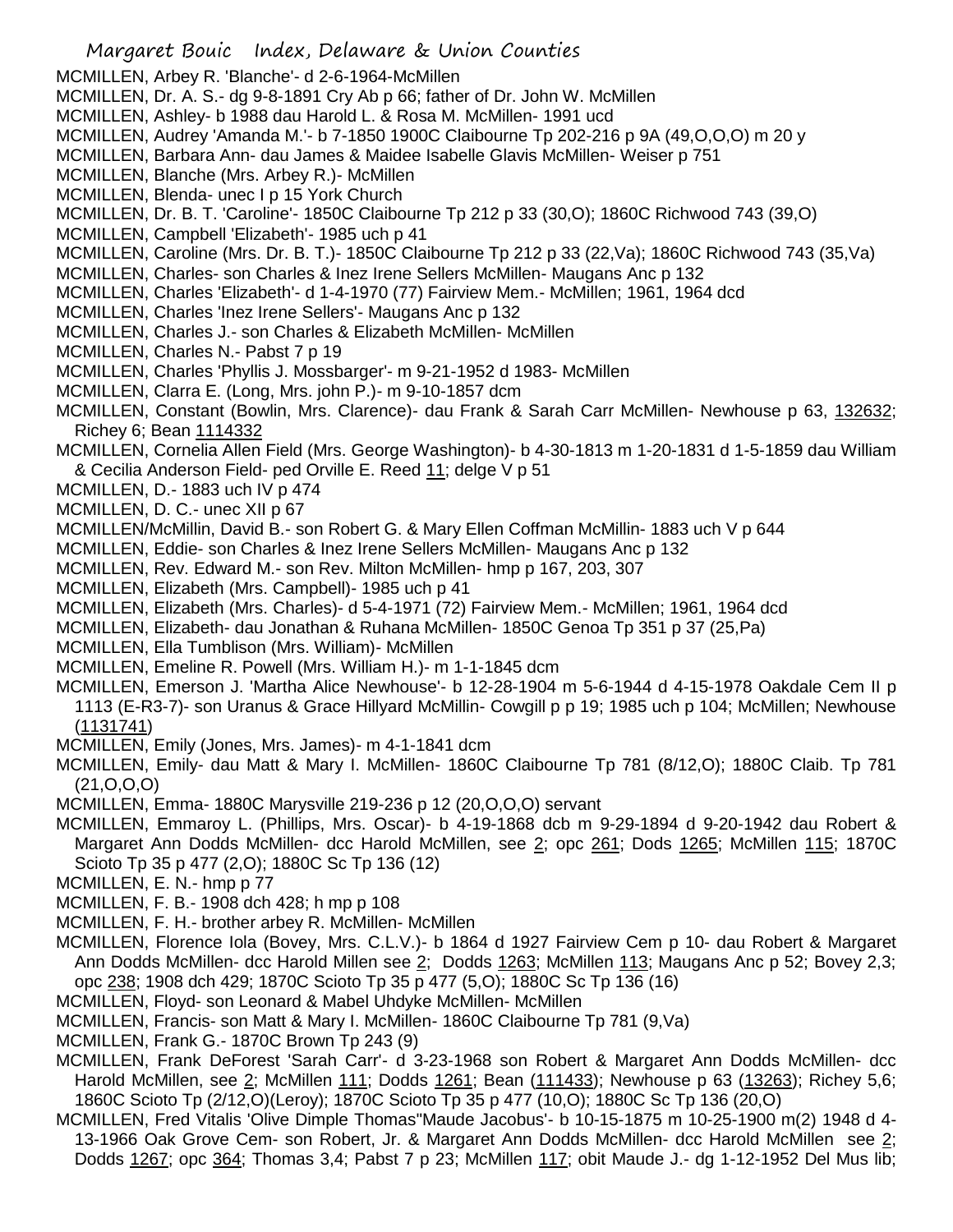1961, 1964 dcd; dcb late (Harold Thomas); 1880C Scioto Tp 136-142 (4,O,Pa,Pa)

MCMILLEN, Frederick Vernon- b d 1918 son Fred Vitalis & Olive Dimple Thomas- dcc Harold McMillen 1

- MCMILLEN, Frederick- son Rev. Milton McMillen- hmp picture p 108, 167, 203, 283
- MCMILLEN, Friday C.- b 10-15-1875 Sc Tp son R. & Margaret A. Dodds McMillen- dcb

MCMILLEN, George C.'Lydia A. Mosier'- m 5-5-1860 dcm d 1-27-1863, 121st Rog OVI- delge X p 77; 1908 dch 400

MCMILLEN, George Everett 'Virginia'- b 3-19-1911 d 1-5-1975 Oak Grove Cem- son Fred Vitalis & Olive Dimple McMillen- dcc Harold McMillen 1; Dodds 12674; McMillen 1174; Thomas 4

MCMILLEN, George - son Jonathan & Ruhana McMillen- 1850C Genoa Tp 351 p 37 (14,O)

MCMILLEN, George Washington 'Cornelia Allen Field'- b 9-18-1802 m 1-20-1831 d 4-21-1878 son James & -- Drury McMillen- ped Orville E. Reed 10; delge V p 51

MCMILLEN, Gerald- son Charles & Elizabeth McMillen- McMillen

MCMILLEN, Gideon- Pabst 5 p 2

MCMILLEN, Gladys Florence (Owen, Mrs. William)- b 3-13-1904 dau Fred Vitalis & Olive Dimple Thomas McMillen- dcc Harold McMillen 1; McMillen 1172; Dods 12672; Thomas 4,5

MCMILLEN, Grace Hillyard (Mrs. Uranus)- Cowgill p 19

MCMILLEN, Grace Laughlin- d Sat, dg 12-1-1951; obit Del Museum lib

MCMILLEN, H.- uca p 103

MCMILLEN, Hannah E. (Griffith, Mrs. John Ellsworth)- m 9-19-1889 dau John P. & BVelinda McMillen- dumch p 112; 1880C Claibourne Tp 107-113 p (9,O,O,O)

MCMILLEN, Harold L.- Sunbury p 80

MCMILLEN, Harold L,'Louisa A.'- McMillen; 1959, 1962, 1967, 1971, 1973, 1975, 1977, 1979 ucd

MCMILLEN, Harold L. 'Mac" 'Rosa Burchett'- b 3-6-1920 m 8-16-1980 d 8-25-1993 (73) Raymond Cem- son Leonard & Mabel Uhdyke McMillen- McMillen; 1979, 1981, 1983, 1991 ucd

MCMILLEN, Harold Thomas "Bus" 'Helen Francis Gearon'- b 7-20-1906 m 11-25-1937 d 12-22-1979 (73) St. Mary Cem- son Fred Vitalis & Olive Thomas McMillen- McMillen; dcc Harold McMillen 1; Helen Gearon McMillen (1); Sunbury p 71; Dodds 12673; Thomas 4; McMillen 1173

MCMILLEN, H. B.- hmp p 110 Mrs. H. B.- hmp p 326

MCMILLEN, Helen Frances Gearon (Mrs. Harold Thomas)- b 5-8-1905 m 11-25-1937 dau Jermiah & Florence Ellen Carmichael Gearon- dcc Helen Gearon McMillen 1; McMillen; Foffd (12673); McMillen (1173); delge I p 021

MCMILLEN, Helen (White, Mrs. )- dau Grace Laughlin McMillen- obit Grace L. dg 12-1-1951, Del Museum lib MCMILLEN, Henry Forner- d 9-9-1856 (1y9m) Fancher Cem, Powell p 129 son J. & C.

- MCMILLEN, Henry S.- from Ireland, Naturalized 2-27-1855, delge IX p 76
- MCMILLEN, Hiram- b 12-28-1867 d 2-5-1936 Claibourne Cem p 79
- MCMILLEN, Inez Irene Sellers (Mrs. Charles)- b 9-25-1919 dau Dana Clyde & Mildred M. Altrock Sellers-Maugans Anc p 132

MCMILLEN, Isabella Said (Mrs. James)- m 9-6-1866, delge XI p 56; 1870C Dover Tp 118-120 p 15 (21,O)

MCMILLEN, Iva Belle (Reed, Mrs. Orville S.)- b 4-13-1850 m 3-21-1867 d 7-12-1907 dau George Washington & Cornelia Allen Field McMillen- ped Orville E. Reed 5; delge V p 51

MCMILLEN, J. 'Amanda'- 1880C Richwood 138-146 p 14 (30,O,O,O)

MCMILLEN, Jack- son Grace Laughlin McMillen- obit Grace L., dg 12-1-1951, Del Mus lib

MCMILLEN, James- 1908 dch 400

- MCMILLEN, James'--Drury'- ped Orville E. Reed 20; delge V p 51
- MCMILLEN, James 'Isabella Said'- m 9-6-1866 delge XI p 56; 1870C Dover Tp 118-120 p 15 (25,Pa)
- MCMILLEN, James 'Maidee Isabelle Glavis'- m 10-4-1931- Weiser p 751
- MCMILLEN, James son Robert & Rebecca McMillen, Sr.- dcc Harold McMillen see 4; opc 170; 1860C Scioto Tp 960-958 (18,Pa)
- MCMILLEN, James D.- b 4-21-1873 d 10-13-1880 (7-5-22) Fairview Cem p 8; Powell p 245- son Robert & Margaret Ann Dodds McMillen- dcc Harold McMillen, see 2; McMillen 117; Dodds 1267; 1880C Scioto Tp 136 (7,O)
- MCMILLEN, Jane- 1870C Berkshire Tp 205 (46\*)
- MCMILLEN, Jane Murphy (Mrs. Abram S.)- m 12-4-1848 dcm; Fowler p 72
- MCMILLEN, Jane (Pewvinton, Mrs. George)- m 12-1-1842 Madison Co, unec IX p 65
- MCMILLEN, Jennie/Jane (Bovey, Mrs. C. L. V.)- m 12-19-1883 dcm d 1-19-1894- dau Robert,Jr. & Margaret Ann Dodds McMillen- b 1862 d 1894 dcc Harold McMillen, see 2; opc 239; Maugans Anc p 52; McMillen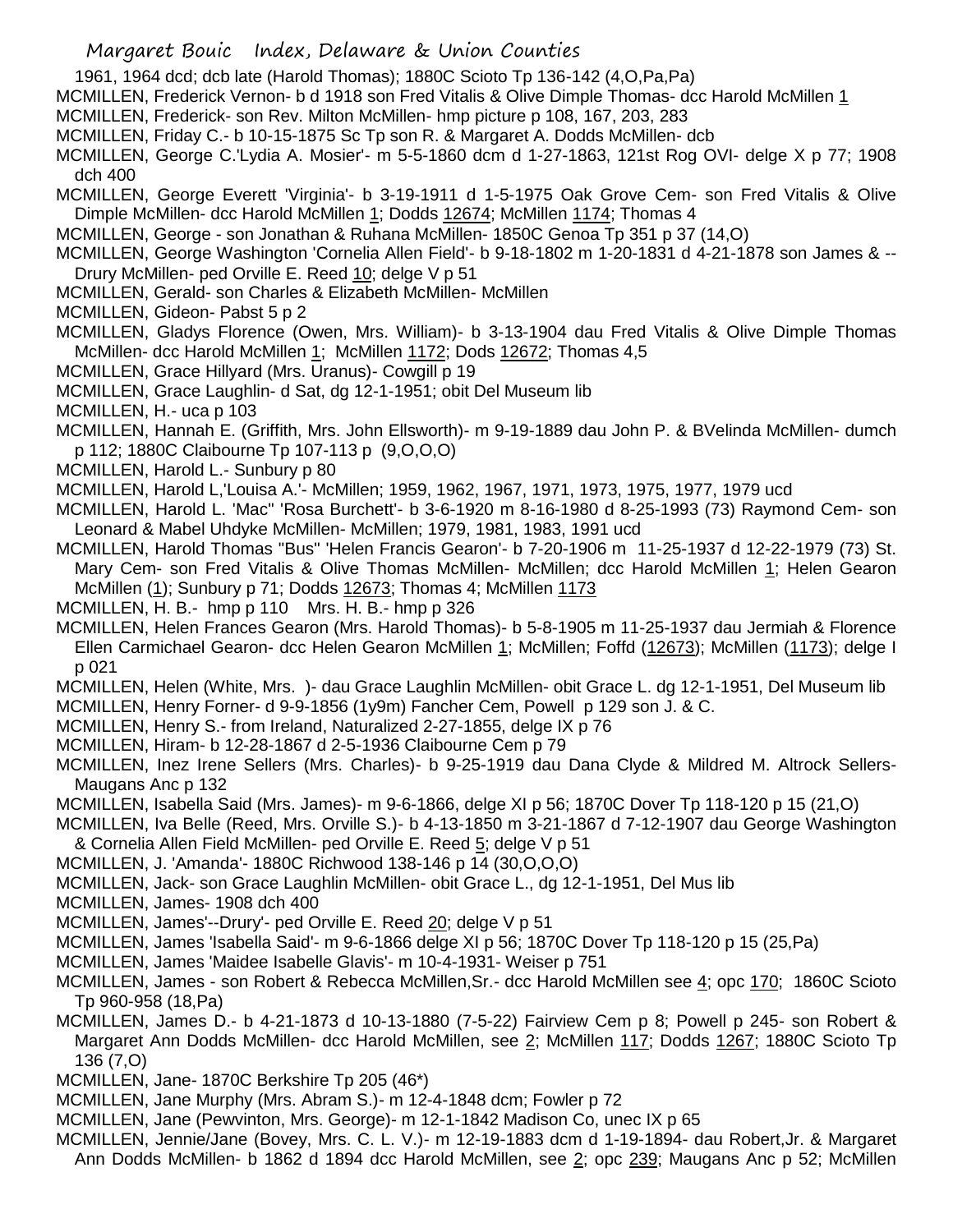112; Bovey 3; 1870C Scioto Tp 35 p 477 (8,O); 1880C Sc Tp 136 (17)

- MCMILLEN, Jennie (Mrs. )- sister Isabell McIntire- McIntire
- MCMILLEN, John- Sunbury p 3
- MCMILLEN, John- moved to Kansas City- unec VIII p 30
- MCMILLEN, John Jay- son Charles & Elizabeth McMillen- McMillen; 1961 dcd
- MCMILLEN, John 'Lillia V/W.'- b 1856 d 1929 Claibourne Cem p 73 son Robert T. & Margaret McMillen- 1860C Claib. Tp 779 (3,O); 1870C Claib. 293-288 p 37 (12,O); 1880C Claib. Tp 75-80 p 7 (24,O,O,O); 1900C Claib.
- Tp 209-224 (43,O,O,Md);1910 Claib. Tp NP 118 p 5A (54,O,O,Md) m 18y; unec I p 15
- MCMILLEN, John- son Matt & Mary McMillen- 1880C Claibourne Tp 143-151 p 14 (16,O,O,O)
- MCMILLEN, John P. 'Belinda Cahill'- m 9-27-1866 ucm 4044; uca p 87; 1880C Claibourne Tp 107-113 p (38,O,Pa,Pa) dumch p 112;
- MCMILLIN, John- son Robert T. & Margaret A. Moore McMillin- 1883 uch V p 644
- MCMILLEN, Dr. John W. 'Anna Buckland'- b 9-13-1849 m 12--28-1875 d yesterday (42) son Dr. Abram Smith & Jane Murphy McMillen; dg 9-8-1891 Cry Ab p 66, 67; Fowler p 72; 1870C Berkshire Tp 205 (20)
- MCMILLEN, Jonathan 'Ruhana'- 1850C Genoa Tp 351 p 37 (54,Pa)
- MCMILLEN, Josephine- d 10-13-1851 (4-2-16) Price Cem, djlm p 30
- MCMILLEN, Jothan/Jonathan- 1840C Genoa Tp, delge IV p 67
- MCMILLEN, Lawrence- son Dr. B. T. & Caroline McMillen- 1860C Richwood 743 (8,O)
- MCMILLEN, Lawrence- son Charles & Elizabeth McMillen- McMillen
- MCMILLEN, Leonard 'Mabel Uhdyke'- McMillen
- MCMILLEN, Leonard,Jr. son Leonard & Mabel Uhdyke McMillen- McMillen
- MCMILLEN, Lester- son B. T. & Caroline McMillen- 1850C Claibourne Tp 212 p 33 (2,O); 1860C Richwood 743 (12,O)
- MCMILLEN, Lewis Arthur- d 4-16-1968 (87) son Robert,Jr. & Margaret Ann Dodds McMillen- b 1881 d 1968 dcc Harold McMillen- see 2; Dodds 126(10); McMillen 11(10); 1961, 1964 dcd
- MCMILLEN, Lillia V/W. (Mrs. John)- b 1860 d 1939 Claibourne Cem p 73; 1900C Claibourne Tp 209-224 p 9B (39,O,O,O) m 8y; 1910 Claib. Tp NP 118 (50,O,O,O) m 18y, no ch
- MCMILLEN, Linda- dau Charles McMillen- McMillen- engaged to Kim Stevelt
- MCMILLEN, Liston- d 12-24-1846 (10m26d) son Dr. B. F. & Caroline McMillen- Wyatt Cem- Claibourne 306
- MCMILLEN, Louisa A. (Cox, Mrs. Lloyd E.)(Mrs. Harold)- b 2-13-1905 d 6-3-1986 (81) bur Reynoldsburg-McMillen; 1959, 1962, 1967, 1971, 1973, 1975, 1977, 1979, 1981, 1983 ucd
- MCMILLEN, Louisa (Purl, Mrs. Cyrus)- m 7-15-1849 Madison Co, unec XI p 4
- MCMILLEN, Lovey Tway (Mrs. William)- b 1826 d 1900; 1985 uch p 16; ped Maxine Burlile 31; unec II p 28
- MCMILLEN, Leoni/Lovinia- dau Dr. B. T. & Caroline McMillen- 1850C Claibourne Tp 212 p 33 (6/12,O); 1860C Richwood 743 (10,O)
- MCMILLEN, Lydia A. Mosier (Mrs. George C.)- m 5-5-1860C dcm
- MCMILLEN, Lydia Ann (Hill, Mrs. Roderick B.)- m 9-13-1866 delge XI p 57
- MCMILLEN, Lyle B. 'Marinda Cramer'- b 6-7-1832 m 8-18-1855 d 3-15-1902 ped Wanda Vivian Bishop Boerger 22; delge III p 6
- MCMILLEN, Mabel Uhdyke (Mrs. Leonard)- McMillen
- MCMILLEN, Maidie Isabelle Glavis (Mrs. James)(Ellis, Mrs. John Edward)- b 6-18-1911 m(1) 10-4-1931 dau Edward Sumner & Pauline Ryder Ewer Glavis- Weiser p 751
- MCMILLEN, Margaret Ann (Bumgarner, Mrs. Samuel J.)- dau Campbell & Elizabeth McMillen- 1985 uch p p 20, 41
- MCMILLEN, Margaret Ann Dodds (Mrs. Robert, Jr)- b 1840 d 1916 Faiview Cem p 8, Powell p 245- dau James & Nancy McIlvain Dodds- dcc Harold McMillen 5; 1870C Scioto Tp 35 p 477 (26,O); opc 174; Dodds 126; McMillen (11); Maugans Anc p 52; 1880C Scioto Tp 136 (39)
- MCMILLEN, Margaret Ann (Howison, Mrs. Jesse)- b 1870 d 1958 Fairview Cem p 17- dau Robert & Margaret Ann Dodds McMillen- dcc Harold McMillen see 2; opc baptism 48; 1908 dch 431; Howison (548); Dodds 1266; McMillen 116; 1880C Scioto Tp 136 (10)
- MCMILLEN, Margaret Jean- b d 1919 dau Fred Vitalis & Olive Dimple Thomas McMillen- dcc Harold McMillen 1
- MCMILLEN, Margaret M. -dau? Rebecca J. McMillen- 1870C Claibourne Tp 298-284 p 37 (2,O)
- MCMILLEN, Margart (Warner, Mrs. Mathew)- m 10-30-1845 Madison Co, unec X p 18
- MCMILLEN/MCMILLIN, Margaret A. Moore (Mrs. Robert T.)- b 6-1821 m 1839 d 1900 E. York Cem p 6- dau Samuel Moore- 1883 uch V p 643; 1860C Claibourne Tp 779 (35,O); 1870C Claib. Tp 293-288 p 37 (47,O);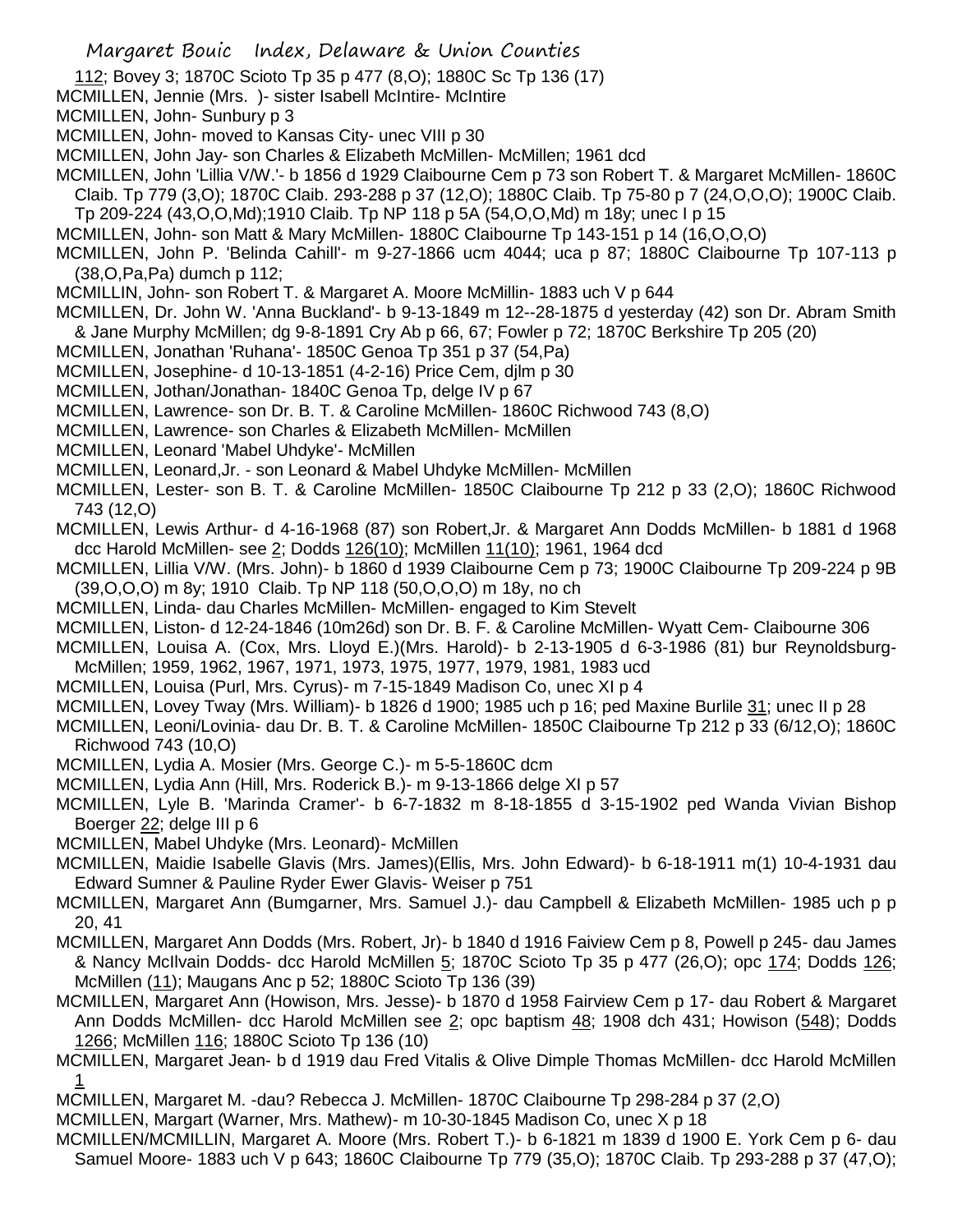1880C Claib. Tp 75-80 p 7 (58,O,Irel,Irel); 1900C Claib. 209-223 p 9B (78,Md,Irel,Irel); unec I p 15

- MCMILLEN/MCMILLIN, Margaret J. (Staneard, Mrs. Margaret J.)- m 7-1-1869 ucm 4565 dau Robert T. & Margaret McMillen- 1883 uch V p 6441860C Claibourne Tp 779 (8,O)
- MCMILLEN, Marinda Cramer (Mrs. Lylle B.)- b 2-15-1835 m 8-18-1855 d 9-14-1908 ped Wanda Vivian Bishop Boerger 23; delge III p 6
- MCMILLEN, Marion- b 3-6-1899 dau Frank & Sarah Carr McMillen-Newhouse 132636 p 64; Richey 6; Bean 11143336

MCMILLEN, Marla- dau Charles & Inez Irene Sellers McMillen- Maugans Anc p 132

MCMILLEN, Martha Alice Newhouse (Mrs. Emerson)- b 1-31-1908 dauMurray & Lena Guy Newhouse-Newhouse 131741; Richey

MCMILLEN, Martha (Johnson, Mrs. John)- train accident night before last (64) dg 9-8-1891 Cry Ab p 66; mother of Mrs. J. F. Snodgrass

MCMILLEN, Martha M. (Powell, Mrs. John d.)- m 10-5-1876 ucm 5942

MCMILLEN/MCMILLIN, Martha (Powell, Mrs. J. D.)- dau Robert T. & Margaret A. Moore McMillen- 1883 uch V p 644; 1860C Claibourne Tp 779 (1,O); 1870C Claib. Tp 293-288 p 37 (10,O)

MCMILLEN, Mary E.- 1870C Berkshire Tp 205 (15)

MCMILLEN/MCMILLIN, Mary Ellen Coffman (Mrs. Robert G.)- b 10-1-1849 m 10-26-1874 ucm 5564- dau Samuel & Ellen Thompson Coffman- 1883 uch V p 644; 1900C Claibourne Tp 210-225 p 9B (49, O, Pa, Pa); 1910 Claib. NP 157 p 6B (69,O,Va,Va) m 37y; 3 ch, l liv; mt 3 p 3

MCMILLEN, Mary I. (Mrs. Matt)- m 1858; 1860C Claib. Tp 781 (33,O); 1880C Claib. Tp 143-151 p 14 (53,Va,Va,Va); unec IV p 27

MCMILLEN, Mary J.- dau Jonathan & Ruhana McMillen- 1850C Genoa Tp 351 p 37 (5,O)

- MCMILLEN, Mary Jane Hedge (Mrs. Nathan)- m 2-1-1859 ucm 2812
- MCMILLEN, Mary- dau Matt & Mary McMillen- 1880C Claibourne Tp 143-151 p 14 (14,O,O,O)

MCMILLEN/MCMILLIN, Mary M. (Trimble, Mrs. James)- dau Robert T. & Margaret A. Moore McMillen- 1883 uch V p 644; 1860C Claibourne Tp 779 (5,O); 1870C Claib. Tp 293-288 p 37 (14,O); unec I p 15

MCMILLEN/MCMILLIN, Matilda- dau Robert T. & Margaret McMillen- 1883 uch V p 644; 1870C Claibourne Tp 293-288 p 37 (6,O)

MCMILLEN, Matthew 'Mary I.'- m 1858, unec IV p 27; 1860C Claibourne Tp 781 (38,Scotland); uca p 87

MCMILLEN, Maude Jacobus (Mrs. Fred Vitalis)- m 1948; dpc p 69; Dodds (1267); McMillen (118); obit 1-12- 1952 (72) obit, Del Museum libray

MCMILLEN, Milles- son James & Isabell Said McMillen- 1870C Dover Tp 118-120 p 15 (2,O)

- MCMILLEN, Rev. Milton- hmp p 51, 67, 110, 152, 154, 174, 202, picutre 283; 1880 dch p 389; 1908 dch 240, 282; Pabst 1 p 63, 3 p 9; dpc p 25, 27, 56, 108; Pabst 8 p 58
- MCMILLEN, Mrs. Milton- hmp p 326
- MCMILLEN, Minnie- b 1865 d 11-1-1895 (30y3m) SR Oakdale Cem I p 171 (C-44)
- MCMILLEN, Minnie- dau Dr. Abraham Smith & Jane Murphy McMillen- Fowler p 72; 1880c Bekshire Tp p 424C

MCMILLEN, Minnie- adopted dau John N. Rathbun- 1880C Marysville 431-475 p 33 (13,O,O,O)

MCMILLEN, Minnie Pounds (Mrs. Orlie)- dau Colvin & Lou Emanuel Pounds- Dodds (1269); Pounds 4; McMillen(119)

MCMILLEN, Mollie R. (Trimble, Mrs. James S.)- m 4-8-1880 ucm 6700

MCMILLEN, Nancy- b 1970 son Harold L. & Rose M. McMillen- 1981, 1983 ucd

MCMILLIN, Nancy A. Mitchell (Mrs. Robert)- 1883 uch V p 643

MCMILLEN, Nathan 'Mary Jane Hedge'- m 2-1-1859 ucm 2812

MCMILLEN, Nettie- dau John & Belinda Cahill McMillen- 1880C Claibourne Tp 107-113 p 10 (7,O,O,O)

MCMILLEN, Nettie M.- b 9-1881 dau Aubrey & Amanda M. McMillen- 1900C Claibourne Tp 202-216 p 9A (18,O,O,O)

MCMILLIN, Nettie May- dau Andrew & Amanda Hedge McMillin- 1883 uch V p 644

MCMILLEN, Newton- son John & Belinda Cahill McMillen- 1880C Claibourne Tp 107-113 p 10 (5,O,O,O)

MCMILLEN, Olive Dipple Thomas (Mrs. Fred Vitalis)- b 5-28-1880 m 10-25-1900 d 4-9-1944 dau George

Washington & Minerva Skinner Thomas- dcc Harold McMillen 3; Dodds (1267); Thomas 1535; McMillen (118)' dcb late Harold Thomas)

MCMILLEN, Olive- dau John & Belinda Cahill McMillen- 1880C Claibourne tp 107-113 p 10 (12,O,O,O)

MCMILLEN, Orlie Eugene 'Minnie Pounds'- b 11-12-1878 dcb, m 11-1903 dcm d 1932 Fairview Cem p 17; son Robert & Margaret Ann Dodds McMillen- dcc Harold McMillen- see 2; Dodds 1269; Pabst 3 p 14; 1880C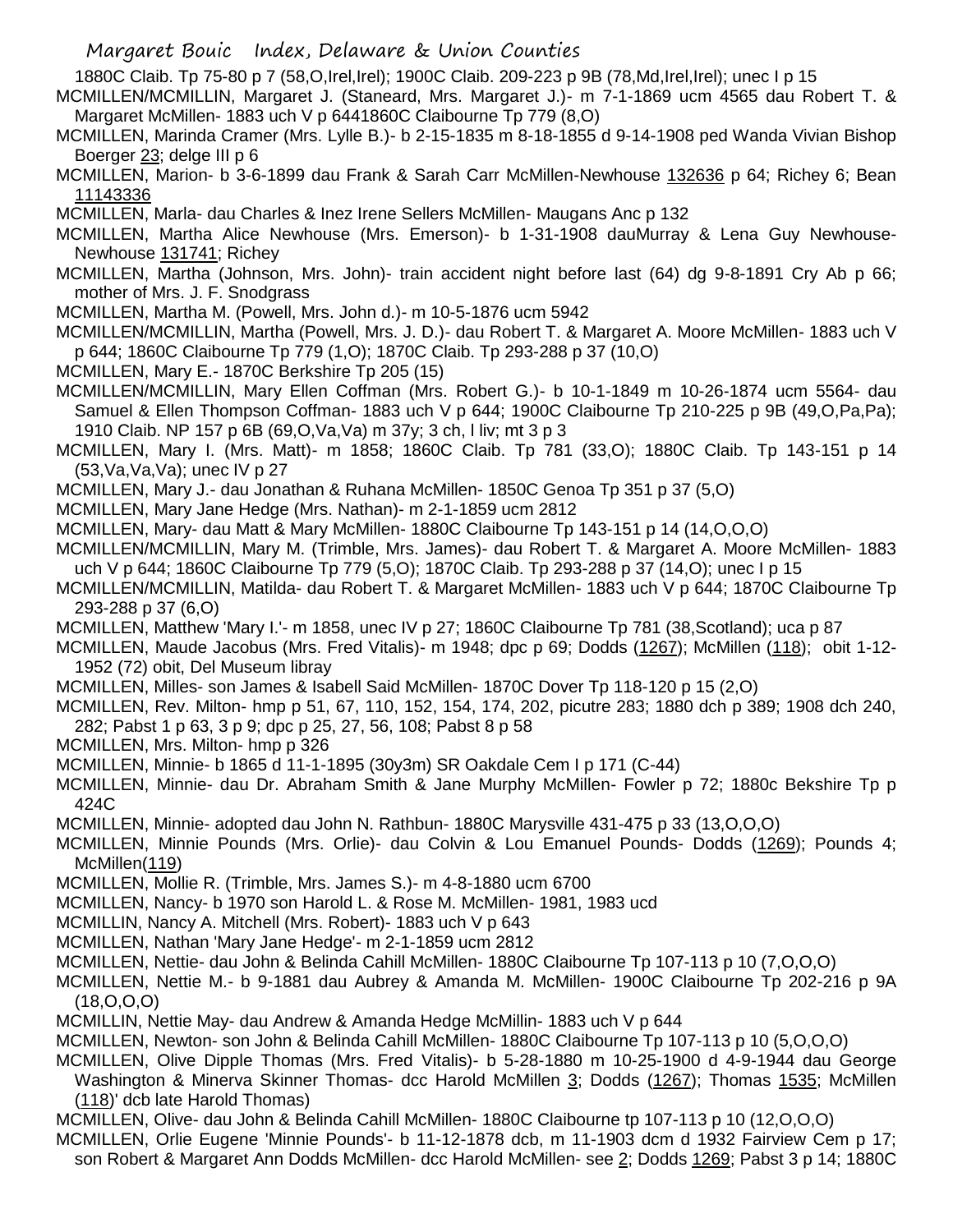Scioto Tp 136-142 (1.O,Pa,Pa)

MCMILLEN, Pauline Ruth (Healy, Mrs. Russell K.)- b 9-11-1901 dcb, d 2-13-1978 (76) Oak Grove Cem- dau Fred Vitalis & Olive D. Thomas McMillen- McMillen; Dodds 12681; Thomas 4,5

- MCMILLEN, Phebe Ann (Coulter, Mrs. Samuel)- m 9-25-1851 dcm
- MCMILLEN, Phyllis J. Mossbarger (Mrs. Charles)- b 10-15-1930 m 9-21-1952 d 2-23-1991 (60) bur Greenfield Cem- dau Virgil & Pauline Finch Mossbarger- McMillen
- MCMILLEN/MCMILLIN, Rachel A. (Thompson, Mrs. Joseph B.) m 4-23-1868 ucm 4374 unec IV p 54- dau Robert T. & Margaret A. Moore McMillen- 1883 uch V p 643; 1860C Claibourne Tp 779 (15,O)
- MCMILLEN, Randy- b 1968 ch Harold L. & Rosie M. McMillen- 1981, 1983 ucd
- MCMILLEN, Rebecca- 1870C Claibourne Tp 289-284 p 37 (21,O)

MCMILLEN, Rebecca J. (Mrs. )(Johnson, Mrs. Addison P.) m 12-23-1875 ucm 5800; mt 3 p 20

MCMILLIN, Rebecca J. Long (Mrs. Samuel)- m 10-17-1867 ucm 4262

MCMILLEN, Rebecca (Moore, Mrs. )- b 1862 d 1890 Claibourne Cem p 32- dau Matt & Mary McMillen- 1880C Claib. Tp 143-151 p 14 (18,O,O,O)

MCMILLEN, Rebecca (Mrs. Robert, Sr.)-b 1799 d 1881 Fairview Cem p 8, Powell p 245; opc 172; McMillen (1); dcc Harold McMillen 9; 1860C Scioto Tp 960-958 (62, Irel); 1870C Sc Tp 50 p 478 (68,Pa); 1880C Sc Tp 137-143 (75,Irel,Irel,Irel)

MCMILLEN, Robert- son Frank & Sarah Carr McMillen- Newhouse 132634; richye 6; Bean 1114334

- MCMILLEN/MCMILLIN, Robert G. 'Mary E. Coffman'- m 10-26-1874 ucm 5564- son Robert T. & Margaret A. Moore McMillen- 1883 uch V p 643. 644; 1860C Claibourne Tp 779 (12,O); 1870C Claib. 293-288 p 37 (22,O); 1900C Claib. 210-225 p 9B (52,O,O,Md); 1910 Claib. Tp NP 157 p 6B (62,O,O,O) m 37y; mt 3 p 3; uca p 87
- MCMILLEN, Robert,Jr 'Margaret Ann Dodds'- b 1835 m 8-11-1859 dcm d 1912 Fairveiw Cem p 8, Powell p 245- son Robert & Rebecca McMillen- opc 173; McMillen 11; Dodds (126); 1908 dch 431; dcc Harold McMillen 4; 1860C Scioto Tp 1090 (26); 1870C Scioto Tp 35 p 477 (35\*); 1880C Sc Tp 136-142 p 284A  $(43, Pa, Irel, Irel)$

MCMILLEN, Robert, Sr. 'Rebecca'- b 1794 d 12-6/7-1892 dcdeaths Fairview Cem p 8; Powell p 245; 1880 dch p 490; hmp p 62; delge VIII p 52; opc 171; dcc Harold McMillen 8; 1860C Scioto Tp 960-958 (65,Irel); 1870C Sc Tp 50 p 478 (74,Pa\*); 1880C Sc Tp 137-143 p 284A (84,Ire,Ire,Ire); McMillen 1

- MCMILLIN, Robert 'Nancy A. Mitchell'- 1883 uch V p 643
- MCMILLEN/MCMILLIN, Robert T. 'Margaret A. Moore'- b 6/7-4-1818 d 1911 E. York Cem p 6- son Robert & Nancy A. Mitchel McMillin- 1883 uch V p 643; 1860C Claibourne Tp 779 (43,O); 1870C Claib. Tp 293-288 p 37 (51,O); 1880C Claib. Tp 75-80 (61,O,O,O); 1900C Claib. 209-223 (81,O,Pa,Pa,); 1910 Claib. NP 118 p 5A (92,O,Pa,Pa) wid; unec I p 15
- MCMILLEN, Rosa Burchett (Mrs. Harold L.)- m 8-16-1980- McMillen
- MCMILLEN, Rose Emma (Piper, Mrs. Seth)-b 3-13-1855 m 9-11-1873 d 9-14-1940 dau Lylle B. & Marinda Cramer McMillen- ped Wanda Vivian Bishop Boerger 11, delge III p 6
- MCMILLEN, Rosie M. (Mrs. Harold L.)- 1981, 1983, 1991 ucd
- MCMILLEN, Ross J.- 1971 ucd
- MCMILLEN, Ruhana (Mrs. Jonathan)- 1850C Genoa Tp 351 p 37 (47,NJ); 1870C Berkshire Tp 217 (66)
- MCMILLEN, Samuel- 1883 uch IV p 541 bur York Cem, uca p 103
- MCMILLIN, Samuel 'Rebecca J. Long'- m 10-17-1867 ucm 4262; 1883 uch IV p 470
- MCMILLEN, Samuel- son Robert T. & Mary McMillen- 1860C Claibourne Tp 779 (19,O)

MCMILLEN, Sarah Agnes "Sadie" (Pounds, Mrs. Colvin)- b 3-15-1866 m 2-5-1901 d 12-21-1948 Fairview Cem p 17- dau Robert Jr. & Margaret Dodds McMillen- opc 262; Dodds 1264; McMillen 114; Pounds (1434); 1870C Scioto Tp 35 p 477 (4,O); 1880C Sc Tp 136-142 (14,O,Pa,Pa)

- MCMILLEN, Sarah Carr (Mrs. Frank)- b 10-8-1862 m 12-6-1882 dau Solomon & Eura Richey Carr- Bean 111433; Newhouse p 63 13263; Richey 5,6
- MCMILLEN, Solomon- b 1-11-1897 d 9-9-1909 son Frank & Sarah Carr McMillen- Newhouse p 64 132635; Bean 1114335; Richey 6
- MCMILLEN, Sophia Burton (Braithwaite, Mrs. Milton Hiram)- b 9-19-1849 Fayette Co d 8-30-1919 Oakdale Cem I p 29 (E-R27-1)- dau William & Lovey Tway McMillen- 1985 uch p 162, 87, 117; ped Maxine Burlile #4 15; unec II p 28
- MCMILLEN, S. S.- brother Arbey R. McMillen- McMillen
- MCMILLEN, Thomas E.- d 1-29-1951 (3-8-12)- Price Cem- djlm p 30

MCMILLEN, Tilly V.- b 4-1882 dau Robert G. & Mary E. Coffman McMillen- 1900C Claibourne Tp 210-225 p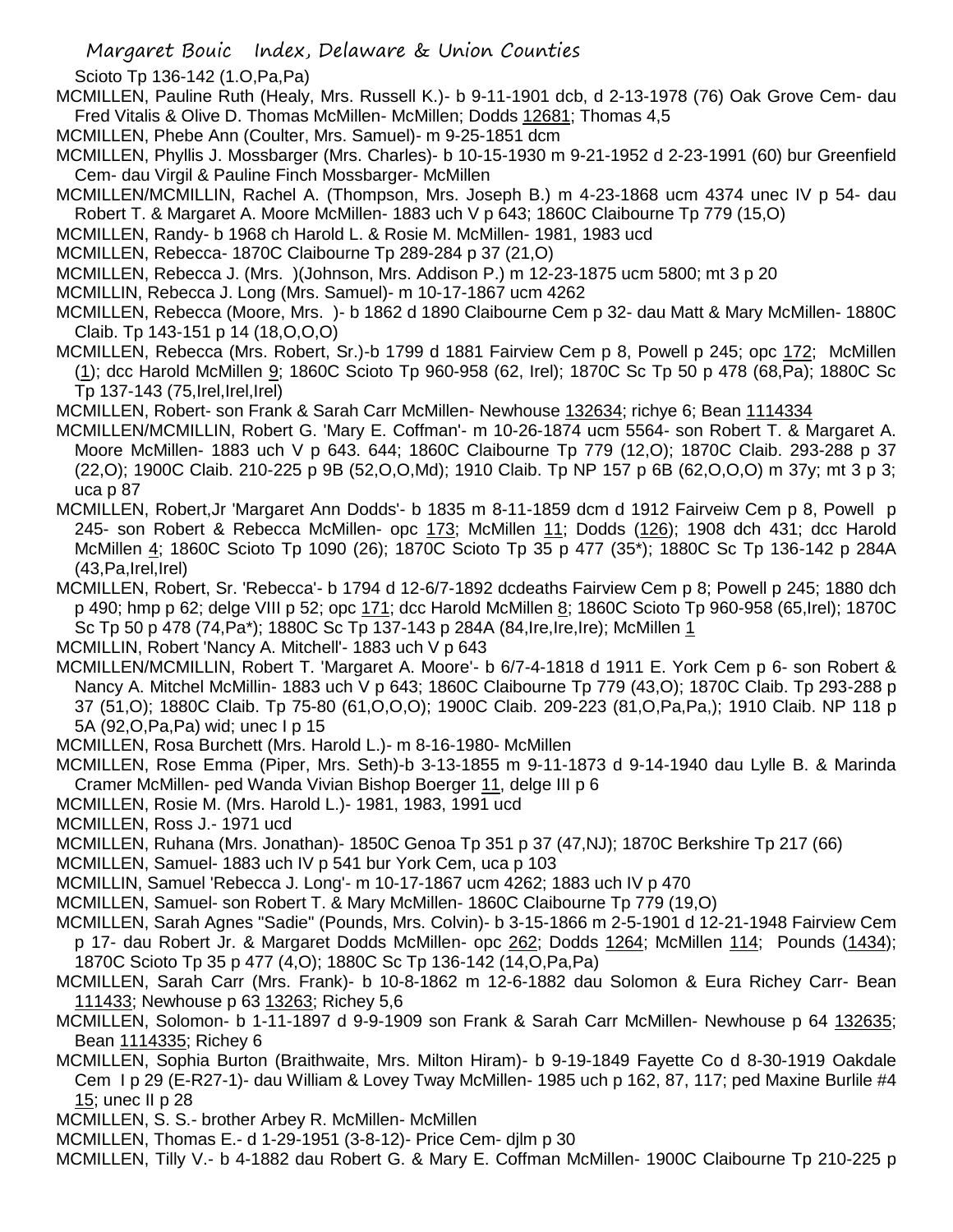9B (18,O,O,O)

- MCMILLEN, Tina Rena- du A. Wayne McMillen- McMillen
- MCMILLEN, Todd- son Charles & Inez Irene Sellers McMillen- Maugans Anc p 132
- MCMILLEN, Uranus 'Grace Hillyard'- Cowgill p 17
- MCMILLEN, Vincent- son Arbey T. McMillen- McMillen
- MCMILLEN, Virginia- b 8-13-1890 dau Frank & Sarah Carr McMillen-Newhouse p 64 132633; Richey 6; Bean 1114333
- MCMILLEN, Virginia (Mrs. George Everett)- d 8-30-1966 (53) Oak Grove Cem- Dodds (12684); Thomas 4; McMillen (1184)
- MCMILLEN, A. Wayne- McMillen
- MCMILLEN, Rev. W. F.- rtc p 5
- MCMILLEN, William F.- son Charles & Phyllis J. Mossbarger McMillen- McMillen
- MCMILLEN, William F.- son C. William McMillen- McMillen- engaged to Di Ann Topp
- MCMILLEN, William "Doc"- b 4-17-1890 d 4-19-1984 (94) Kirkwood Cem- son William & Ella Tumblison McMillen- McMillen
- MCMILLEN, William 'Ella Tumblison'- McMillen
- MCMILLEN, William H. 'Emeline R. Powell'- m 1-1-1845 dcm
- MCMILLEN, William 'Lovey Tway'- b 1822 d 1888- 1985 uch p 16; ped Maxine Burkepile Burlile 30; unec II p 28
- MCMILLEN, Zoe- b 2-11-1884 ch Frank & Sarah Carr McMillen- Newhouse p 63 132631; Richey 6; Bean 1114331
- MCMILLER, Dr. John- 1883 uch V p 313
- MCMILLIAN, Abraham- 1835 men p 33 #69 p 57 Harmony Tp
- MCMILLIAN, Eldon C. 'Victoria L.'- 1991 ucd
- MCMILLIAN, James- 1835 men p 33 #68 p 57 Harmony Tp
- MCMILLIAN, John- 1835 men p 33 #65 p 57 Harmony Tp
- MCMILLIAN, Victoria L. (Mrs. Eldon C.)- 1991 ucd
- MCMILLIN, see McMillen
- MCMILLIN, --b 1794 d 12-6-1892 dg 12-9-1892 (98y11m6d) dg 12-9-1892 Cry Ab p 108
- MCMILLIN, Florence- 1880C Concord Tp p 265C
- MCMILLIN, Francis Marion- d 4-7-1878 (26y9m) son M. & R.- E. York Cem p 6
- MCMILLIN, James- 1835 men p 54 #136 p 99 Radnor Tp
- MCMILLIN, Lydia- d 8-3-1874 (4m) dau Mathew & Rozelle Mcillin- E. York Cem p 6
- MCMILLIN, Mathew 'Rozella'- d 8-18-1871 (49y4m) E. York Cem p 6
- MCMILLIN, Matilda- d 11-12-1877 (13-2-5) E. York Cem p 6
- MCMILLIN, Robbie- son Mrs. Roxa McMillin- dg 5-3-1889 Cry Ab p 229
- MCMILLIN, Roxa (Mrs. )- d 4-30-1889 dg 5-3-1889, Cry Ab p 229
- MCMILLION, James L. 'Kathy'- 1969 dcd
- MCMILLION, James- son James L. & Kathy McMillion- 1969 dcd
- MCMILLION, Kathy (Mrs. James L.)- 1969 dcd
- MCMILLION, Linda- dau James L. & Kathy Mcmillion- 1969 dcd
- MCMINER, Elizabeth (Thompson, Mrs. Kendall)- m 7-20-1850 ucm 1552
- MCMINN, Hazel (Naiden, Mrs. James Henry)- b 1-31-1899 , 10-3-1917 Weiser p 841
- MCMINN, John H. 'Margaret Taggart' d 10-17-1978 (77) Oak Grove Cem- McMinn
- MCMINN, ---(Herman, Mrs. George)- sister John h. McMinn- McMinn
- MCMINN, Margaret Taggart (Mrs. John H.)- d 10-6-1981 (81) Oak Grove Cem- sister Louise Taggart- McMinn MCMOLLEN, Margett- step-dau A. T. & Rebelke Johnson- 1880C Jackson Tp 7 p 227D (11,O,O,O) MCMONEGAL, I. J.- 1915 uch p 329
- MCMONEGAL, William L.- 1883 uch V p 679; 1850C Taylor Tp 1110-1128 p 165 (32,Pa)
- MCMONICAL, Frances (Rupright, Mrs. Clarnece J.)- d 1957- McMonical; Rupright
- MCMONIGLE, Alexander- son Wm. L. & Mary McMonigle- 1850C Taylor Tp 1110-1128 p 165 (5,O) MCMONIGLE, Elder- hmp p 97-
- MCMONIGLE, Elizabeth Jane Miller (Mrs. Isaac)- b 10-26-1854 m 12-20-1893 d 3-24-1946 (91) Oakdale Cem II p 33 (G-R3-16); dau Thomas & Delila Wade Miller- obit mlib
- MCMONIGLE, Isabella- dau Wm. L. & Mary McMonigle- 1850C Taylor Tp 1110-1128 p 165 (10,Pa) MCMONIGLE, Isaac 'Elizabeth Jane Miller'- b 1844 m 12-20-1893 d 6-30-1927 (830 Oakdale Cem 3932 (G-

Margaret Bouic Index, Delaware & Union Counties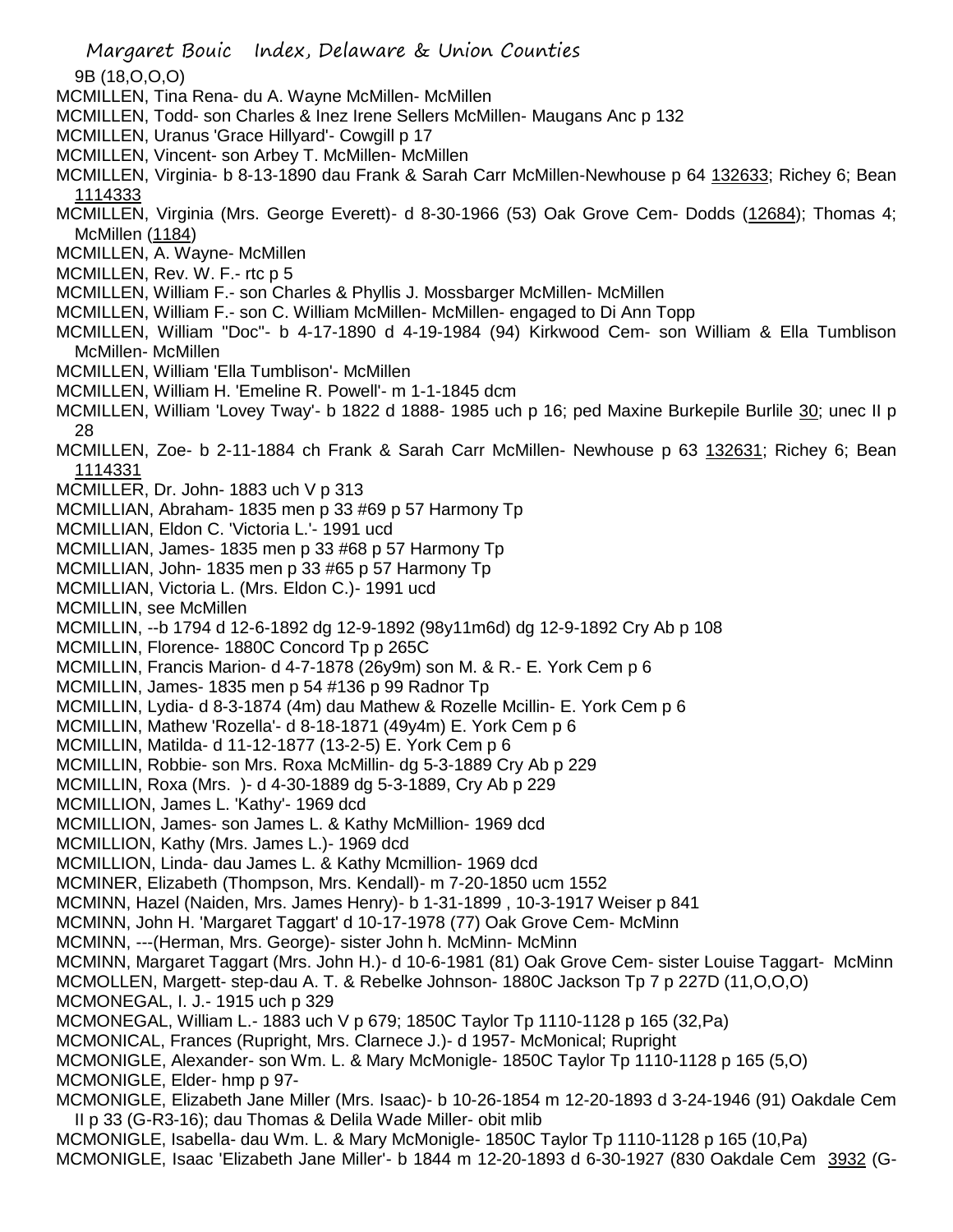52) II p 33 (G-R3-16) Army- obit Elizabeth, mlib; son Wm. L. & Mary McMonigle 1850C Taylor Tp 1110-1128 p 165 (7,Pa) MCMONIGLE, James C.- son Wm. L. & Mary McMonigle- 1850C Taylor Tp 1110-1128 p 165 (4,O) MCMONIGLE, Mary (Mrs. Wm. L.)- 1850C Taylor Tp 1110-1128 p 165 (28,Pa) MCMONIGLE, Sarah J.- dau Wm. L. & Mary McMonigle- 1850C Taylor Tp 1110-1128 p 165 (12,Pa) MCMORRAN, Ann (Mrs. )- d 3-2-1878, unec XII p 33 MCMORRIS, Euphena (Taylor, Mrs. Leroy S.)- m 4-21-1840 ucm 630; unec V p 23 MCMORRIS, Nancy (Hamilton, Mrs. Samuel)- 1883 uch V p 625; unec XI p 62; 1850C Claibourne Tp 129 p 21 (36,Va) MCMORRIS, Sarah A. (Graham, Mrs. Thomas B.)- m 1-18-1848 ucm 1286; unec VII p 26 MCMORRIS, Sealy- 1850C Claibourne Tp 129 p 21 (17,O) female MCMORRIS, William- 1850C Claibourne Tp 129 p 21 (20,O) MCMORROW, Blanche- d 12-15-1951 uninf p 30 MCMULIN, Gideon- 1835 men p 59 #78 p 109 Trenton Tp MCMULKIN, Albert E. 'Rebecca Lockwood'- b 12-21-1935 m 10-1954- Weiser p 205 MCMULKIN, Hillary Jean- b 7-2-1955 ch Albert E. & Rebecca Lockwood Mcmulkin- Weiser p 205 MCMULKIN, Rebecca Lockwood (Mrs. Albert E.)- b 2-26-1936 m 10-1954- dau Linn & Ruth Walker Lockwood-Weiser p 205 MCMULKIN, Tracy Lee- b 2-7-1959 ch Albert E. & Rebecca Lockwood McMulkin- Weiser p 205 MCMULLAN, A.- 1883 uch IV p 518 MCMULLAN, Alice J. Walke (Mrs. Edward C.)- m 8-11-1870 ucm 4755 MCMULLAN, Edward C. 'Alice J. Walke'- m 8-11-1870 ucm 4755 MCMULLEN, ---family of Rosemary Romine #72, unec IX p 30 MCMULLEN, Dr. Abraham 'Jane'- 1850C Berkshire Tp 89 p 10 (38,va) MCMULLEN, Adeline Matthews- dau John & Lucy Matthews McMullen- 1915 uch p 687 MCMULLEN, Alexander 'Catherine McKinnie McDowell''Rebecca Campbell'- m 2-15-1860 son John & Mary Poe McMullen- Powers p 220, 222, 259 MCMULLEN, Alexander R.- son Alexander & Rebecca Campbell McMullen- Powers p 222 MCMULLEN, Angeline- 1880C Berkshire Tp p 420C MCMULLEN, Ann Roberts (Mrs. Alexander R.)- m 1856 d 1863 (33)- Powers p 222 MCMULLEN, Ann Roberts- dau Alexander R. McMullen- Powers p 222 MCMULLEN, Anna H.- b 1875 d 1932 Milford Cem, Un Al p 32 MCMULLEN, Beatrice Justine Cocklin (Mrs. William)- b 2-19-1924 m 10-23-1949- Weiser p 458 MCMULLEN, Bertha Mary Freshwater (Mrs. James)- b 8-11-1923 m 9-4-1948 dau Reuben & Virginia Papish Freshwater - Freshwater p 133 MCMULLEN, Bethuel- tavern license uccp p 35, JB 4 p 13 MCMULLEN, Carrie Rogers- b 12-1-1873 dau James & Sarah Louise Coulden McMullen- Nash p 104 MCMULLEN, Catherine McKinnie (McDowell, Mrs. John)(Mrs. Alexander)- m(1) 8-19-1787 (2) 2-15-1816- dau James & Elizabeth Bard McKinnie- Powers p 220, 222, 259 MCMULLEN, Charles Adair 'Martha Hallam/Hathaway'- b 1840 m 4-12-1864 ucm 3591 d 1901 Milford Cem, Un Al p 32- son John & Lucy Matthews McMullen- 1915 uch p 687; dumch p 74; 1883 uch IV p 471, 473; uca p 39, 104; 1860C Union Tp 627-633 p 88 (20,O); 1870C Union Tp 159-158 p 22 (30,O) MCMULLEN, Charles Bell- son Alexander R. McMullen- Powers p 222 MCMULLEN, Chip- b 1963 ch Mike & Leslie McMullen- 1980 dcd MCMULLEN, David Biddle- b 1856 d 1929 son James & Sarah Louise Boulden McMullen- Nash p 103 MCMULLEN, Diana (Turner, Mrs. Thomas)- 1883 uch V p 22 MCMULLEN, E. C.- 1883 uch IV p 473; 1870C Union Tp 173-172 (26,O); uca p 64, 65, 70, 104 MCMULLEN, Edna L. Lincoln (Mrs. James M.)- b 11-20-1871 d 7-13-1960 dau George & Marcia Kimball Lincoln McMullen- McMullen MCMULLEN, Edward Carleton- son John & Lucy Matthews McMullen- 1915 uch p 687 MCMULLEN, Edward Hiram- son John & Lucy Matthews McMullen- 1915 uch p 687 MCMULLEN, Eliza H. (Fullington, Mrs. James)- m 1852- dau John & Lucy Matthews McMullen- 1883 uch V p 204; 1915 uch p 256, 687 MCMULLEN, Elizabeth- dau Alexander & Catherine McKinnie McMullen- Powers p 222 MCMULLEN, Elizabeth Armstrong (Mrs. John)- m 7-30-1850 Madison Co, unec XI p 45 MCMULLEN, Elizabeth Jane- dau James McMullen- Powers p 222

Margaret Bouic Index, Delaware & Union Counties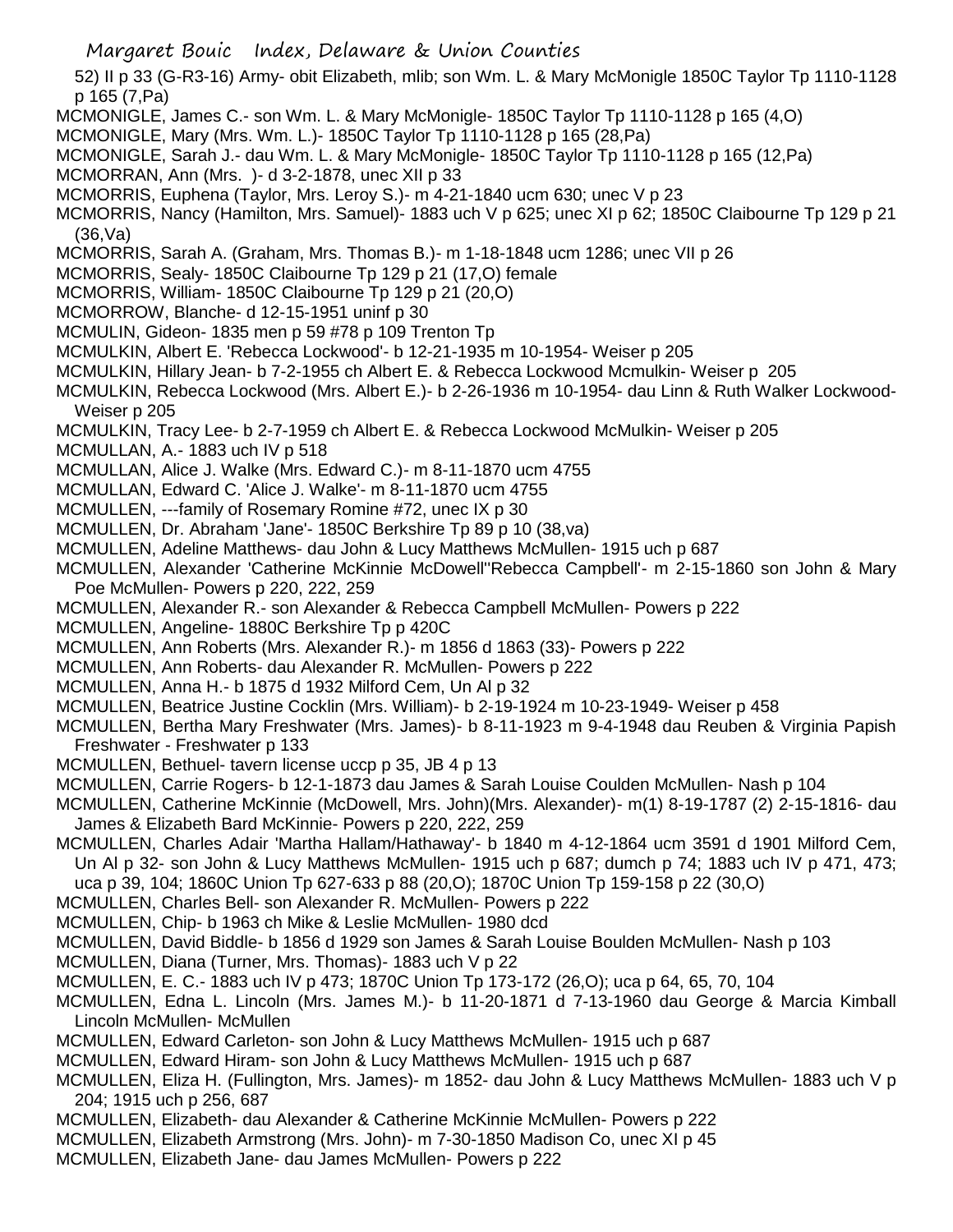- Margaret Bouic Index, Delaware & Union Counties
- MCMULLEN, Ellen- dau Alexander & Rebecca Campbell McMullen- Powers p 222
- MCMULLEN, Eva- dau Alexander & Rebecca Campbell McMullen- Powers p 222
- MCMULLEN, Fern Kathryn Conway (Mrs. Fred)- b 10-5-1898 d 3-3-1991 (92) Bloomfield Cem- dau Benson C. & Alice M. Hewett Conway- McMullen
- MCMULLEN, Florence E. Hutchison (Mrs. Richard Ann)- m 1-17-1895- Nash p 104
- MCMULLEN, Florence Rebecca (Taylor, Mrs. Irvin Spencer)- dau Richard Cann & Florence E. Hutchison McMullen- Nash p 104
- MCMULLEN, Fred 'Fern Kathryn Conway'- d 5-2-1981- McMullen
- MCMULLEN, George 'Leatha Ball'- m 65 y- McMullen
- MCMULLEN, Hannah Ohaver (Mrs. Nathaniel)(Atchison, Mrs.Owen)- dau Joseph & Jemima Casebolt Ohaver-1985 uch p 107
- MCMULLEN, Harold W.'Vera Price' m 7-12-1934- McMullen; 1961, 1964, 1969 dcd
- MCMULLEN, Harriet Matthews- dau John & Lucy Matthews McMullen- 1915 uch p 687
- MCMULLEN, Harriet "Hattie"(Mattie) (Lincoln, Mrs. George)- m 6-15-1859 ucm 2893; mt 6-22-1859; 1860C Paris Tp 1414-1404 p 187 (22,O)
- MCMULLEN, Helen (Burnham, Mrs. James)- m 6-12-1862 ucm 3324
- MCMULLEN, Helen (Carleton, Mrs. )- dau John & Lucy Matthews McMullen- 1915 uch p 687
- MCMULLEN, Henry Matthews- son John & Lucy Matthews McMullen- 1915 uch p 687
- MCMULLEN, Howard- son Charles & Martha Hallama/Hathaway McMullen- 1870C Union tp 159-158 p 22 (3,O)
- MCMULLEN, Horace- son Fred & Fern Kathryn Conway McMullen- McMullen
- MCMULLEN, Isiah- 1850C Genoa Tp 402 p 42 (3,O)
- MCMULLEN, James 'Bertha Mary Freshwater'- b 3-1-1919 m 9-4-1948- Freshwater p 133
- MCMULLEN, James Frisby- b 1865 son James & Sarah Louise Boulden McMullen- Nash p 103
- MCMULLEN, James H. 'Edna L. Lincoln'- d 1915- McMullen
- MCMULLEN, James K.- 1850C Genoa Tp 402 p 42 (5,O)
- MCMULLEN, James II- b 6-28-1953 son James & Bertha Mary Freshwater McMullen- Freshwater p 133
- MCMULLEN, Dr. James'Margaretta Ross''Ann Roberts''Mary W. Tomb'- b 1824 son Alexander & Catherine McKinnie McMullen- Powers p 222
- MCMULLIN, James 'Mary McKinnie'- m 1-12-1820- Powers p 233
- MCMULLEN, James- Sarah Louise Boulden'- b 1826 d 12-13-1885- Nash p 103
- MCMULLEN, Jane (Mrs. Abraham)- 1850C Berkshire Tp 89 p 10 (26,O)
- MCMULLEN, Jane- dau Alexander & Catherine McKinnie McMullen- Powers p 222
- MCMULLEN, Jennie- b 1876 d 1877 Milford Cem, Un Al p 32
- MCMULLIN, John- 1826 Peru Tp, delge VII p 19
- MCMULLEN, John- son Dr. Abraham & Jane McMullen- 1850C Berkshire Tp 89 p 10 (1,O)
- MCMULLEN, John- son Alexander & Catherine McKinnie McMullen- Powers p 222
- MCMULLEN, John Alexander- son James McMullen- Powers p 222
- MCMULLEN, John 'Elizabeth Armstrong'- m 7-30-1850 Madison Co, unec XI p 45
- MCMULLEN, John- b 11-14-1956 son James & Bertha Mary Freshwater McMullen- Freshwater p 133
- MCMULLEN, John 'Lucy Matthews'- 1915 uch p 687; 1883 uch V p 207; m at Worthington- dcga p 2, Del Pat & Fr Ch 12-31-1821; Reed Ab p 3
- MCMULLEN, Joseph C.- son Alexander & Rebecca Campbell McMullen- Powers p 222
- MCMULLEN, Joseph- b 4-6-1962 son James & Bertha Mary Freshwater McMullen- Freshwater p 133
- MCMULLEN, Karol (Simons, Mrs. )- dau Harold W. & Vera Price McMullen- McMullen
- MCMULLEN, Katherine Louise- b 1855 d 1924 dau James & Sarah Louise Boulden McMullen- Nash p 103
- MCMULLEN, Kathryn (Clark, Mrs. )- dau Fred & Fern Kathryn Conway McMullen- McMullen
- MCMULLEN, Keith Wayne 'Rose Anne Ditslear'- m 8-12-1967- son Harold W. & Vera Price McMullen-McMullen; 1961 dcd (12)
- MCMULLEN, Keatha Ball (Mrs. George)- m 65y- McMullen
- MCMULLEN, Laura Boulden (Whitfield, Mrs. James E.)- dau Richard Cann & Florence E. Hutchison McMullen-Nash p 104
- MCMULLEN, Laura Virginia- b 1870 d 1878 dau James & Sarah Louise Boulden McMullen- Nash p 103
- MCMULLEN, Leora- d 2-1984- McMullen
- MCMULLEN, Leslie (Mrs. Mike)- 1980 dcd
- MCMULLEN, Lillian E. (George, Mrs. )- b 1872 dau James & Sarah Louise Boulden McMullen- Nash p 103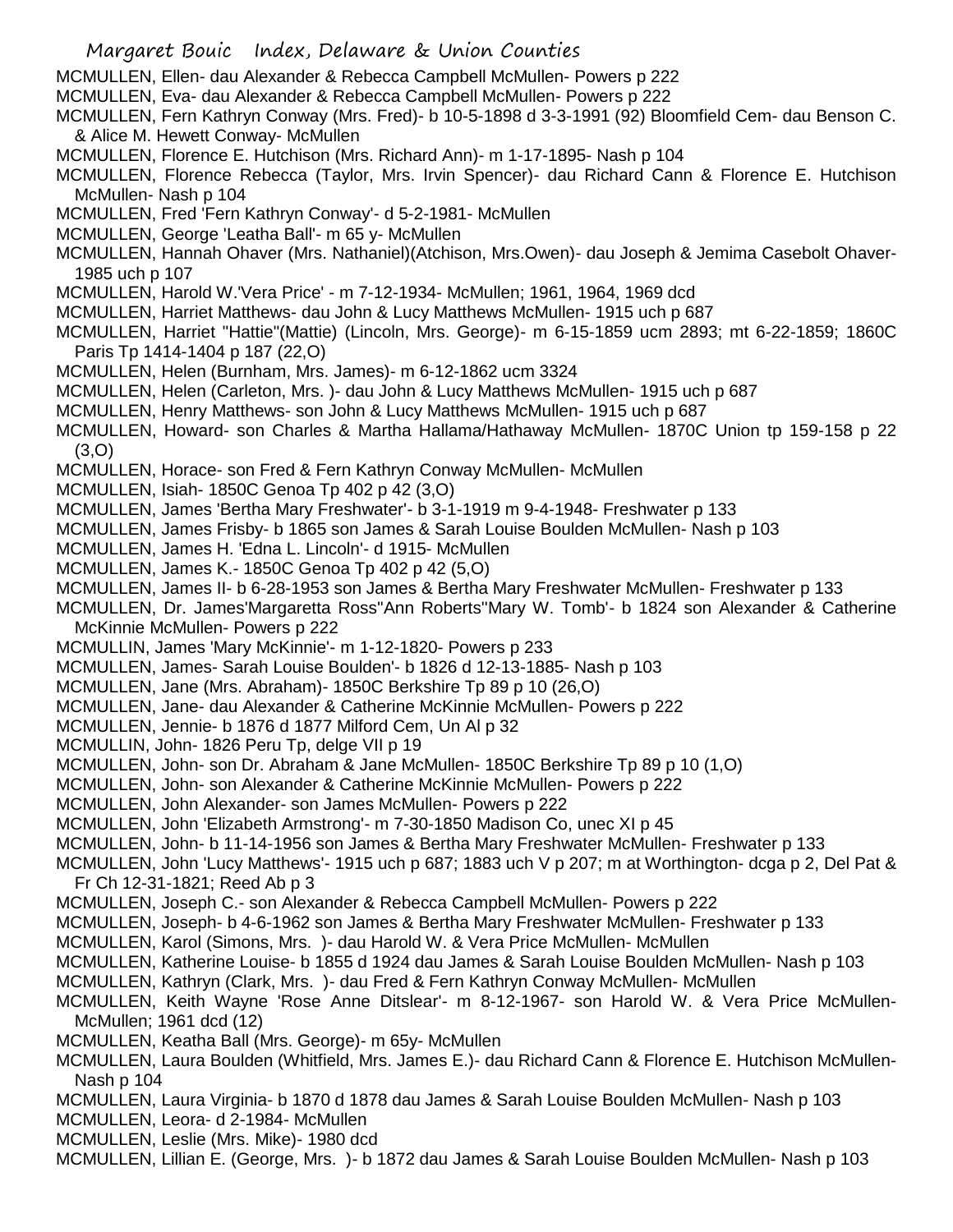- Margaret Bouic Index, Delaware & Union Counties
- MCMULLEN, Lucy- 1860C Paris Tp 1414-1404 p 187 (56,NY)
- MCMULLEN, Lucy (Howard, Mrs. William McDonald)- m 1-1-1866 ucm 3890-dau John & Lucy Matthews McMullen- 1883 uch V p 207; dumch p 156
- MCMULLEN, Lucy M.- 1860C Marysville 1579-1574 (18,O)
- MCMULLEN, Lucy Matthews (Mrs. John)- 1915 uch p 687; 1883 uch V p 207; m at Worthington, dcga p 2; Del Pat & Fr Chron 12-31-1821; Reed Ab p 3
- MCMULLEN, Lyda- b d 1866 Milford Cem, Un Al p 32
- MCMULLEN, Lydia Ann- b 1858 d 1863 dau James & Sarah Louise Boulden McMullen- Nash p 103

MCMULLEN, Maggie (Gill, Mrs. Joshua S.,Jr.)- m 1871; 1883 uch V p 621

- MCMULLEN, Malissa- dau Sarah McMullen- 1860C Marysville 1470-1460 p 193 (20,O)
- MCMULLEN, Margaret Priscilla- b 1859 d 1927 dau James & Sarah Louise Boulden McMullen- Nash p 103
- MCMULLEN, Margaretta Ross (Mrs. James)- m 1849 d 1854 (31) Powers p 222
- MCMULLEN, Martha Hallam/Hathaway (Mrs. Charles)- m 4-12-1864 ucm 3591- dau Ebenezer P. & Mary A. Hopkins Hathaway- dumch p 74; 1870C Union Tp 159-158 p 22 (28,O)
- MCMULLEN, Martha W.- b 1841 d 1902 Milford Cem, Un Al p 32
- MCMULLEN, Mary- dau Alexander & Catherine McKinnie McMullen- Powers p 222
- MCMULLEN, Mary- b 1-1870 dau Charles & Martha Hallam/Hathaway McMullen- 1870c Union Tp 159-158 p 22 (6/12,O)
- MCMULLEN, Mary Ellen (Allen, Mrs. John B.)- dau James McMullen- Powers p 222
- MCMULLEN, Mary Jane- b d 1854 dau James & Sarah Louise Boulden McMullen- Nash p 103
- MCMULLIN, Mary McKinnie (Mrs. James)- b 2-19-1803 m 1-12-1820- dau Walter & Jane Rusk McKinnie- Powers p 233
- MCMULLEN, Mary Pol (Mrs. John)- Powers p 222
- MCMULLEN, Mary (Shields, Mrs. John)- dcc Dorothy Longbrake Roberts 25; Shields 1
- MCMULLEN, Mary W. Tomb (Mrs. James)- m 1867- Powers p 222
- MCMULLEN, Mike 'Leslie'- 1980 dcd
- MCMULLEN, Minnie E.- 1870C Paris T-p 192-193 p 26 (30) lived with John W. & Elizabeth Rathburn
- MCMULLEN, Nathaniel 'Hannah Ohaver'-1985 uch p 107
- MCMULLEN, Patrick Michael- b 12-5-1953 son William & Beatrice Justine Cocklin McMullen- Weiser p 458
- MCMULLEN, Rachel Jane- b 1863 d 1924 dau James & Sarah Louise Boulden McMullen- Nash p 103
- MCMULLEN, Rebecca Campbell (Mrs. Alexander)- sister Joseph Campbell- Powers p 222
- MCMULLEN, Richard Cann 'Flroence E. Hutchison'- b 1-2-1868 m 1-17-1895 d 2-18-1944 son James & Sarah Louise Boulden McMullen- Bov. of Delaware- Nash p 94, 104
- MCMULLEN, Rose Ann Ditslear (Mrs. Keith Wayne)- m 8-12-1967 dau J. Howard Ditslear- McMullen
- MCMULLEN, Sally Ann- dau John & Lucy Matthews McMullen- 1915 uch p 687
- MCMULLEN, Sarah- 1860C Marysville 1470-1460 p 193 (45,O)
- MCMULLEN, Sarah A.- dau Alexander & Rebecca Campbell McMullen- Powers p 222
- MCMULLEN, Sarah Louise Boulden (Mrs. James)- b 2-12-1834 m 2-24-1853 d 12-14-1880 dau Thomas H. & Priscilla Jane Ford Boulden- Nash p 103
- MCMULLEN, Sarah (Norris Mrs. John G.)- d 9-11-1842; 1883 uch V p 323, 324
- MCMULLEN, Stephanie- b 1966 dau Mike & Leslie McMullen- 1980 dcd
- MCMULLEN, Sylvester Clement- b 1876 son James & Sarah Louise McMullen- Nash p 104
- MCMULLEN, Thomas- son Alexander & Catherine McKinnie McMullen- Powers p 222
- MCMULLEN, Vera Price (Mrs. Harold W.)- m 7-12-1934- McMullen; 1961, 1964, 1969 dcd
- MCMULLEN, Walter- b d 1865 Milford Cem, Un Al p 32
- MCMULLEN, W. H.- Powers p 222
- MCMULLEN, William Clair- son Fred & Fern Kathryn Conway McMullen- McMullen
- MCMULLEN FARM- Powers p 225
- MCMUNN, Earl W.- writer for Ohio Farmer- McMunn
- MCMURRAN, Joseph (1840) Genther p 126
- MCMURRAY, Comm. Thomas J.- d Friday- dg 9-8-1908 Cry Ab p 155
- MCMURRAY, Charles R.- son Commodore Thomas J. McMurray- d 9-8-1908, Cry Ab p 155
- MCMURRAY, Elen Jane (Riley, Mrs. George)- m 2-15-1842 Madison Co 2-15-1842 unec IX p 56
- MCMURRAY, Frances (Mrs. John)- 1961, 1964 dcd
- MCMURRAY, John- 1840C Brown Tp (40-50); Pabst Pion II p 152; delge VII p 7
- MCMURRAY, John- 1826 Kingston Tp- delge VI p 39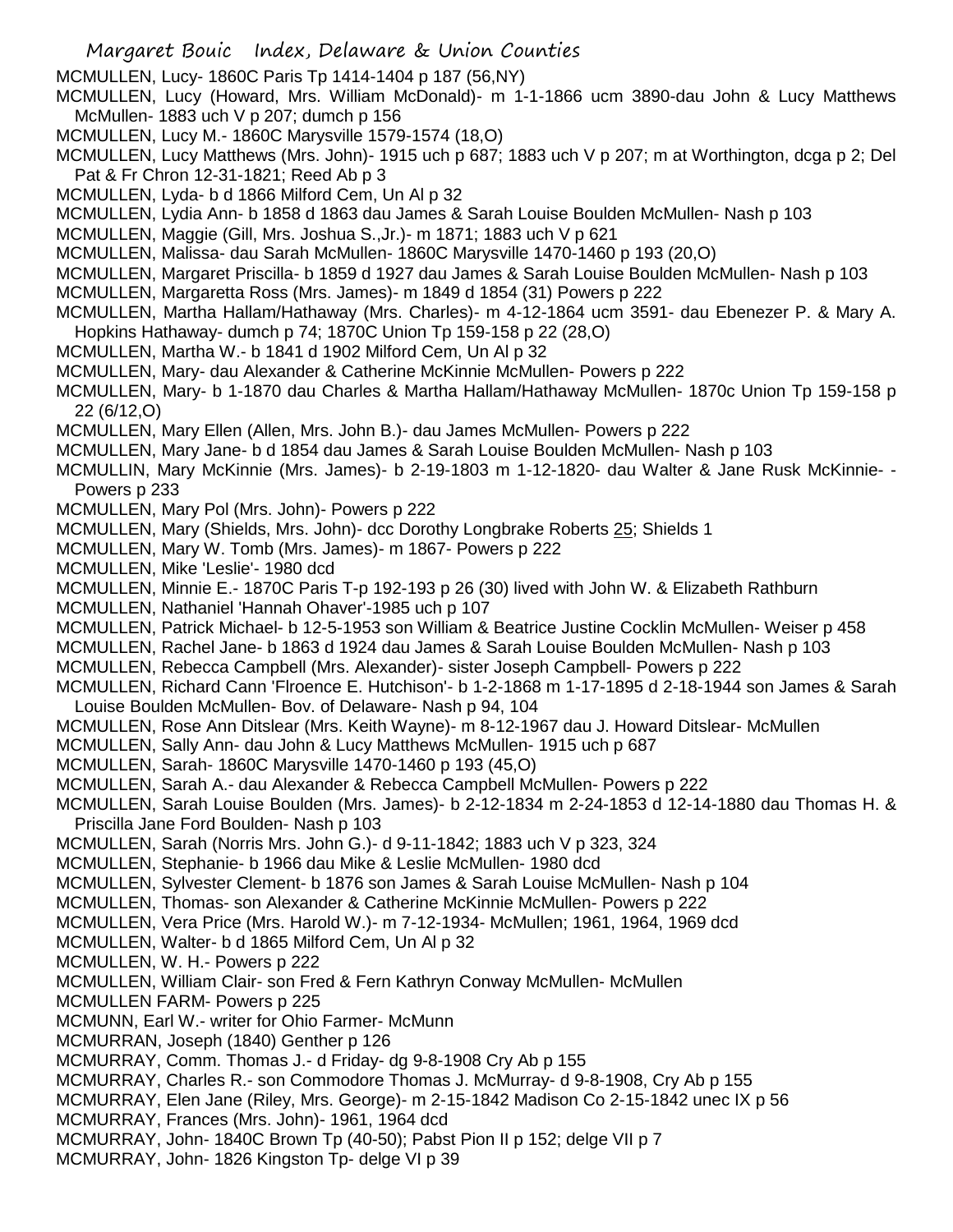- Margaret Bouic Index, Delaware & Union Counties MCMURRAY, John 'Frances'- 1961, 1964 dcd MCMURRAY, Isabella- Pabst 8 p 6 MCMURRAY, Mary (Ross, Mrs. Edwin)- m 10-21-1846 dcm MCMURRAY, Nancy Bell (Westervelt, Mrs. William)- m 12-14-1837 Madison Co, unec IX p 5 MCMURRAY, Ocie Belle (Call, Mrs. Ira)- McMurray MCMURRAY, Walker- Pabst 8 p 6 MCMURRIN, Colleen- b 1966 dau Paul & Emilie McMurrin- 1971 dcd MCMURRIN, Emilie (Mrs. Paul)- 1971 dcd MCMURRIN, Paul 'Emilie'- 1971 dcd MCMURRIN, Philip- b 1963 son Paul & Emilie McMurrin- 1971 dcd MCMURRIN, Sheri- b 1961 dau Paul & Emilie McMurrin- 1971 dcd MCMURRIN, Wesley- b 1965 son Paul & Emilie McMurrin- 1971 dcd MCMURRY, Effie- d Friday (15m) dau Noah McMurry- dg 5-3-1910 Cry Ab p 121 MCMURRY, Eliza S. (Turkin, Mrs. Thomas)- m 11-26-1835 Madison Co, unec VII p 23 MCMURRY, Ellen (Fitzgerald, Mrs. Patrick)- lic 2-25-1862 ucm 3293 MCMURRY, John- 1835 men p 17 #75 p 25 Brown Tp MCMURRY, Noah- dg 5-3-1910 Cry ab p 121 MCMURTAY, Annie Yeckley (Mrs. James)- b 2-24-1857 dau Adam & Mary Elizabeth Nash Yeckley- Nash p 262 MCMURTAY, James 'Annie Yeckley'- Nash p 262 MCMURTAY, Julius 'Mary Jane Yeckley'- Nash p 261 MCMURTAY, Mary Jane Yeckley (Mrs. Julius)- b 5-8-1847 dau Adam & Mary Elizabeth Nash Yeckley- Nash p 261 MCMYLER,Thos. Francis- b 7-28-1877 Del Town son James & Ellebn Mahoney McMyler- dcb MCNABB, --family of Rosemary Romine # 72; unec IX p 30 MCNABB, ---Gast (Mrs. E. F.)- dau J. W. Gast- dg 1-11-1910 Cry Ab p 86 MCNABB, Allen- son John A. & Julia Shirley McNabb- McNabb MCNABB, Ann (Border, Mrs. )- dau Harley & Lillie M. Cook McNabb- McNabb MCNABB, Arabella (Davis, Mrs. Harry R.,Sr.)- b 4-10-1917 dau Harley & Lillie M. Cook McNabb- McNabb MCNABB, Bertha (Atkinson, Mrs. )- sister Earl McNabb- McNabb MCNABB, Carol Jean Shade (Mrs. William Lewis)- b 3-20-1940 m 9-14-1948 dau Russell Nelson & Willie Gertrude Tillison Shade- Weiser p 731 MCNABB, Charles- 1961 dcd MCNABB, Earl 'Waustella'- d 7-22-1973 (57) bur Sunbury- McNabb; 1961, 1964, 1969, 1971 dcd MCNABB, Edward- son Earl & Waustella McNabb- McNabb;1961(13), 1964, 1969, 1971 dcd MCNABB, Gladys (Mrs. Morgan)- 1967, 1971, 1973 ucd MCNABB, Harley 'Lillie M. Cook'- d 1943- McNabb MCNABB, Hazel (Shibler, Mrs. )- dau Lillie M. McNabb- McNabb MCNABB, Jean (Bartoe, Mrs. Jack)- dau Earl & Waustella McNabb- McNabb MCNABB, Jessie M. (Argo, Mrs. Louis L.)- b 6-4-1885 d 2-24-1986 (100) dau John A. & Julia Shirley McNabb-McNabb MCNABB, Jessie (Hensley, Mrs. John)- McNabb; Hensley MCNABB, John A. 'Julia Shirley'- McNabb MCNABB, Julia Shirley (Mrs. John A.)- McNabb MCNABB, Lillie M. (Mrs. Harley)- d 6-21-1972 (89) bur Nelsonville- McNabb; 1961, 1964, 1969, 1971 dcd MCNABB, Marcaline- 1967 ucd MCNABB, Mark- 1979 ucd, Allen Tp; McNabb- engaged to Rene Gladfelter MCNABB, Mary (Padgett, Mrs. )- dau Harley & Lillie M. Cook McNabb- McNabb MCNABB, Morgan 'Gladys'- 1967, 1971, 1973 ucd MCNABB, Nora (Buck, Mrs. )- sister Earl McNabb- McNabb MCNABB, Pearl (Snider, Mrs. )- sister Earl McNabb- McNabb
- MCNABB, Pearl (Taylor, Mrs. )- dau John A. & Julia Shirley McNabb- McNabb
- MCNABB, Raymond- son Harley & Lillie M. Cook McNabb- McNabb
- MCNABB, Raymond- brother Earl McNabb- McNabb
- MCNABB, Richard Lewis- b 3-27-1958 son William Lewis & Carol Jean Shade McNabb- Weiser p 732
- MCNABB, Stanley- son Harley & Lillie M. Cook McNabb- McNabb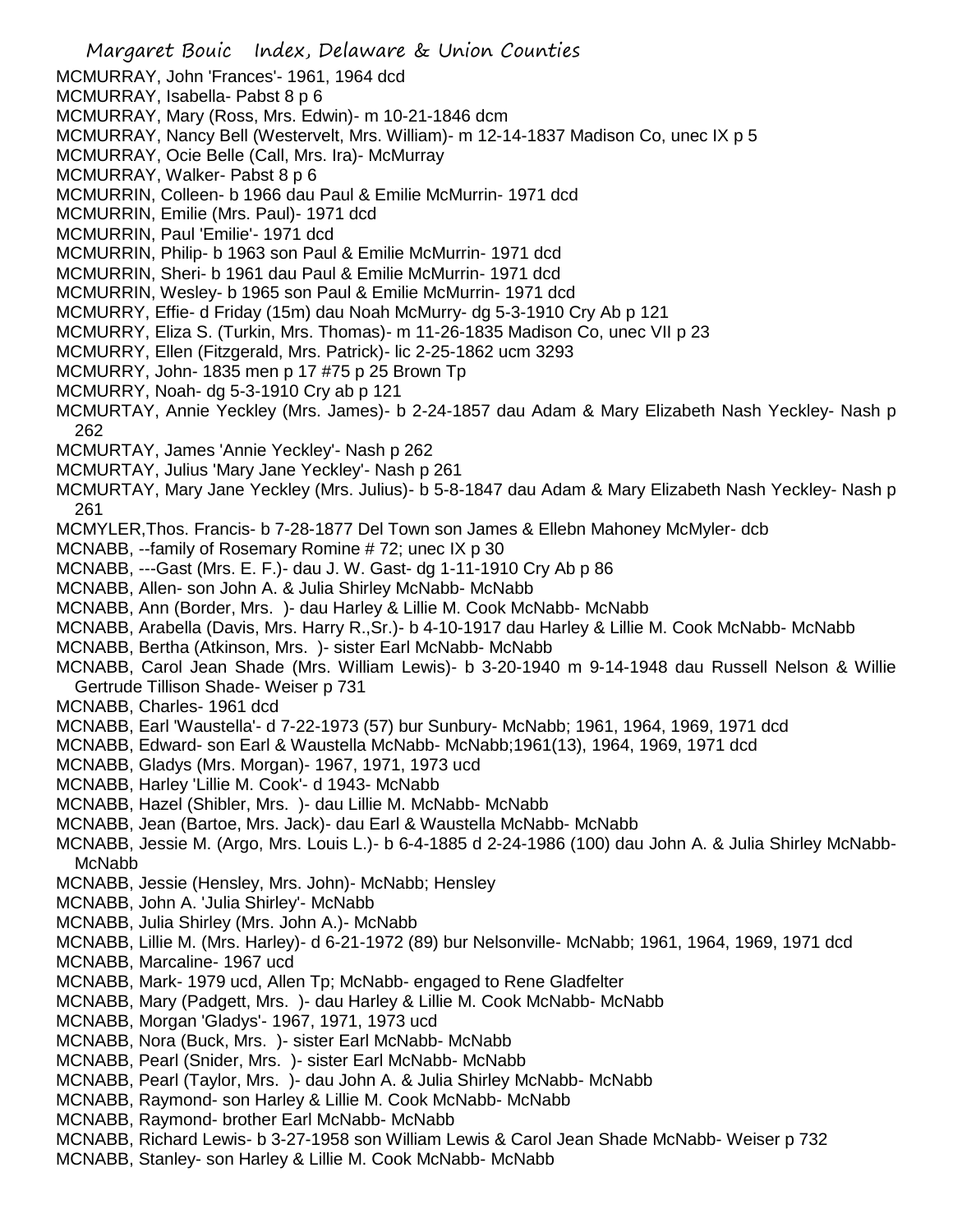Margaret Bouic Index, Delaware & Union Counties MCNABB, Stella (Jackson, Mrs. )- sister Earl McNabb- McNabb MCNABB, Waustella (Mrs. Earl)- McNabb; 1961, 1964, 1969, 1971 dcd MCNAIR, Daniel 'Phebe E. Simkins'- m 5-13-1839 dcm MCNAIR, Melvina (Fisher, Mrs. Isaac)- Fisher p 2 MCNAIR, Phebe E. Simkins (Mrs. Daniel)- m 5-13-1839 dcm MCNAIR, Phoebe (Frost, Mrs. Henry E.)- m 5-1-1842 delge XI p 59 MCNALINGNER, George- b 8-1- 1871 Berlin Tp son John & Rosana Griffin McNalingner- dcb MCNALLY, Deborah Lynn- dau Thomas & Dorothy Fae Morrison McNally- Weiser p 691 MCNALLY, Dorothy Fae Morrison (Mrs. Thomas)- b 6-1-1910 dau O. W. & Margaret Ewing Morrison- Weiser p 691 MCNALLY, John- unec X p 65 MCNALLY, Margaret (McKittrick, Mrs. Barney)- b 7-7-1881 d 1966- McKitrick p 420 MCNALLY, Richard Thomas- son Thomas & Dorothy Fae Morrison McNally- Weiser p 691 MCNALLY, Shirley Ann- dau Thomas & Dorothy Fae Morrison McNally- Weiser p 691 MCNALLY, Thomas 'Dorothy Fae Morrison'- Weiser p 691 MCNALLY, Thos. M.- unec X p 65 MCNAMAR, Rosana L.- b 2-28-1883- Berlin Tp----dcb MCNAMARA, ---CCC p 113 MCNAMARA, ---family of Arlene F. McNamara #666- delge XI p 69 MCNAMARA, ---(Manning, Mrs. Charles)- dau Thomas & Johanna Ford McNamara- McNamara; Ford MCNAMARA, ---b 11-1-1895 Berlin Tp dau Richard & Ann Hummel McNamara- dcb MCNAMARA, Addie- b 5-15-1873 Berlin Tp dau John & Rosa A. Griffin McNamara- dcb MCNAMARA, Albert- 1964 dcd MCNAMARA, Allen- 1870C Orange Tp 429 (9m) MCNAMARA, Allie Downey (Mrs. Michael)- m 8-15-1860 dcm MCNAMARA, Allice- 1870C Orange Tp 429 (30) MCNAMARA, Amanda- 1870C Berlin Tp 231 (3) MCNAMARA, Andrew Micah- b 1984 son William M. & Diane McNamara- McNamara MCNAMARA, Andy- b 1959 son Bonnie J. McNamara- 1967 ucd MCNAMARA, Angela- dau Michael J. & Lou Anne McNamara- McNamara MCNAMARA, Anna- Pabst 2 p 63; delge VIII p 61 (W. Berlin School 1884-1885; 1893 MCNAMARA, Anna- b 8-8-1878 Berlin Tp dau John & Roseanna Griffin McNamara- dcb MCNAMARA, Anna Margaret Foley (Mrs. William C.)- McNamara; 1961, 1964, 1969, 1971, 1980 dcd MCNAMARA, Annette Jackson (Mrs. Timothy D.)- m 6-7-1969 dau Edwin Jackson- McNamara; 1980 dcd MCNAMARA, Arlen F. #666, delge XI p 59 MCNAMARA, Audrey (Newell, Mrs. )- dau Gwen M. Gray McNamara- McNamara; obit Gwen, mlib MCNAMARA, Barbara Suzanne McCreary (Mrs. Daniel J.)- m 4-8-1967- McNamara; 1969, 1971, 1980 dcd MCNAMARA, Bartholomew- d (78) Madison Co Democrat 1-8-1879, unec XII p 33 MCNAMARA, Betty Jane (Jones, Mrs. Richard)- dau Vern A. & Gladys M. McNamara- McNamara MCNAMARA, Bill 'Sandy'- McNamara MCNAMARA, Bonnie J.- 1967 ucd MCNAMARA, Brent- son Michael J. & Lou Anne McNamara- McNamara MCNAMARA, Brian Christopher- b 12-28-1970 son George E. & --Gillivan McNamara- McNamara MCNAMARA, Carla Faye Ishler (Mrs. Michael Alan)- m 10-10-1987 dau John R. & Barbara Jean Ishler-McNamara MCNAMARA, Carol Beth- b 12-28-1954 dau William McNamara- mt MCNAMARA, Carol D. Conda (Mrs. Stephen Michael)- m 10-14-1972- McNamara MCNAMARA, Carol (Lockwood, Mrs. James)- dau Gwen M. Gray McNamara- McNamara; obit Gwen, mlib MCNAMARA, Carrie Ann Pinney (Mrs. Francis Thomas)- m 9-29-1962- McNamara;1969, 1971, 1980 dcd MCNAMARA, Carrie (Mrs. Francis T.)- McNamara MCNAMARA, Cathrine Ford (Mrs. George)- (29-1901) dcb late (Edward W., Thomas George); dau Thomas Ford- dg 11-26-1901 Cry Ab p 110 MCNAMARA, Charlotte Edna Bryson (Mrs. Homer)- b 6-5-1903 m 1-26-1921 d 2-21-1952 dau Erastus & Emma Briggs Bryson- Fish 3,4

MCNAMARA, Charmaine Grooms (Mrs. Wallace J.)- m 9-6-1952- McNamara; 1967, 1971, 1973, 1975, 1979,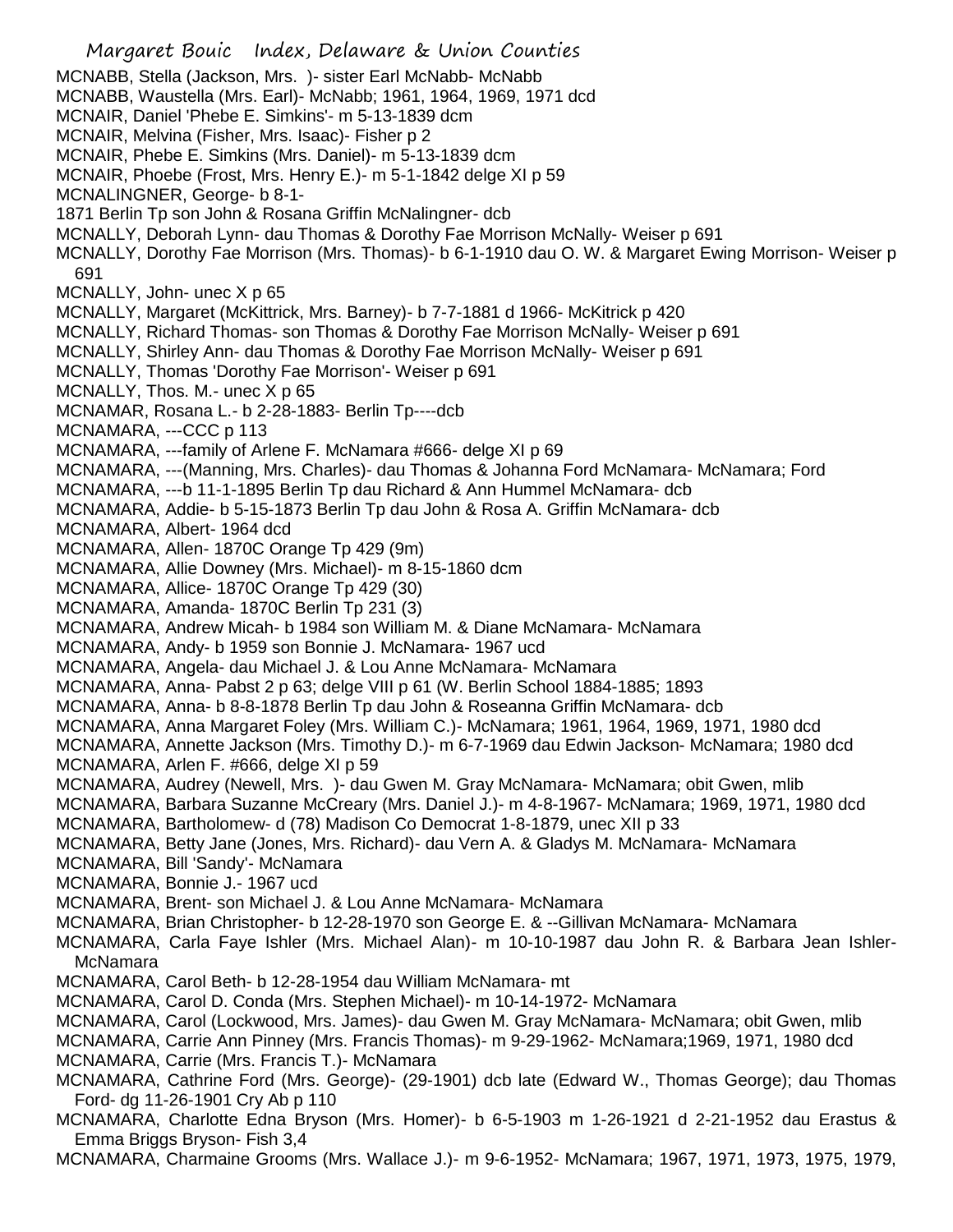Margaret Bouic Index, Delaware & Union Counties 1981, 1983, 1991 ucd MCNAMARA, Chloe (Mrs. Ira M.)- McNamara MCNAMARA, Christina- dau Michael J. & Lou Anne McNamara- McNamara- engaged to Douglas S. Fairchild MCNAMARA, Cleone (Cabel, Mrs. Joseph Carl)- m 9-1-1962 dau Thomas George McNamara- McNamara MCNAMARA, Clifford J.- b 12-14-1891 Berlin Tp d 9-4-1892 (11m20d) Kingston Tp son Richard & Annie Hummel McNamara-dcb, dcdeaths MCNAMARA, Connie- b 1958 dau Bonnie J. McNamara- 1967 ucd MCNAMARA, Connie (Wooten, Mrs. Thomas)- dau Merrill "Phillip" & Joyce McNamara- McNamara MCNAMARA, Corbet- b 3-26-1894 Berlin Tp son John & Ella Hummel McNamara- dcb MCNAMARA, Corlia- ch John & Ella Hummel McNamara- dg 11-23-1906 Cry Ab p 134 MCNAMARA, Cynthia Marie- b d 3-5-1965 dau Francis Thomas & Carrie Ann Pinney McNamara- McNamara MCNAMARA, Daniel J.'Barbara McCreary'- m 4-8-1967- son Timothy F. & Helen Geraldine Morris McNamara-McNamara; 1961(15), 1964, 1969, 1971, 1980 dcd MCNAMARA, Darrell W.- 1980 dcd MCNAMARA, David T.- son Timothy F. & Helen Geraldine Morris McNamara- McNamara; 1961 dcd MCNAMARA, David Weiser- b 4-3-1980- son Michael J. & Lou Anne McNamara- McNamara MCNAMARA, Diane Lee Hansen (Mrs. William M.)- McNamara MCNAMARA, Dolores (Cheek, Mrs. Bruce) - b 1958 m 10-15-1988 dau Wallace J. & Charmaine Grooms McNamara- McNamara; 1967, 1971, 1973, 1975 ucd MCNAMARA, Donna (Mrs. Patrick)- McNamara; 1971 dcd MCNAMARA, Dorothea (Michael, Mrs. )- dau R. K. McNamara- McNamara MCNAMARA, Dorothy M. (Mrs. Richard)- obit Richard dg 5-31-1953 Del Mus lib MCNAMARA, Douglas- b 1958 son Robert E. & Ruth Ann McNamara- 1961, 1964, 1969, 1971 dcd MCNAMARA, Edgar- unec IV p 14 MCNAMARA, Edward E.- 1964 dcd MCNAMARA, Edward O. 'Linda McCarty'- b 1954 m 11-17-1979 son Harold T. & June Ann Owen McNamara-McNamara; 1961, 1964, 1969, 1971, 1980 dcd MCNAMARA, Edward W. 'Mary Carmel Thomas'- b 3-9-1901 m 10-15-1937 d 12-31-1983 (82) St. Mary Cemson George & Cathrine Ford McNamara- dcb late; McNamara; 1961, 1964, 1969, 1971, 1980 dcd MCNAMARA, Eleanor (Poast, Mrs. )- dau Merrill & Mary Sullivan McNamara- McNamara MCNAMARA, Eliza May (Hall, Mrs. Ray G.)- b 5-10-1892 m 4-12-1910 dau John & Ella Hummel McNamara; Nash p 335; Pabst 1 p 70, 2 p 57; dg 11-25-1906 Cry Ab p 134 MCNAMARA, Ella Hummell (Mrs. John)- b 1-14-1865 m 3-16-1881 d 11-16-1906 941-10-2) dau Jefferson & Letitia Hummell- dg 11-23-1906 Cry Ab p 134; dg 11-20-1906 Cry Ab p 133 Cheshire Cem MCNAMARA, Ellen- 1870C Berlin Tp 222 (60) MCNAMARA, Erin- b 1966 son William J. & Virginia D. McNamara- 1969, 1971 dcd MCNAMARA, Florence Catherine (Gerstner, Mrs. Paul Leo)- m 8-18-1962 dau Edward William & Mary Carmel Thomas McNamara- McNamara MCNAMARA, Florence (Darenkamp, Mrs.Frank)- dau Thomas R. & Johanna Ford McNamara- McNamara MCNAMARA, Floyd- son Homer & Charlotte Edna Bryson McNamara- Fish 4 MCNAMARA, Francis T.'Carrie E.'- McNamara; 1961, 1969, 1971, 1980 dcd MCNAMARA, Francis P. 'Margaret M. Brehm'- d 1976 son Thomas F. & Johanna Ford McNamara-McNamara; obit Thomas F., dg 4-7-1951 Del Mus lib; 1961, 1964, 1969, 1971 dcd MCNAMARA, Francis T.- son Francis P. & Margaret M. Brehm McNamara- McNamara MCNAMARA, Gay- unec IV p 14 MCNAMARA, Gary- son Robert E. & Ruthann McNamara- 1961(17), 1964 dcd MCNAMARA, George- hadc p 92 (1900 Berlin Tp); CCC; delge VIII p 61 B(W.Berlin School,1884-5 MCNAMARA, Mrs. George d Sunday (31) St. Mary's Cem- childbirth dg 5-24-1904 CryAb p 248 MCNAMARA, George 'Cathrine Ford'- (30-1901) dcb late (Edward W., Thomas George) MCNAMARA, George Edward 'Jo Ann Gillivan'- m 6-15-1963 son Edward William & Mary Carmel Thomas McNamara- McNamara MCNAMARA, George- son John F. & Lorraine McNamara- McNamara MCNAMARA, George 'Mary Ann Hageman'- McNamara MCNAMARA, George- son Vinal & Mildred McNamra- obit Richard, dg 5-31-1953 obit Vinal R., dg 5-2-1950 Del Mus lib MCNAMARA, Gerry Lee- b 1944 son Robert & Ruth Ann Saulsbury McNamara- Phillips p 111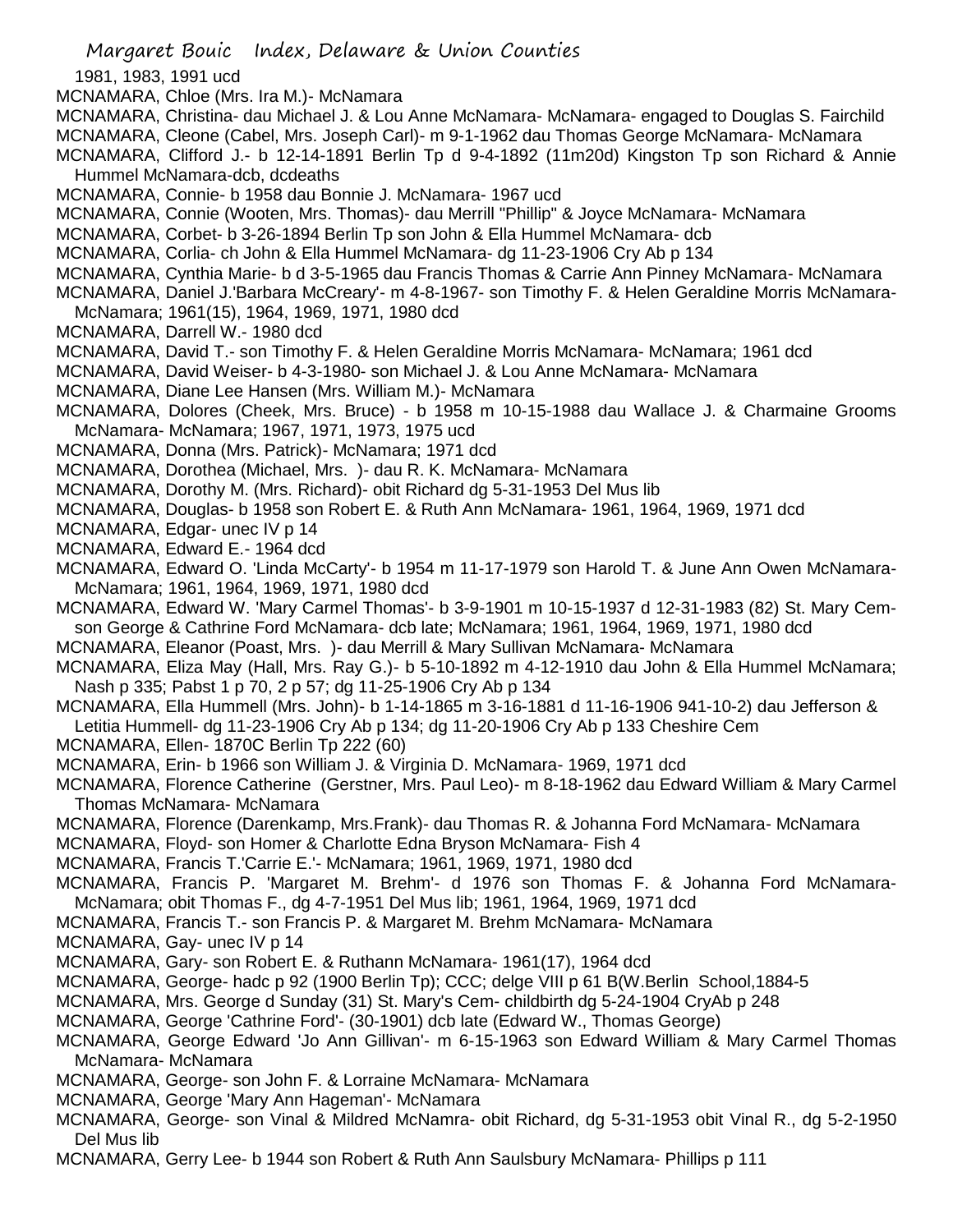MCNAMARA, Gladys Finch (Mrs. Rollin K.)- m 12-25-1915- McNamara; 1961, 1964, 1969, 1971 dcd

MCNAMARA, Gladys M. Greasamar (Mrs. Vern A.)- b 7-12-1896 m 2-23-1921 d 12-27-1965 Cheshire Cem-McNamara; 1961, 1964 dcd

MCNAMARA, Gladys (Ross, Mrs. Dale)- Maugans Anc p 138

MCNAMARA, Helen Geraldine "Jerry" Morris (Mrs. Timothy F.)- b 3-9-1918 m 7-4-1940 d 4-3-1991 (73) St. Mary Cem- dau Albert & Vina Hamilton Morris- McNamara; 1961, 1964, 1969, 1971, 1980 dcd

MCNAMARA, Gwen M. Gray (Michael, Mrs. )(Mrs. ) -b 2-12-1935 d 1-9-1982 (48) Raymond Cem, lptw p 37 dau Otto & Hazel Jackson Gray- McNamara; obit mlib

MCNAMARA, Harold C. 'June Ann Owen'- b 1-12-1925 d 11-10-1988 (63) St. Mary Cem0 son Thomas F. & Johanna Ford McNamara- McNamara; obit Thomas, dg 4-7-1951, Del Mus lib; 1961, 1964, 1969, 1971, 1980 dcd

MCNAMARA, Homer- Pabst 1 p 70, 7 p 15

MCNAMARA, Homer- b 5-26-1898 Berlin Tp son John Jr. & Ella Hummel McNamara- dcb

MCNAMARA, Homer 'Charlotte Edna Bryson'- Fish 3,4

MCNAMARA, Homer Eugene- son Homer & Charlotte Edna Bryson McNamara- Fish 4

MCNAMARA, Ida M.- 1964 dcd

MCNAMARA, Ira- Pabst 1 p 70, 2 p 63

MCNAMARA, Ira M. 'Chloe'- b 9-13-1899 Berlin Tp d 10-19-1984 (85) Forest Lawn, Cols.-son John & Ella Hummell McNamara-dcb; McNamara; dg 11-23-1906 Cry Ab p 134

MCNAMARA, James- 1870C Orange Tp 428 (16)

MCNAMARA, James C.'Jane Brown'- m 4-15-1978 son Edward W. & Mary Carmel McNamara- McNamara

MCNAMARA, James David - b 9-7-1949 d 8-15-1989 (39) Oak Grove Cem- son Edward W. & Mary McNamara- McNamara; 1961(11), 1964, 1971 dcd

MCNAMARA, Jane Brown (Mrs. James)- m 4-15-1978 dau Richard Brown- McNamara

MCNAMARA, Jane Marlene (Jumper, Mrs. Paul W.)- dau Edward W. & Mary Carmel Thomas McNamara-McNamara; 1961 (11), 1964 dcd

MCNAMARA, Jeanette (Chiccarello, Ms. )- dau George & Mary Ann Hageman McNamara- McNamara

MCNAMARA, Jennie (18-1990) dau Timothy & Annette McNamara- McNamara

MCNAMARA, Jerri-Lynn McQueen (Mrs. Russell James)- m 11-26-1982 dau Jerry L. McQueen- McNamara MCNAMARA, Jerry- son George & Mary Ann Hageman McNamara- McNamara

MCNAMARA, Jo Ann Gillivan (Mrs. George Edward)- m 6-15-1963 dau George Gillivan- McNamara

MCNAMARA, Johanna Ford (Mrs. Thomas F.)- b 4-21-1882 d 8-29-1943 dau Timothy & Ellen Brennan Forddcq Mary McNamara 3; McNamara; Ford

MCNAMARA, John- Nash p 335

MCNAMARA, John- 1870C Orange Tp 429 (6)

MCNAMARA, John- from Ireland 5-1847; Naturalized 1-22-1868, delge IX p 76

MCNAMARA, John- b 1832 d 1903 Oak Grove Cem- Powell p 436

MCNAMARA, John 'Ella Hummell'- dg 11-23-1906 Cry Ab p 134

MCNAMARA, Mrs. John- dau Mrs. Joanna Flavin- dg 3-31-1905 Cry Ab p 18

MCNAMARA, John G.- Pabst 1 p 69

MCNAMARA, John- son George & Mary Ann Hageman McNamara- McNamara

MCNAMARA, John- son John F. & Lorraine McNamara- McNamara

MCNAMARA, John Grover- b 3-6-1895 Berlin Tp son John & Ella Hummell McNamara- dcb; dg 11-23-1906 Cry ab p 134

MCNAMARA, John 'Lorraine'- b 4-12-1919 d 4-26-1961 son Merrill J. & Mary Ellen Sullivan McNamara-McNamara

MCNAMARA, John- son Mary McNamara- McNamara

MCNAMARA, John- son Merrill "Philip" & Joyce McNamara- McNamara

MCNAMARA, John 'Rosanna Griffith'- b 4-1833 m 2-6-1885 (1855) d 1904; dg 7-13-1894 Cry Ab p 173; CCC Berlin Tp; Lackey p 2; Pabst 1 p 34; 1880C Berlin Tp p 363C

MCNAMARA, John,Sr.- CCC p 114; delge XI p 77; 1870C Berlin Tp 231 (44\*)

MCNAMARA, John Jr.- Pabst 1 p 35; delge XI p 77; 1870C Berlin Tp 231 (11)

MCNAMARA, John- b 1964 son William J. & Virginia D. McNamara- 1969, 1971 dcd

MCNAMARA, Johnny III- Berlin Schoo 1893, delge VIII p 61

MCNAMARA, Joyce- dau Michael J. & Lou Anne McNamara- McNamara

MCNAMARA, Judy- dau John F. & Lorraine McNamara- McNamara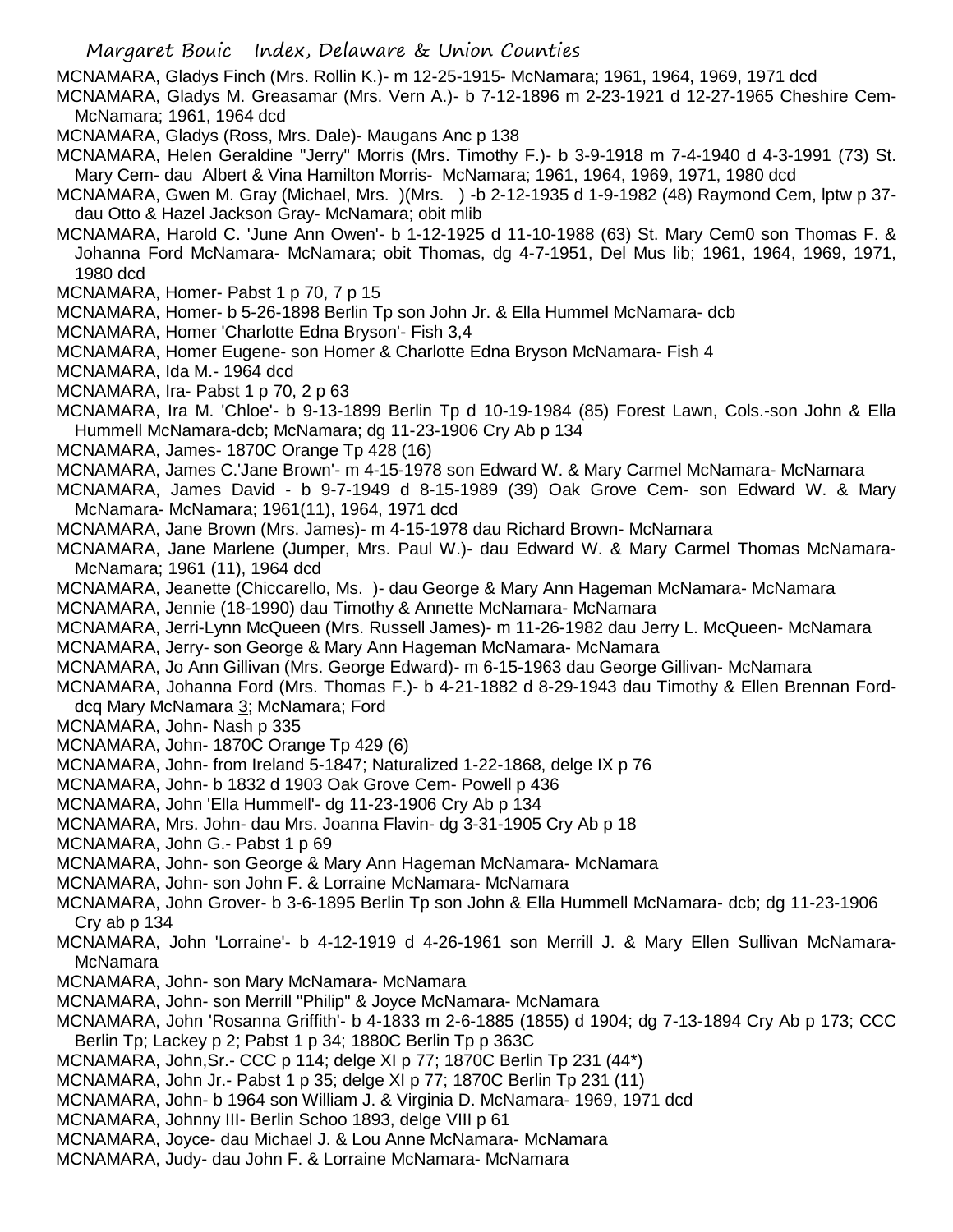Margaret Bouic Index, Delaware & Union Counties MCNAMARA, June Ann Owen (Mrs. Harold C.)- b 6-30-1927 d 12-20-1993 (66) St. Mary Cem- dau George & Katherine Miller Owen- McNamara; 1961, 1964, 1969, 1971, 1980 dcd MCNAMARA, Katherine- b 1873 d 1904 Oak Grove Cem, Powell p 436 MCNAMARA, Katherine M.- probably dau Wm. C. & Anna M. McNamara- 1964 dcd MCNAMARA, Kathleen- dau John F. & Lorraine McNamara- McNamara MCNAMARA, Kathleen (Thomas, Mrs. James)- dau Edward W. & Mary Carmel Thomas McNamara-McNamara; 1961 (13) 1964, 1969 dcd MCNAMARA, Katheryn (Terry, Mrs. Philip)- dau Harold C.& June Ann Owen McNamara- McNamara; 1961 (13), 1964, 1969 dcd MCNAMARA, Kathryn Ann- b 12-29-1962 dau John McNamara- McNamara MCNAMARA, Kathy Lynn- dau Patrick D. & Donna McNamara- McNamara; 1971 dcd- engaged to Jon Todd Almendinger MCNAMARA, Kay (Gerstner, Mrs. )- dau Edward W. & Mary Carmel Thomas McNamara- McNamara MCNAMARA, Kevin Dempsey- son Bill & Sandy McNamara- McNamara- engaged to Andrea J. Roehner MCNAMARA, Kevin- son William J. & Virginia D. McNamara- 1969, 1971 dcd MCNAMARA, Kimberly (Michael, Mrs. )- dau Gwen M. Gray McNamara- McNamara; obit Gwen, mlib MCNAMARA, Lauren- b 2-9-1987 dau Stephen & Carole McNamara- McNamara MCNAMARA, Leroy- pallbearer for Joseph Griffin- dg 6-28-1910 Cry Ab p 134 MCNAMARA, LeRoy- son Gwen M. Gray McNamara- obit Gwen, mlib MCNAMARA, Lillian M.- b 4-25-1904 Berkshire Tp d 9-8-1981 (77) St. Mary Cem- du Geoge & Catherine Ford McNamara- McNamara; dcb MCNAMARA, Linda McCarty (Mrs. Edward O.)- m 11-17-1979 dau George McCarty- McNamara; 1980 dcd MCNAMARA, Lisa- b 1966 dau Francis T. & Carrie A. McNamara- 1969, 1971, 1980 dcd MCNAMARA, Lodema Bagley (Mrs. )- dau Andrew J. & Frances Irwin Bagley- dg 11-11-1910, Cry Ab p 170 MCNAMARA, Lodena Bagley- dau Sarah Irwin Bagley- Pabst 1 p 29 MCNAMARA, Lois A.- dau Richard & Dorothy McNamara- obit Richard, dg 5-31-1953; Del Museum lib MCNAMARA, Lola (Jaynes, Mrs. )- b 9-29-1897 Berlin Tp- dau John & Anna Hummel McNamara- McNamara; obit Vinal R., dg 5-29-1950 Del Mus lib; dcb MCNAMARA, Lorna (Haubiel, Mrs. Craig Eugene)- dau Philip & Joyce Armstrong McNamara- McNamara MCNAMARA, Lorraine (Mrs. John)- McNamara MCNAMARA, Lorraine Joyce (Conner, Mrs. James Leon, II)- n 1955 m 8-11-1979 dau Wallace J. & Charmaine Grooms McNamara- McNamara; 1967, 1971, 1973, 1995 ucd MCNAMARA, Lorna (Haubiel, Mrs. Craig)- dau Merrill "Phillip" & Joyce McNamara- McNamara MCNAMARA, Lou Anne (Mrs. Michael J.)- McNamara MCNAMARA, Lovina (Mrs. Walter)- obit Walter, dg 1-4-1951 Del Museum lib MCNAMARA, M.-CCC p 31 (1875 Berlin Tp MCNAMARA, Malinda- b 1976 dau Robert M. & Mary E. McNamara- 1980 dcd MCNAMARA, Margaret M. Brehm (Mrs. Francis P.)- b 6-27-1908 d 5-26-1990 (81) St. Mary Cem- McNamara; 1961, 1964, 1969, 1971, 1980 dcd MCNAMARA, Margaret (Mrs. Martin)- obit Martin, dg 1-16-1952 Del Mus lib MCNAMARA, Marilyn Sue (Salzbrenner, Mrs. Gregory)- b 1954 m 12-28-1976 dau Wallace J. & Charmaine Grooms McNamara- McNamara; 1967, 1971, 1973, 1975 ucd MCNAMARA, Martha- dau Homer & Charlotte Edna Bryson McNamara- Fish 4 MCNAMARA, Marny- dau Michael J. & Lou Anne McNamara- McNamara MCNAMARA, Martin 'Margaret'- d Wed (72) obit dg 1-16-1952 Del museum lib MCNAMARA, Martin- b 10-19-1873 Orange Tp son Michael & Alice McNamara, dcb; pallbearer for Wm. & Richard Fennell dg 2-24-1905, Cry ab p 10; for Edward Kraus, dg -16-1904 Cry ab p 259 MCNAMARA, ---(Strohm, Mrs. W. H.)- sister Martin McNamara; obit Martin dg 1-16-1952, Del Mus lib MCNAMARA, Mary- Pabst 2 p 63, 7 p 16 MCNAMARA, Mary A.- b 1879 d 1884 Oak Grove Cem, Powell p 436 MCNAMARA, Mary A.- b 10-26-1877 Orange Tp dau M. & Alice Downey McNamara- dcb MCNAMARA, Mary Ann Hageman (Mrs. George)- d 9-2-1975 (57) Oak Grove Cem - McNamara MCNAMARA, Mary Carmel Thomas (Mrs. Edward W.)- m 10-15-1937 dau Claude & Florence C. Corbin Thomas- McNamara; 1961, 1964, 1969, 1971, 1980 dcd MCNAMARA, Mary (Mrs. )- d 2-23-1973 (88) - McNamara

MCNAMARA, Mary Catherine (Cooney, Mrs. Edward T.)- b 6-13-1900 Berlin Tp, dcb d 12-6-1981 (80) bur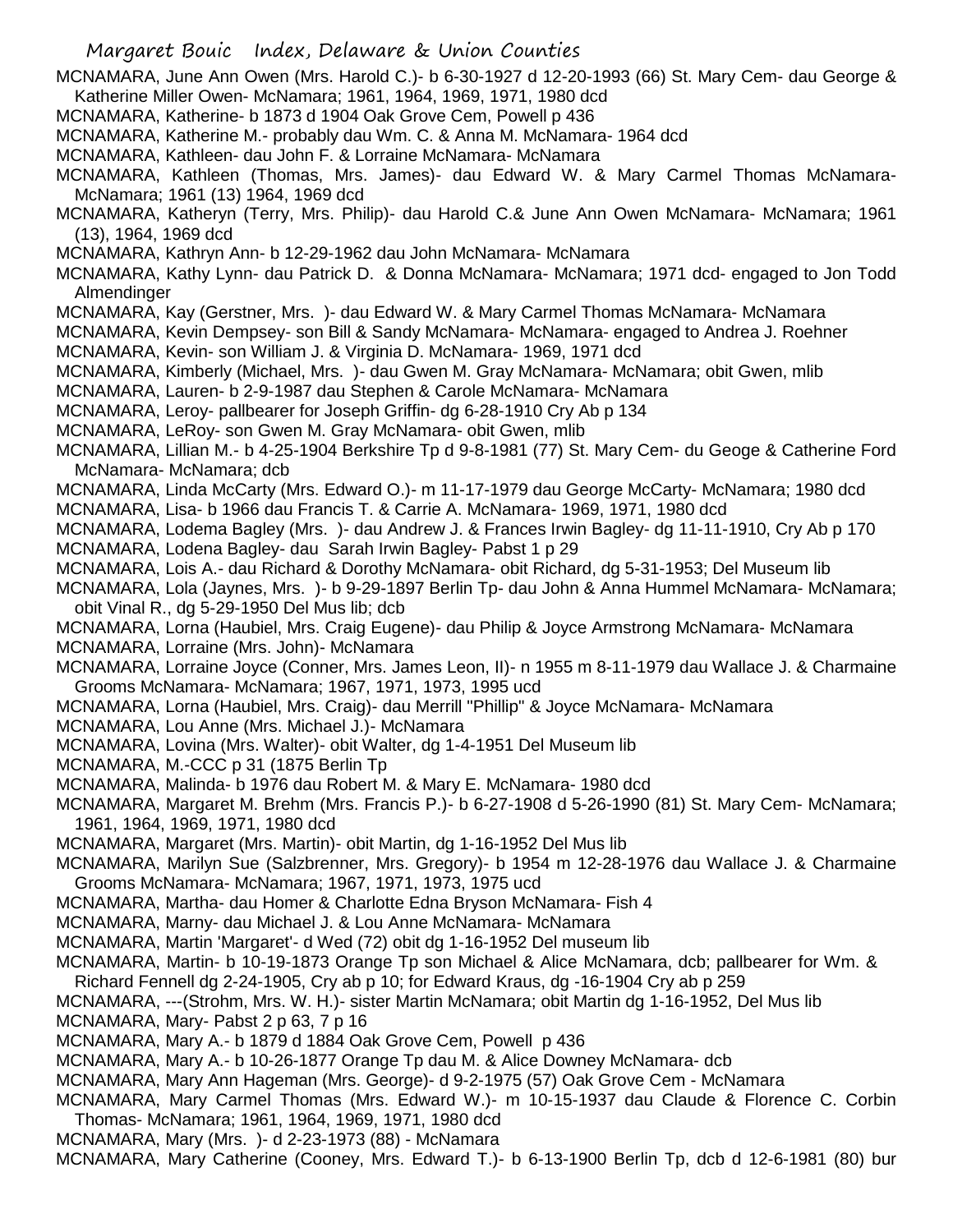Margaret Bouic Index, Delaware & Union Counties New Mex.-dau George & Catharine Ford McNamara- McNamara MCNAMARA, Mary E.- 1961, 1969 dcd, Berlin Tp MCNAMARA, Mary Ellen (Buckingham, Mrs. )- dau Francis P. & Margaret M. Brehm McNamara- McNamara MCNAMARA, Mary Ellen -dauJohn f. & Lorraine McNamara- McNamara MCNAMARA, Mary (Mrs. Robert M.)- 1980 dcd MCNAMARA, Mary Ellen Sullivan (Mrs. Merrill)- m 1913 d 2-23-1973 bur St. Mary's Cem- McNamara MCNAMARA, Mary Margaret- b 1-10-1903 d 10-12-1969 dau Thomas F. & Johanna Ford McNamara- dcq Mary McNamara 1; 1961, 19694 dcd; obit Thomas F., dg 4-7-1951, Del Museum lib MCNAMARA, Matthew David- b 3-6-1980 son Stephen M. & Carole McNamara- McNamara MCNAMARA, Maurene (Palardy, Mrs. Thomas J.)- m 12-11-1970 dau Timothy F. & Helen Geraldine Morris McNamara- McNamara- 1961 dcd (17) MCNAMARA, Melissa (Brant, Mrs. Paul)- b 1970 m 8-14-1993 dau Francis T. & Carrie A. McNamara-McNamara; 1971, 1980 dcd MCNAMARA, Melissa- b 1968 dau Patrick T. & Donna McNamara- 1971 dcd MCNAMARA, Merrill "Philip"'Joyce'- b 4-23-1921 d 11-3-1994 (73) St. Mary Cem- son Merrill & Mary Sullivan McNamara- McNamara MCNAMARA, Merrill 'Mary Ellen Sullivan'- McNamara MCNAMARA, Merrel J.- son John & Ella Hummell McNamara- dg 11-23-1906 Cry Ab p 134; Pabst 1 p 70 MCNAMARA, Michael- Pabst 1 p 51 MCNAMARA, Michael- from Ireland 10-1852 Naturalized 10-5-1867, delge IX p 76 MCNAMARA, Michael- b 1864 d 1887 Oak Grove Cem, Powell p 436 MCNAMARA, Michael- b 1834 d 1884 Oak Grove Cem Powell p 436 MCNAMARA, Michael- 1870C Orange Tp 429 (39\*) MCNAMARA, Michael,Jr.- 1870C Orange Tp 429 (8) MCNAMARA, Michael- d Sunday- Madison Co Democrat 2-12-1879, unec XII p 32 MCNAMARA, Michael Allen 'Carla Faye Ishler'- m 10-10-1987 son Francis T. & Carrie A. McNamara-McNamara MCNAMARA, Michael 'Allie Downey'- m 8-15-1860 dcm; 1880C Delaware Town p 526A MCNAMARA, Michael- b 1963 son Francis Thomas & Carrie Ann Pinney McNamara- McNamara; 1969, 1971, 1980 dcd MCNAMARA, Michael- son Merrill "Philip" & Joyce McNamara- McNamara MCNAMARA, Michael T.- b 1957 son Harold C. & June Ann Owen McNamara- McNamara; 1961, 1964, 1969, 1971, 1980 dcd MCNAMARA, Michael J. 'Lou Anne'- d 5-10-1982 (37) Marlborough Cem- son Phillip McNamara- McNamara MCNAMARA, Michelle A. (Harris, Mrs. Randy A.)- b 1963 m 9-27-1986 dau Francis Thomas & Carrie Ann Pinney McNamara- McNamara; 1969, 1971 dcd MCNAMARA, Micky- son Michael J. & Lou Anne McNamara- McNamara MCNAMARA, Mildred (Mrs. )- obit Richard, dg 5-31-1953 Del Mus library MCNAMARA, Nathan Patrick- b 1-28-1976 (14-1990)-son Timothy D. & Annette Jackson McNamara-McNamara MCNAMARA, Noreen (Smith, Mrs. )- dau Merrill "Phillip" & Joyce Armstrong McNamara- McNamara MCNAMARA, O'Dell- b 4-14-1902 Del Town d 12-4-1965 (63) Oak Grove Cem- son Richard & Anna Hummel McNamara- dcb; McNamara MCNAMARA, Olive "Ollie"Ruth (Havens, Mrs. )- dau Richard & Anna Hummel McNamara- McNamara; dcb MCNAMARA, Patricia (Parker, Mrs. Dr. James R.)- McNamara MCNAMARA, Patricia- b 1967 dau Patrick T. & Donna McNamara- 1971 dcd MCNAMARA, Patrick 'Linda Adams'- son Merrill "Phillip" & Joyce McNamara- McNamara MCNAMARA, Patrick T.'Donna'- son Edward W. & Mary Carmel Mahoney McNamara- McNamara; 1961 (18), 1971 dcd MCNAMARA, Patsy- 1870C Orange Tp 429 (4) MCNAMARA, Paul G.- 1961, 1971 dcd MCNAMARA, Paul L.- d 12-13-1983 (64) St. Mary Cem MCNAMARA, Paul- son Vinal & Mildred McNamara- obit Richard, dg 5-31-1953; obit Vinal R. dg 5-2-1950 Del Mus library MCNAMARA, Paul- son Thomas F. & Johanna Ford McNamara- McNamara; obit Thomas, dg 4-7-1951 Del Mus lib; 1969, 1969 dcd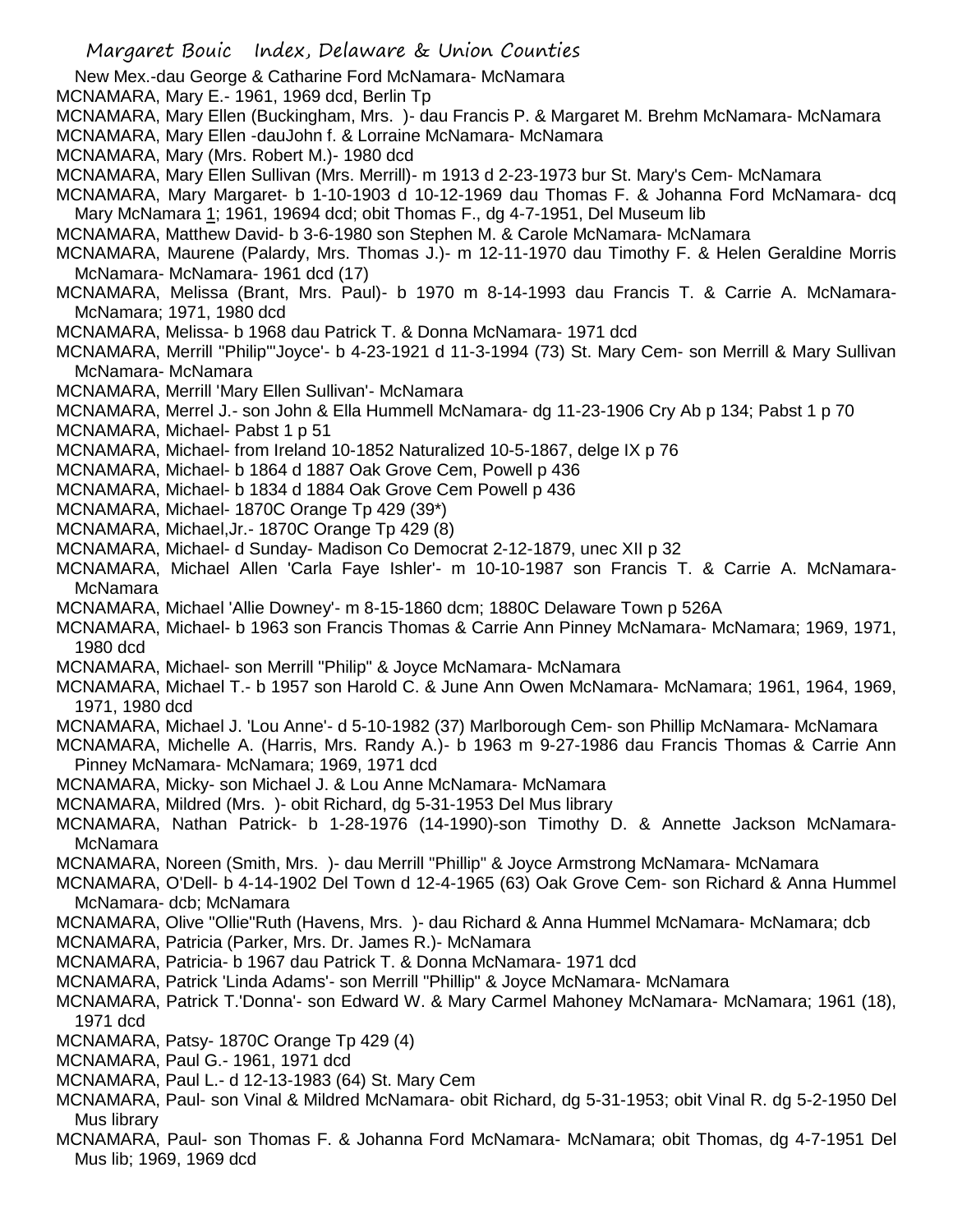Margaret Bouic Index, Delaware & Union Counties MCNAMARA, Paula May- b 11-10-1970 dau Daniel J. & Barbara Suzanne McCreary McNamara- McNamara MCNAMARA, Philip- son Merrill & Mary Ellen McNamara- McNamara MCNAMARA, Polly- b 1970 dau Daniel J. & Barbara McNamara- 1971, 1980 dcd MCNAMARA, Richard- 1870C Berlin Tp 231 (5) MCNAMARA, Richard- son George & Mary Ann Hageman McNamara- McNamara MCNAMARA, Richard 'Dorothy M.'- b 10-25-1913 d Thurs dg 5-31-1953 son Mildred McNamara- Del Mus lib MCNAMARA, Richard L.- son Richard & Dorothy McNamara- obit Vinal R., dg 5-2-1950, obit Richard dg 5-31- 1953 Del Museum library MCNAMARA, Rita L. (Schnipke, Mrs.Lawrence)(Midgley, Mrs. )- b 1951 dau Edward W. & Mary Carmel Thomas McNamara- McNamara; 1961, 1964, 1969, 1971 dcd MCNAMARA, Robert E.- d infancy- son Vern A. & Gladys M. McNamara- McNamara MCNAMARA, Robert Lee- son John F. & Lorraine McNamara- McNamara MCNAMARA, Robert- son Merrill & Mary Ellen Sullivan McNamara- McNamara MCNAMARA, Robert Patrick II 'Susan Alene Beasecker'- m 6-17-1989 son Walter J. McNamara- McNamara MCNAMARA, Robert- son Robert E. & Ruthann McNamara- 1971(11), 1964, 1969, 1971 dcd MCNAMARA, Robert M. 'Mary E.'- 1980 dcd MCNAMARA, Robert 'Ruth Ann Saulsbury'- Phillips p 111; 1961, 1964, 1969, 1971, 1980 dcd MCNAMARA, Rolland W.- son John & Ella Hummell McNamara- dg 11-23-1906, Cry Ab p 134; Pabst 1 p 70 MCNAMARA, Rollin K. "Rollie"'Gladys Finch'- m 12-25-1915 d 9-14-1974 (84)- McNamara; 1961, 1964, 1969, 1971 dcd MCNAMARA, Rosanna Griffith (Mrs. John)- b 12-25-1840/1 d 7-5-1894 (52/53-6-10) dcdeaths- dau Richard & Amelia Hayes Griffith- dcq Mary McNamara 5; dg 7-13-1894 Cry Ab p 173; Pabst 1 p 70; 1870C Berlin Tp 231 (28) MCNAMARA, Rosemary R. (White, Mrs. Thomas)- dau Edward W. & Mary Carmel Thomas McNamara-McNamara MCNAMARA, Rosiana L.- dau John & Ella Hummell McNamara- dg 11-23-1906, Cry Ab p 134 MCNAMARA, Russell James 'Jerri-Lynn McQueen'- b 1962 m 11-26-1982 son Wallace J. & Charmaine S. McNamara- McNamara; 1967, 1971, 1973, 1975, 1979, 1981 ucd MCNAMARA, Ruth Ann Saulsbury (Mrs. Robert)- b 1928 dau Ad. Edward & Clara Trout Sausbury- Phillips p 111; 1961, 1964, 1969, 1971, 1980 dcd MCNAMARA, Ruth I. (Mrs. Walter E.)- 1961, 1969, 1971 dcd MCNAMARA, Sarah Marie- b 6-24-1979 dau William Martin & Diane Lee Hansen McNamara- McNamara MCNAMARA, Sarah (10-1990)- dau Timothy & Annette McNamara- McNamara MCNAMARA, Sandy (Mrs. Bill)- McNamara MCNAMARA, Sharon (Blackston, Mrs. Bruce)- dau Harold C. & June Ann Owen McNamara- McNamara; 1961, 1964 dcd MCNAMARA, Shelly- dau Francis McNamara- McNamara MCNAMARA, Sonny- son Gwen M. Gray McNamara- obit Gwen, mlib MCNAMARA, Stephen M.'Carol Dee Gonda'- m 10-14-1972 son Edward W. & Mary Carmel Thomas McNamara- McNamara; 1961 (12), 1964, 1971 dcd MCNAMARA, Steven- b 1956 son Robert E. & Ruth Ann McNamara- 1961, 1964, 1969, 1971, 1980 dcd MCNAMARA, Sue Ellen (Wolf, Mrs. Charles)- dau Merrill "Phillip" & Joyce McNamara- McNamara MCNAMARA, Susan Alene Beasecker (Mrs. Robert Patrick,II)- m 6-17-1989 dau Douglas Beasecker-McNamara MCNAMARA, Susan Irene- McNamara MCNAMARA, T. "Ed"- brother Paul L. McNamara- McNamara MCNAMARA, Teresa (Reilly, Mrs. Lawrence R.)- b 10-28-1902 son Thomas George & Catherine Ford McNamara- McNamara; dcb late MCNAMARA, Theresa Ann (Anderson, Mrs. )- dau Francis P. & Margaret M. Brehm McNamara- McNamara; 1961, 1964 dcd MCNAMARA, Thomas- d age 21 dg 5-7-1885 Cry Ab p 109, accident MCNAMARA, Thomas- 1870C Berlin Tp 222 (68\*) MCNAMARA, Thomas- W Berlin School 1884-5- delge VIII p 61 MCNAMARA, Thomas- Pabst 1 p 45, 2 p 63 MCNAMARA, Thomas Edward- son Thomas F. & Johanna Ford McNamara-; Ford; obit Thomas F., 4-7-1951 Del Mus lib; 1961, 1969, 1971, 1980 dcd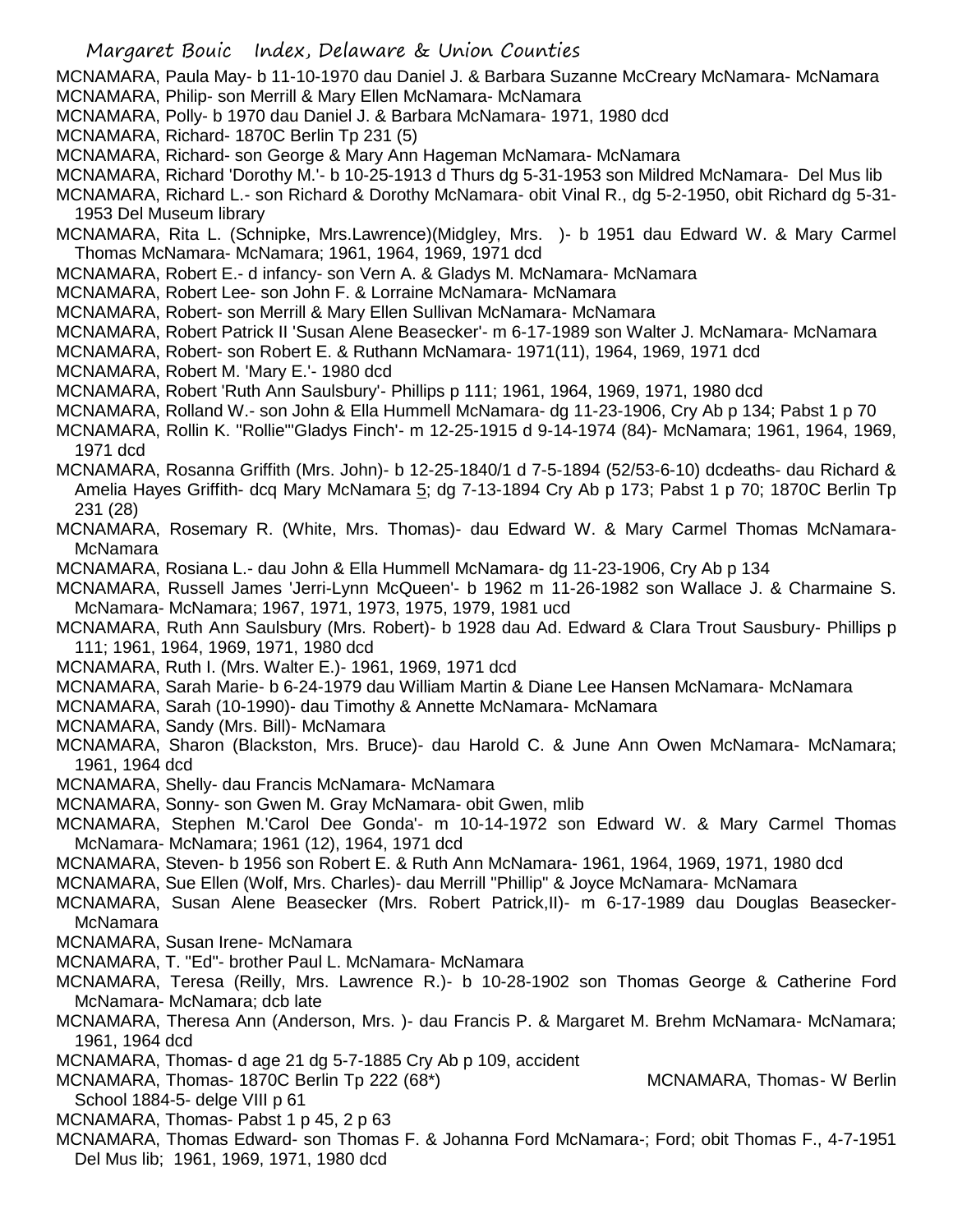Margaret Bouic Index, Delaware & Union Counties MCNAMARA, Thomas F. 'Johanna Ford'- b 7-4-1875 dcb, 4-7-1915 St. Mary Cem- son John & Rosanna Griffith McNamara- dcq Mary McNamara 2; McNamara; obit dg Del Mus lib MCNAMARA, Thomas- b 1968 son Francis T. & Carrie A. McNamara- 1969, 1971, 1980 dcd MCNAMARA, Thomas George- brother Edward William & Mary C Thomas McNamara- 1961(7), 1964, 1969, 1971 dcd- McNamara MCNAMARA, Thomas M.- 1870C Orange Tp 429 (8) MCNAMARA, Timothy D. 'Annette Jackson'- m 6-7-1969 son Timothy & Helen G. McNamara- McNamara; 1961(13), 1964 dcdMcNamara MCNAMARA, Timothy E.- son Timothy F. & Geraldine Morris McNamara- McNamara MCNAMARA, Timothy F.'Helen Geraldine Morris'- m 7-4-1940 son Thomas F. & Johanna Ford McNamara-McNamara; Ford; obit Thomas F. dg 4-7-1951 Del Mus lib; 1961, 1964, 1969, 1971, 1980 dcd MCNAMARA, Vade 'Eva Cody'- McNamara MCNAMARA, Vern A. 'Gladys M.'- m 2-23-1921 d 1958; Pabst 2 p 63 MCNAMARA, Verna- Pabst 1 p 70 MCNAMARA, Vernon A.- son John & Ella Hummell McNamara- dg 11-23-1906, Cry Ab p 134 MCNAMARA, Vinal Ray- b 8-16-1889 Berlin Tp d Tues (60) son Richard & Annie Hummel McNamara, dcb; dg 5-2-1950 obit Del Museum lib MCNAMARA, ---(Havens, Mrs. George)- sister Vinal- obit Vinal dg 5-2-1950 Del lib MCNAMARA, Virginia Agnes Dempsey (Mrs. William John)- m 10-5-1963 dau John C. & Naomi Dempsey McNamara- 1964, 1969, 1971 dcd MCNAMARA, Wallace J.'Charmaine Grooms'- b 2-13-1918 m 9-6-1952 d 9-24-1988 (70) Raymond Cem- son Vade & Eva Cody McNamara- McNamara; 1967, 1971, 1973, 1975, 1977, 1979, 1981, 1983 ucd MCNAMARA, Walter E. 'Ruth I.'- Pabst 1 p 70; 1961, 1969, 1981 dcd MCNAMARA, Walter Frrancis- b 6-27-1892 Delaware Town son P. J. & Maggie Bresnahan McNamara- dcb MCNAMARA, Walter G.- b 6-13-1904 Berlin Tp son John & Ella Hummell McNamara, dcb; dg 11-23-1906 Cry Ab p 134 MCNAMARA, Walter 'Lovina'- d Thurs (58) obit dg 1-4-1951 Del Museum lib MCNAMARA, Wanda (Longstretch, Ms. A. j.)- dau Homer & Charlotte Edna Bryson McNamara- Fish 4 MCNAMARA, William- Pabst 1 p 36, 2 p 63; hadc p 92; CCC Berlin Tp MCNAMARA, William- Berlin Tp 1890; delge XI p 77; 1870C Berlin Tp 231 (8) MCNAMARA, William C. 'Anna Margaret Foley'- d 3-1-1972 (68) St. Mary Cem- son Thomas F. & Johanna Ford McNamara- McNamara; obit Thomas dg 4-7-1951, Del Mus lib; 1961, 1964, 1969, 1971 dcd MCNAMARA, William D.- son Richard & Dorothy M. McNamara- obit Richard, dg 5-31-1953 Del Mus lib MCNAMARA, William J. 'Virginia Agnes Dempsey'- m 10-5-1963 son William C. & Anna Margaret Foley McNamara- McNamara; 1961, 1964, 1969, 1971, 1980 dcd MCNAMARA, William Martin 'Diane Lee Hansen'-b 1953 m 12-1-5-1978 son Edward William & Mary Carmel Thomas McNamara- McNamara; 1961, 1964, 1969, 1971 dcd MCNAMARA, William P.- Marysville p 23 MCNAMARA, Yvonne (Salyers, Mrs. )- dau Gwen M. Gray McNamara- McNamara; obit Gwen, mlib MCNAMIRA, Ethel (Hutchisson, Mrs. William Wallace)- b 1901 m 1922 d 5-19-1970 Hutchisson p 53 MCNAMEE, Amy Irene (Baker, Mrs. James)- dau Walter & Ruth Irene Crawford McNamee- McIntire 171211 MCNAMEE, Betty (Cook, Mrs. )- dau Orville W. & Lucille McNamee- McNamee MCNAMEE, Bridget McKittrick (Mrs. John)- d 1889 sister John Mckittrick- McKitrick p 395 MCNAMEE, Charles W. 'Linda L.- b 10-31-1941 m 9-10-1961 son John & Martha McNamee- 1985 uch p 24, 60, 103; 1949, 1959, 1962, 1967, 1971, 1973, 1975, 1977, 1979, 1981, 1983, 1991 ucd MCNAMEE, Dorothy Lucille- b 1924 d 1925 Newhouse Cem p 1 dau Walter & Ruth Irene Crawford McNamee-McIntire 171215 MCNAMEE, Eleanor (Batten, Mrs. William)- 9-19-1833 d 7-19-1870 Nash p 113 MCNAMEE, Emma (Mrs. Joseph)- 1985 uch p 103 MCNAMEE, H. S.- brother Orville W. McNamee- McNamee MCNAMEE, James- son John & Bridget McKittrick- McKitrick p 395 MCNAMEE, Joe- brother Orville McNamee- McNamee MCNAMEE, John 'Bridget McKittrick- McKitrick p 395 MCNAMEE, John- son John & Bridget McKittrick- McKitrick p 395 MCNAMEE. John- brother Orville McNamee- McNamee

MCNAMEE, John W. 'Martha Patterson'- b 9-15-1916 m 6-8-1939 son Joseph & Emma McNamee- 1985 uch p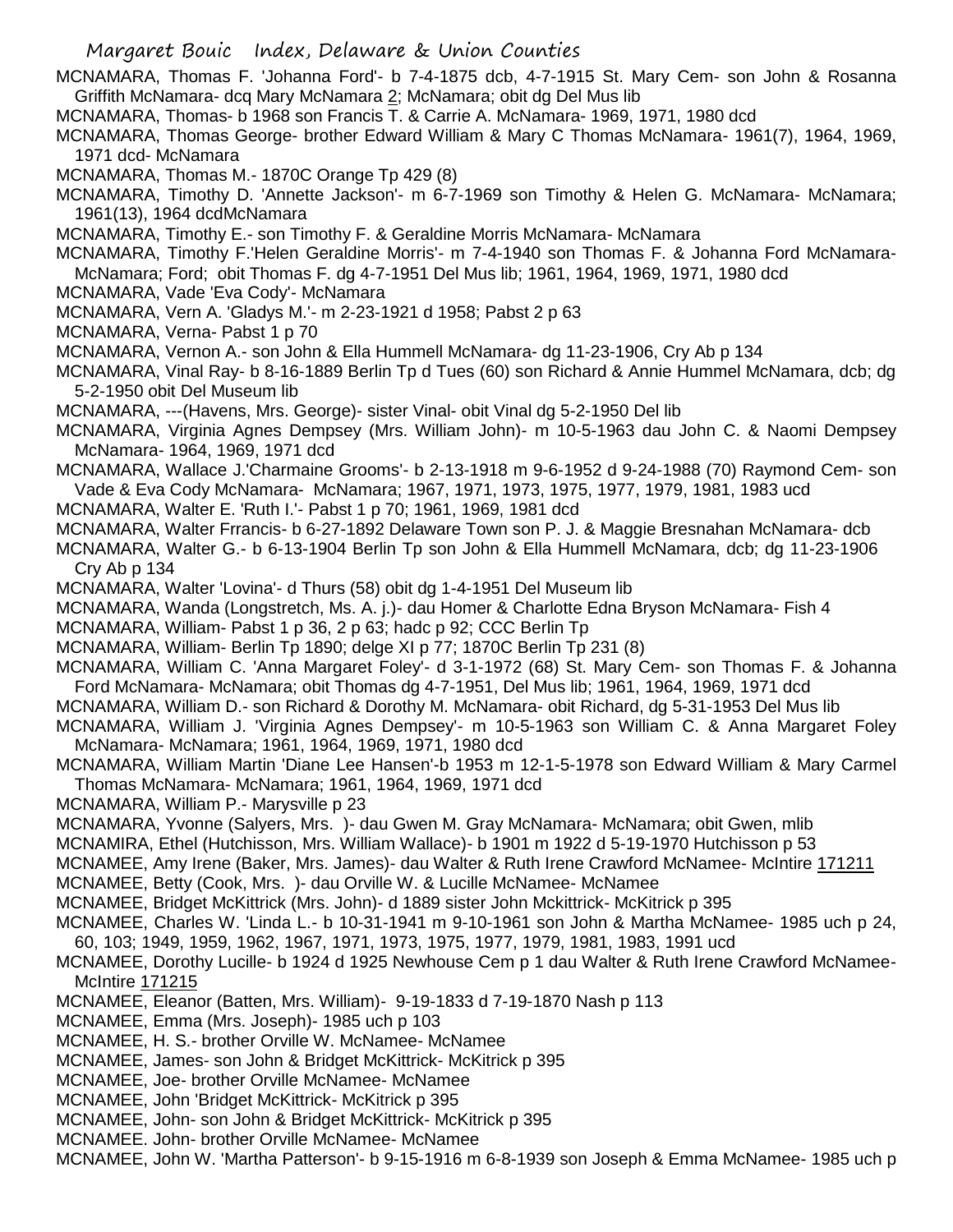60, 103, 160; 1949, 1959, 1962, 1967, 1971, 1973, 1975, 1977, 1979, 1981, 1983, 1991 ucd

MCNAMEE, Linda L. Gray (Mrs. Charles W.)- b 7-4-1942 dau Bernard & Dorothea Gray- 1985 uch p 60, 103, 159; 1962, 1967, 1971, 1973, 1975, 1977, 1979, 1981, 1983, 1991 ucd

MCNAMEE, Lisa Jo Chapman (Mrs. Johnathan Scott)- m 6-12-1982- dau Sam Chapman- McNamee; 1985 uch p 24; 1983, 1991 ucd

MCNAMEE, Lucile (Mrs. Orville W.)- McNamee

MCNAMEE, Mark- b 12-15-1966 son Charles W. & Linda L. Gray McNamee- 1985 uch p 103; 1967, 1971, 1973, 1975, 1977, 1979, 1981, 1983, 1991 ucd

MCNAMEE, Martha E. Patterson (Mrs. John W.'- b 11-27-1917 m 6-8-1939- dau Clarence & Ilo Patterson-1985 uch p 60, 103, 160; 1949, 1959, 1962, 1967, 1971, 1973, 1975, 1977, 1979, 1981, 1983, 1991 ucd

- MCNAMEE, Mary- dau John & Bridget McKittrick- McKitrick p 395
- MCNAMEE, Mary Janet- d 6-17-1961 (8) dau Walter Charles McNamee- McIntire 1712141
- MCNAMEE, Orliss- brother Orville W. McNamee- McNamee
- MCNAMEE, Orville W. 'Lucille'- b 1-31-1908 d 10-16-1987 (79) Marlborough Cem- McNamee
- MCNAMEE, Roxy Pauline (Koster, Mrs. Gerald)- dau Wlater & Ruth Irene Crawford McNamee- McIntire 171212
- MCNAMEE, Ruth Irene Crawford (Mrs. Walter)- dau Elbert C. & Minnie Shearer Crawford McIntire 17121; 1964 dcd
- MCNAMEE, Ruth Justine (Knight, Mrs. Kenneth)- dau Walter & Ruth Irene Crawford McNamee- McIntire 171213
- MCNAMEE, Jonathan Scott 'Lisa Jo. Chapman'- b 6-11-1963 m 6-12-1982 son Charles W. & Linda L. Gay McNamee- 1985 uch p 24, 103; 1967, 1971, 1973, 1974, 1977, 1979, 1981, 1983, 1991 ucd
- MCNAMEE, Johnathon S.- 1991 ucd
- MCNAMEE, Joseph 'Emma'- 1985 uch p 103
- MCNAMEE, Thomas F.- son John & Bridget McKittrick- McKitrick p 395
- MCNAMEE, Waldo- brother Orville McNamee- McNamee
- MCNAMEE, Walter Charles- son Walter & Ruth Irene Crawford McNamee- McIntire
- 171214
- MCNAMEE, Walter 'Ruth Irene Crawford'- Mcintire (17121); 1964 dcd
- MCNAMES, Ames 'Cornelia- 1820C Bennington Tp p 116; 1830C Del Co; 1850C Ogle Co, Ill- Sue Gunter letter; ogs Nov 1980 p 151
- MCNAMES, Amos- 1835 men p 11 #91 Bennington Tp
- MCNAMES, Cornelia (Mrs. Ames)- b Pa about 1785, Sue Gunter letter
- MCNAMES, Eunice Wells (Mrs. Welcome)- m 10-29-1838- Sue Gunter letter
- MCNAMES, James W.- b 1822 son Ames & Cornelia McNames- Sue Gunter letter
- MCNAMES, Mary- b 1830 dau Ames & Cornelia McNames- Sue Gunter letter
- MCNAMES, Orison 'Julia'- b 1824 son Ames & Cornelia McNames- Sue Gunter letter
- MCNAMES, Welcome 'Eunice Wells'-m 10-29-1838 son Ames & Cornelia McNames- Sue Gunter letter
- MCNARY, Clement 'Josie'- McNary
- MCNARY, Josei (Mrs. Clement) (Carroll, Mrs. )- McNary
- MCNARY, N. Robert 'Saundra Hoffman'- m 2-19-1983- son Clement & Josie McNary- McNary
- MCNARY, Saundra Hoffman (Mrs. N. Robert)- m 2-19-1983 dau Mr. & Mrs. Charles Combs- McNary
- MCNATT, Leoma (Cruch, Mrs. John)- m 10-26-1843 Madison Co, unec X p 7
- MCNAUL, Beverly J.(Bender, Mrs. George Eldon)- b 11-15-1922 m 5-1948 Weiser p 121
- MCNAUGHTEN, Beverly Manchester (Mrs. Frank)- Genther p 59
- MCNAUGHTEN, Blanche B. Holcomb- b 8-12-1882 m 11-29-1899 d 4-13-1971 dau James Dawson & Rose Mae Williams Holcomb - ped Eleanor Mae Wilson Shonting 7; delge III p 31
- MCNAUGHTEN, Frank 'Beverly Manchester'- Genther p 59
- MCNAUGHTEN, Lavena Sue (Bushong, Mrs. David Walter)- m 8-3-1968 dau Frank & Beverly Manchester McNaughten- Genther p 59
- MCNAUGHTEN, Lola Blanche (Wilson, Mrs. James Henry)- b 3-19-1902 m 11-29-1922 dau Stewart Alexander & Blanche B. Holcomb McNaughten- ped Eleanor Mae Wilson Shonting 3; delge III p 31
- MCNAUGHTEN, Martha Jane Pugh (Mrs. Tunis Alexander)- b 8-27-1844 m 11-12-1868 d 4-5-1932 dau David & Elizabeth Whetsel Pugh- ped Eleanor Mae Wilson Shonting 13; delge III p 30
- MCNAUGHTEN, Mary Stover Grove (Mrs. Thomas)- b 11-25-1801 m 1-13-1835 d 9-15-1866 ped Eleanor Mae Wilson Shonting 25; delge III p 31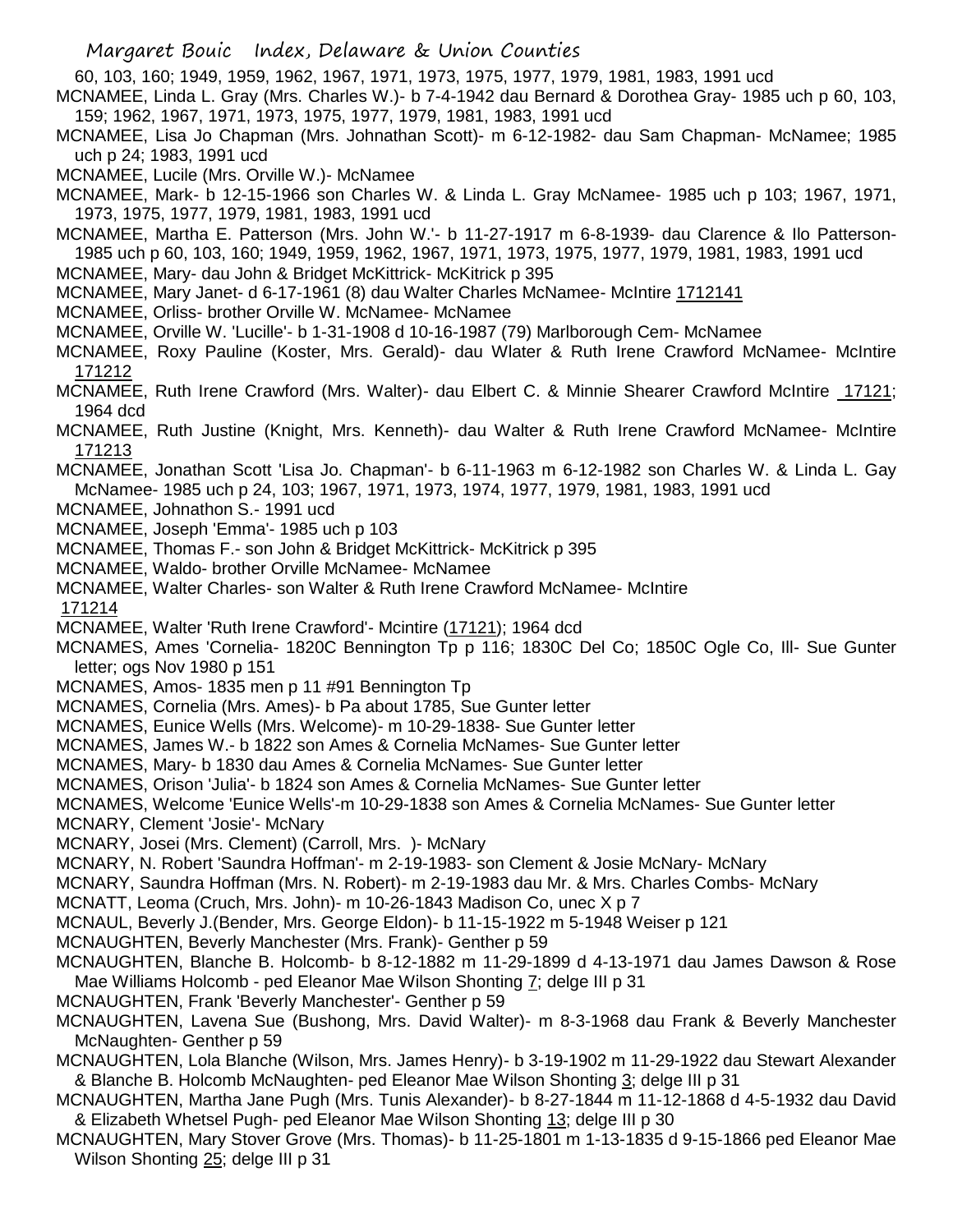MCNAUGHTEN, Stewart Alexander 'Blanche B. Holcomb'- b 11-2-1876 m 11-29-1899 d 4-24-1962 son Tunis Alexander & Martha Jane Pugh- ped Eleanor Mae Wilson Shonting 6; delge III p 31

MCNAUGHTEN, Thomas 'Mary Stover Grove'- b 9-26-1786 m 1-18-1835 d 6-22-1863 ped Eleanor Mae Wilson Shonting 24; delge III p 30

MCNAUGHTEN, Tom- 1908 dch 414

- MCNAUGHTEN, Tunis Alexander 'Martha Jane Pugh'- b 3-20-1845 m 11-12-1868 d 12-22-1919 son Thomas & Mary Stover Grove McNaughten- ped Eleanor Mae Wilson Shonting 12; delge III p 31
- MCNAY, Bessie Bell- b 10-6-1874 Kingst. Tp dau Flavin & Samantha Lott McNay- dcb
- MCNAY, Esther (Schell, Mrs. Emerson Dewitt)- b 1-5-1918 m 6-22-1940 d 10-7-1947- Weiser p 733
- MCNEAL, ---Dix (Mrs. )- dau David & Margaret Ann Pool Dix- dg 3-16-1894 Cry Ab p 160
- MCNEAL, Elder A.- 1883 uch V p 582; uca p 92
- MCNEAL, Almira Miller (Mrs. William)- m 9-2-1866 ucm 4021; lptw p 89
- MCNEAL, Ann (Carr, Mrs. John thomas)- b 1875 d 1944; 1985 uch p 22
- MCNEAL, Arena- dau John & Elisabeth McNeal- 1850 Taylor Tp 1102-1119 p 164 (4,O)
- MCNEAL, Barbara Ann (Boring, Mrs. Philip)- dau Bernard Weldon & Mildred E. Evans McNeal- McNeal
- MCNEAL, Benjamin J. 'Laura I. Rinnert'- b 4-22-1891 d 9-8-1981 (90) Prospect Cem, obit mlib; McNeal
- MCNEAL, Bernard Weldon 'Mildred E. Evans'- b 4-18-1913 m 6-6-1937 d 1-15-1992 (78) Prospect Cem- son
- Benjamin J. & Laura I. Rinnert McNeal- McNeal; delge II p 33, IV p 58; obit Benjamin J.,mlib; 1985 uch p 65
- MCNEAL, Betty (Scheeder, Mrs. Donald)- dau Charles & Starling Hendrickson McNeal= McNeal
- MCNEAL, Blakely-son Justin J. McNeal- McNeal
- MCNEAL, Catharine (Riley, Mrs. John)- m 2-24-1859 ucm 2847 dau John & Elisabeth McNeal- 1840C Leesburg Tp 52 (5-10); 1850C Taylor Tp 1102-1119 p 163 (15,O); mt 3-16-1859
- MCNEAL, Catherine- dau Samuel & Martha E. McNeal- 1880C York Tp 11 p 2 (15,O,O,O)
- MCNEAL, Charles- b 4-1871- 1900C Jerome Tp 168-177 p 8A (21,O,O,O)
- MCNEAL, Charles- delge IX p 69, Del Co Pioneers
- MCNEAL, Charles A. 'Myrtle Willauer'- b 12-25-1881 m 12-20-1903 dcm son S. F. & Rosetta J. Battenfield McNeal
- MCNEAL, Charles A.- son Samuel & Martha E. McNeal- 1880C York Tp 11 p 2 (9,O,O,O)
- MCNEAL, Charles R. 'Starling Hendrickson'- m 4-27-1929- McNeal; 1949, 1959, 1962 ucd
- MCNEAL, Chester 'Evelyn Willadeen Taylor'- b 10-2-1922 m 5-29-1983 son Francis Irvin & Sophia Heinla McNeal- Genther p 63
- MCNEAL, Christa Ann (Marks, Mrs. Jonah)- m 3-16-1850 ucm 1514; unec VII p 60, XIV p 17
- MCNEAL, Christian- 1870C Thompson Tp 504 (24)
- MCNEAL, Clarissa Welch/Welsh (Mrs. Daniel W.)- m 5-24-1868 ucm 4384; 1870C Taylor Tp 135-125 p 16 (22,O)
- MCNEAL, Christopher- son James Charles & Suzanne Miller McNeal- McNeal
- MCNEAL, Cindy Shekerko (Mrs. Jerry Lee)- m 7-23-1989- McNeal
- MCNEAL, Cuma- dau Maud Pettiford McNeal- McNeal
- MCNEAL, Daniel- son John & Elisabeth McNeal- 1883 uch IV p 500; 1840C Leesburg Tp 152 (-5); 1850C Taylor Tp 1102-1119 p 163 (13,O); 1860C Tay Tp 983-1000 (23,O)
- MCNEAL, Daniel W. 'Clarissa Welch/Welsh'- m 5-24-1868 ucm 4384
- MCNEAL, David- unec XII p 67 (1866)
- MCNEAL, David A.- b 2-6-1897 d 9-24-1953 WWI Claibourne Cem p 84
- MCNEAL, Mr. & Mrs. Dennis- attended fun Burton Skeels, dg 1-18-1910 Cry Ab p 88
- MCNEAL, Dixie P. (Mrs. James R.)- 1971 dcd
- MCNEAL, Donna (Herman Mrs. Paul Edward)- b 1-12-1929 m 8-27-1955- Weiser p 307
- MCNEAL, Donna (Mrs. James)- McNeal
- MCNEAL, Dorothy (Mrs. Walter)- d 10-22-1981 (65)- McNeal; obit mlib
- MCNEAL, E.- 1883 uch V p 684
- MCNEAL, Eleanor- dau John & Elisabeth McNeal- 1850C Taylor Tp 1102-1119 p 164 (9,O)
- MCNEAL/MCNEIL, Elijah 'Sonie Miller'- m 10-31-1867 ucm 4273 son John & Elisabeth McNeal- 1840C Leesburg Tp 152 (-5); 1850C Taylor Tp 1102-1119 p 164 (11,O); 1870C Taylor Tp 216-207 p 26 (29,O)
- MCNEAL, Elijah- d 12-29-1869 (2m10d) son W. & A. Union Christ. Ch Cem- lptw p 89
- MCNEAL, Elizabeth (Mrs. John)- 1883 uch V p 680; 1840C Leesburg Tp 152 (30-40); 1850C Taylor Tp 1102- 1119 p 163 (44,O); 1870C Tay Tp 135-127 p 16 (63,O)
- MCNEAL, Evelyn Willadeen Taylor (Clark, Mrs. Merril Julius)- div (Downing, Mrs. Eldon Chesney)(Teynor, Mrs.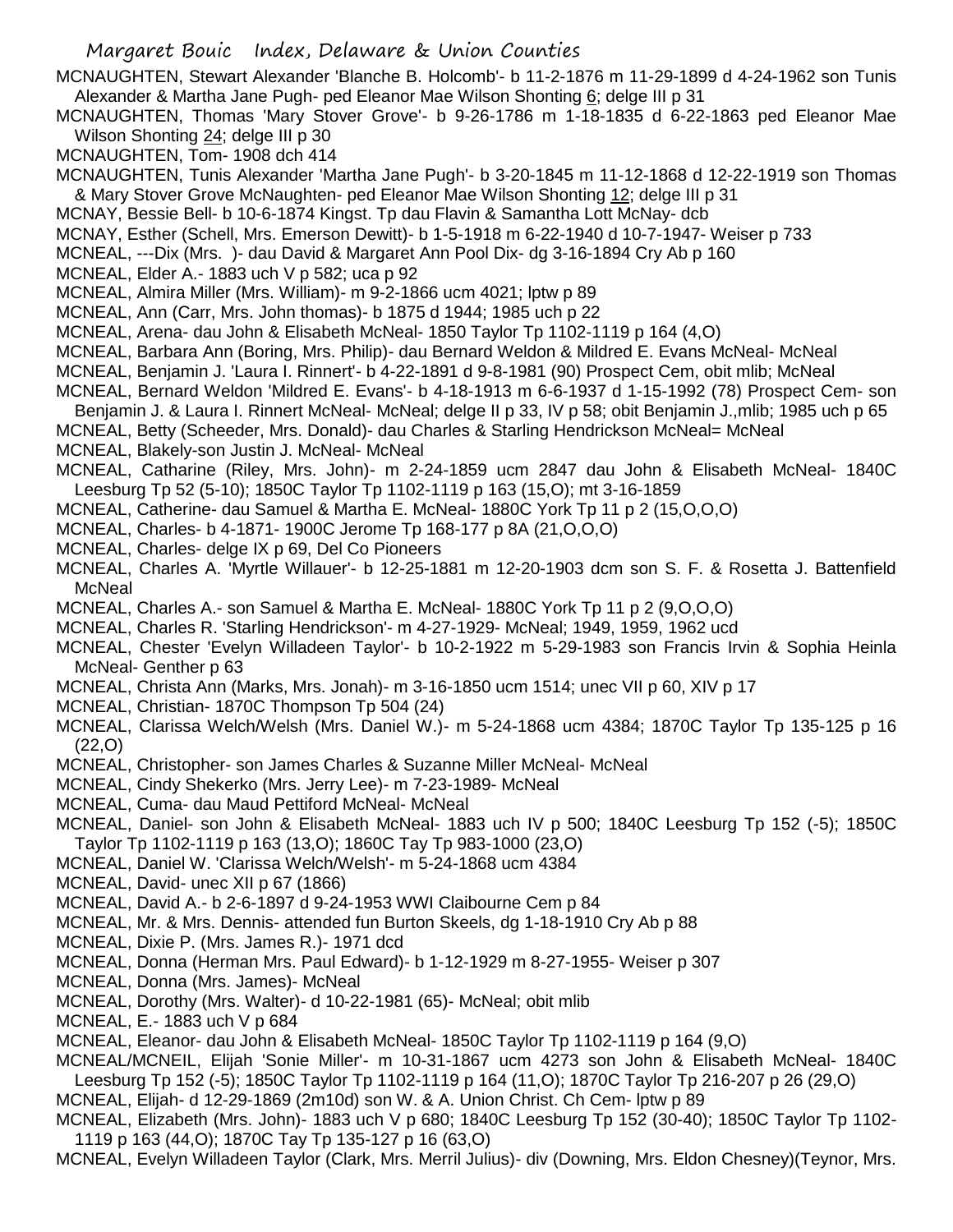- Margaret Bouic Index, Delaware & Union Counties Barry Gilbert)(Mrs. Chester)- b 1-24-1925 m(1) 4-6-1943 (2) 8-6-1962 (3) 9-3-1965 (4) 5-29-1983 dau John Carpenter & Rachel Eunice Simkins Taylor- Genther p 63 MCNEAL, Fannie I.- b 1900 d 1989 Claibourne Cem p 84- 1971, 1973, 1975, 9177, 1979, 1981, 1983 ucd MCNEAL, Flora B. (Mrs. Frank W.)- b 1874 d 1921 Broadway Cem, lptw p 77 MCNEAL, Forest- d 11-7-1976- bur Gallipolis- dg 11-9-1976- McNeal MCNEAL, Francis Irvin 'Sophia Heinla'- Genther p 63 MCNEAL, Frank W. 'Flora B.'- b 1872 d 1952 Broadway Cem, lptw p 77 MCNEAL, Helen- delge II p 33 MCNEAL, Harold- son Charles & Starling Hendrickson McNeal- McNeal; Marysville p 22; 1949 ucd MCNEAL, Harriet A. Beard (Mrs. John A.)- m 11-27-1873 ucm 5386 MCNEAL, Hazel (Rinnert, Mrs. )- sister Benjamin J. McNeal- obit Benjamin J.,mlib MCNEAL, Hellie (Mrs. J. G.)- d 3-12-1885 (24-5-24) Broadway cem, lptw p 74 MCNEAL, Herb- McNeal MCNEAL, H. W.- delge XI p 81; 1940 Draft MCNEAL, Irena M.- dau Daniel W. & Clarissa Welch/Welsh McNeal- 1870C Taylor Tp 133-125 p 16 (1,O) MCNEAL, Irene- dau John & Elizabeth McNeal- 1860C Taylor Tp 983-1000 (14,O); 1870C Tay 134-127 p 16 (23,O) MCNEAL, Irene (Crummons, Mrs. Isaac J.)- m 1-17-1971 ucm 4861 (or McNeil?) MCNEAL, J.- unec XIV p 5 MCNEAL, Jacob 'Mary Gates'- m 10-9-1847 Madison Co, unec X p 63 MCNEAL, James- 1883 uch V p 684 MCNEAL, James- son Charles & Starling Hendrickson McNeal- McNeal; 1949 ucd MCNEAL, James J.- unec III p 54 (1871) MCNEAL, James 'Janet Nowlin''Donna'- McNeal MCNEAL, James Charles 'Suzanne M. Miller'- m 9-26-1987 son James & Janet Nowlin McNeal- McNeal MCNEAL, James R. 'Dixie P.'- 1971 dcd MCNEAL, James 'Susannah'- 1880C Taylor Tp 113-114 p 11 (53,O,O,O) MCNEAL, Janet Nowlin (Mrs. James)(Peoples, Mrs. Ronny)- dau Charles & Joy Nowlin- McNeal MCNEAL, Jerry Lee 'Cindy Shekerko'- b 7-5-1960 m 7-23-1989 d 6-15-1996 (35) Oakdale Cem -son James & Janet Nowlin McNeal- McNeal MCNEAL, J. F.- hmp p 103 MCNEAL, J. G. 'Hellie'- lptw p 74 MCNEAL, J. I.- 1883 uch IV p 514; uca p 105 MCNEAL, John- unclaimed letter 1842- unec XI p 67 MCNEAL, John- unec XII p 67 (1866); mt 4-6-1859 MCNEAL, John (23-1882) unec III p 3 MCNEAL, John A. 'Harriet A. Beard'- m 11-27-1873 ucm 5386 son John & Elizabeth Beard McNeal- 1860C Taylor Tp 983-1000 (10,O); 1870C Tay Tp 135-127 p 16 (23,O) MCNEAL, John'Elizabeth'- 1883 uch V p 680 681; 1840C Leesburg Tp 152 (30-40); 1850C Taylor Tp 1102- 1119 p 163 (45,Pa); 1860C Tay 983-1000 p 130 (54,Pa); 1870C Tay Tp 135-127 (64,Pa) MCNEAL, John- son James & Susannah McNeal- 1880C Taylor Tp 113-114 p 11 (22,O,O,O) MCNEAL, John 'Nettie LaDow'- m 6-27-1882 ucm 7185; 1915 uch p 510, 565 MCNEAL, John- son Robert L. McNeal- McNeal MCNEAL, Jon- unclaimed letter 1843, unec XII p 58 MCNEAL, Joy Gay- b 1-5-1959 d 5-9-1979 (20) Oakdale Cem II p 160 (M-R27-1) - dau James & Janet Nowlin McNeal- McNeal MCNEAL, Juanita (Hughes, Mrs. William)- dau Benard Weldon & Mildred E. Evans McNeal- McNeal MCNEAL, Justin J.- son John E. McNeal- McHeal MCNEAL, Kathy Sue- dau Harold McNeal- McNeal MCNEAL, Laura I. Rinnert (Mrs. Benjamin J.)- d 1976- obit Benjamin J.,mlib; McNeal MCNEAL, Libbie C. (Woodruff, Mrs.Harry C.)- m 2-28-1878 ucm 6223
- MCNEAL, Linda Lou- d 2-12-1961 (2) Oakdale Cem II p 123 (K0R7-36) dau Harold McNeal- McNeal
- MCNEAL, Lizzie (Hudson, Mrs. Samuel)- b 1866 d 9-15-1906 (40y1m) Oakdale Cem I p 125 (F-R7-10)- dau John & Tille Shedaker McNeal- Hoskins p 5; Hoskins 4,5
- MCNEAL, Loretta (Miller, Mrs. John F.)- dau Myrtle McNeal- McNeal
- MCNEAL, Lorin/Loren B.- son Benjamin J. & Laura I. Rinnert McNeal- McNeal; obit Benjamin J., mlib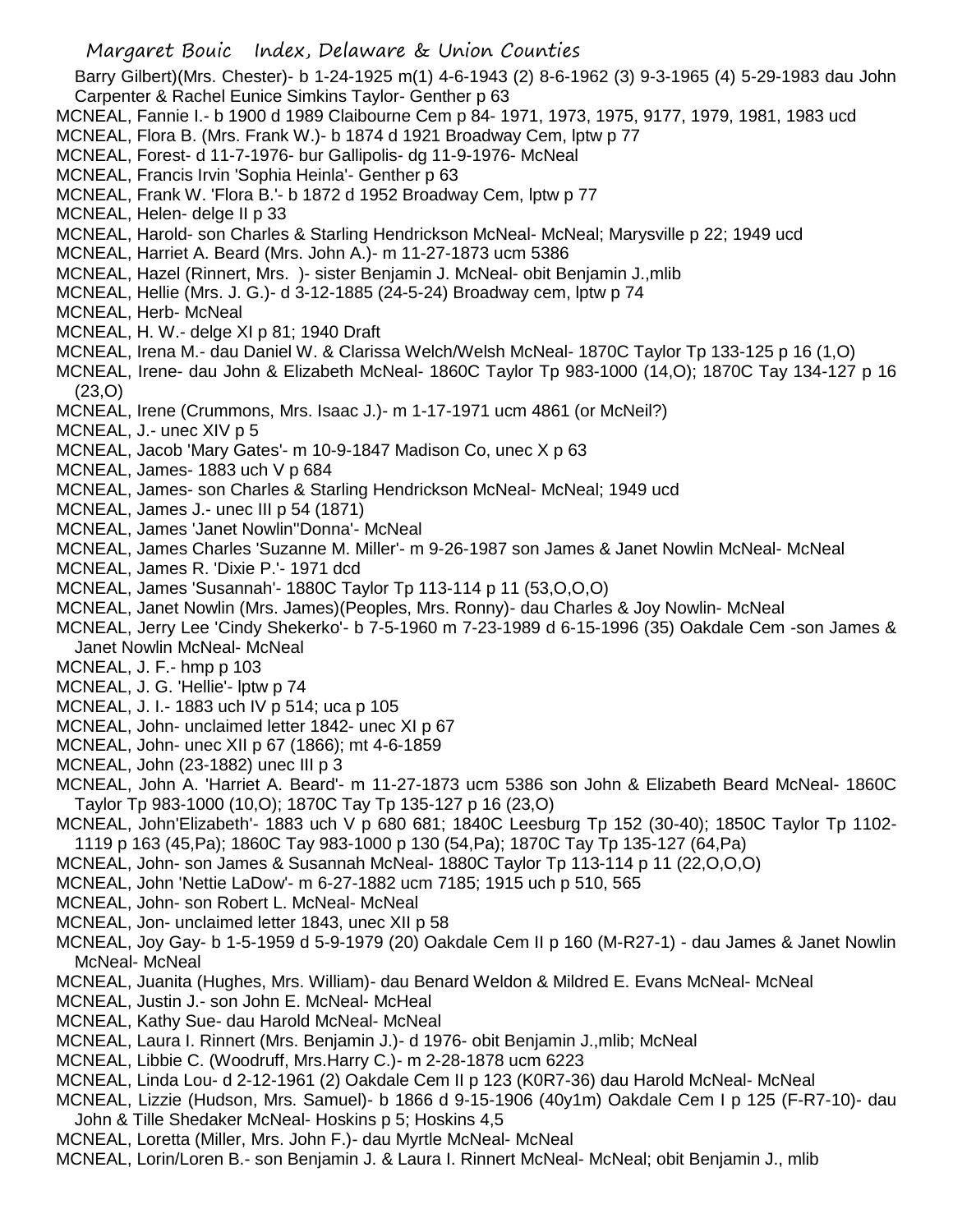- MCNEAL, Margaret- 1870C Thompson Tp 504 (21)
- MCNEAL, Martha E. (Lockwood, Mrs. Harrison Henry)- m 9-26-1871 uxcm 4984
- MCNEAL, Martha E. (Mrs. Samuel)- 1880C York Tp 11 p 2 (36,O,NY,NY)
- MCNEAL, Mary Ann (Evans, Mrs. Richard)- m 8-5-1843 ucm 892; unec VI p 4
- MCNEAL, Mary Gates (Mrs. Jacob)- , 10-9-1847 Madison Co, unec X p 63
- MCNEAL, Mary- dau John & Elizabeth McNeal- 1840C Leesburg Tp 152 (10-15); 1850C Taylor Tp 1102-1119 p 163 (17,O)
- MCNEAL, Mary R.- dau Samuel & Martha E. McNeal- 1880C York Tp 11 p 2 (11,O,O,O)
- MCNEAL, Mathilda- 1870C Thompson Tp 504 (49)
- MCNEAL, Matilda Barkdal (Mrs. Samuel)- m 10-15-1855 ucm 2343; unec VIII p 35; 1880C Thompson Tp p 298C
- MCNEAL, Maud Pettiford- d 12-7-1971 (83) Cheshire Cem- McNeal
- MCNEAL, Mildred- unec IX p 15; delge I p 021, IV p 37
- MCNEAL, Mildred Elizabeth Evans (Mrs. Bernard Weldon)- b 4-2-1912 m 6-6-1937 dau James Charles & Hazel Lucile Mmartin Evans- McNeal; 1985 uch p 65; delge IX p 79; dcc Mildred Evans McNeal 1; dcc Bernard McNeal (1)
- MCNEAL, Myra- b 1954 dau James R. & Dixie P. McNeal- 1971 dcd
- MCNEAL, Myrtle Willauer (Mrs. Charles A.)- b 6-29-1881 m 12-20-1903 dcm d 5-5-1973 (91) bur Prospectdau James R. & Matilda J. Dilsaver Willauer- McNeal
- MCNEAL, Nathan- son Bernard Weldon & Mildred E. Evans McNeal- McNeal
- MCNEAL, Nellie- b 4-1883 granddau Mary LaSow- 1900C Claibourne Tp 345-3363 p 14B (17,O,O,O)
- MCNEAL, Nettie LaDow (Mrs. John)- m 6-28-1882 ucm 7185 -dau Seley & Mary Cummins LaDow- 1915 uch p 565
- MCNEAL, Oliver S.- son Samuel & Martha E. McNeal- 1880C York Tp 11 p 2 (12,O,O,O)
- MCNEAL, Ollie- 1880C Delaware Tp p 320A
- MCNEAL, Pat- dau Walter & Dorothy McNeal- McNeal
- MCNEAL, Patricia Ann (Blumenschein, Mrs. Ewald)- b 8-9-1935 m 5-6-1956- dau Walter & Dorothy McNeal-Rausch (19521) III p 310; obit Dorothy, mlib
- MCNEAL, Patti (Bach, Mrs. Ralph)- McNeal
- MCNEAL, Peggy (Hall, Mrs. Charles A.)- m 6-22-1963 dau Bernard Weldon & Mildred E. Evans McNeal-McNeal; 1985 uch p 65
- MCNEAL, Peggy- b 1961 dau James R. & Dixie P. McNeal- 1971 dcd
- MCNEAL, Rob (18-1988)- dg 6-2-1977 son Mr. & Mrs. John Molnar- McNeal
- MCNEAL, Robert- son Charles & Starling Hendrickson McNeal- McNeal; 1949 ucd
- MCNEAL, Rosetta Jane Bottenfield (Mrs. Stephen Fouty)- b 1-3-1851 d 5-15-1926 dau
- Meeker & Bethiah Elvira Hubbell Bottenfield- dcc Bernard McNeal 5; Wm Carr 11
- MCNEAL, Samuel- 1870C Thompson Tp 504 (64\*)
- MCNEAL, Samuel 'Martha E.'- 1880C York Tp 11 p 2 (36,Pa,Pa,Pa)
- MCNEAL, Samuel 'Matilda Barkdal'- m 10-15-1855 ucm 2343; unec VIII p 35
- MCNEAL, Sarah- b 10-1836 aunt of Joseph S. Howland- 1900C Jerome Tp 47-50 p 2B (63,Pa,O,O)
- MCNEAL, Sarah J. (Wilson, Mrs. Charles)- m 1-27-1848 ucm 1289
- MCNEAL, Sarah (Strait, Mrs. H. J.)- b 10-25-1834 Muskingum Co,O. m 2-25-1864 d 12-23-1900 (64) dg 1- 11-1901 Cry Ab p 54
- MCNEAL, Scott- b 1956 son James R. & Dixie P. McNeal- 1971 dcd
- MCNEAL/MCNEIL, Senie Miller (Mrs. Elijah)- m 10-31-1867 ucm 4273; 1870C Taylor Tp 216-207 p 26 (22,O)
- MCNEAL, Sophia Heinla (Mrs. Francis)- Genther p 63
- MCNEAL, Starling Hendrickson (Mrs. Charles)- b 1-8-1913 m 4-27-1929 d 9-7-185 (72) Prospect Cem- dau Charles & Blanche Jane Fenton Hendrickson McNeal; 1949, 1959, 1962 ucd
- MCNEAL, Stephen Fouty 'Rosetta J. Bottenfield'- b 5-12-1844 m 10-24-1869 d 3-6-1916 son Benjamin & Hannah Fouty McNeal- dcc Bernard McNeal; 4; Wm. Carr 10
- MCNEAL, Susanah (Mrs. James)- 1880C Taylor Tp 113-114 p 11 (45,O,O,O)
- MCNEAL, Suzanne M. Miller (Mrs. James Charles)- m 9-26-1987 dau Robert A. Miller- McNeal
- MCNEAL, Thomas- Ohio St. Gaz 12-22-1831 Reed Ab p 13
- MCNEAL, Tyler James- 6-25-1991 son James Charles & Suzanne M. Miller McNeal- McNeal
- MCNEAL, Venie (Clark, Mrs. Walter H)- McNeal
- MCNEAL, Walter 'Dorothy'- d 1980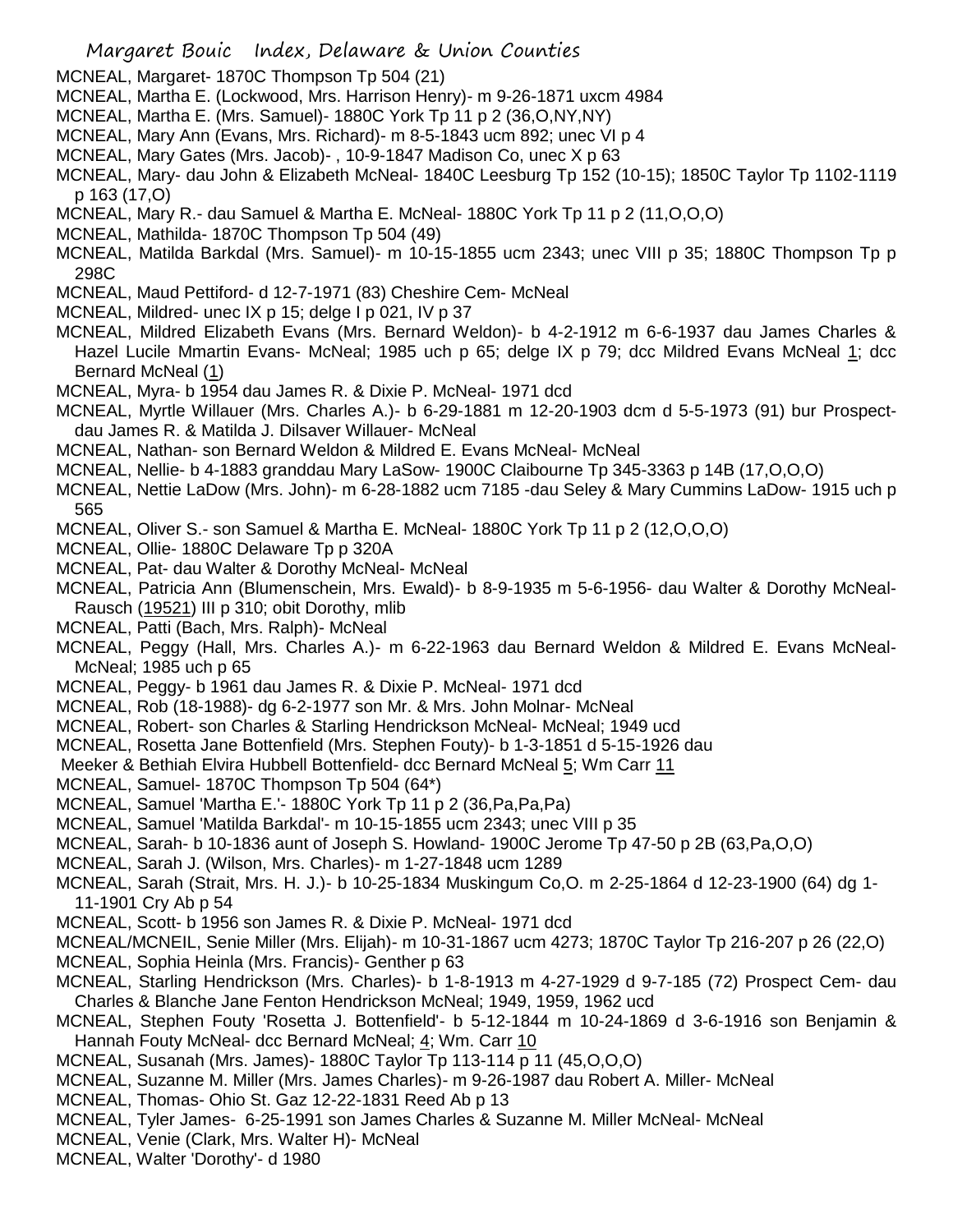MCNEAL, William 'Almira Miller'- m 9-2-1866 ucm 4021; lptw p 89

MCNEAL, William- son John & Elisabeth McNeal- hjt p 196; 1883 uch IV p 463, 494; uca p 104; 1850C Taylor Tp 1102-1119 p 164 (7,O); 1860C Tay 983-1000 (18,O)

MCNEALY, James H. 'Sarah Wood'- m 6-27-1830 dcga p 51, Ohio State Gazette; Reed Ab p 48

MCNEALY, Sarah Wood (Mrs. James H.)- m 6-27-1830 dcga p 51, Ohio State Gazette

MCNEAMER, Colleen Lyn (Nicol, Mrs. Mark Alan)- b 8-11-1963 m 11-15-1985- St. Paul p 31

- MCNEAR, Abner- son Amos & Hannah McNear- 1850C Darby Tp 1628-1648 p 241 (5,O); unec VI p 29
- MCNEAR, Abram- son James McNear- dcw Bk 2 p 79
- MCNEAR, Adam- performed marriage- unec III p 29
- MCNEAR, Amos 'Hannah'- 1840C Darby Tp 1042 (20-30); 1850C Darby Tp 1628-1648 p 241 (37,Pa); unec VI p 29
- MCNEAR, Captolia Adams (Mrs. Milburn)- b 1863 ped Beth Lowe Barker #155 11; unec IX p 24
- MCNEAR, Clarinda (Mrs. Eli)- 1850C Darby Tp 1568-1588 p 233 (26,O0; 1870C Darby Tp 95-84 p 13 (43,O); unec VI p 29
- MCNEAR, Dana (Stone, Mrs. William)- m 1-21-1844 dcm
- MCNEAR, Daniel- son James McNear- dcw Bk 2 p 79
- MCNEAR, David C.- son Amos & Hannah McNear- 1850C Dary Tp 1638-1648 p 242 (8/12,O); unec VI p 29
- MCNEAR, David- son John & Eliza Hawn McNear- 1870C Darby Tp 91-80 p 12 (17,O)
- MCNEAR, Delmore N.- son Eli & Clarinda McNear- 1870C Darby Tp 95-84 p 13 (5,O)
- MCNEAR, Eli 'Clarinda'- 1850C Darby Tp 1568-1588 p 233 (28,Pa); 1870C Darby Tp 95-84 p 13 (49,Pa); unec VI p 2
- MCNEAR, Elias J.- son Amos & Hannah McNear- 1850C Darby tp 1628-1648 p 241 (2,O0; unec VI p 29
- MCNEAR, Elisa A.- dau John & Lydia Hawn McNear- 1840C Darby Tp 1041 (-5); 1850C Darby Tp 1594-1614 p 236 (12,O)
- MCNEAR, Eliza Hawn (Mrs. John)- m 8-4-1841 ucm 732; unec V p 38; 1850C Darby Tp 1594-1614 p 236 (34,O); 1870C Darby Tp 91-80 p 12 (55,O)
- MCNEAR, Frank N. 'Manoni May Sanders'- m 5-27-1896- Freshwater p 56
- MCNEAR, Hannah (Mrs. Amos)- 1840C Darby Tp 1042 (20-30); 1850C Darby Tp 1628-1648 p 241 (32,Va); unec VI p 29
- MCNEAR, Harden- b 9-1-1899 d 6-20-1918 son Frank N. & Manoni May Sanders McNear- Freshwater p 56
- MCNEAR, Huldah (Braun, Mrs. Christian)- m 2-26-1836 ucm 358; unec III p 8
- MCNEAR, Ida- dau William & Rachel McNear- 1870C Darby Tp 92-81 p 12 (10)
- MCNEAR, James 'Deanna'- dcw Bk 2 p 79
- MCNEAR, James- son James McNear-dcw Bk 2 p 79
- MCNEAR, James P.- ped Beth Lowe Barker #155 20; unec IX p 24
- MCNEAR, John- ES 1838; unec III p 45
- MCNEAR, John 'Lydia Hawn''Eliza Hawn'- m 6-28-1837 ucm 424 m(2) 8-4-1841; unec III p 29, V p 38, VI p 29; 1840C Darby Tp 1041 (20-30); 1850C Darby Tp 1594-1614 p 236 (33,Pa); 1870C Darby Tp 91-80 p 12 (55,Pa)
- MCNEAR, John W. W.- son Amos & Hannah McNear- 1850C Darby Tp 162-1648 p 241 (7,O); unec VI p 29
- MCNEAR, Loulie (Lowe, Mrs. Samuel Chester)- b 1886 d 1924 dau Milburn & Captolia Adams Walsh- ped Beth Lowe Barker #A155 5; unec IX p 24
- MCNEAR, Ludy A.- dau Eli & Clarinda McNear- 1870C Darby Tp 95-84 p 13 (14,O)
- MCNEAR, Lydia Hawn (Mrs John)- m 6-28-1837 ucm 424; unec III p 29
- MCNEAR, Lydia N. (Goodwin, Mrs. John)- m 9-29-1874- dau John & Eliza Hawn McNear- 1870C Darby Tp 91- 80 p 12 (19,O); unec VI p 29; mt 3 p 3;
- MCNEAR, Manoni May Sanders (Mrs. Frank N.)- b 9-29-1870 m 5-27-1896 dau Freedus Aldrich & Melissa Ann Freshwater Sanders- Freshwater p 56
- MCNEAR, Margaret Jane (Ridgeway, Mrs. John h.)- b 4-25-1842 m 12-11-1862 d 4-28-1920 dau John & Eliza Hawn McNear- ped Rachel Catharine Ridgeway Stetson- unec XIII p 30; 1850C Darby Tp 1594-1614 p 236 (8,O); unec VI p 29
- MCNEAR, Margaret May (Coburn, Mrs. Dwight)- b 9-23-1904 dau Frank N. & Manoni May Sanders McNear-Freshwater p 56
- MCNEAR, Mary A.- dau Eli & Clarinda McNear- 1870C Darby Tp 95-84 p 13 (10,O)
- MCNEAR, Mary- dau John & Eliza Hawn McNear- 1850C Darby Tp 1594-1614 p 236 (9,); unec VI p 29
- MCNEAR, Mary- 1850C Jerome Tp 1837-1858 p 269 (9,O)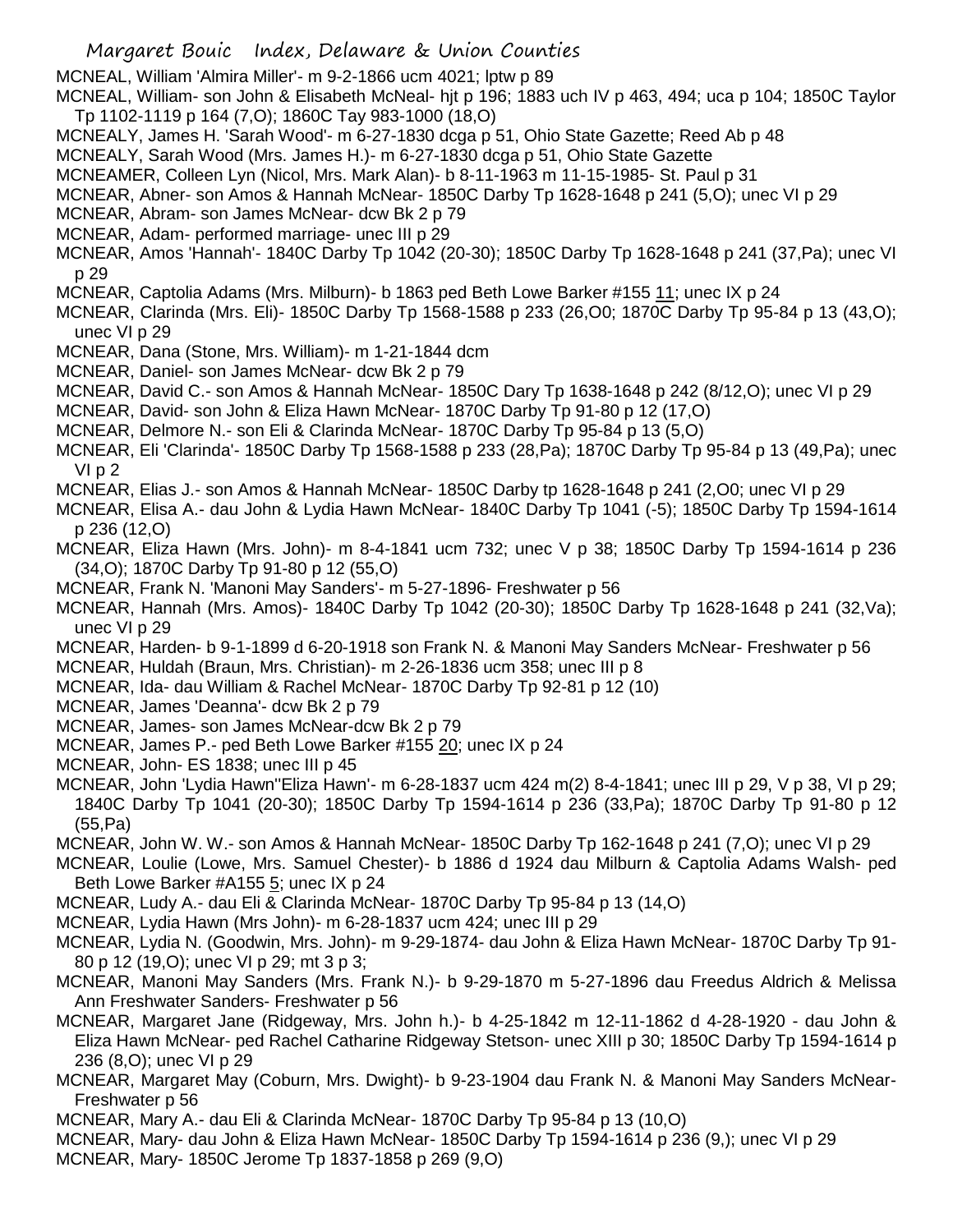- MCNEAR, Milburn 'Captolia Adams'- b 1860 d 1881 son James P. McNearl- ped Beth Lowe Barker #155 10; unec IX p 24
- MCNEAR, Morris- son Amos & Hannah McNear- 1840C Darby Tp 1041 (-5); 1850C Darby Tp 1628-1648 p 241 (11,Va); unec VI p 29
- MCNEAR, Phebe (Frost, Mrs. Henry)- m 5-1-1842 dcm; delge IX p 20
- MCNEAR, Philip- son John & Eliza Hawn McNear- 1850C Darby Tp 1594-1614 p 236 (3,O); unec VI p 29
- MCNEAR, Rachel (Mrs. William)- 1870C Darby Tp 92-81 p 12 (19,O)
- MCNEAR, Samuel- son Amos & Hannah McNear- 1850C Darby Tp 1628-1648 p 241 (10,O); unec VI p 29
- MCNEAR, Sarah- 1840C Darby Tp 1025 (60-70); unec V p 61
- MCNEAR, Sarah- dau John & Eliza Hawn McNear- 1870C Darby Tp 91-80 p 12 (15,O)
- MCNEAR, Stephen- d Wed 12-12-1900, obit mlib- son John & Eliza Hawn McNear- 1850C Darby Tp 1594- 1614 p 236 (2,O); 1870C Darby Tp 91-80 p 12 (21,O); unec VI p 29
- MCNEAR, Susan- dau Eli & Clarinda McNear- 1850C Darby Tp 1568-1588 p 233 (3,O); 1870C Union Tp 24 p 3 (22,O); 1870C Darby Tp 95-84 p 13 (23,O)
- MCNEAR, William H.- son Eli & Clarinda McNear- 1850C Darby Tp 1568-1588 p 233 (10/12m)
- MCNEAR, William 'Rachel'- son John & Eliza Hawn McNear- 1850C Darby Tp 1594-1614 p 236 (7,O); 1870C Darby Tp 92-81 p 12 (25,O); unec VI p 29
- MCNEEL, Sarah (Strait, Mrs. Henry J.)- m 2-26-1864 dg 8-26-1910 Cry Ab p 150
- MCNEELEY, Hester A.- 1890 Sunbury- delge XI p 48
- MCNEELY, Delia Mary- b 5-21-1877 Trenton Tp dau F. R. & Victoria Downing McNeeley- dcb
- MCNEELY, Donna J.- b 1957 dau Dorothy J. McNeely Case- 1959, 1967, 1977, 1979, 1981, 1983, 1991 ucd
- MCNEELY, Dorothy (Case, Mrs. )- 1959 ucd
- MCNEELY, Elizabeth (Mrs. Francis B.)- d 1910 Trenton Cem, Powell p 278; 1870C Trenton Tp 516 (55); 1880C Trenton Tp p 459C
- MCNEELY, Florence E. Grauman (Mrs. Harold H.)- b 4-20-1929 m 1958 d 9-1-1986 (57) dau William & Pauline Grubbs Grauman- McNeely; 1971, 1973, 1975 ucd
- MCNEELY, Francis- 1870C Trenton Tp 517 (23)
- MCNEELY, Francis B. 'Elizabeth'- d 3-2-1877 (68y14d) Trenton Cem, Powell p 278; 1870C Trenton Tp 516 (61\*)
- MCNEELY, Gracie- b 2-10-1879 Trent. Tp dau F. B. & VIctoria Downing McNeely- dcb
- MCNEELY, Harold H. 'Florence E. Grauman'- m 1958 McNeely; 1971, 1973, 1975 ucd
- MCNEELY, Jacob- d 9-24-1872 (32-9-10) Trenton Cem, Powell p 278; 1870C Trenton Tp 516 (30)
- MCNEELY, John- 1870C Trenton Tp 516 (15); 1880C Trenton Tp p 459C
- MCNEELY, Laura- Grad Del HS 1877- delge VI p 72
- MCNEELY, Linda (Cummins, Mrs. Michael)- m 5-31-1968 dau Harold H. & Florence E. Grauman McNeely-**McNeelv**
- MCNEELY, Loria- b 6-25-1871 Liberty Tp Del Co dau Francis & Victoria Downing McNeely- dcb
- MCNEELY, Mary (Crouse, Mrs. James)- m 2-20-1866 delge XI p 12
- MCNEELY, Ronald D.- b 1958 son Dorothy J. McNeely Case- 1959, 1967, 1977, 1979 ucd
- MCNEELY, Virginia L. (Shutts, Mrs. Robert J.)- m 7-16-1989 dau Harold & Florence McNeely- McNeely; 1971, 1977, 1979, 1981, 1983 ucd
- MCNEELY, Linda (Cummins, Mrs. Michael)- m 5-31-1968 dau Harold H. McNeely-McNeely
- MCNEELY, Victoria- 1870C Trenton Tp 516 (18); 1880C Trenton Tp 459C
- MCNEER, John- b 4-1882- 1900C Union Tp 191-198 p 10A (18,O,O,O)
- MCNEER, May- b 3-1884 1900C Union Tp 181-188 p 9B (16,O,O,O)
- MCNEIL, Mrs. death- dg 6-8-1888 Cry Ab p 195, Wheeling, WVa
- MCNEIL, A.- ruling elder Pres. Ch- unec XV p 67
- MCNEIL, A.- auditor- unec III p 39, 61
- MCNEIL, Achsa (8-1850) dau Charles A. & Philura Maine McNeil- Asp 876
- MCNEIL, Albertus 'Mary"Minnie" A. Dix'- m 2-1-1864 dcm; 1880 dch p 772
- MCNEIL, Alexander 'Ann Porter'- m 1770; Rev. War- son Samuel & Sarah Skillen McNeil- dumch p 221
- MCNEIL, Alice H.- b 9-1897 dau Charles A. & Olive Irene Weiser p 1900C York Tp 38 p 2B (2,O,Ks,O)
- MCNEIL, Almira (Mrs. William)- 1870C Taylor Tp 218-209 p 26 (27,O)
- MCNEIL, Amanda (Ross, Mrs. Hugh)- m 1-6-1861 ucm 313 dau Andrew,Jr. & Mary Criswell McNeil- dumch p 221; unec I p 15; 1850C Marysville 517-526 p 79 (8,O)
- MCNEIL, Amelia A.- dau Andrew McNeil- 1880C York Tp 12 p 2 (12,O,O,O)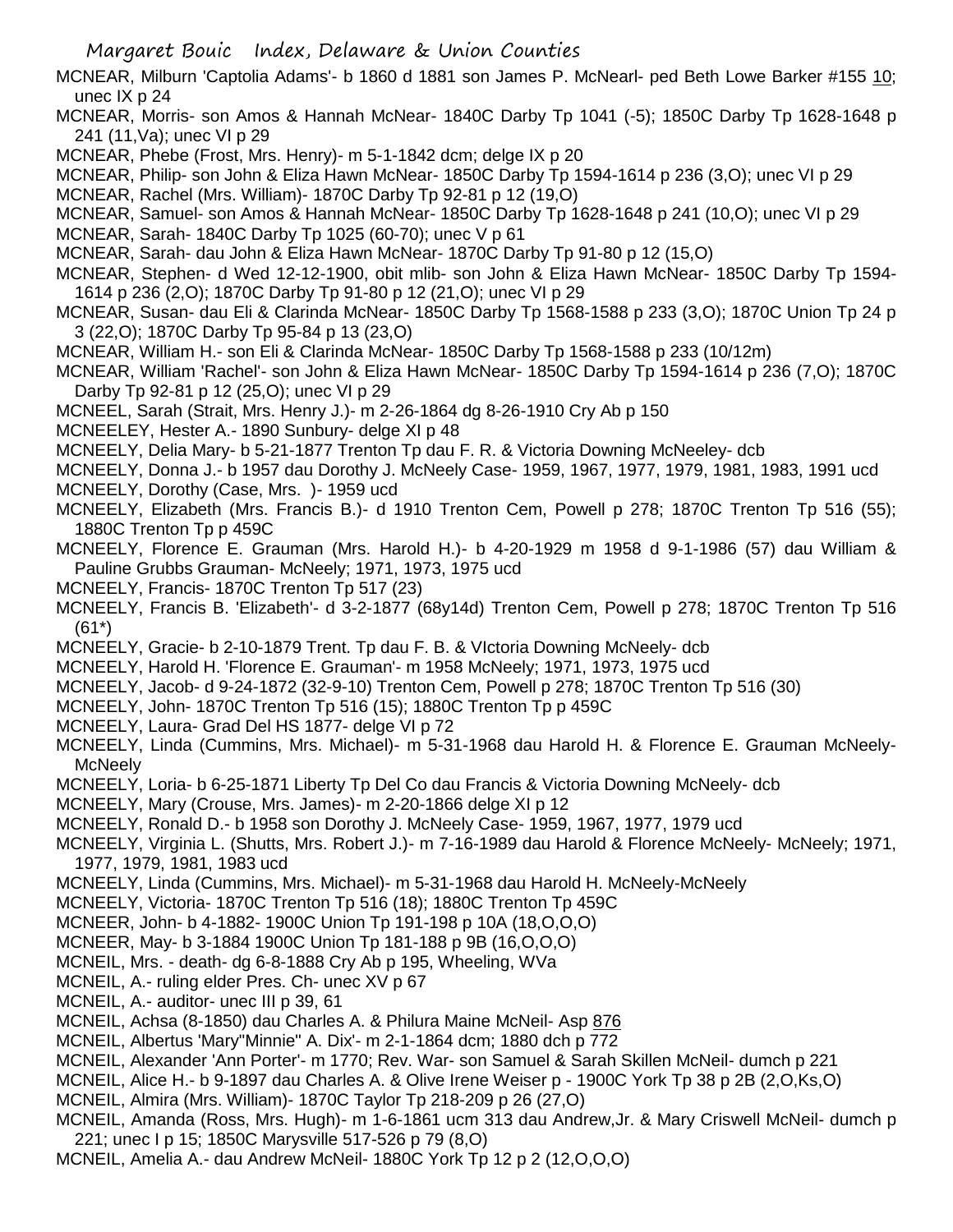MCNEIL, Andrew- hmp p 174; 1915 uch p 479

- MCNEIL, Andrew 'Catharine Patterson'- m 6-16-1862 ucm 3326; 1883 uch III p 371, 372, V p 525, 526, 533, 534; uca p 20, 25, 87, 99
- MCNEIL, Andrew,Sr. 'Margery Young'- b 7-4-1777 Pa, m 1799 son Alexander & Ann Porter McNeil- dumch p 221; hmp picture p 129, 130, 131; 1883 uch III picture p 266, V p 545; 1915 uch p 132, 133; unec IV p 32, V p 53
- MCNEIL, Andrew,Jr. 'Mary Criswell''Catherine McCrea'- b 3-23-1811 m 2-28-1833 d 12-31-1889 (78-9-8) York Cem p 5- son Andrew,Sr. & Margery Young McNeil- dumch p 221; 1883 uch V p 545; 1850C Marysville 517- 526 p 79 (39,Pa); 1880C York Tp 12 p 2 (69,Pa,Pa,Irel); unec I p 15; lptw p 16
- MCNEIL, Ann Porter (Mrs. Alexander)- m 1770; dumch p 221
- MCNEIL, Anna M.-dau Samuel & Martha Miller McNeil-1870C York Tp 260-254 p 33 (1,O)
- MCNEIL, Boyd R.- b 1912 d 1932 Milford Cem, Un Al p 68
- MCNEIL, Catherine McCrea (Patterson, Mrs. John)(Mrs. Andrew,Jr.)- b 7-5-1812 m 6-16-1862 ucm 3326 d 10- 27-1893- dumch p 221; 1883 uch V p 545; 1870C York Tp 261-255 p 33 (57,NY); 1880C York Tp 12 p 2 (67,NY,NY,NY); unec I p 15
- MCNEIL, Charles A. 'Olive Irene'- b 6-1873 d 7-11-1956 York Cem p 80; 1900C York Tp 38 p 82 (26,Ks,O,O,) m 3y
- MCNEIL, Charles A. 'Philura Maine'- Asp (345)
- MCNEIL, Chuck- son Robert L. & Eva McNeil- McNeil
- MCNEIL, Clyde F.- b 1-1893 son Oliver Sherman & Etta McNeil- 1900C Richwood 105-112 p 4B (7,O,O,O)
- MCNEIL, Cora D.- Grad Del HS 1885, delge VII p 6
- MCNEIL, David A. 'Fannie I. Snyder'- m 4-11-1920 d 1953- McNeil
- MCNEIL, David- b 2-1897 son Frank & FLora McNeil- 1900C Liberty Tp Un Co 254-260 p 11B (3,O,O,O)
- MCNEIL, Elisabeth C.-dau James & Susanna McNeil-1870C Taylor Tp 113-107 p 13 (8,O)
- MCNEIL, Ester M.- b 11-1897 dau Oliver Sherman & Etta F. McNeil- 1900C Richwood 105-112 p 4B (2,O,O,O)
- MCNEIL, Etta F. (Mrs. Oliver Sherman)- b 2-1870 d 1938 Claibourne Cem p 51; 1900C Richwood 105-112 p 4B (30,O,O,O) m 10y, 4 ch
- MCNEIL, Eva (Mrs. Robert L.)- McNeil
- MCNEIL, Fannie I. Snyder (Mrs. David A.)- b 10-12-1900 m 4-11-1920 d 5-12-1989 (88) Claibourne Cem- dau William N. & Orpha E. Sayre Snyder- McNeil
- MCNEIL, Flora (Mrs. Frank)- b 8-1873- 1900C Liberty Tp Un Co 254-260 p 11B (26,O,O,O) m 5y 1 ch
- MCNEIL, Mrs. Frank- sister-in-law of Mrs. E. Donahue; dg 4-1-1910 Cry Ab p 112
- MCNEIL, Frank 'Flora'- b 11-1871- 1900C Liberty Tp Un Co 254-260 p 11B (28,O,O,O) m 5y
- MCNEIL, Harriet (Lyon, Mrs. Francis Alvin) (11-1850) m 6-25-1862- Asp 874
- MCNEIL, Hester (Mrs. Samuel A.)- b 7-1857 d 1941 Claibourne Cem p 52; 1900C Richwood 296-310 p 11B (42,O,O,O) m 10y, no ch
- MCNEIL, James 'Susanna'- 1870C Taylor Tp 113-107 p 13 (46,O); unec I p 15
- MCNEIL, Jean (White, Mrs. )- sister Robert L. McNeil- McNeil
- MCNEIL, Jeanette (Thompson, Mrs. Tom)- dau Robert L. & Eva McNeil- McNeil
- MCNEIL, Jim- son Robert L. & Eva McNeil- McNeil
- MCNEIL, Joe- son Robert L. & Eva McNeil- McNeil
- MCNEIL, John C.- son James & Susanna McNeil- 1870C Taylor Tp 113-107 p 13 (12,O)
- MCNEIL, John- son Robert L. & Eva McNeil- McNeil
- MCNEIL, Joseph R. 'Patrice N.'- 1979, 1981, 1983, 1991 ucd
- MCNEIL, Lena (Cosgrove, Mrs. Jay)- b 9-27-1876 d 3-22-1959- Weiser p 514
- MCNEIL, Malcolm- brother Robert L. McNeil- McNeil
- MCNEIL, Margaret- dau William & Almira McNeil- 1870C Taylor Tp 218-209 p 26 (3,O)
- MCNEIL, Margery Young (Mrs. Andrew,Sr.)- m 1799- dumch p 221; 1883 uch V p 545
- MCNEIL, Maria- unec I p 15
- MCNEIL, Maria Gregory (Mrs. Milton)- m 4-25-1824 dau Capt. Nehemiah Gregory- dcga p 23, Del Pat & Franklin Chronicle
- MCNEIL, Martha C.- dau Andrew McNeil- 1880C York Tp 12 p 2 (18,O,O,O)
- MCNEIL, Martha E.- dau James & Susanna McNeil- 1870C Taylor Tp 113-107 p 13 (15,O)
- MCNEIL, Martha Miller (Mrs. Samuel)- m 9-27-1866 ucm 4043 d 9-4-1881 (38-3-6) York Cem p 6 -dau James Charles & Roxana Wasson Miller- 1883 uch V p 516; 1870C York Tp 260-254 (27,O)
- 
- MCNEIL, Martin- son James & Susanna McNeil- 1870C Taylor Tp 113-107 p 13 (10,O)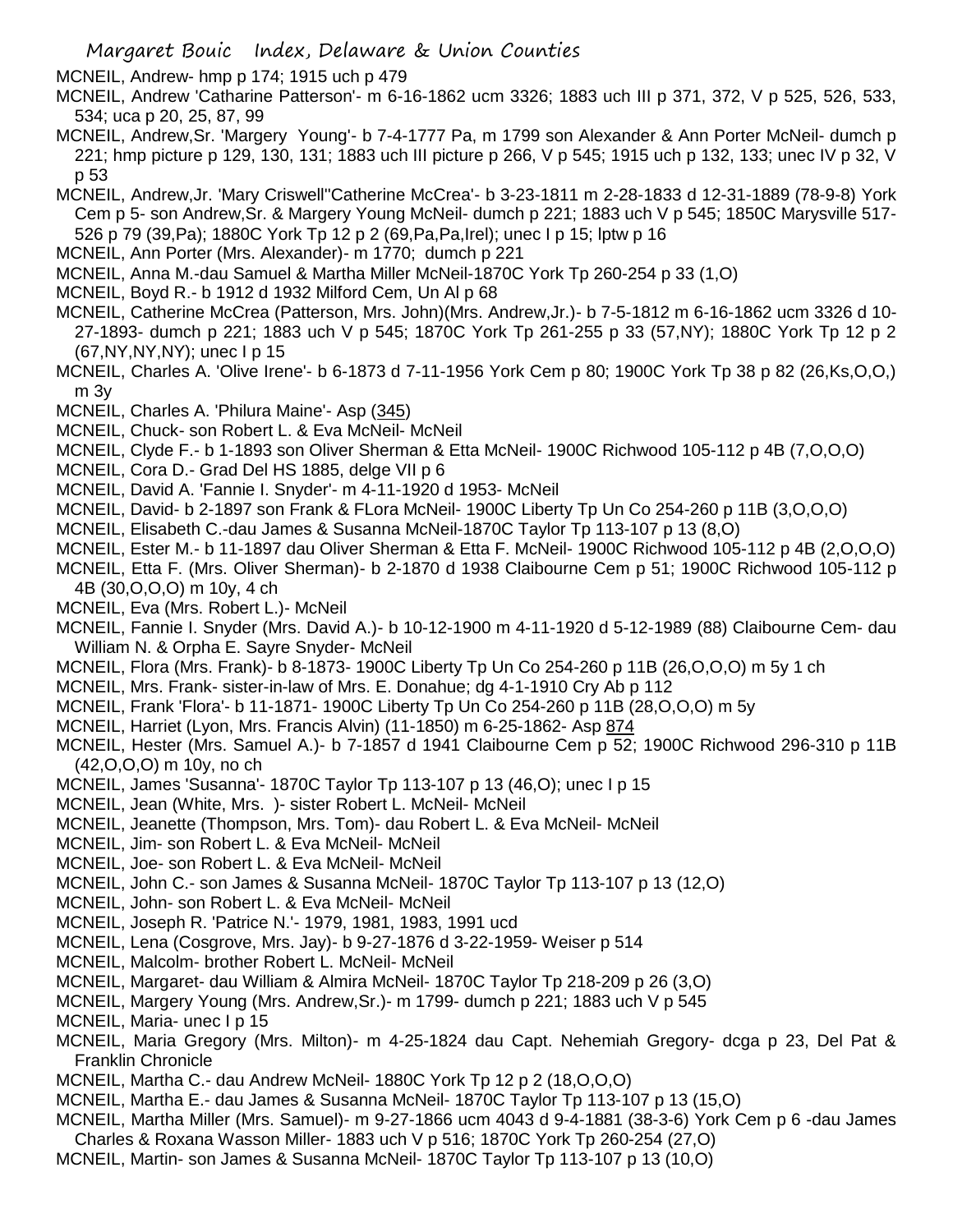- MCNEIL, Mary- 1883 uch V p 533
- MCNEIL, Mary (Mrs. Andrew)-d 10-6-1861 (15-10-25) E. York Cem p 5
- MCNEIL, Mary A.- d 3-5-1849 (2y2m) dau Andrew & Mary McNeil- E. York Cem p 5
- MCNEIL, Mary A. "Minnie" Dix (Mrs. Albertus)- m 2-1-1864 dcm dau David Jr. & Margaret A. Pool Dix- 1880 dch p 772
- MCNEIL, Mary Criswell (Mrs. Andrew,Jr.)- b 11-11-1809 m 2-28-1833 d 10-6-1861 NM Cem, Lib Tp; lptw p 16; unec I p 15; 1850C Marysville 17-526 p 79 (40,O)
- MCNEIL, Mary (Ferson, Mrs. James)- dau William & Sarah Brown McNeil- dcq Doris Whittier Pierce 25; Wilmer Pierce 29; rs p 8; onwq 8 p 29
- MCNEIL, Mary (Maine, Mrs. Gary Edwards)- div 1867- Asp (1187)
- MCNEIL, Milton 'Maria Gregory'- m 4-25-1824- dcga p 23, Del Pat & Fr Chronicle
- MCNEIL, Minnie A. (Mrs. J.)- d 6-3-1888 (49-5-25) Marlborough Cem (Dix monument); Powell p 289
- MCNEIL, Miriam R. (Stanley, Mrs. James D.)- m 9-1-1859 ucm 2912 dau Andrew,Jr. & Mary Criswell McNeildumch p 221; 1883 uch V p 545; unec I p 15, IV p 54; 1850C Marysville 517-526 p 79 (11,O); mt 9-7-1859
- MCNEIL, Norman- brother Robert L. McNeil- McNeil
- MCNEIL, Olive- 1870C Delaware Tp 276 (10)
- MCNEIL, Olive Irene (Mrs. Charles)- b 1877 d 7-6-1926 SR York Cem p 63, 80; 1900C York Tp p 2B (21,O,O,O) m 3y 1 ch
- MCNEIL, Oliver Sherman 'Etta F.'- b 9-1867 d 1933 Claibourne Cem p 51 son Samuel & Martha Miller McNeil-1870C York Tp 260-254 p 33 (2,O); 1900C Richwood 105-112 p 4B (32,O,O,O) m 10y
- MCNEIL, Patrice N. (Mrs. Joseph R.)- 1979, 1981, 1983, 1991 ucd
- MCNEIL, Philura Maine (Mrs. Charles A.)- b 1806 dau Luther & Deborah Brown Maine- Asp 345
- MCNEIL, Rick son Robert L. & Eva McNeil- McNeil
- MCNEIL, Ruth (Temming, Mrs. )- sister Robert L. McNeil- McNeil
- MCNEIL, Robert L. "Bob" 'Eva'- b 7-13-1914 d 6-29-1994 (79) bur Mich- McNeil
- MCNEIl, Royden- b 2-1891 son Oliver Sherman & Etta McNeil- 1900C Richwood 105-112 p 4B (9,O,O,O)
- MCNEIL, Samuel A.'Martha Miller''Hester'- b 4-13-1844 m 9-27-1866 ucm 4043 d 1912 OVI Claibourne Cem p 52- son Andrew,Jr. & Mary Criswell McNeil- dumch p 221; hmp p 130, 131, 163; 1883 uch V p 545; unec III p 2; 1850C Marysville 517-526 p 79 (6,O); 1870C York Tp 260-254 p 33 (26,O); 1900C Richwood 296-310
- (56,O,Pa,Pa) m 10y; 1883 uch IV p 469. 470. 536; uca p 105; York Cem p 6; unec I p 15
- MCNEIL, Samuel D.- b 4-1900 son Oliver Sherman & Etta McNeil- 1900C Richwood 105-112 p 4B (1/12,O,O,O)
- MCNEIL, Samuel 'Sarah Skillen'- dumch p 221
- MCNEIL, Sarah Ann Gabriel (Mrs. Jacob,Jr.)- WBrown IV p 471
- MCNEIL, Sarah Brown (Mrs. William)- dcq Doris Whittier Pierce 51
- MCNEIL, Sarah Skillen (Mrs. Samuel)- dumch p 221
- MCNEIL, Susanna (Mrs. James)- 1870C Taylor Tp 113-107 ( 35,O)
- MCNEIL, Theodore (10-1850) son Charles A. & Philura Maine McNeil- Asp 875
- MCNEIL, William 'Almira'- 1870C Taylor Tp 218-209 p 26 (27,O)
- MCNEIL, William 'Sarah Brown'- dcq Doris Whittier Pierce 50
- MCNEILL, Arthur Ward 'Thelma'- d 8-7-1971 (77) bur Greenlawn, Frankford- McNeill; 1961, 1964, 1969, 1971 dcd
- MCNIELL, Carrie Alice- b 12-4-1975 dau Daniel Lynn & Marcia Lynn Kidd McNeill- McKitrick p 170
- MCNEILL, Daniel Lynn 'Marcia Lynn Kidd'- m 11-8-1874- McKitrick p 170
- MCNEILL, Malva (Murdock, mrs. )- sister Arthur Ward McNeill- McNeill
- MCNEILL, Marcia Lynn Kidd (Mrs.Daniel Lynn)- b 7-17-1954 m 11-8-1974 dau Elton B. & Zoma Astle Kidd-McKitrick p 170
- MCNEILL, Thelma Irwin (Mrs. Arthur Ward)- b 6-2-1906 d 6-17-1994 (88) bur Frankfort dau Fred & Hattie Cox Irwin -McNeill; 1961, 1964, 1969, 1971, 1980 dcd
- MCNEILL, W. M.- unclaimed letter, unec XII p 22
- MCNEIR, Blanche Dunfee (Mrs. John)- b 8-1880 d 10-30-1970 (90) Maple Grove Cem- dau John & Mahala Marshall Dunfee- McNeir
- MCNEIR, John 'Blanche Dunfee'- d 1959- McNeir
- MCNELA, James H.- 1835 men p 21 #24 p 33 Delaware Tp
- MCNELLE, Harvy- delge VII p 10, unclaimed letter 1863
- MCNEMAR, Ann Rebecca Bean (Mrs. William H.)- b 9-16-1831 m 1850 d 7-24-1852 dau John & Elizabeth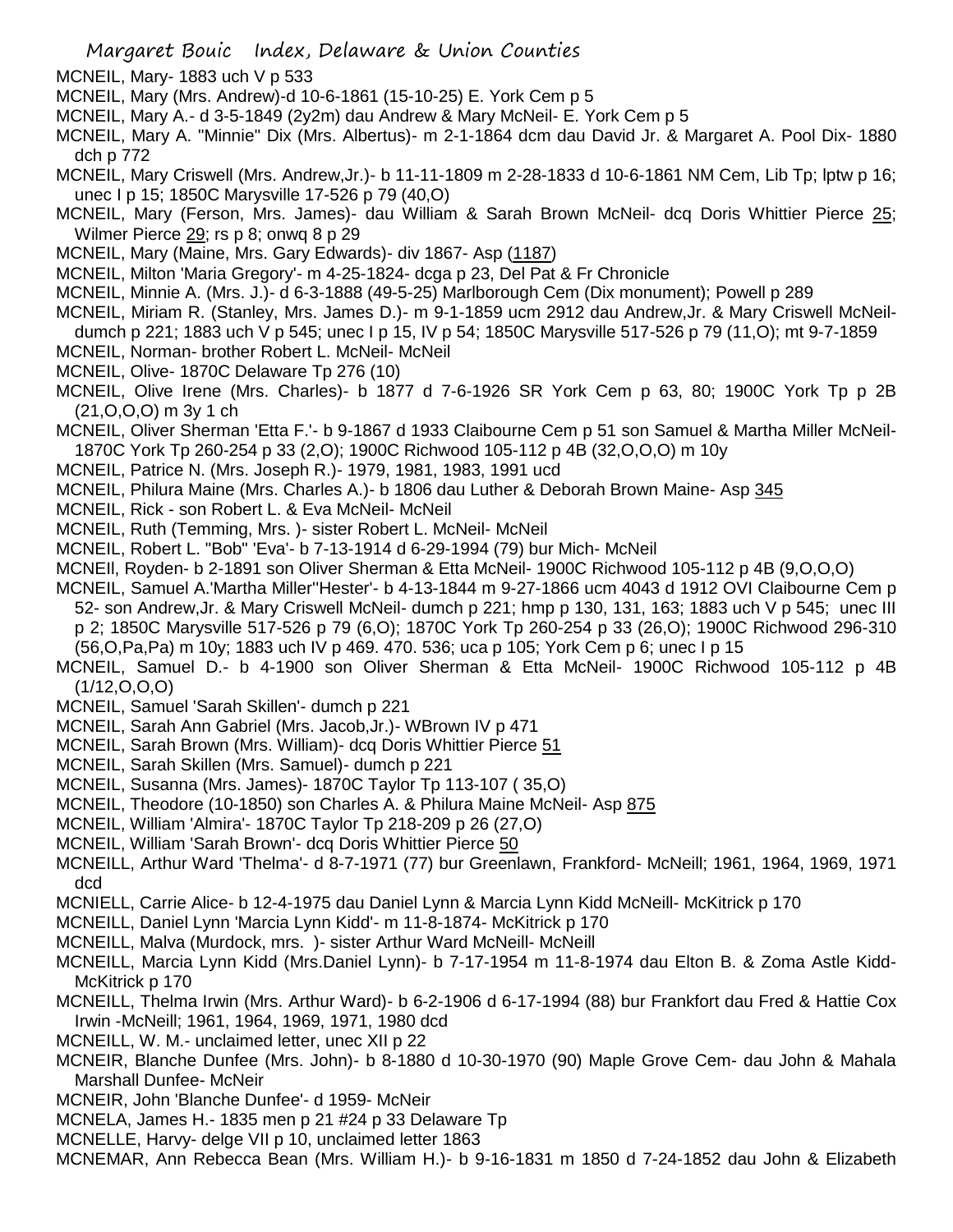- Margaret Bouic Index, Delaware & Union Counties Johnson Bean- Bean 1133; Maugans Anc p 106 MCNEMAR, George C. 'Jean M.'- 1979, 1981, 1983 ucd MCNEMAR, Jean M. (Mrs. George C.)- 1979, 1971, 1983 ucd MCNEMAR, Joseph G.- 1981 ucd, attorney MCNEMAR, William H. 'Ann Rebecca Bean'- m 1850- Bean (1133) MCNIER, Bertha F.- b 1877 dau Phillip H. & Rosanna A. Brown McNier- WBrown VI p 767 MCNEIR, Blanche Dunfee (Mrs. John)- b 8-1880 d 10-3-1970 Maple Grove Cem- dau John & Mahala Marshall Dunfee- McNeir MCNEIR, Charles A.- b 1892- son John V. & Rosie O. McNier- WBrown VI p 767 MCNEIR, Clarry- 1880C Jerome Tp 2 p 1 (8,O,O,O) MCNEIR, E.- uca p 35 MCNIER, Earnest L.- b 1900 son John V. & Rosie O. McNier- WBrown VI p 767 MCNIER, Edith I.- b 1893 dau John V. & Rosie O. McNier- WBrown VI p 767 MCNEIR, Eli- uca p 105 MCNIER, Emma M.- b 1897 son John V. & Rosie O. McNier- WBrown VI p 767 MCNEIR, John 'Blanche Dunfee'- McNeir MCNEIR, John- uca p 35 MCNIER, John V. 'Rosie O.'- b 1870 m 1891 son Phillip H. & Rosanna A. Brown McNier-WBrown VI p 767 MCNIER, Mary E. (Sherman, Mrs. Leroy Howard)- b c 1869 m 1887 dau Phillip H. & Rosanna A. Brown McNier- WBrown VI p 767 MCNEIR, Philip H. 'Rosanna Brown'- WBrown II p 15, VI p 767 MCNIER, Rosa M. (Glaspy, Mrs. Elmer E.)- b 1880 m 1898 dau Phillip H. & Rosanna A. Brown McNier-WBrown III p 767 MCNEIR, Rosanna Brown (Mrs. Philip H.)- dau Windle Vincent & Mary Brown- WBroan II p 151, VI p 767 MCNEIR, Rosie O. (Mrs. John V.)- WBrown VI p 767 MCNEIR, S.- uca p 35 MCNIER, William E.- b 1895- son John V. & Rosie O. McNier- WBrown VI p 767 MCNIER, William- uca p 105; William H.- uca p 105 MCNEMAA, Hepsey- 1880C Delaware Town p 490C MCNEMAA, Richard R.- uccp p 35, adm; JB 4 p 61 MCNERNEY, John J. 'Lois J.'- 1971, 1980 dcd MCNERNEY, Lois J. (Mrs. John J.)- 1980 dcd MCNETT, ---b 1-8-1871 Harlem Tp son Edgar & Rosella Searls McNett- dcb MCNETT, Adam 'Mercy'- d 6-25-1848 (85) Sunbury Cem, Powell p 39; 1908 dch 379; hadc p 16; CCC p 52 MCNETT, Alvin E.- 1961, 1964 dcd MCNETT, Bea (Tharp, Mrs. )- sister Donald D. McNett- McNett MCNETT, Christine (Mrs. Donald D.)- McNett; 1961, 1964, 1971, 1980 dcd MCNETT, Daisy (Mrs. William)- McNett MCNETT, Diana- b 1952 dau Donald D/O. & Christine McNett- McNett; 1961, 1964, 1969, 1971 dcd MCNETT, Donald D/O. 'Christine'- d 4-12-1974 (52) Cheshire Cem- McNett; 1961, 1964, 1969, 1971 dcd MCNETT, Donna Jean (Laughlin, Mrs. )- dau Donald D. & Christine McNett- McNett; 1961, 1964, 1969 dcd MCNETT, Helen (Case, Mrs. )- dau William & Daisy Rust McNett- McNett MCNETT, John- Cheshire Cem- dg 1-4-1848 Del Mus lib MCNETT, John L. 'Leva Justice'- b 3-17-1874 m 12-13-1903 dcm- son Edgar & Rosella Searles McNett MCNETT, Leva Justice (Mrs. John L.)- m 12-13-1903 dcm dau Paul & Eliza Manters Justice MCNETT, Linda (Steele, Mrs. )- b 1954 dau Donald D. & Christine McNett- McNett 1961, 1964, 1969 dcd MCNETT, Louise (Viers, Mrs. )- dau William & Daisy Rust McNett- McNett MCNETT, Lowell R.- d 11-19-1973 (55) Cheshire Cem, son William & Daisy Rust McNett; 1961, 1964, 1969, 1971 dcd MCNETT, Melvin E.- b 10-19-1906 d 12-18-1893 (87) Cheshire Cem- son William & Daisy Rust McNett-McNett; 1969, 1971, 1980 dcd MCNETT, Pauline (Kunert, Mrs. )- dau William & Daisy Rust McNett- McNett MCNETT, Robert E.- 1961, 1964, 1969, 1971, 1980 dcd MCNETT, Robert William- b 11-26-1915 d 12-20-1993 (78) Cheshire Cem- son William & Daisy Rust McNett-McNett; 1969 dcd; delge XI p 81, 1940 draft
- MCNETT, Thelma (Collins, Mrs. )- dau William & Daisy Rust McNett- McNett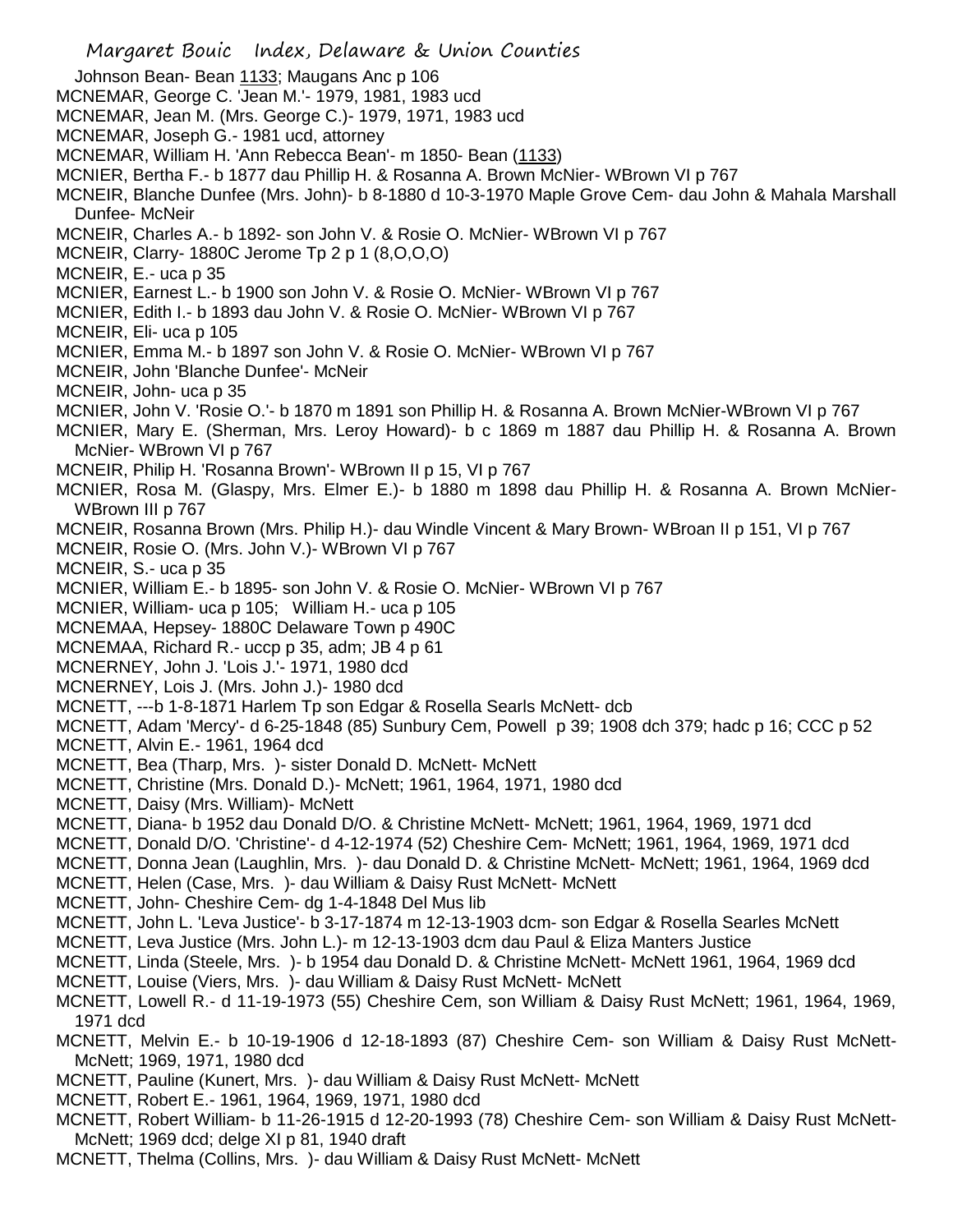- MCNETT, William 'Daisy Rust'- McNett
- MCNEVAIN, Mary- b 8-4-1872 Delaware Town-------dcb
- MCNEW, Betty Ann Baker (Mrs. Harold Miller)- b 10-13-1918 m -2-1942 Cowgill p 37
- MCNEW, Christopher William- b 5-30-1976 son William Steward & Mieko Hoshi McNew- Cowgill p 37
- MCNEW, Curtis 'Kimberly'- McNew
- MCNEW, Elizabeth Jane Hanna (Mrs. Richard)- Cowgill p 37
- MCNEW, Glenna Rosealtha Miller (Mrs. Steward)- b 7-2-1882 m 4-21-1915 d 12-22
- -1944 Claibourne Cem p 65 dau Thomas Burt & Hannah Mary Smart Miller- Cowgill p 37
- MCNEW, Harold Miller 'Betty Ann Baker'- b 9-8-1918 m 7-2-1942 d 1-26-1980 son Steward & Glenna Rosealtha Miller McNew- Cowgill p 37
- MCNEW, Kimberly (Mrs. Curtis)- McNew
- MCNEW, Melissa Marie- dau Curtis & Kimberly McNew- McNew
- MCNEW, Mieko Hoshi (Mrs. William Steward)- b 11-18-1942 m 11-11-1972 -Cowgill p 37
- MCNEW, Richard 'Elizabeth Jane Hannah'- Cowgill p 37
- MCNEW, Steward 'Glenna Rosealtha Miller'- b 10-17-1867 m 4-21-1915 d 8-4-1947 Claibourne Cem p 65 son Richard & Elizabeth Jane Hannah McNew- Cowgill p 37
- MCNEW, William Steward 'Mieko Hoshi'- b 12-4-1944 m 11-11-1972 son Harold Miller & Betty Ann Baker McNew- Cowgill p 37
- MCNETT, W. C.- d age 57 Cal dg 4-28-1951 Del Museum library
- MCNICHOLS, Agnes Jane Shimic (Mrs. Floren)- d 3-17-1979 (79) Fairview Mem. Cem- McNichols; Pabst 2 p 22; 1961, 1964, 1969, 1971 dcd; Waldron p 2
- MCNICHOLS, Brian L.- son Donald Lee & Christina P McNichols- McNichols
- MCNICHOLS, Charlotte L. Roberts (Mrs. Donald L.)(Conklin, Mrs. Charles)- dau Hubert & Helen Roberts-McNichols; 1969, 1971, 1980 dcd
- MCNICHOLS, Christina P. (Mrs. Donald Lee)- McNichols
- MCNICHOLS, Donald L. "Donnie" 'Charlotte L. Roberts'- McNichols; 1969, 1971 dcd
- MCNICHOLS, Donald Lee 'Christina P.'- d 1-22-1975 son Edwin D. & Ellen L. McNichols- McNichols; 1961, 1964 dcd
- MCNICHOLS, Edwin Donald 'Ellen L. Kunze- m 12-24-1945 son Floren & Agnes J. Shimic McNichols-McNichols; 1961, 1964, 1969, 1971, 1980 dcd
- MCNICHOLS, Edwin D.- son Donald Lee & Christina P. McNichols- McNichols; Pabst 2 p 22
- MCNICHOLS, Ellen L. Kunze (Mrs. Edwin D.)- m 12-24-1945 McNichols; 1961, 1964, 1969, 1971, 1980 dcd
- MCNICHOLS, F. F.- Pabst 2 p 22
- MCNICHOLS, Floren 'Agnes J.'- d 10-10-1970 (70) McNichols; 1961, 1964, 1969 dcd
- MCNICHOLS, Floren Wayne- son Floren & Agnes J. Shimic McNichols- McNichols
- MCNICHOLS, Jeffrey K. 'Patricia Jo Turner'- b 1979 m 11-15-1986 son Edwin D. & Ellen L. Kunze McNichols-McNichols; 1961, 1964, 1969, 1971, 1980 dcd
- MCNICHOLS, Jerry Lee- son Donald Lee & Christina P. McNichols- McNichols
- MCNICHOLS, Jerry Lee- b 2-9-1969 d 12-7-1994 (25) Green Mound Cem- son Donald L & Charlotte Roberts McNichols- McNichols; 1980 dcd
- MCNICHOLS, Kenny W.'Sue'- son Edwin D. & Ellen L. Kunze McNichols- McNichols; 1961, 1964, 1969, 1971 dcd
- MCNICHOLS, Patricia Jo Turner (Mrs. Jeffrey K.)- m 11-15-1986 dau Myron & Vickie Turner- McNichols
- MCNICHOLS, Rodger- son Edwin D. & Ellen Kunze McNichols- McNichols; 1961, 1964, 1969, 1981 dcd
- MCNICHOLS, Sherri (Hamilton, Mrs. )- b 1952 dau Edwin D. & Ellen L. Kunze McNichols- McNichols; 1961, 1964, 1969, 1971 dcd
- MCNICHOLS, Sue (Mrs. Kenny)- 1971 dcd
- MCNICHOLS, Toni J./Tami (Holton, Mrs. )- b 1960 dau Edwin D. & Ellen Kunze McNichols- McNichols; 1964, 1969, 1971, 1980 dcd
- MCNICHOLS, Wayne- Pabst 2 p 22
- MCNICKLE, Betty Lou Douglas (Mrs. Edd L.)- 1967, 1971, 1973, 1975, 1977, 1979, 1981, 1983, 1991 ucd
- MCNICKLE, Betty (Storer, Mrs. Paul)- dau Herbert A. & Gladys Renee Davis McNickle- McNickle
- MCNICKLE, Blanche (Roush, Mrs. )- sister Gladys McNickle Saunders- McNickle
- MCNICKLE, Donald (Mrs. Kent Lee)- Mcnickle
- MCNICKLE, Edd L 'Betty Lou Douglas'- b 9-13-1939 m 2-19-1965 (56) Price Cem- son Herbert A. & Gladys Renee Davis McNickle- McNickle; 1967, 1971, 1973, 1975, 1977, 1979, 1983 ucd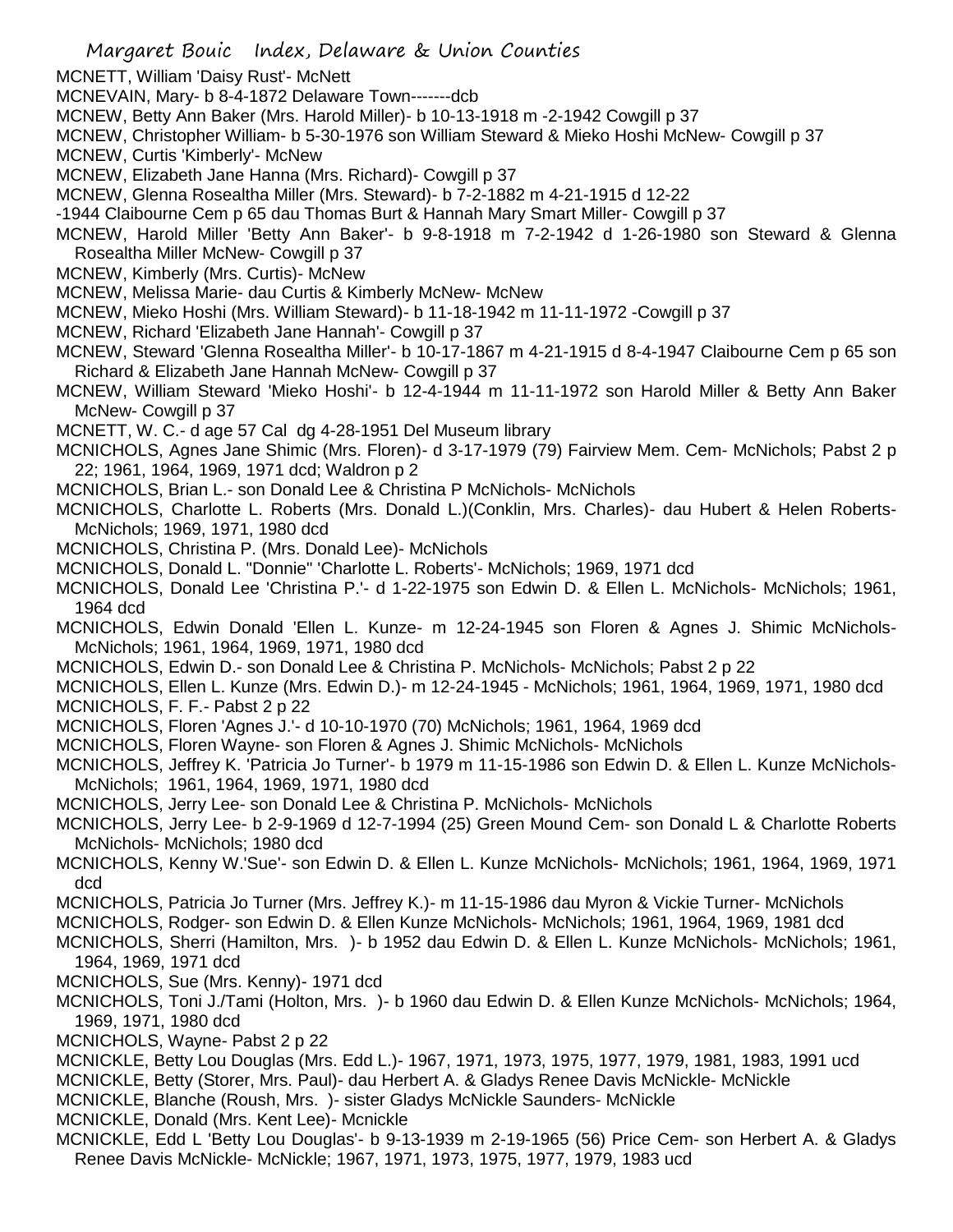MCNICKLE, Evelyn (Sterritt, Mrs. )- sister Gladys McNickle Saunders- McNickle

- MCNICKLE, Gladys (Saunders, Mrs. )- d 3-15-1979 (69) Marengo Cem- sister Herbert McNickle- McNickle
- MCNICKLE, Herbert 'Gladys Renee Davis''Evelyn'- brother Gladys McNickle Saunders- McNickle
- MCNICKLE, Kent Lee 'Donel'- son Edd L. & Betty Lou Douglas McNickle- McNickle
- MCNICKLE, Lou Ann (Davis, Mrs. Scott)- dau Edd L. & Betty Lou Douglas McNickle- McNickle; 1973 ucd
- MCNICKLE, Mary Lou (Walters, Mrs.Walt)- dau Herbert A. & Gladys Renee Davis McNickle- McNickle
- MCNICKLE, Gladys Renee Davis (Mrs. Herbert A.)- d 6-29-1977 (62) Marengo Cem- McNickle
- MCNICKLES, Florean- Pabst 2 p 22 see McNichols
- MCNICOL, Charles Robert- son Raymond N. & Rowena K. Ropp McNicol- McNicol
- MCNICOL, Margaret Ann "Peggy" (Van Hoose, Mrs. )- dau Raymond N. & Rowena K. Ropp McNicol- McNicol
- MCNICOL, Patricia Sue- dau Raymond N. & Rowena K. Ropp McNicol- McNicol
- MCNICOL, Raymond N. 'Rowena K. Ropp'- d 1982- McNicol
- MCNICOL, Raymond C. "Sonny"- son Raymond N. & Rowena K. Ropp McNicol- McNicol
- MCNICOL, Rowena K. Ropp (Mrs. Raymond N.)- b 2-12-1917 d 11-10-1991 (74) Oakdale Cem, Urbana- dau Clifford & Nellie Kibbler Ropp- McNicol
- MCNICOLS, Brad- b 1971 son Rodger E. & Diana McNicols- 1975 ucd
- MCNICOLS, Diana (Mrs. Rodger E.)- 1975 ucd
- MCNICOLS, Rodger E. 'Diana'- 1975 ucd
- MCNICOLS, Rodger- b 1973 son Rodger E. & Diana McNicols- 1975 ucd
- MCNIEL, Sarah Ann (Gabriel, Mrs. Abraham)(Brown, Mrs. Jacob,Jr.)- m (2) 1849; 1985 uch p 19
- MCNIER---family of Carol Staudenheimer #82, unec VI p 2, XII p 14
- MCNIER, Alice- (40-1900) d 5-3-1905 Darby Tp uninf p 11
- MCNIER, Amos- 1915 uch p 215; 1883 uch V p 234; unvmec p 32
- MCNIER, Blanche- unvmec p 32
- MCNIER, Charlie- d 5-30-1875 (8m25d) son Stephen & Pyrinthia McNier- Mitchell Cem, Dj p 13
- MCNEIR, Charlotte (Hawn, Mrs. John W.)(Brown, Mrs. Jacob)- m 4-6-1837 ucm 416; 1985 uch p 20; WBrown VI p 762; unec III p 29
- NCNIER, Clarinda Plummer (Mrs. Eli)- b 5-8-1825 m 12-25-1841 ucm 757 d 6-6-1905 Mitchell Cem, DJ p 19; 1880C Darby Tp 33 p 237D (53,O,O,Vt); 1900C Darby Tp 251- 263 p 3A (75, Va,Va,Va)
- MCNIER, David S. 'Mary Orr'- m 10-4-1873 ucm 5341; WBrown VI p 770
- MCNIER, Delmore/Delmer'Effie'- b 9-1866 interment 7-2-1952 Mitchell Cem, DJ p 22- son Eli & Clarinda Plummer Mcnier- 1880C Darby Tp 33 p 327 (14,O,O,VT); 1900C Darby Tp 254-263 p 13A (33,O,O,O)
- MCNIER, Dora M.- b 5-1899 son Delmer & Effie McNier- 1900C Darby Tp 254-263 p 13A (1,O,O,O)
- MCNIER, D. W.- DJ p 24
- MCNIER, Earley S.- b 4-1897 son Delmer & Effie McNier- 1900C Darby Tp 254-263 p 13A (3,O,O,O)
- MCNIER, Effie (Mrs. Delmer)- b 11-1876- 1900C Darby Tp 254-263 p 13A 923,O,O,O) m 6 y, 3 ch
- MCNIER, Eli 'Clarinde Plummer'- m 12-25-1841 ucm 757; 1883 uch IV p 502, V p 236; unec V p 59; 1880C Darby Tp 33 p 237B (59,Pa,Pa,Md); 1900C Darby Tp 251-263 p 13A (80,Va,Va,Va) m 60y; DJ p 19, 23
- MCNIER, Eliza A. (Harris, Mrs. Warren)- unec VIII p 65
- MCNIER, Eliza A. Hawn (Mrs. John)- b 4-6-1815 m 8-4-1841 d 1-2-1880 Mitchell Cem, DJ p 19- dau Phillip & Mary Hawn McNier- ped Lawrence Ira Farley #406 55
- MCNIER, Eliza N. (Harris, Mrs. Warren)- m 3-19-1856 ucm 2401 dau John & Lydia Mcnier- 1883 uch V p 248; unec IV p 54
- MCNIER, Ella F.- 1880C Paris Tp 112-127 p 52 (10,O,O,O)
- MCNIER, Hulda (Brown, Mrs. Christopher C.)- m 1835- 1985 uch p 19
- MCNIER, John 'Eliza Hawn'- d 12-13-1878 (64-4-11) Mitchell Cem, DJ p 19, 23; ped Lawrence Ira Farley #406 54; unec XIII p 30
- MCNIER, John- uccp p 34, sec JB 3 p 492
- MCNIER, John 'Lydia'- 1883 uch V p 248
- MCNIER, Lora- d 9-13-1894 (22y7d) Mitchell Cem, DJ p 19- dau Stephen & Pyrinthia McNier
- MCNIER, Lucy A. (Parthemor, Mrs. William)-m 9-6-1877 ucm 6114
- MCNIER, Margaret (Ridgeway, Mrs. John)- m 12-11-1862 ucm 3386
- MCNIER, Mary (Adams, Mrs. John)- m 1-20-1861 ucm 3133; unec IV p 54
- MCNIER, Mary- dau Eli & Clarinda Plummer McNier- 1880C Darby Tp 33 p 327B (20,O,O,Vt)
- MCNIER, Mary Mast (Mrs. William)- m 2-17-1876 ucm 5840; mt 3 p 23
- MCNIER, Mary Orr (Mrs. David S.)- b c 1854 m 10-4-1873 ucm 5341 d 1916- dau William & Eliz Brown Orr;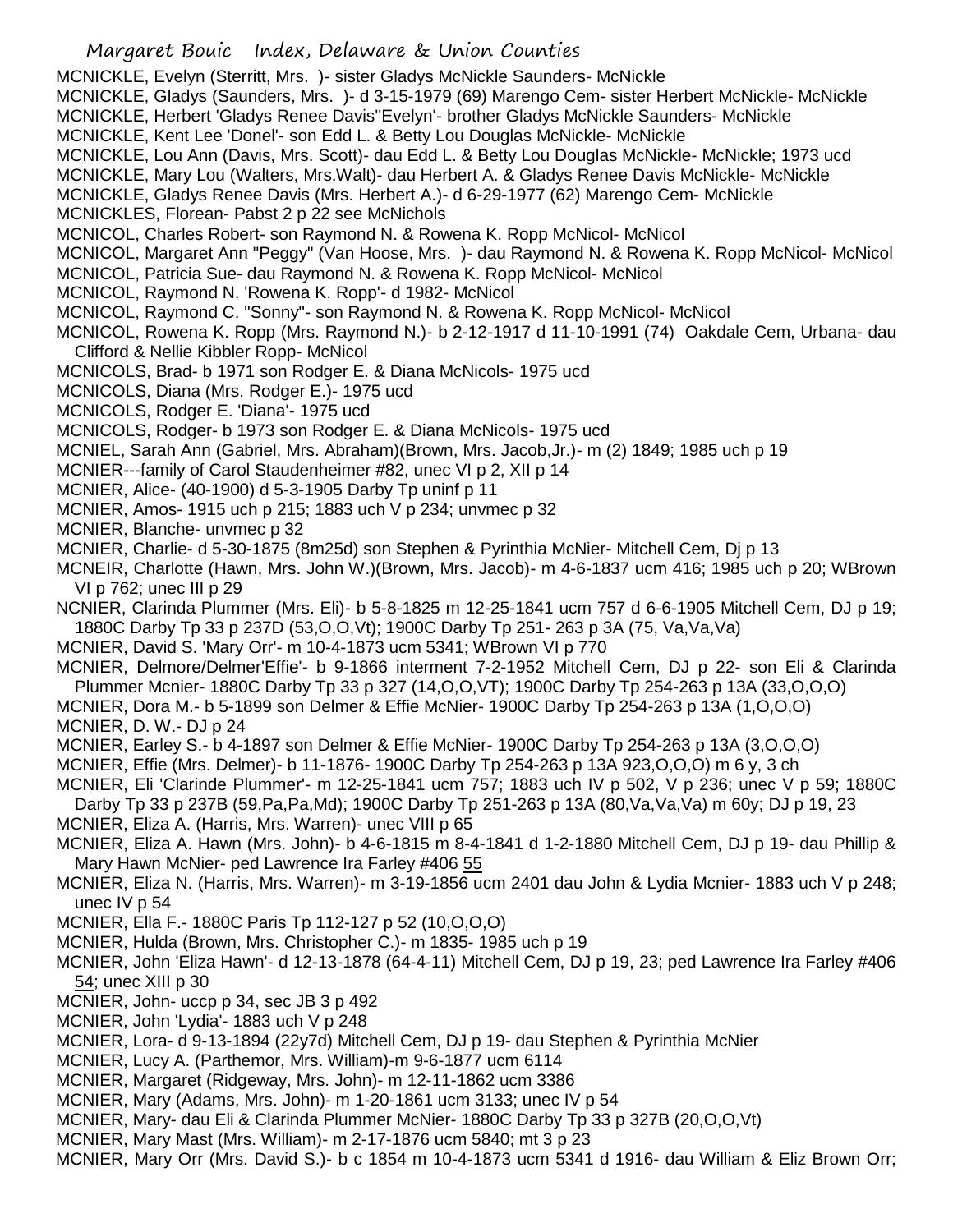WBrown VI p 770

- MCNIER, Philip H. 'Rosannah Brown'- m 3-26-1868 ucm 4358; 1985 uch p 19; 1883 uch IV p 518; WBrown IV p 470
- MCNIER, Pyrinthia L. Adams (Mrs. Stephen)- b 1853 m 5-11-1871 ucm 4930 d 1906 Mitchell Cem DJ p 13, 19, 23
- MCNIER, Rachael E. Ridgeway (Mrs. William)- m 7-30-1868 ucm 4407
- MCNIER, Rosannah Brown (Mrs. Philip H.)- m 3-26-1868 ucm 4358; dau Vincent/Windel & Mary Brown-WBrown IV p 170; 1985 uch p 19
- MCNIER, Sarah Ann (Gabriel, Mrs. Abraham)- m 1-11-1844 ucm 939; unec VI p 15
- MCNIER, Sarah (Wise, Mrs. Frank M.)- m 12-28-1876 ucm 6002
- MCNIER, Stephen 'Pyrinthia L. Adams'-b 1848 m 5-11-1871 ucm 4930 d 1900 Mitchell Cem, DJ p 13, 19; obit 12-13-1900 Mitchell Cem (58); unec XIV p 44, XV p 9
- MCNIER, Thomas J.- b 4-1895 son Delmer & Effie McNier- 1900C Darby Tp 254-263 p 13A (5,O,O,O)
- MCNIER, William- 1883 uch IV p 504, 509
- MCNIER, William H.- d 1868 Mitchell Cem- 1883 uch IV p 528, 541
- MCNIER, William 'Mary Mast'- m 2-16-1876 ucm 5840; mt 3 p 23
- MCNIER, William 'Rachael E. Ridgeway'- m 7-30-1868 ucm 4407
- MCNINCY, Cameron- b 1969 son Richard C. & Virginia L. McNinch- 1980 dcd
- MCNINCH, Jane (Farnum, Mrs. Zebediah,Jr.)- 10-13-1763 m 1791 Watkins Cem p 2; Hutchisson p 39; 1883 uch V p 334; Longbrake p 45, 46, 84, 85; dcc Dorothy Longbrake Roberts 19; Farnum 4,5
- MCNINCH, J. W.- b 1972 ch Richard C. & Virginia L. McNinch- 1980 dcd
- MCNINCH, Richard C. 'Virginia L.'- 1980 dcd
- MCNINCH, Virginia L. (Mrs. Richard C.)- 1980 dcd
- MCNISH, Harold 'Roma G. Murdock'- McNish
- MCNISH, Roma G. Murdock (Mrs. Harold)- b 12-13-1924 d 12-5-1994 (69) bur Cols.- dau Albert & Malva McNeill Murdock- McNish
- MCNITT, Abraham- 1840C Genoa Tp 173; delge IV p 67
- MCNITT, Adam 'Mercy''Nancy'- delge X p 80; dcw Bl 2 p 391; Powell p 44 (1763-1848)MCNITT, Edgar 'Rosella Searles'- m 4-7-1860 dcm; 1870C Harlem Tp 380 (36\*)
- MCNITT, Ella M.- 1870C Harlem Tp 380 (7)
- MCNITT, Emma E.- 1870C Harlem Tp 380 (5)
- MCNITT, Ezra- estate Olen Gaz 1-4-1840, Olen Gaz 4-29-1853 Reed Ab p 96, 128
- MCNITT, James- adm Ezra McNitt- Olen Gaz 1-4-1840 Reed Ab p 96
- MCNITT, Mercy (Searles, Mrs. Peter)(Mrs. Adam)- b 1772 d 7-12-1856 (83-9-2) Sunbury Cem, Powell p 39, 44; delge X p 80; 1850C Berkshire Tp 224 p 23 (76,NY)
- MCNITT, Minnie B.- 1870C Harlem Tp 380 (1)
- MCNIER, Nancy (Mrs. Adam)- dcw Bk 2 p 391
- MCNITT, Rosella Searles (Mrs. Edgar)- m 4-7-1860 dcm; 1870C Harlem Tp 380 (29)
- MCNIVEN, Diane (McKitrick, Mrs. Harold William)- b 11-15-1915 m 5-22-1939 dau Julie McNiven- McKitrick p 450
- MCNIVEN, Julie- McKitrick p 450
- MCNULLY, Augusta- 1870C Berkshire Tp 218 (39\*)
- MCNULLY, Blanche- 1870C Berkshire Tp 218 (10)
- MCNULLY, Florence- 1870C Berkshire Tp 218 (7)
- MCNULLY, Mary I.- 1870C Berkshire Tp 218 (18)
- MCNULLY, William- 1870C Berkshire tp 218 (21)
- MCNULTY, A. A.- delge XI p 47; 1890, Galena
- NCNULTY, Augusta Smith (Mrs. C. J.)- m 1846- 1880 dch p 690; 1880C Berkshire Tp p 427A
- MCNULTY, Caroline Converse (Mrs. Col. C. J.)- m 3-12-1843, unec XII p 58
- MCNULTY, Chapman- unec XI p 16
- MCNULTY, Charles Dennis 'Cindy Fogel Hopple'- b 12-15-1952 m 7-3-1972 son -- & Helen Jean Sesler McNulty- Genther p 194
- MCNULTY, Cindy Fogel Hopple (Mrs. Charles Dennis)- b 7-3-1972 dau Roy & Janice Fogel- Genther p 194
- NCNULTY, Caleb J. 'Caroline Converse''Augusta Smith'- b 8-15-1825 m 3-12-1843 m 1846 son Joseph & Levina McNulty- 1880 dch p 690; unec XII p 58; 1880c Berkshire Tp p 425A
- NCNULTY, David- son Joseph & Levina McNulty- 1880 dch p 690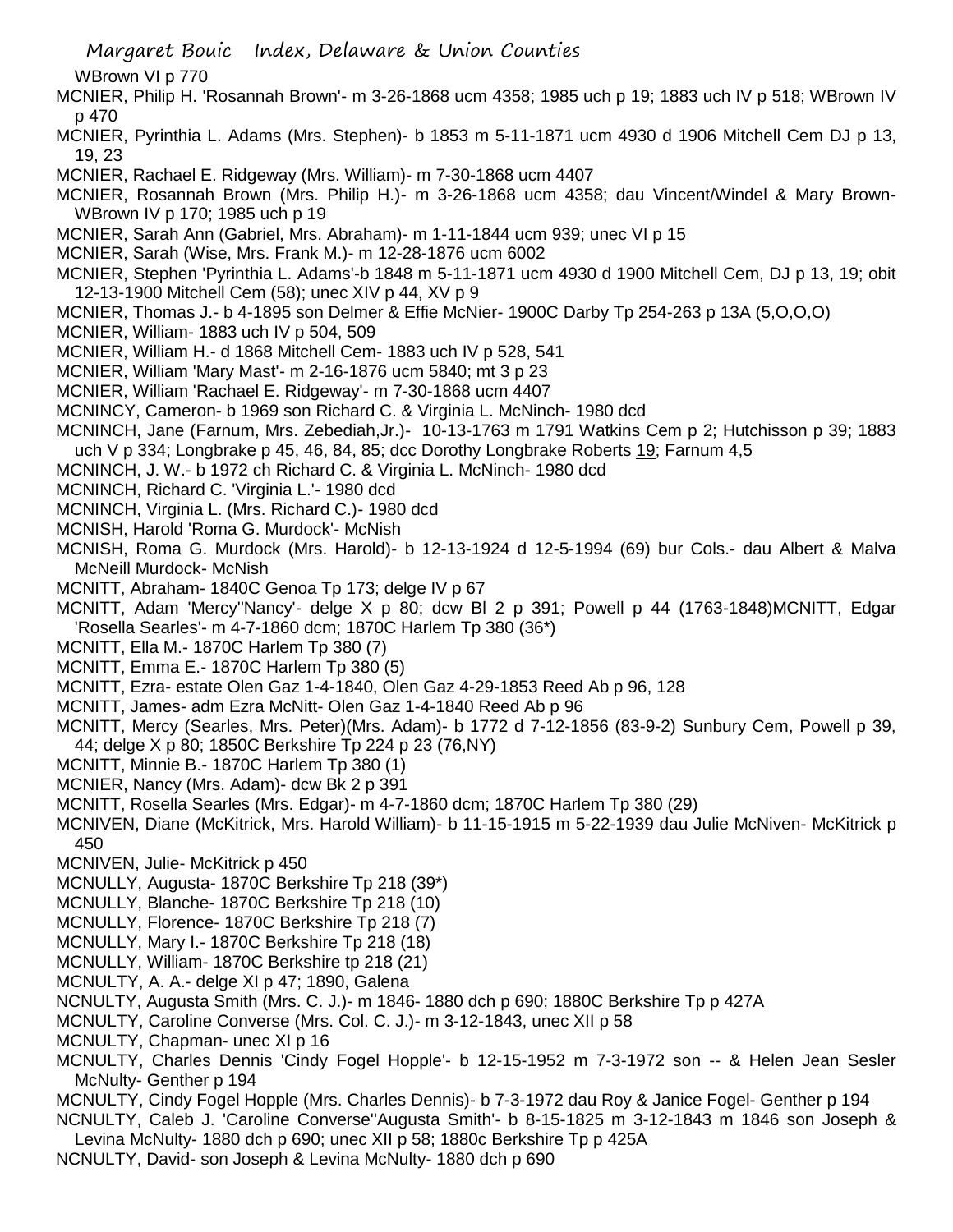MCNULTY, Deborah Kay (Hatfield, Mrs. Jimmy Darryl)- b 8-30-1955 m 8-22-1975 dau -- & Helen Jean Sesler McNulty- Genther p 194

- MCNULTY, Drusilla Tumbelson (Mrs. John)- ped Ethel Temple Jensen 19; delge III p 51
- NCNULTY, Florence E.- dau Caleb J. & Augusta Smith McNulty- 1880 dch p 690
- NCNULTY, Harriet- dau Joseph & Levina McNulty- 1880 dch p 690
- NCNULTY, Hattie B.- dau Caleb J. & Augusta Smith McNulty- 1880 dch p 690
- MCNULTY, Helen Jean Sesler (Mrs. )(Smith, Mrs. Aubrey)- b 4-14-1931 m(2) 7-30-1977 dau George Rudisell & Minnie Temple Sesler- Genther p 194
- MCNULTY, John 'Drusilla Tumbelson'- b 1800 m 8-13-1822 ped Ethel Temple Jensen 18; delge III p 51
- MCNULTY, John- unec II p 7; unec I p 15
- NCNULTY, Joseph 'Levina'- d 1858; 1880 dch p 690
- MCNULTY, Karen Denise- b 8-30-1955 dau & Helen Jean Sesler McNulty- Genther p 194
- NCNULTY, Levina (Mrs. Joseph)- d 1872; 1880 dch p 690
- NCNULTY, Levina- dau Joseph & Levina McNulty- 1880 dch p 690
- MCNULTY, Marvin- unec XII p 54
- NCNULTY, Mary A.- dau Joseph & Levina McNulty- 1880 dch p 690
- NCNULTY, Mary L.- dau Caleb J. & Augusta Smith McNulty- 1880 dch p 690
- MCNULTY, Priscilla (Temple, Mrs. Lewis)- b 5-11-1927 m ca 1849 d 12-15-1910 Ks dau John & Drusilla Tumbelson McNulty- ped Ethel Temple Jensen 9; delge III p 51 unec II p 7
- 
- MCNULTY, Rob R.- 1880C Berkshire Tp p 427A
- NCNULTY, William A.- son Joseph & Levina McNulty- 1880 dch p 690
- NCNULTY, William- son Caleb J. & Augusta Smith McNulty- 1880 dch p 690
- NCNULTY, W. W.- cousin Caleb J. McNulty- 1880 dch p 690
- MCNUT, Frrances (Blair, Mrs. Samuel)- m 8-8-1805 onwq I
- MCNUTLY, Robroy- b 4-2-1874 Berkshire Tp son Wm. & Eugene Hodgden McNutly- dcb
- MCNUTT, A. B.- uca p 22
- MCNUTT, Adam- estate dg 3-6-1857, Reed Ab p 172
- MCNUTT, Blanch (Barcus, Mrs. Lyman)- 1880 dch p 847
- MCNUTT, Caroline- dau James & Sally McNutt- 1850C Oxford Tp 2759 p 155 (5,O)
- MCNUTT, Chloe Ann- dau James & Sally McNutt- 1850C Oxford Tp 2759 p 155 (13,O)
- MCNUTT, Clarinda- dau James & Sally McNutt- 1850C Oxford Tp 2759 p 155 (15,O)
- MCNUTT, Cloam (Lundizen, Mrs. Jeremiah H.)- m 4-7-1851 dcm
- MCNUTT, Cornelia- dau James & Sally McNutt- 1850C Oxford Tp 2759 p 155 (20,O)
- MCNUTT, Hulda Rosel (Mrs. John)- m 10-12-1823 Madison Co, unec IV p 64
- MCNUTT, James 'Sally'- 1850C Oxford Tp 2759 p 155 (52,NY)
- MCNUTT, James- son James & Sally McNutt- 1850C Oxford Tp 2759 p 155 (8,O)
- MCNUTT, John- dg 1-3-1902, delge VII p 24
- MCNUTT, John 'Hulda Rosel'- m 10-12-1823 Madison Co, unec IV p 64
- MCNUTT, Louisa (Devore, Mrs. Abraham)- m 2-24-1848 Madison Co, unec X p 64
- MCNUTT, Mary (Powers, Mrs. Sanford)- m 7-26-1840 Madison Co, unec IX p 31
- MCNUTT, Mary (Bourk, Mrs. Michael)- m 4-6-1850 dcm
- MCNUTT, Myrtle- 1880C Washington Tp 38-40 p 5 (15,O,O,O)
- MCNUTT, Nancy (Glasgow, Mrs. Robert)- dcq Edna Wickerham Eckel 23
- MCNUTT, Nathaniel- d 4-14-1896 982-9-100 Orange Tp, dcdeaths
- MCNUTT, Polly E. (Cosard, Mrs. Henry)- m 12-22-1844 dcm
- MCNUTT, Sally (Mrs. James)- 1850C Oxford Tp 2759 p 155 (43,O)
- MCNUTT, Sarah- dau James & Sally McNutt- 1850C Oxford Tp 2759 p 155 (11,O)
- MCNUTT, Saray (Vantassel, Mrs. Daniel)- m 8-16-1838 dcm
- MCNUTTY, --b 4-2-1874 Berkshire Tp son Wm & Eugena Hodges McNutty- dcb
- MCOWEN, Dr. J. A.- Sunbury p 93
- MCOWEN, William- Berkshire Tp, delge VIII p 54
- MCPADDEN, Margaret M. McKittrick (Mrs. )- dau George E. & Ellen Gallagher McKittrick- McKitrick p 403 MCPARLAND, Agnes McKitterick (Mrs. Peter)- dau Hugh & Mary Byrne McKitterick- McKitrick p 416
- MCPARLAND, Peter 'Agnes McKitterick'- McKitrick p 416
- MCPEAK, Alice Mackan (Carpenter, Mrs. Frank)(Mrs. Tobias)- b 10-25-1870 m(1) 4-5-1896 (2) 3-7-1901 d 10- 9-1943 New Millcreek Cem- Wells 1188; Mackan 18 obit mlib; dg 3-30-1909 Cry Ab p 20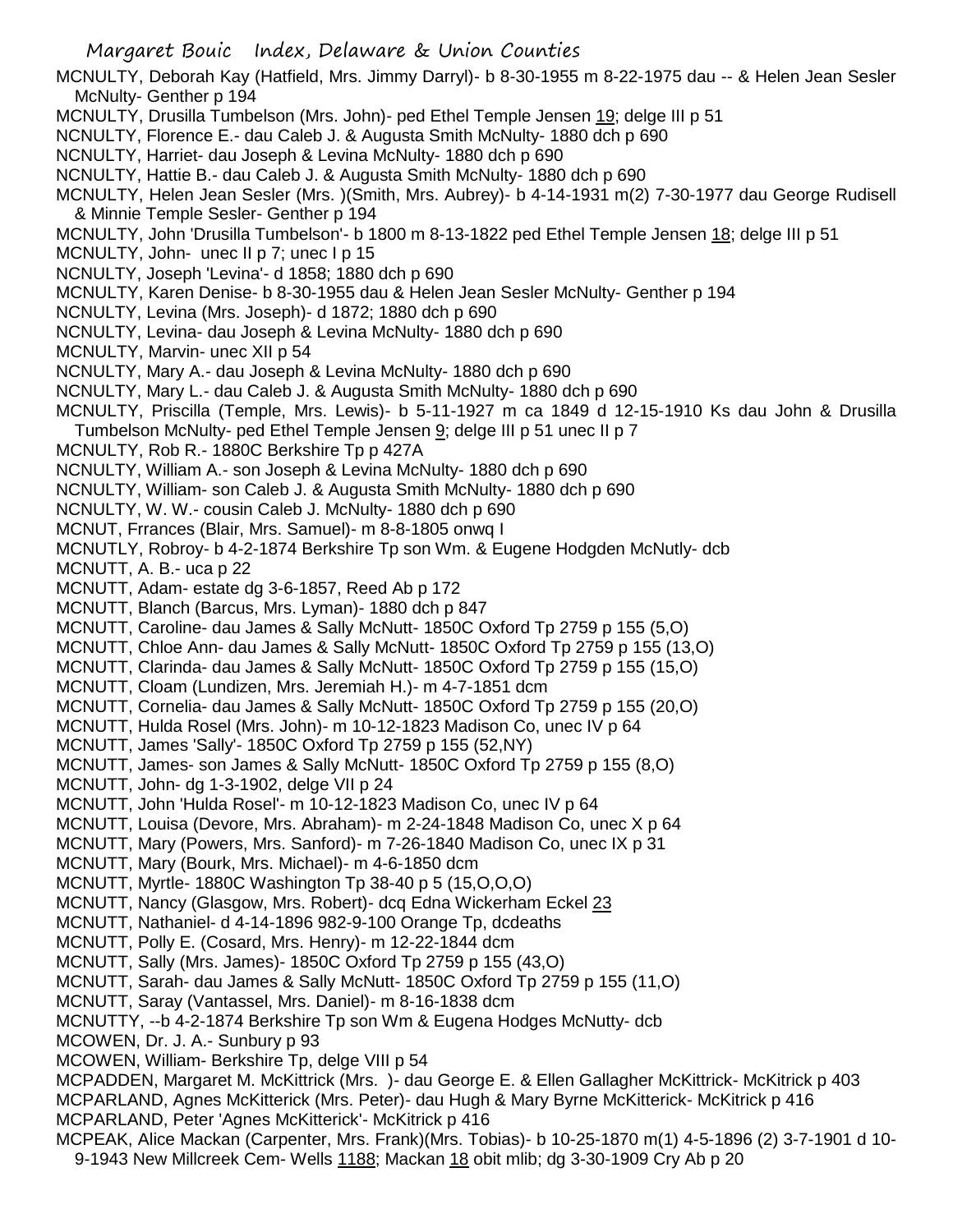MCPEAK, Amanda Frazier (Mrs. George)- 1985 uch p 82; funeral dg 11-13-1947 Del Mus lib

MCPEAK, Amber Dawn Marie- b 6-5-1982 dau Eugene,Jr. & Beth A. M. Kuchta McPeak, adopted by Robert W. Freeman- St. Paul p 10, 46, 96

MCPEAK, Arthur L.- b 5-4-1890 d 2-14-1891 New Millcreek Cem p 10- son Tobias P. & Sarah A. Wells McPeak

MCPEAK, Beth A. M. Kuchta (Mrs. Eugene,Jr.)(Freeman, Mrs. Robert W.)-b 4-12-1963 m 11-27-1982 div 1984

m(2) 12-18-1985- dau Joseph L. & Kathleen Ruth Schmidt Kuchta- St. Paul p 10, 46, 196

MCPEAK, Eliza (Mrs. William)- see Wells 2,3

MCPEAK, Eugene,Jr. 'Beth A. M. Kichta'- b 10-22-1964 m 11-27-1982 div 1984, St. Paul p 10, 46, 96

- MCPEAK, Everett Gennell (Tossey,Mrs. Cleland)- b 11-2-1906 m 8-28-1929 d 5-18-1987 (80) Fairview Cemdau Tobias & Alice Mackan McPeak- opc 685; Graham 144313; Tossey (17212); Wells 11881; Mackan 181; obit Alice, mlib
- MCPEAK, Florence- 2-19-1893 Concord Tp twin dau George M. & Amanda Frazier McPeak- dcb

MCPEAK, Fred- b 2-19-1893 Con. twin son George M. & Amanda Frazier McPeak- dcb

MCPEAK, George 'Amanda Frazier'- 1985 uch p 82

MCPEAK, John- b 1-1-1888 Concord Tp son Mat & Amanda Frazier McPeak- dcb

MCPEAK, Nellie (Bean, Mrs. Mark R.)- m 7-1917 Maugans Anc p 105

MCPEAK, Sarah A. Wells (Mrs. Tobias)- d 9-2-1895 (25-6-27) New Millcreek Cem p 10- dau Edward & Sophrina Trout Wells- Wells; dcdeaths

MCPEAK, Tobias P. 'Sarah A. Wells''Alice Mackan'- b 10-8-1865 m(1) 5-28-1889 (2) 3-7-1901 son William & Eliza McPeak- Wells (1188); Mackan (18); obit Alice, mlib

MCPEAK, Ura Kate (Gabriel, Mrs. Carl)(Dunlap, Mrs. Edward)- b 11-14-1885 d 7-12-1963 dau George & Amanda Frazier McPeak- 1985 uch p 82; Gabriel 1646; Dodds (12416)

MCPEAK, William 'Elikza- see Wells 2,3

MCPEAKE, Maggie R. Frazier (Mrs. )(James, Mrs. Edwan H.)- b 5-3-1867 m 5-9-1899 dcm- dau William & ELizabeth Johnson Frazier- James

MCPEAT, George- brother John McPeat- dg 2-10-1893 Cry Ab p 113-train accident

MCPEAT, John- brother George McPeat- dg 2-10-1893, Cry Ab p 113- train accident

MCPECK, Allice- dau William & ELizabeth Speck McPeck- 1870C Washington Tp 91-86 p 13 (18,O)

MCPECK, Amanda M. (Gamble, Mrs. John)- m 4-2-1876 ucm 5862 d 4-6-1880 (33-10-22) Burnside Cem lptw p 105- dau John & Susannah McAfee McPeck- 1883 uch V p 670; mt 3 p 24; 1870C Washington Tp 100-95 p 14 (24,O)

MCPECK, Anna Lucile (Ackworth, Mrs. Harry L.)- b 10-13-1902 m 5-3-1924 dau John Hubert & Ica Belle Garvin McPeck- Maugans Anc p 42

MCPECK, Arville D.- son John & Susannah McAfee McPeck- 1883 uch V p 670; 1880C Washington Tp 201- 208 p 22 (28,O,Pa,Pa)

MCPECK, Blanche Thornburg (Mrs. William Fred)- b 3-12-1883 d 8-10-1979 bur Springfield- dau John & Sabra Elliott Thornborg- McPeck; 1959, 1962 ucd, Claibourne Tp

MCPECK, C. M.- obit George, mlib

MCPECK, Daniel 'Jenmnie C. McDonald'- son Charles & Harriet Louise McCall Garvin- Maugans Anc p ; 1880C York Tp 203 p 20 (27,O,Pa,O)

MCPECK, Daniel- son John & Susannah McAfee McPeck- 1883 uch V p 670; 1860C Washington Tp 1484- 1494 p 201 (7,O)

MCPECK, D. & O.- uca p 101

- MCPECK, Donald Keith 'Ella Lorraine Northrup'- b 12-13-1900 m 8-25-1919 son John Huber & Ica Belle Garvin McPeck- Maugans Anc p 42
- MCPECK, Donna Pauline (Elfner, Mrs. Peter P.)- b 11-6-1906 m 10-7-1928 dau John Hubert & Ica Belle Garvin McPeck- Maugans Anc p 43

MCPECK, Elizabeth Speck (Mrs. William H.)- b 5-20-1820/19 Washington Co Pa m 7-22-1841 d 12-17-1892/1 (72) Oakdale Cem 767 (C36) I p 148, 165 (C-19)- dau William & Margaret Speck; 1860C Washington Tp

1499-11509 p 204 (34,Pa); 1870C Wash Tp 91-86 p 12 (50,Pa); 1880C York Tp 26 p 3 (60,Pa,Pa,Pa)

MCPECK, Ella Lorraine Northrup (Mrs. Donald Keith)- m 8-25-1919- Maugans Anc p 42

MCPECK, Ellen Lenore (Latham, Mrs. W. Harvey)- b 2-20-1905 m 9-19-1933 dau John Hubert & Ica Belle Garvin McPeck- Maugans Anc p 43

MCPECK, Emily M.- dau William & Elizabeth Speck McPeck- 1860C Washington Tp 1489-1509 p 204 (8,O)

MCPECK, Mary Emma (Ruehlen, Mrs. John F.)- m 12-26-1872 ucm 5196 dau William H. & Elizabeth Speck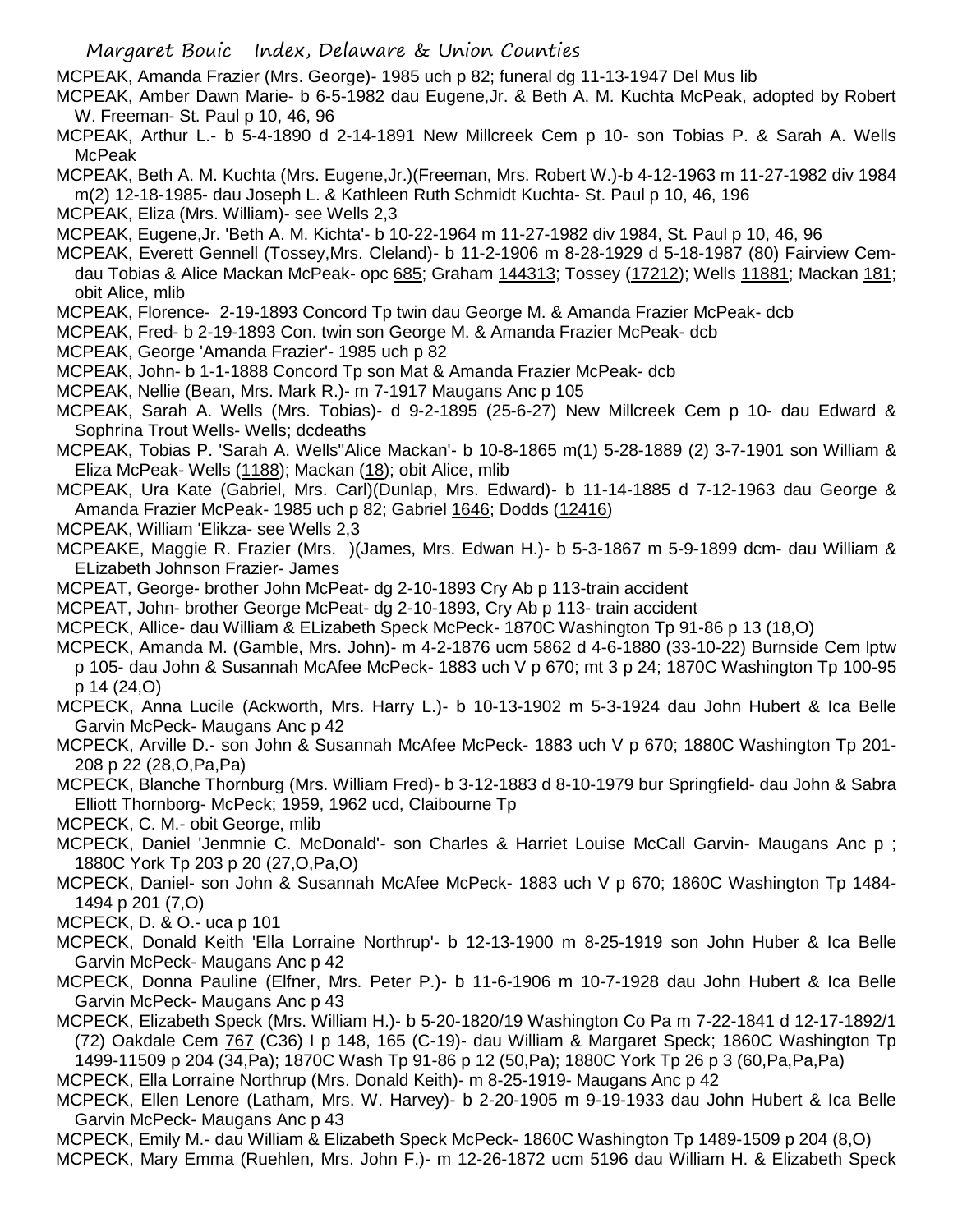McPeck- dumch p 453; 1883 uch V p 545; 1870C Washington Tp 91-86 p 13 (15,O)

- MCPECK, Frances M. (Davies, Mrs. Eugene F.)- b 10-15-1911 m 10-16-1936 dau John Huber & Ica Belle Garvin McPeck- Maugans Anc p 42,43
- MCPECK, Frank D.- b 10-15-1911 d 10-18-1911 son John Hubert & Ica Belle Garvin McPeck- Maugans Anc p 42,43

MCPECK, George- d 8-6-1919 drowned- son C. M. McPeck- obit mlib

MCPECK, George M.- dumch p 453; 1915 uch p 541; 1883 uch IV p 490, 536, V picture p 69; uec p 25, 98, 105; Marysville p 31, 45

- MCPECK, George M. 'Rachel E. Rowe'- b 7-19-1842 m 5-15-1877 son William H. & Elizabeth Speck McPeckdumch p 453, 470, 471; 1883 uch V p 545, 670; 1915 uch p 350; 1860C Washington Tp 1499-1509 p 204 (18,O); 1870C Wash Tp 91-86 p 12 (27,O); 1880C Wash 200-207 p 22 (37,O,Pa,Pa); 1900C Marysville 4th ward 343-353 p 14A (57,O,Pa,Pa) m 23y; unec II p 29
- MCPECK, Georgia E.- b 3-1897 dau Orville & Josephine McPeck- 1900C Washington Tp 141 p 6B (2,O,O,O)

MCPECK, Hazel- b 5-1894 dau Orville & Josephine McPeck- 1900C Washington Tp 141 p 6B (6,O,O,O)

- MCPECK, Herbert E.- son George M. & Rachel E. Rowe McPeck- b 6-1884- son George M. & Rachel E. Rowe McPeck- dumch p 454; 1900C Marysville 4th ward 343-353 p 14A (15,O,O,O)
- MCPECK, Ica Belle Garvin (Mrs. John Hubert)- b 8-7-1879 m 12-23-1899 d 11-3-1934 dau Charles & Harriet Louise McCall Garvin- Maugans Anc p 42
- MCPECK, Isabelle A. (Drake, Mrs. Warren J.)- m 9-28-1878 ucm 6318 dau William H. & Elizabeth Speck McPeck- dumch p 453; 1883 uch V p 545; 1860C Washington Tp 1499-1509 p 204 (14,O); 1870C Wash Tp 91-86 p 12 (23,O)
- MCPECK, James B.- son John & Susannah McAfee McPeck- 1883 uch V p 670; 1860C Washington Tp 1484- 1494 p 201 (12,O); 1870C Wash 100-95 p 14 (22,O)
- MCPECK, Jennie/Jane C. McDonald (Mrs. Daniel) Maugans Anc p 42; 1880C York Tp 203 p 20 (25,O,Pa,O)

MCPECK, John Hubert 'Ica Belle Garvin'- b 5-19-1880 m 12-23-1899 d 5-7-1936 bur near E. Liberty- son Daniel & Jennie C. McDonald McPeck- Maugans Anc p 42; 1880C York Tp 204 p 20 (1/12,O,O,O)

- MCPECK, John 'Sarah'- 1883 uch V p 545, 665, 670
- MCPECK, John 'Susannah McAfee'- b 5-11-1814 m 8-3-1843 d 4-15-1888 Burnside Cem, lptw p 105- son John & Sarah McPeck- 1883 uch V p 670; 1860C Washington Tp 1484-1494 p 201 (46,Pa); 1870C Wash Tp 100-95 p 14 (56,Pa); 1880C Wash 201-208 p 22 (66,Pa,Pa,Pa)
- MCPECK, Josephine (Mrs. Orville)- b 6-1872 1900C Washington Tp 141 p 6B (27,O,O,O)
- MCPECK, Maggie- dau Daniel & Jane McDonald McPeck- 1880C York Tp 204 p 20 (5,O,O,O)
- MCPECK, Margaret E.- dau George M. & Rachel E. Rowe McPeck- dumch p 454; 1883 uch V p 670
- MCPECK, Margaret (Haynes/Haines, Mrs. William M.)- b 7-24-1844 m 6-4-1864 ucm 3597d 1-14-1919 Oakdale Cem I p 165 (C-16)- dau William H. & Elizabeth Speck McPeck- dumch p 453; 1883 uch V p 545, 669; 1860C Washington Tp 1499-1509 p 204 (16,O)
- MCPECK, Maria- b 6-1890 d 8-27-1936 uninf p 17 dau Orville & Josephine McPeck- 1900C Washington tp 141 p 6B (9,O,O,O); 1910 Claibourne Tp 130 p 5B (18,O,O,O); cousin Benjamin Rodgers
- MCPECK, Mary (Bell Mrs. )- dau George M. & Rachel E. Rowe McPeck- dumch p 454; 1900C Marysville 4th ward 343-353 p 14A (11,O,O,O)
- MCPECK, Mary Louise- b11-24-1910 d 12-23-1910 dau John Hubert & Ica Belle Garvin McPeck- Maugans Anc p 42,43

MCPECK, Mary T.(Gamble, Mrs. Calvin E.)- m 3-4-1875 ucm 5650; mt 3 p 10- dau John & Susannah McAfee McPeck- 1915 uch p 670; 1860C Washington Tp 1484-1494 p 20 (4,O); 1870C Wash Tp 100-95 p 14 (13,O)

- MCPECK, Orville-b 4-6-1850 d 10/11-1-1905 Burnside Cem, lptw p 105- son John & Susannah McAfee McPeck- 1860C Washington Tp 1484-1494 p 201 (10,O); 1870C Wash Tp 100-95 p 14 (20,O); 1900C Wash Tp 141 p 6B (50,O,Pa,O) m 10y; uninf p 12,13
- MCPECK, Rachel E. Rowe (Mrs. George M.)- m 5-15-1877 dau David & Catharine Rowe- dumch p 454; 1883 uch V p 670; 1880C Washington Tp 200-207 p 22 (28,O,Pa,Pa); 1900C Marysville 4th ward 343-353 p 14A (50,O,O,O) m 23y, 5 ch 4 living
- MCPECK, Sarah A. (Diehl, Mrs. William)- b 1852 m 11-13-1873 ucm 5380 d 11-4-1907 (55y9m) Oakdale Cem I p 175 (C-9)-dau William H. & Elizabeth Speck McPeck- dumch p 453; 1883 uch V p 545; 1860C Washington Tp 91-86 p 13 (21,O)

MCPECK, Sarah (Mrs. John)- 1883 uch V p 545, 665, 670

MCPECK, Sarah M.- dau John & Susannah McAfee McPeck- 1883 uch V p 670; 1870C Washington Tp 100- 95 p 14 (7,O); 1880C Wash Tp 200-207 p 22 (17,O,Pa,Pa)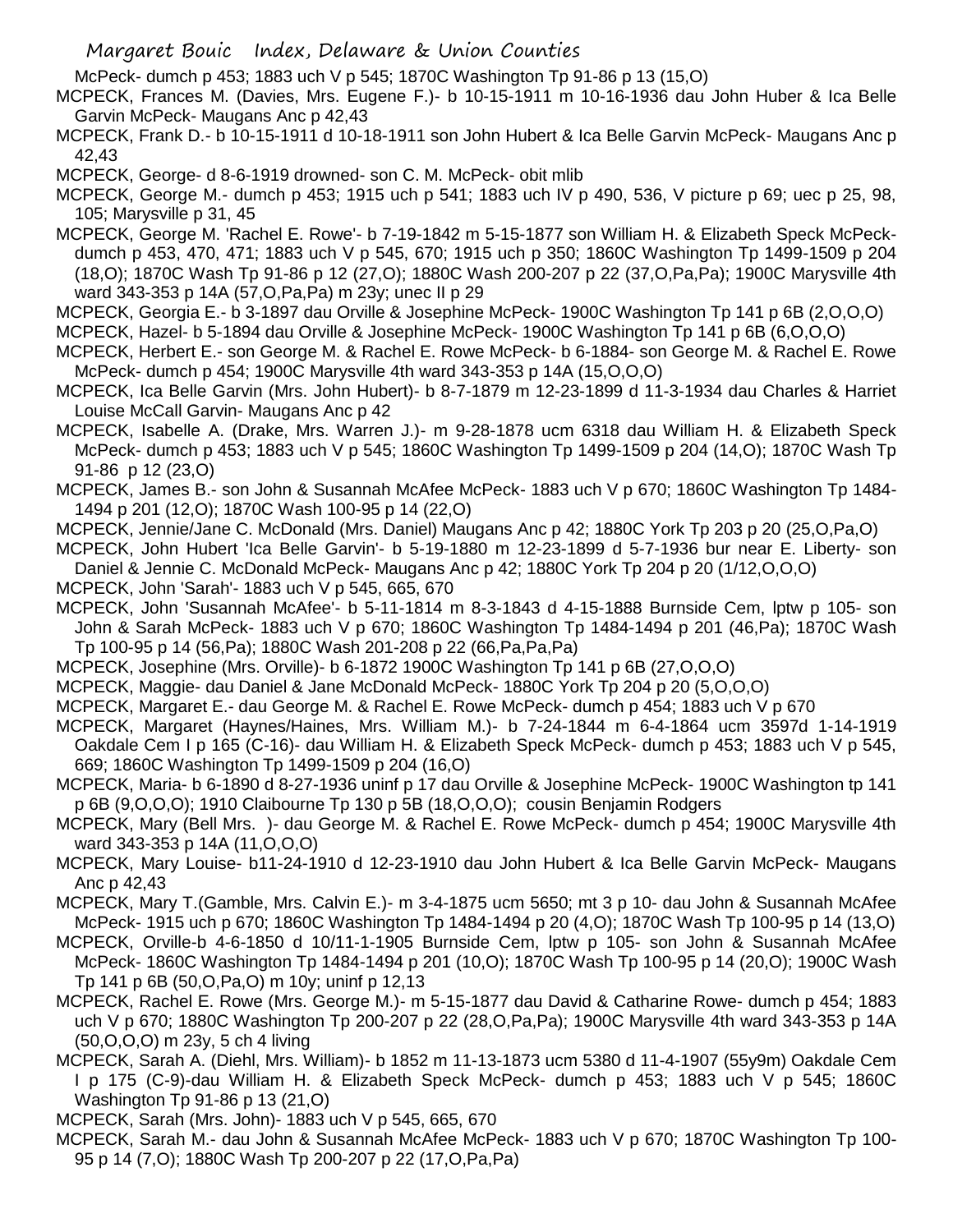MCPECK, Stephen S.- son William H. & Elizabeth Speck McPeck- dumch p 453; 1883 uch V p 545; 1860C Washington Tp 1499-1509 p 204 (12,O); 1870C Wash Tp 91-86 p 13 (21,O)

MCPECK, Susannah McAfee (Mrs. John)- d 10-14-1902 Burnside Cem, lptw p 105 dau James & Mary McAfee- 1883 uch V p 670; 1860C Washington Tp 1484-1494 p 201 (36,Pa); 1870C Wash Tp 100-95 p 14 (46,Pa); 1880C Wash 200-207 p 22 (56,Pa,Pa,Pa); 1900C Wash Tp 161 p 7B (76,O,O,O) wd, 7 ch, 5 living

MCPECK, Wilbur C.- son George M. & Rachel E. Rowe McPeck- dumch p 4454; 1900C Marysville 4th ward 343-353 p 14A (17,O,O,O)

MCPECK, William D.- d 1-13-1880 (35-4-22) Burnside Cem, lptw p 105- son John & Susannah McAfee McPeck- 1883 uch V p 670; 1870C Washington Tp 100-95 p 14 (26)

MCPECK, William Fred 'Blanche Thronborg'- d 1939- McPeck

MCPECK, William H. 'Elizabeth Speck'- b 2-27-1817 d 10-19-1890 Oakdale Cem 691 (122C) I p 165 (C-19); son John & Sarah McPeck- dumch p 453; 1883 uch III picture p 416, V p 545, 669, 670; 1860C Washington Tp 1499-1509 p 204 (40,Pa); 1870C Wash Tp 91-86 p 12 (56,PA); 1880C York Tp 26 p 3 (63,Pa,Pa,Pa); uca p 101

MCPECK, Winifred C.- b 10-10-1878 dau George M. & Rachel E. Rowe McPeck- dumch p 454; 1883 uch V p 670; 1880C Washington Tp 200-207 p 22 (1,O,O,O); 1900C Marysville 4th ward 343-353 p 14A (21,O,O,O)

- MCPEEK, --family of Laura Fields #245, unec X p 2
- MCPEEK, Abraham 'Lydia'- ped Laura Price Fields 28; unec XI p 7
- MCPEEK, Bertie (Moore, Mrs. Ruben)- McPeek
- MCPEEK, Beverly Elaine- dau Michael L. McPeek- McPeek- engaged to Mark Aaron Tillman
- MCPEEK, Calvin D. 'Mary B.'- d 10-26-1968 (70) Union Cem- McPeek; 1964 dcd
- MCPEEK, Evelyn (Gorman, Mrs. )- dau Leonard I. McPeek- McPeek
- MCPEEK, George Wash.- b 8-5-1895 Scioto Tp son George W. & Amanda Frazier McPeek- dcb
- MCPEEK, Gladys (Wolfe, Mrs. )- dau Leonard I. McPeek- McPeek
- MCPEEK, James- d 12-7-1893 dg 1-8-1894 Cry Ab p 147, train wreck
- MCPEEK, John- uca p 16
- MCPEEK, Leonard I. d 7-25-1978 (77) bur Middletown- McPeek; 1969, 1971 dcd
- MCPEEK, Lydia (Mrs. Abraham)- ped Laura Price Fields 29; unec XI p 7
- MCPEEK, Maria- b 1891 d 8-29-1936 SR Oakdale Cem II p 59 (G-R14-7)
- MCPEEK, Mary B. Wilkinson (Mrs. Calvin D.)- d 2-11-1982 Union Cem, Cols.- McPeek; 1964, 1969, 1971, 1980 dcd
- MCPEEK, Maude (Landacre, Mrs. Dorsey)- Freshwater p 333
- MCPEEK, Michael L.- McPeek
- MCPEEK, Mildred (Protzeller, Mrs. Harry Weiser)- m 2-23-1947- Weiser p 105
- MCPEEK, Rose Northrup (Mrs. Walter Ray)- dau Daniel B. & Anna Decker Northrup- ped Laura Price Fields 15; unec XI p 7
- MCPEEK, Ruth- b 1-17-1902 Sciota Tp dau Geo M. & Amanda Frazier McPeek- dcb
- MCPEEK, Ruthella (Dutton, Mrs. William Walter)- b 1906 d 1984 dau Walter Ray & Rose Northrup McPeekped Laura Price Fields #248 7; unec XI p 7
- MCPEEK, Walter Ray 'Rose Northrup'- son Abraham & Lydia Pace McPeek- ped Laura Price Fields 14; unec XI p 7
- MCPETERS, Andrew- 1870C Oxford Tp 434 (60\*)
- MCPETERS, George- 1870C Oxford Tp 434 (19)
- MCPETERS, Margaret- 1870C Oxford Tp 434 (56)
- MCPETERS, Margaret J.- 1870C Oxford Tp 434 (18)
- MCPETERS, Robert- 1870C Oxford Tp 434 (14)
- MCPHAIL, Adele Maugans (Hammond, Mrs. )(Mrs. Ernest)- b 1896 d 2-16-1966 dau Leroy Maugans-Maugans Anc p 29
- MCPHAIL, Ernest 'Adele Maugans'- Maugans Anc p 29
- MCPHEETERS, Mary A.- mother of James W. Walden- 1880C Mildord 58 p 35 (77,Va,Va,Va)
- MCPHERON, Bruce- son Mark A. & Ruth McPheron- 1962 (7), 1967 ucd
- MCPHERON, Charles F.- 1977 ucd
- MCPHERON, Danny- son Mark A. & Ruth McPheron- 1962 ucd (4), 1967 ucd
- MCPHERON, David- son Mark A. & Ruth McPheron- 1962(2), 1967 ucd
- MCPHERON, Mark A. 'Ruth'- McPheron; 1962, 1967 ucd
- MCPHERON, Ruth (Mrs. Mark A.)- 1962, 1967 ucd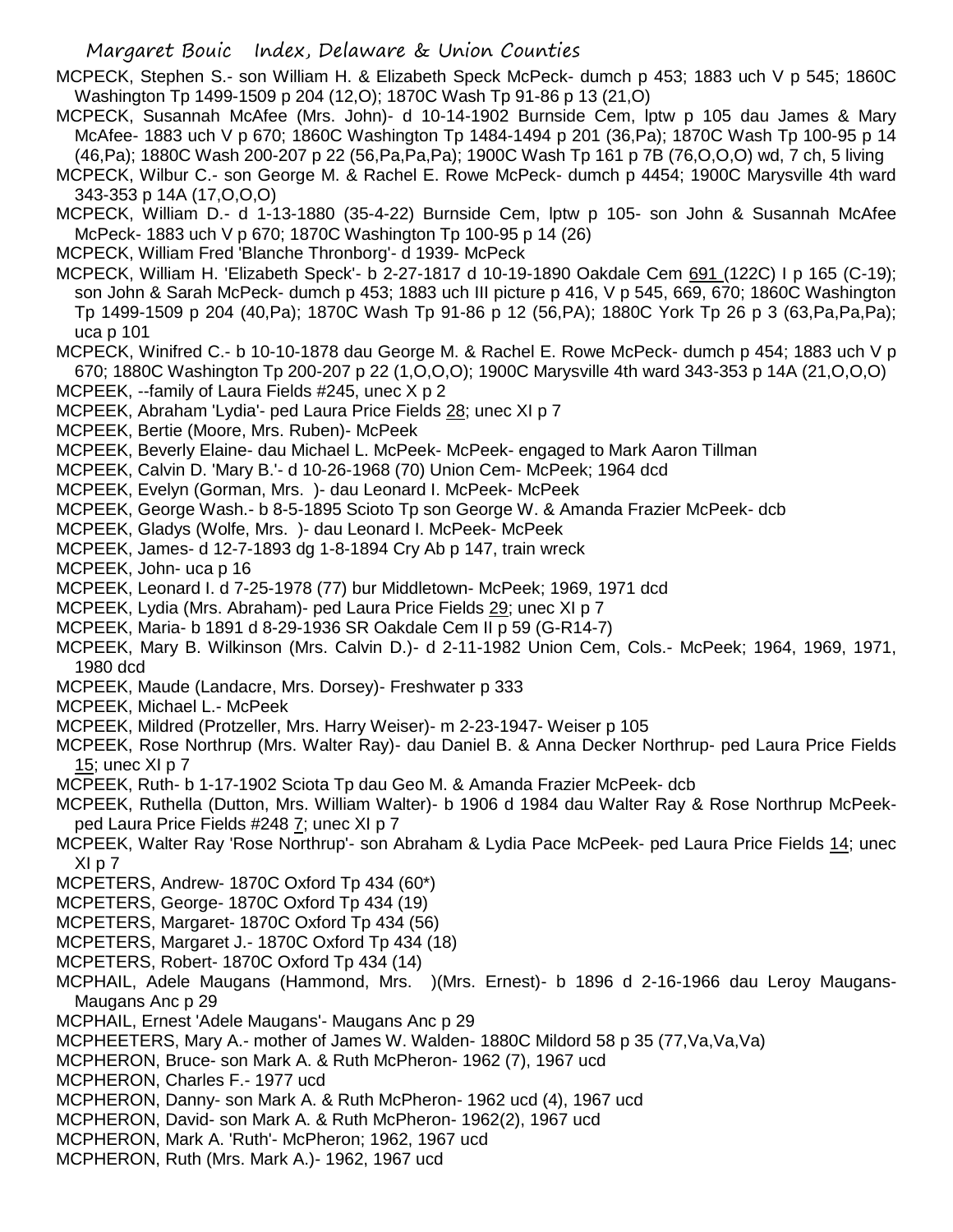- MCPHERON, Thomas- uca p 87; Claibourne Tp
- MCPHERRON, Parson- Powers p 60, 244
- MCPHERSON, --b 11-15-1867 Delaware Tp dau Benjamin & Angarett McPherson- dcb
- MCPHERSON, --Atherton (Mrs. Marshal)- dau Cahterine Atherton- dg 2-4-1887 Cry Ab p 149
- MCPHERSON, A.- Pabst Pion II p 206
- MCPHERSON, Adellia (Smart, Mrs. George Washington)(Williams, Mrs. William) (George, Mrs. James S.) (Bosh, Mrs. J. Louis)- Cowgill p 41- b 7-1860 m 12-12-1876 d 6-25-1919 Claibourne Cem
- MCPHERSON, Amy V.- d 7-10-1977 (91) Green Lawn Cem, Col.- McPherson
- MCPHERSON, Angeline- 1870C Claibourne Tp 253-250 p 32 (33,O)
- MCPHERSON, Anna- dg semi-wkly Jan 21 1908; delge VII p 27
- MCPHERSON, Anna F. (Mrs. William C.)- obit (77) dg 1-31-1951 (77) Oak Grove Cem; obit Del Mus lib
- MCPHERSON, Anna G. (Mrs. Joseph R.)- d 5-3-1983 (90) Prospect Cem- McPherson
- MCPHERSON, A. C. 'Catharine Worline'- m 11-20-1849 dcm
- MCPHERSON, Agnes (McDowell, Mrs. Andrew)- dcq Fred McKay 9
- MCPHERSON, Amy- sisster Edward G. McPherson- McPherson
- MCPHERSON, Angenette Arthurton (Mrs. Benjamin)- m 1-31-1867 delge X p 75; 1870C Delaware Town 282 (24)
- MCPHERSON, Archibald- 1850C Orange Tp 1791 p 114 (25,Irel)
- MCPHERSON, Archibald 'Elizabeth Hetor'- m 7-24-1855 dcm; Olen Gaz 7-27-1855, Reed Ab p 155
- MCPHERSON, Archibald 'Barbara Parks''Martha Johnson'- b 1795 m 12-20-1840 dcm d 1850?- delge V p 57; 1850C Troy Tp 2637 p 138 (55,Pa)
- MCPHERSON, Arthur- son William & Anna F. McPherson- obit Anna F. dg 1-31-1951 Del Mus lib
- MCPHERSON, Barbara Parks (Mrs. Archibald)- delge V p 57
- MCPHERSON, Benjamin 'Angenette Arthurton'-m 1-31-1867 d Sat dg 4-12-1904 Cry Ab p 239, 240, Oak Grove Vault- delge X p 75; 1908 dch 400; 1870C Delaware Town 282 (28\*); 1880C Delaware Town p 493A; Civil War
- MCPHERSON, Bryan- McPherson
- MCPHERSON, Burgamon- son Archibald & Martha Johnson McPherson- 1850C Troy Tp 2637 p 138 (10,O)
- MCPHERSON, Caroline- 1870C Claibourne Tp 205-203 p 26 (12,O)
- MCPHERSON, Carrie (McWilliams, Mrs. Francis)- dau Gary & Nettie Stoner McPherson- McPherson
- MCPHERSON, Carrie- b 9-1879 dau W. & Flora McPherson- 1880C Claibourne Tp 150-160 p 15 (9/12,O,O,Can)
- MCPHERSON, Catherine- b 1813 d 1887 Oak Grove Cem- Powell p 436
- MCPHERSON, Catharine Worline (Mrs. A. C.)- m 11-20-1849 dcm
- MCPHERSON, Catherine- 1850C Orange Tp 2783 p 114 (21,Pa)
- MCPHERSON, Charles F. 'Lola'- b 9-11-1921 d 10-16-1981 (60) Prospect Cem- son Gary & Nettie Stoner McPherson- McPherson; 1979, 1983 ucd; obit, mlib
- MCPHERSON, Cindy J. (Mrs. J. F. Douglas)- 1983 ucd
- MCPHERSON, Clara A.- b 2-1882 dau Henry D. & Dora McPherson- 1900C Claibourne Tp 240-256 p 10B (18,O,O,O)
- MCPHERSON, Claudie- dau Oren W. & Helen McPherson- 1961(14), 1964, 1969, 1971 dcd; 1991 ucd
- MCPHERSON, Cynthia- 1880C Oxford Tp p 396C
- MCPHERSON, David 'Nina E. Elliott'- 1985 uch p 46
- MCPHERSON, David O. 'Jenifer G.'- 1971, 1980 dcd
- MCPHERSON, David son Oren W. & Helen McPherson- 1961(13), 1964 dcd
- MCPHERSON, Dellie (Smart, Mrs. George W.)- m 12-12-1876 ucm 5988
- MCPHERSON, Delph- dau H. & Dora McPherson- 1880C Claibourne Tp 206-218 p 20 (3,O,O,O)
- MCPHERSON, Donald- son Gary & Nettie Stoner McPherson- McPherson; obit Charles F., mlib
- MCPHERSON, Dora (Mrs.Henry D.)- b 2-1858 1880C Claibourne Tp 206-218 p 20 (27,O,O,O); 1900C
- Claibourne Tp 240-256 p 10B (42,O,O,O) m 25y, 4 ch, 3 living; 1910 Claib-Richwood 435-444 p 15B (52,O,O,O) wid, 4 ch, 3 living
- MCPHERSON, Douglas- b 1960 son Harold & Joan McPherson- 1969, 1971 dcd
- MCPHERSON, Edith F.- dau Dora McPherson- 1910 Claib-Richwood 435-444 p 15B (23,O,O,O)
- MCPHERSON, Edith- dau William & Anna F. McPherson- obit Anna F. dg 1-31-1931 Del Mus lib
- MCPHERSON, Edith Marie- d 5-24-1959 (42) Oak Grove Cem- sister John William MacPherson
- MCPHERSON, Edward G. 'Martha Belle'- d 2-22-1975 (80) Green Lawn Cem, Cols.- McPherson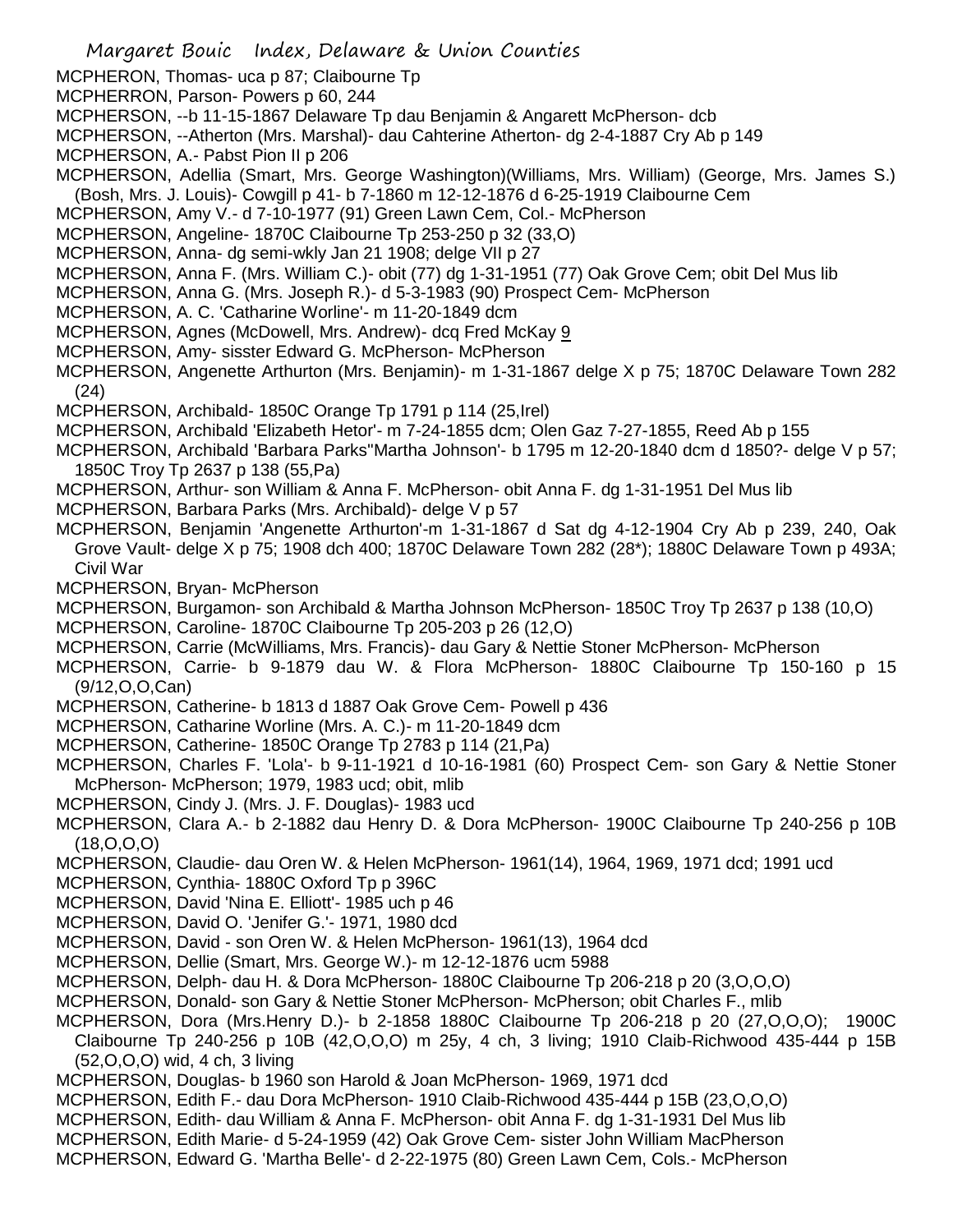Margaret Bouic Index, Delaware & Union Counties MCPHERSON, Eliza (Martin, Mrs. David)- m 5-3-1843 dcm MCPHERSON, Elizabeth Hetor (Mrs. Archibald)- m 7-24-1855 dcm; Olen Gaz 7-27-1855, Reed Ab p 155 MCPHERSON, Elizabeth (Neal, Mrs. Asa D.)- m 4-2-1866 ucm 3942 MCPHERSON, Elizabeth (Silverwood, Mrs.James F.)- dau John & Martha Crist McPerson- Powell p 258; 1880 dch p 782; 1908 dch 742 MCPHERSON, Elizabeth (Thomas, Mrs. William H.)- m 12-19-1861 dcm MCPHERSON, Emma- 1870C Delaware Town 282 (3) MCPHERSON, Ethel A.- b 10- 1886 dau Joseph & Ida Dennis McPherson- 1900C Claibourne Tp 116-125 p 5B (13,O,O,Ind) MCPHERSON, Ethel (Henry, Mrs. Merv?) dau Joseph McPherson- 1910 Richwood 92-93 p 3B (23,O,O,O) m 5y MCPHERSON, Flora E.- b 10-1886 dau Henry D. & Dora McPherson- 1900C Claibourne Tp 240-256 p 1-B (13,O,O,O) MCPHERSON, Flora (Mrs. W.)- 1880C Claibourne Tp 150-160 p 15 (22,O,O,Can) MCPHERSON, Florence (Fonarow, Mrs. )- dau William & Anna F. McPherson- obit Anna F., dg 1-31-1931, Del Mus lib MCPHERSON, Frances I.- dau Robert & Sarah A. McPherson- 1870C Claibourne Tp 277-273 p 36 (5,O) MCPHERSON, Frank (8-1882) unec III p 4 MCPHERSON, Frank Walden- son Robert & Lucy Ellen McPherson- 1880C Taylor Tp 47-48 p 5 (7,O,Va,O) MCPHERSON, Gary 'Nettie Stoner'- McPherson; obit Charles F., mlib MCPHERSON, George- 1870C Claibourne Tp 253-250 p 32 (59,O) MCPHERSON, George- son Gary & Nettie Stoner McPherson-McPherson; obit Charles F., mlib MCPHERSON, H. (Mrs. R.)- Claibourne Cem p 5 MCPHERSON, Harold 'Joan'- 1969, 1971, 1980 dcd MCPHERSON, Harriett- 1850C Oxford Tp 2772 p 155 (15,Pa) MCPHERSON, Harriet M. (Hunt, Mrs. Cutler A.)- b 1854 d 1921 Claibourne Cem- ped Harrison Scott Baker #386 unec XIII p 11, 22 MCPHERSON, Harriet T. (Mrs. Thomas)- d 5-11-1886 (79-2-11) Claibourne Cem p 5,6 MCPHERSON, Harvey R.- son Robert & Sarah A. McPherson- 1870C Claibourne Tp 277-273 p 35 (8,O) MCPHERSON, H. 'Dora'- 1880C Claibourne Tp 206-218 p 20 (30,O,O,O) MCPHERSON, Helen (Mrs. Oren W.)- 1961, 1964, 1969, 1971, 1980 dcd MCPHERSON, Henry D. 'Dora'- b 10-1850 1900C Claibourne Tp 240-256 p 10B (49,O,O,O) m 25y MCPHERSON, Henry J.- b 12-1882 dau Joseph & Ida Dennis McPherson- 1900C Claibourne Tp 116-125 p 5B (16,O,O,Ind) MCPHERSON, Henry 'Julia A. Snyder'- m 11-26-1874 ucm 5581; mt 3 p 4 MCPHERSON, Howard- brother Ethel McPherson Henry- 1910 Richwood 92-93 p 3B (16,O,O,O) MCPHERSON, Howard J.- b 5-1894 son Joseph & Ida Dennis McPherson- 1900C Claibourne Tp 116-125 p 5B (6,O,O,Ind); 1964, 1969, 1971 dcd; Brown Tp MCPHERSON, Howard- son William & Anna F. McPherson- obit Anna F., dg 1-31-1951 Del Mus library MCPHERSON, Hyram- d 7-28-1861 (13y5m) son T. & H. Claibourne Cem p 5 MCPHERSON, Ida Dennis (Mrs. Joseph)- b 8-1869 m 1-31-1881 ucm 6901- 1900C Claibourne Tp 116-125 p 5B (30,Ind,Ind,Ind)- m 19y, 5 ch, 4 living MCPHERSON, Irvin L. 'Opal F. Donohoe'- b 1877 d 1946 Oakdale Cem II p 104 (H-RH-18) MCPHERSON, Jackie Jackson (Mrs. Richard)- dau Robert R. Jackson- McPherson MCPHERSON, Jackie- b 1956 ch Oren W. & Helen McPherson- 1961(6), 1964, 1969, 1971, 1980 dcd MCPHERSON, James- Powers Pat p 166 MCPHERSON, James- son William & Jane Freshwater McPherson- Freshwater p 161 MCPHERSON, Rev. James B.- 1915 uch p 319 MCPHERSON, Jane- 1850C Troy Tp 2637 p 138 (2,O) MCPHERSON, Jane (Brockelsby, Mrs. William)- m 9-23-1847 dcm MCPHERSON, Jane Freshwater (Mrs. William)- b 1843 dau David & Rachael Campbell Freshwater - Freshwater p 160A, 161 MCPHERSON, Jane (Murphy, Mrs. John)- m 9-12-1853 ucm 1991 dau Thomas McPherson- Pabst Pion II p 206; unec IV p 54 MCPHERSON, Jennifer G. (Mrs. David O.)- 1980 dcd MCPHERSON, Jesse 'Sarah Swartz'- m 3-29-1864 dcm ucm 3572; 1883 uch IV p 491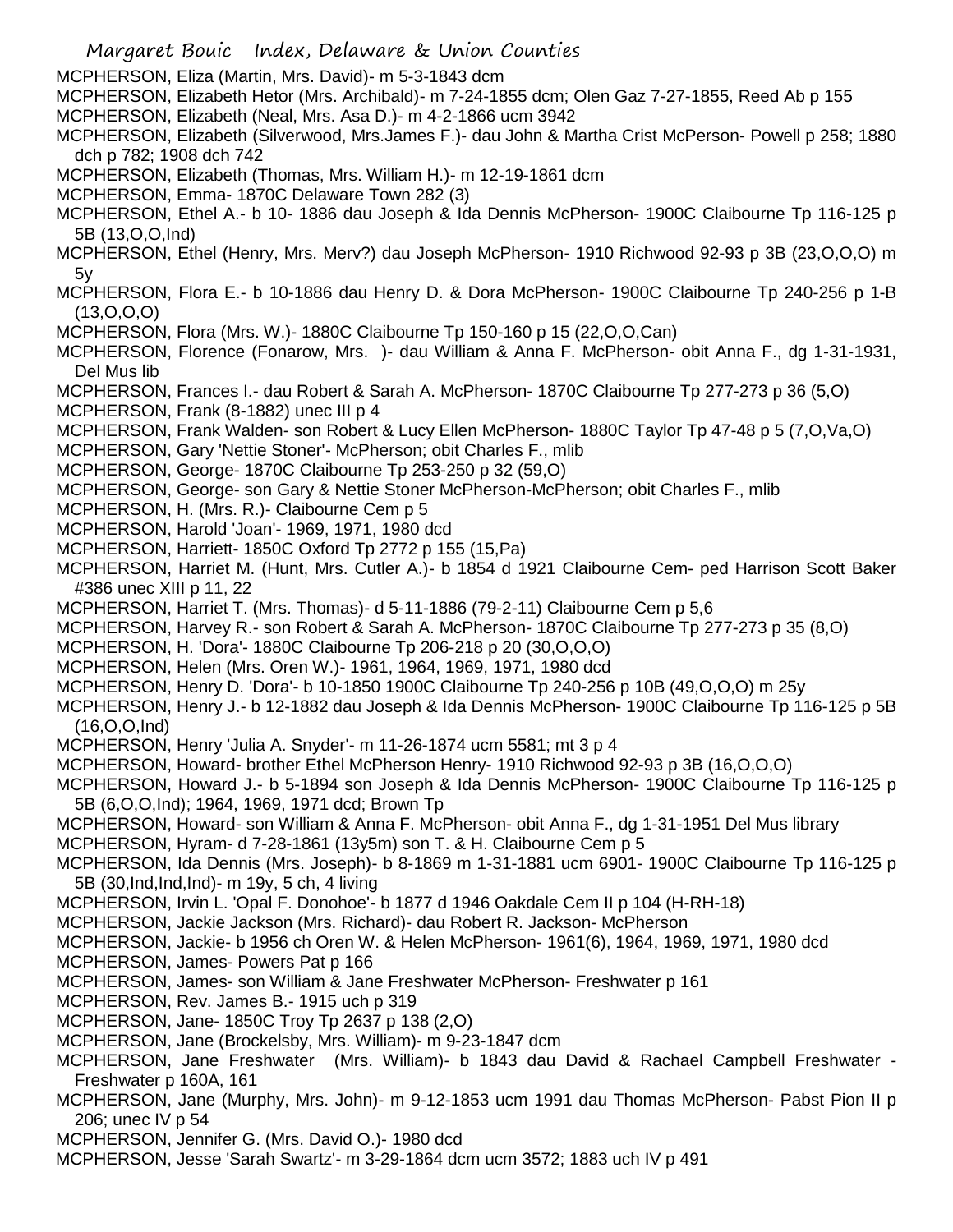MCPHERSON, J. F. Douglas 'Cindy J.'- 1983 ucd MCPHERSON, Joan (Mrs. Harold)- 1969, 1971, 1980 dcd MCPHERSON, John- 1883 uch V p 657 MCPHERSON, John- d 1875 (14) Claibourne Tp mt 3 p 29 MCPHERSON, John- d 9-29-1840 (56-3-25) Marlborough Tp, Powell p 231 MCPHERSON, John- Pabst Pion II p 206 MCPHERSON, John 'Martha Crist'- Marlborough Cem p 155; 1880 dch p 782; 1908 dch 742; hadc p 56 MCPHERSON, John- son William & Anna F. McPherson- obit Anna F., dg 1-31-1951 Del Museum lib MCPHERSON, Joseph- father of Ethel McPherson Henry- 1870C Claibourne Tp 270-266 p 35 (9,O) lived with Abel Hedge; 1910 Richwood 92-93 p 3B (49,O,Pa,Pa) MCPHERSON, Joseph 'Ida Dennis'- b 8-1860 m 1-31-1881 1900C Claibourne TP 116-125 p 5B (39,O,O,O) MCPHERSON, Joseph R. 'Anna G'- d 1971- McPherson MCPHERSON, Julia A. Snyder (Mrs. Henry)- m 11-26-1874 ucm 5581; mt 3 p 4 MCPHERSON, Katie May- b 1869 d 1872 Oak Grove Cem- Powell p 436; 1870C Delaware Town 282 (10m) MCPHERSON, L. E. -(33-1882) unec III p 2 MCPHERSON, Lemuel- b 6-1877 son Robert & Lucy Ellen McPherson- 1880C Taylor Tp 47-48 p 5 (2,O,Va,O); 1910 Richwood 92-93 p 3B (22,O,O,O) MCPHERSON, Lola (Mrs. Charles F.)- 1979 ucd MCPHERSON, Lucy- b 4-1848/7 Licking Co d 12-12-1913(65) Oakdale Cem 2608 (E-134) I p 27 (E-R25-2); 1900C Marysville 3rd ward 181-186 p 7B (53,O,O,O) wd 2ch, 1 living MCPHERSON, Luella- dau Robert & Saah A. McPherson- 1870C Claibourne Tp 277-273 p 36 (5,O) MCPHERSON, Lucy Ellen (Mrs. Robert)- 1880C Taylor Tp 47-48 p 5 (32,O,O,O) MCPHERSON, Luther- son William C. & Anna F. McPherson- obit Anna F.- dg 1-31-1951, Del Mus lib MCPHERSON, M.- hadc p 38 (1849 Marlborough Tp) MCPHERSON, Maria- 1870C Claibourne Tp 277-273 p 36 (69,Pa) MCPHERSON, Martha Crist (Mrs. John)- 1880 dch p 782; 1908 dch 742 MCPHERSON, Martha Belle (Mrs. Edward G.)- b 3-8-1895 d 12-25-1989 (94) Greenlawm Cem, Cols.- **McPherson** MCPHERSON, Martha Johnson (Mrs. Archibald)- m 12-20-1840; delge V p 57; 1850C Troy Tp 2637 p 138 (32,O) MCPHERSON, Mary- Pabst Pion II p 206 MCPHERSON, Matthias 'Rachel J. Strugis'- m 2-6-1843 dcm MCPHERSON, Miranda- b 6-17-1981 dau Richard & Jackie Jackson McPherson- McPherson MCPHERSON, Megan Nicole- b 4-18-1985 dau Richard & Jackie Jackson McPherson- McPherson MCPHERSON, Mellissa- b 12-1882 dau Joseph & Ida Dennis McPherson- 1900C Claibourne Tp 116-125 p 5B (17,O,O,Ind) MCPHERSON, Mercedes (Mrs. Walter K.)- 1983, 1991 ucd MCPHERSON, Michael- b 1979 son J. F. Douglas & Cinday J. McPherson- 1983 ucd MCPHERSON, Nancy (Mrs. William)- mother of Charles Sams- 1900C Leesburg Tp 185-187 p 8B (53,Ga,Ga,NC) m 8 y, 2 ch MCPHERSON, Nettie Stoner (Mrs. Gary)- McPherson; obit Charles F., mlib MCPHERSON, Nina E. Elliott (Mrs. David)- b 7-2-1940 dau George E. & Pauline W. Armstrong Elliott- 1985 uch p 46 MCPHERSON, Onda A. (Blevins, Mrs. John)- b 4-11-1904 d 2-14-1993 (88) Oakdale Cem - dau Irvin & Opal Donohoe McPherson- McPherson MCPHERSON, Opal F. Donohoe (Mrs. Irvin L.)- b 1885 d 1957 Oakdale Cem II p 104 (H-RH-18); McPherson MCPHERSON, Oren W. 'Helen'- 1961, 1964, 1969, 1971, 1980 dcd MCPHERSON, Orpha E.- dau Henry d. & Dora McPherson- 1900C Claibourne Tp 240-256 p 10B (16,O,O,O) MCPHERSON, Orpha (Johnston, Mrs. Thomas Albert)- 1985 uch p 83 MCPHERSON, Rachel J. Sturgis (Mrs. Matthias)- m 2-6-1843 dcm MCPHERSON, Richard 'Jackie Jackson'- son Bryan McPherson- McPherson MCPHERSON, Robert H.- 1883 uch IV p 453 MCPHERSON, Robert 'Lucy Ellen'- 1880C Taylor Tp 47-48 p 5 (32,O,O,O) MCPHERSON, Robert 'Sarah'- 1870C Claibourne Tp 277-273 p 35 (31,O) MCPHERSON, Robert- son William & Jane Freshwater McPherson- Freshwater p 161 MCPHERSON, Sarah A. (Risher, Mrs. John)- m 12-27-1842 dcm

Margaret Bouic Index, Delaware & Union Counties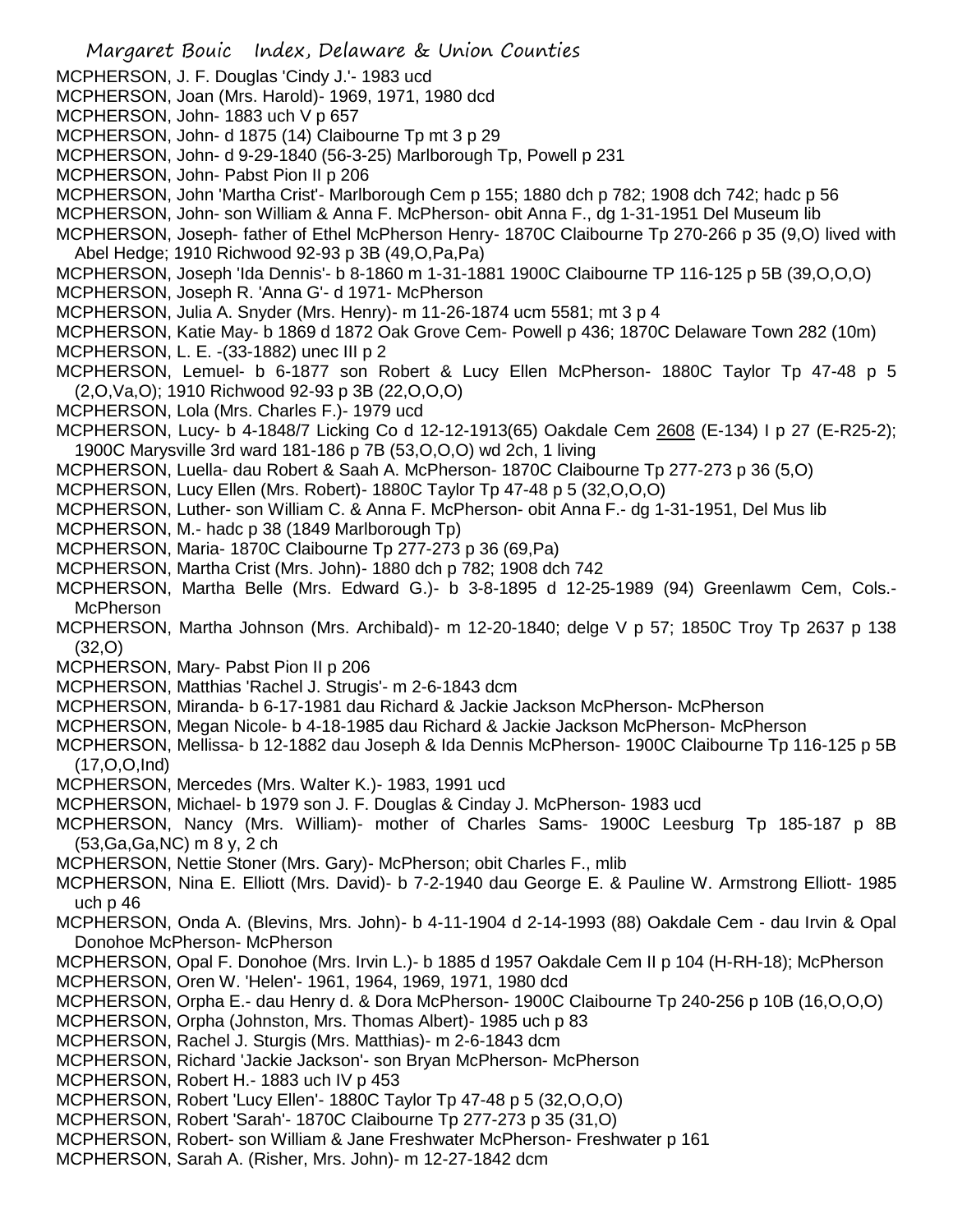Margaret Bouic Index, Delaware & Union Counties MCPHERSON, Sarah (Barto, Mrs. William)- m 2-13-1853 ucm 1915; unec VIII p 10, XV p 30 MCPHERSON, Sarah H.- dau Archibald McPherson- 1850C Troy tp 2637 p 138 (16,O) MCPHERSON, Sarah- b 1982 dau J. F. Douglas & Cinday J. McPherson- 1983 ucd MCPHERSON, Sarah (O'Brien, Mrs. William)- m 1-21-1864 ucm 3525 MCPHERSON, Sarah (Mrs. Robert)- 1870C Claibourne 279-273 p 35 (28,O); mt 3 p 4 MCPHERSON, Sarah Swartz (Mrs. Jesse)- m 3-29-1864 ucm 3572 MCPHERSON, Susanna- 1850C Troy Tp 2637 p 138 (5,O) MCPHERSON, Thomas- unec IV p 54 MCPHERSON, Thomas 'Harriet T.'d 6-26-1876 (67-10-21) Claibourne Cem p 6 MCPHERSON, Thomas W.- d (21-2-12) son R. & H.- Claibourne Cem p 5 MCPHERSON, Tricia- b 1974 dau David O. & Jenifer G. McPherson- 1980 dcd MCPHERSON, Vernon- son Gary & Nettie Stoner McPherson- McPherson MCPHERSON, Walter K. 'Mercedes'- 1981, 1983, 1991 ucd MCPHERSON, W.'Flora'- 1880C Claibourne Tp 150-160 p 15 (28,O,O,Can) MCPHERSON, William- son Archibald McPherson- 1850C Troy Tp 2637 p 253 MCPHERSON, William C. 'Anna F.'- obit Anna F.- dg 1-3-1951, 2-8-1952 Del Mus lib MCPHERSON, William H.- son Joseph R. & Anna G. McPherson- McPherson MCPHERSON, William 'Jane Freshwater'-GAR- Freshwater p 160A, 161 MCPHERSON, William 'Nancy'- 1900C Leesburg Tp 185-187 p 8B (65,NY,Scot,NY) m 8y MCPHERSON, William- son William & Jane Freshwater McPherson= Freshwater p 161 MCPHETERS, Chris 'Jewel'- 1991 ucd MCPHETERS, Jewel (Mrs. Chris)- 1991 ucd MCPHILLIPS, Rev. Joseph- 1880 dch p 403; 1908 dch 253; from Ireland, NA 10-20-1873; delge XI p 76; dg 3- 25-1875 Cry Ab p 3; dg 1-10-1873 Cry Ab p 103 MCQUADE, Amanda Roberts (Mrs. Clark)- m 10-19-1848 dcm MCQUADE, Clark 'Amanda Roberts'- m 10-19-1848 dcm MCQUAID, Charles Wilson 'Lucretia Jane Wilson'- b 1842 d 1915 ped Joan Robson Grube #299 22, unec XI p 52 MCQUAID, Edward 'Leona Inman'- Troesch MCQUAID, Erma Maxine (Jolliff, Mrs. )(Troesch, Mrs. Charles)- b 2-27-1908 d 7-22-170 dau Edward & Leona Inman Troesch- Troesch MCQUAID, Leona Inman (Mrs. Edward)- Troesch MCQUAID, Lucretia Jane Wilson (Mrs. Charles Wilson)- b 1848 d 1925 ped Joan Robson Grube #299 23; unec XI p 52 MCQUAID, Margaret Ann (Shrieves, Mrs. William Elmer)- b 1877 d 1905 cau Charles Wilson & Lucretia Jane Wilson McQuaid- ped Joan Robson Grube #299 11, unec XI p 52 MCQUAIN, Daisy (Mrs. Thomas)- McQuain MCQUAIN, David B.'Sharon'- son Thomas Bryan & Opal Morrison McQuain- McQuain MCQUAIN, Helen (Curtis, Mrs. Aubrey)- dau Thomas C. & Jessie Lewis McQuain- McQuain MCQUAIN, Jesabel (Linscott, Mrs. Dr. John)- dau Thomas Bryan & Opal A. Morrison McQuain- McQuain MCQUAIN, Jesse Lewis (Mrs. Thomas C.)- McQuain MCQUAIN, Miriam (Looker, Mrs. Kenneth)- dau Thomas Bryan & Opal A. Morrison McQuain- McQuain MCQUAIN, Opal A. Morrison (Mrs.Thomas Bryan)- b 11-2-1897 d 2-23-1995 (97) bur Fla.- dau Lloyd C. & Minnie Belle Wood Morrison- McQuain MCQUAIN, Perry H.- son Thomas C. & Jessie Lewis McQuain- McQuain MCQUAIN, Sharon (Mrs. David B.)- McQuain MCQUAIN, Thomas A.'Daisy'- son Thomas Bryan & Opal Morrison McQuain- McQuain MCQUAIN, Thomas Bryan 'Opal A. Morrison'- b 4-9-1897 m 11-30-1922 d 11-11-1988 (91) son Thomas C. & Jessie Lewis McQuain- McQuain MCQUAIN, Thomas C. 'Jessie Lewis'- McQuain MCQUARTER, --- silversmith- delge IX p 53 MCQUARTER, Hugh- dcga p 33, Del Pat & Fr Chon 4-6-1826 MCQUAY, David- son Donald S. & Sue E. McQuay- 1962 ucd (3) MCQUAY, Debbi- dau Donald S. & Sue E. McQuay- 1962 ucd (3) MCQUAY, Diane Sherley- b 3-1961 dau Donald Sterlina McQuay- mt MCQUAY, Donald Sterling 'Sue E.'- 1962 ucd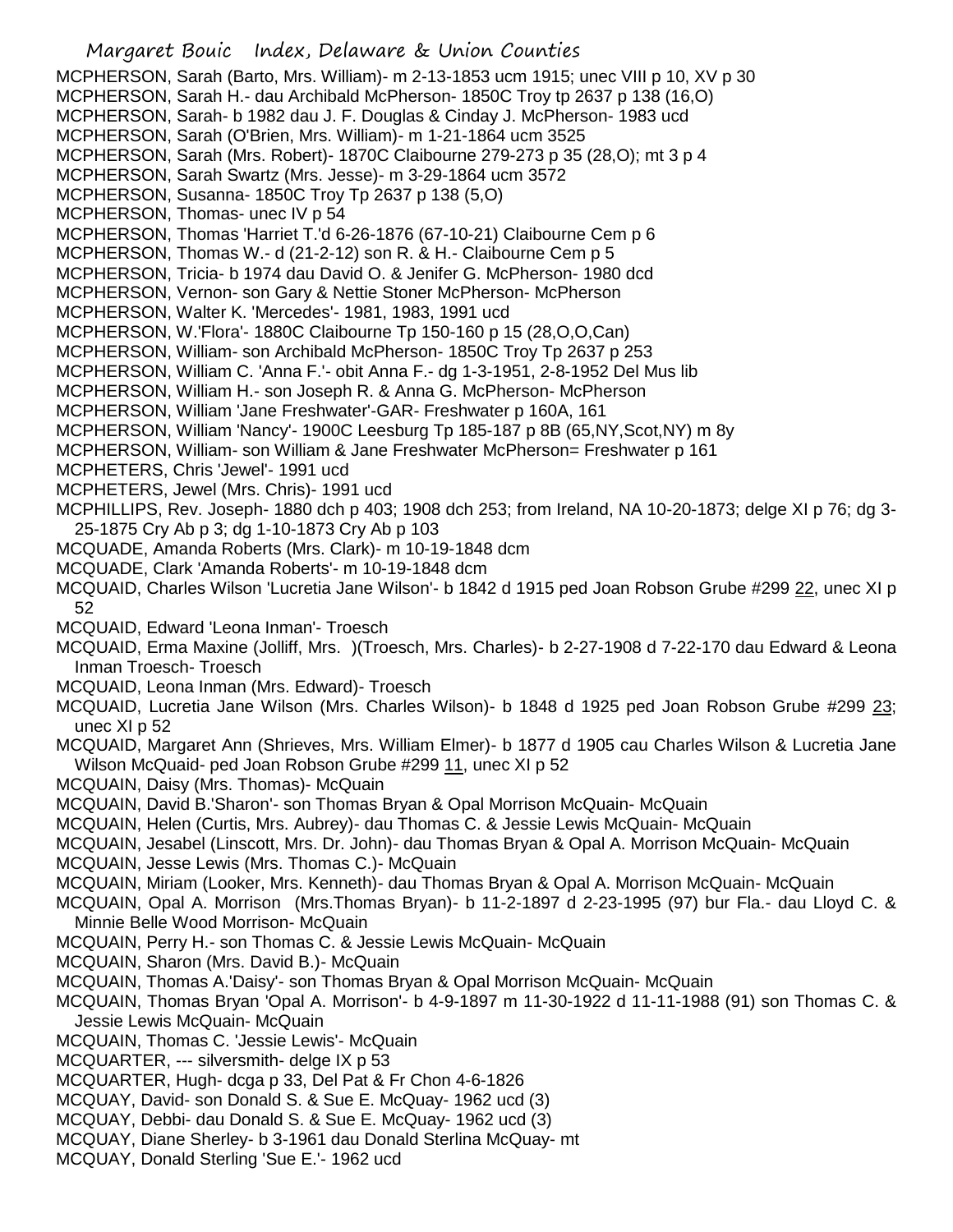Margaret Bouic Index, Delaware & Union Counties MCQUAY, Sue E. (Mrs. Donald S.)- 1962 ucd MCQUEEN, Abby- b 1973 dau John A. & Bonnie J. McQueen- 1975, 1977, 1979, 1981, 1983 ucd MCQUEEN, Bonnie J. (Mrs. John A.)- 1975, 1977, 1979, 1981, 1983 ucd MCQUEEN, James- son Paul L. & Ruby E. Gibson McQueen- McQueen MCQUEEN, Jerri Lynn- b 1962 dau Jerry L. McQueen- McQueen; 1973, 1975, 1979, 1981 ucd- engaged to Russell J. McNamara MCQUEEN, Jerry L.'Linda L.'- 1973, 1975, 1977, 1979, 1981, 1983 ucd; McQueen MCQUEEN, John A. 'Bonnie J.'- 1973, 1975, 1977, 1979, 1981, 1983 ucd MCQUEEN, John 'Mary A. Harbin'- m 12-26-1854 Olen Gaz, Reed Ab p 149 MCQUEEN, John S. - b 1964 son Jerry & Linda McQueen- 1975, 1979, 1983 ucd MCQUEEN, Joshua- 1883 uch V p 382; uca p 83 MCQUEEN, Linda L. (Mrs. Jerry L.)- 1973, 1975, 1977, 1979, 1981, 1983 ucd MCQUEEN, Mary A. Harbin (Mrs. John)- m 12-26-1854 Olen Gaz, Reed Ab p 149 MCQUEEN, Paul L. 'Ruby D. Gibson'- McQueen MCQUEEN, Ruby D. Gibson (Mrs. Paul L.)- b 8-9-1913 d 8-8-1979 (65)- McQueen MCQUEEN, Todd- b 1970 son John A. & Bonnie J. McQueen- 1975, 1977, 1979, 1981, 1983 ucd MCQUERNEY, Thomas- Nash p 11 MCQUIAN, James- 1883 uch IV p 518 MCQUICKEN, Jesse 'Rose Anna Bovey'- Maugans Anc p 30 MCQUICKEN, Rose Anna Bovey (Mrs. Jesse)- b c 1827 d before 1880 dau John Christian & Mary Maugans Bovey- Maugans Anc p 30 MCQUIGG, Betty Reed (Mrs. Wayne)- Maugans Anc p 205 MCQUIGG, Daniel- son Robert & Ruth McQuigg- McQuigg- engaged to Kirsten Tucker MCQUIGG, David Bruce 'Rebecca Lynne Richards'- m 6-19-1993 son Robert & Ruth McQuigg- McQuigg MCQUIGG, Doris (Flick, Mrs. Harry)- dau Olin & Ollie Brown McQuigg- Maugans Anc p 205 MCQUIGG, Ellen E. Beacom (Mrs. Ralph)- b 4-6-1913 d 7-31-1995 Bur Fargo- dau Gilson & Mabel Van Sickle Beacom- McQuigg MCQUIGG, Elsie M. Hott (Mrs. Harry)- d 2-27-1986 (81)bur Wooster - McQuigg MCQUIGG, Rev. Harry- Sunbury p 50 MCQUIGG, Harry 'Elsie M. Hott'- d 1966- McQuigg MCQUIGG, James- son Harry & Elsie M. Hott McQuigg- McQuigg MCQUIGG, Mary Rose- dau Harry & Elsie M. Hott McQuigg- McQuigg MCQUIGG, Molly Jane (Kramer, Mrs. Richard)- m 7-14-1990 dau Robert D. & Ruth M. McQuigg- McQuigg MCQUIGG, Olin 'Ollie Brown'- m 8-25-1915 Maugans Anc p 205 MCQUIGG, Ollie Brown (Mrs. Olin)- b 5-24-1893 m 8-25-1915 dau John & Mary Pleasant Campbell Brown-Maugans Anc p 205 MCQUIGG, Rebecca Lynne Richards (Mrs. David Bruce)- m 6-19-1993 dau Thomas & Jennifer Richards-**McQuigg** MCQUIGG, Robert 'Ruth'- son Harry & Elsie M. Hott McQuigg- McQuigg MCQUIGG, Ronald- son Harry & Elsie M. Hott McQuigg- McQuigg MCQUIGG, Ruth (Mrs. Robert)- McQuigg MCQUIGG, Sara (Sleppy, Mrs. )- dau Harry & Elsie M. Hott McQuigg- McQuigg MCQUIGG, Wayne 'Betty Reed'- son Olin & Ollie Brown McQuigg- Maugans Anc p 205 MCQUILKEN, Eileen (Withers, Mrs. Darrell)- dau James L. & Eve Kennety McQuilken- McQuilken MVQUILKEN, Eve Kennedy (Mrs. James L.)- b 2-24-1899 d 10-9-1993 (94) Bur Ashland- son Hugh & Emma Jane Searles Kennedy- McQuilken MCQUILKEN, James L. 'Eve Kennedy'- d 1957- McQuilken MCQUILLEN, Amy (Mrs. Charles)- McQuillen MCQUILLEN, Barbara Chandler (Mrs. Charles)- McQuillen; 1961, 1964, 1969, 1971, 1980 dcd MCQUILLEN, Charles J.'Barbara Chandler' m 5-4-1946 - McQuillen; 1961, 1964, 1969, 1971, 1980 dcd MCQUILLEN, Charles Joseph 'Amy'- son Charles & Barbara Chandler McQuillen- McQuillen; 1961(15), 1964, 1969, 1971 dcd MCQUILLEN, Edna (Sears, Mrs. Norman)- dau Charles J. & Barbara Chandler McQuillen- McQuillen; 1961(14), 1964, 1969 dcd MCQUILLEN, James- delge XI p 53 MCQUILLEN, Mary (Clemens, Mrs. )- dau Charles J. & Barbara Chandler McQuillen- McQuillen; 1961(12),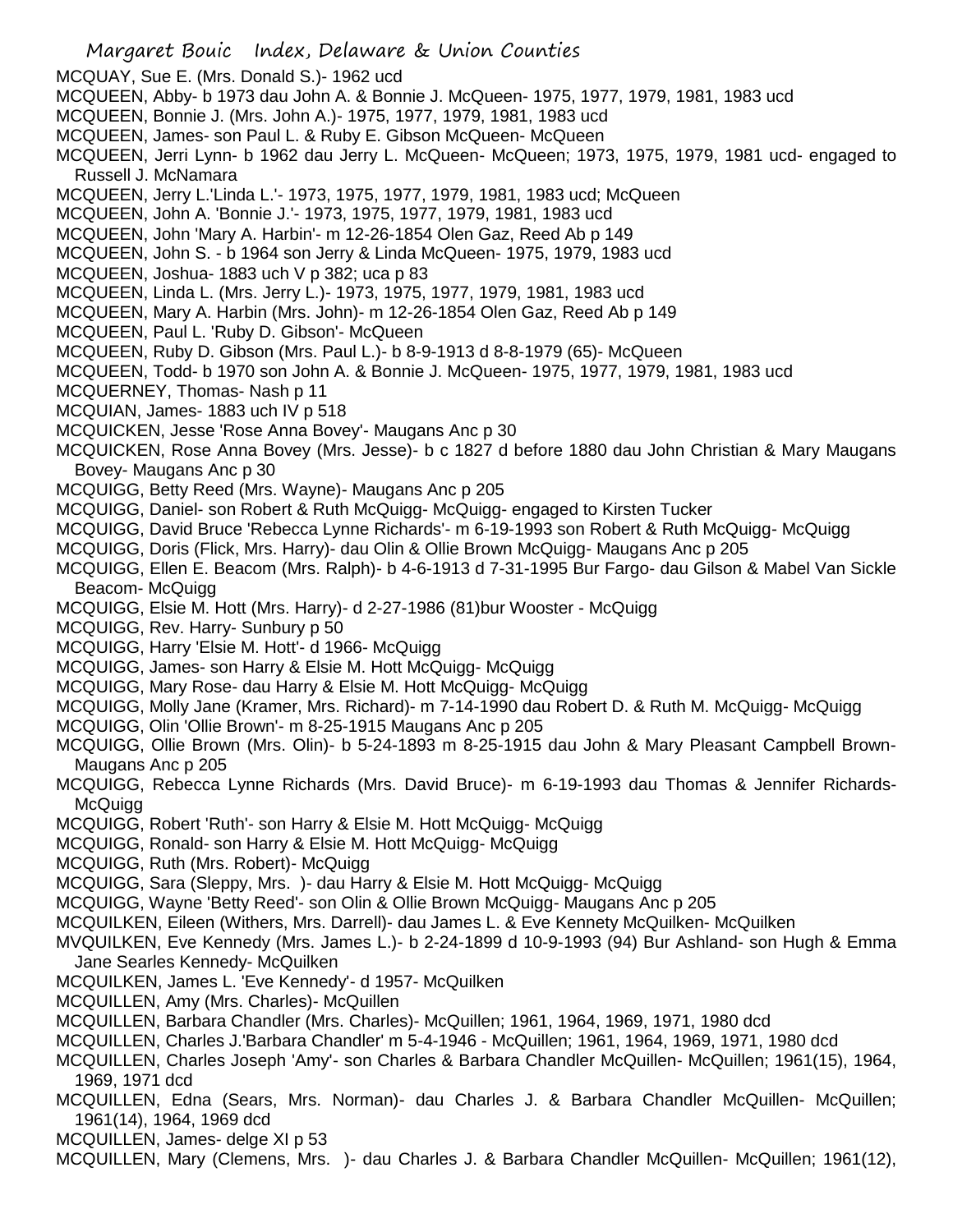- Margaret Bouic Index, Delaware & Union Counties
- 1964, 1969, 1971 dcd
- MCQUILLEN, Wesley- delge XI p 53
- MCQUILLIN, Catherine McKittrick (Mrs. Dennis)- sister John McKittrick- McKitrick p 395
- MCQUILLIN, Dennis 'Catherine McKittrick- McKitrick p 395
- MCQUILLIS, Victoria- Adams Co, Pa- delge V p 30
- MCQUINIFF, Amy- dau Gary L. & Brenda McQuiniff- McQuiniff
- MCQUINIFF, Becky (Seyfang, Mrs. Marvin)- dau Betty McQuiniff- McQuiniff
- MCQUINIFF, Betty (Mrs. )- McQuiniff
- MCQUINIFF, Brenda (Mrs. Gary L.)- McQuiniff
- MCQUINIFF, Gary L.'Brenda'- d 1-17-1984 (38) Prospect Cem- son Betty McQuiniff- McQuiniff
- MCQUINIFF, Jackie (Grooms, Mrs. Jerry)- dau Betty McQuiniff- McQuiniff
- MCQUINIFF, Shawn- son Gary L. & Brenda McQuiniff- McQuiniff
- MCGUIRE, Anita (Mrs. Michael)- McQuire
- MCGURIE, Doug S.- 1971 dcd, Ashley
- MCGUIRE, Donovan Michael- son Michael & Anita McGuire- McGuire
- MCQUIRE, Erma (Robinson, Mrs. )- dau James & Mary E. Arnold McGuire- McGuire
- MCQUIRE, James 'Mary E. Arnold'- m 1903 d 7--29-1939- McGuire
- MCQUIRE, Mary E. Arnold (Mrs. James)- b 5-11-1889 m 1903 d 1-10-1965 St. John's Cem- dau Jacob & Anna Hubbard Arnold- McGuire
- MCQUIRE, Michael 'Anita'- McGuire
- MCQUIRK, Bridget- b 1836 d 1884 Oak Grove Cem- Powell p 436
- MCQUIRK, Charles- b 1835 d 1914 Oak Grove Cem, Powell p 436
- MCQUISTIAN, --b 5-31-1868 Lib. Tp Del Co son James & Rusuta A. McQuistian, dcb
- MCQUISTON, Jane (Mrs. Thomas)- Powell p 366
- MCQUISTON, Jonathan 'Sarah Hardman'- b 1816 son Thomas & Jane McQuiston- Westfield Tp Powell 366
- MCQUISTON, Laura May (Robertson, Mrs. Angus Z.)- b 4-7-1876 d 5-16-1915 New Millcreek Cem p 38- dau Wilson & Lydia Ann Bean McQuiston- Bean 112142
- MCQUISTON, Leona- b 7-5-1871 d 1-12-1953 New Millcreek Cem p 38- dau Wilson & Lydia Ann Bean McQuiston - Bean 112141
- MCQUISTON, Lydia Ann Bean (Mrs. Wilson)- b 5-29-1845 m 8-18-1870 d 11-22-1896 New Millcreek Cem p 38- dau Michael Carr & Annis Turner Bean- Maugans Anc p 99
- MCQUISTON, Nora (Sharkey, Mrs. Merle)- Weiser p 700
- MCQUISTON, Sarah Hardman (Mrs. Jonathan)- Powell p 366
- MCQUISTON, Wilson 'Lydia Ann Bean'- b 3-21-1844 m 8-18-1870 d 4-1-1919 New Millcreek Cem p 38; Bean (11214); Maugans Anc p 99
- MCQUISTON, Zoe "Bess" (Anderson, Mrs. W. James)- b 5-19-1880 m 10-2-1923 dau Wilson & Lydia Ann Bean McQuiston- Bean 112143
- MCQUITTY, Bernice (Davis, Mrs. James B.)- White (172)
- MCQUOWN, Betty Kandel (Pfarr, Mrs. )(Mrs. Donald Jack)- 1973, 1991 ucd
- MCQUOWN, Cora Finche (Mrs. Wallace)- McQuown
- MCQUOWN, Daryl- son James & -- Adkins McQuown- McQuown
- MCQUOWN, Diane (Chamberlain, Mrs. Ronald)- dau Donald W. & Marcella Elizabeth Pfeiffer McQuown-McQuown
- MCQUOWN, Donald Jack' Betty Kandel Pfarr'- m 6-12-1982 son Donald W. & Marcella Elizabeth Pfeiffer McQuown- McQuown; 1973, 1977, 1979, 1981, 1983, 1991 ucd
- MCQUOWN, Donald J. 'Helen M.'- 1973 ucd
- MCQUOWN, Donald W.'Germany" 'Marcella Elizabeth Pfeiffer''Ivory Wilson'- d 4-11-1983 McQuown
- MCQUOWN, Dustin- son James & Adkins McQuown- McQuown
- MCQUOWN, Eliza Florence Newhouse (Mrs. James Madison)- b 4-10-1854 m 1-28-1875 d 6-18-1828 dau Isaac Hawkins & Mahala Jackson Newhouse- ped Gweneth Kay Kelley 15; delge II p 26
- MCQUOWN, Eric- 1956 son Donald J. & Helen M. McQuown- 1973 ucd
- MCQUOWN, Fern Wuethrich (Mrs. Richard)- m 9-28-1941- McQuown
- MCQUOWN, Florence (Dugan, Mrs. Charles Blair)- b 1-12-1878 m 8-21-1901 d 3-12-1969 (91) dau James Madison & Eliza Florence Newhouse McQuown- ped Gweneth Kay Kelley 7; delge II p 26
- MCQUOWN, Florence Ella (Rish, Mrs. John Irwin)- b 1-3-1867 m 1-21-1888 d 3-21-1936 dau James T. & Sarah Spencer McQuown- ped David Allen Rish 5; delge V p 72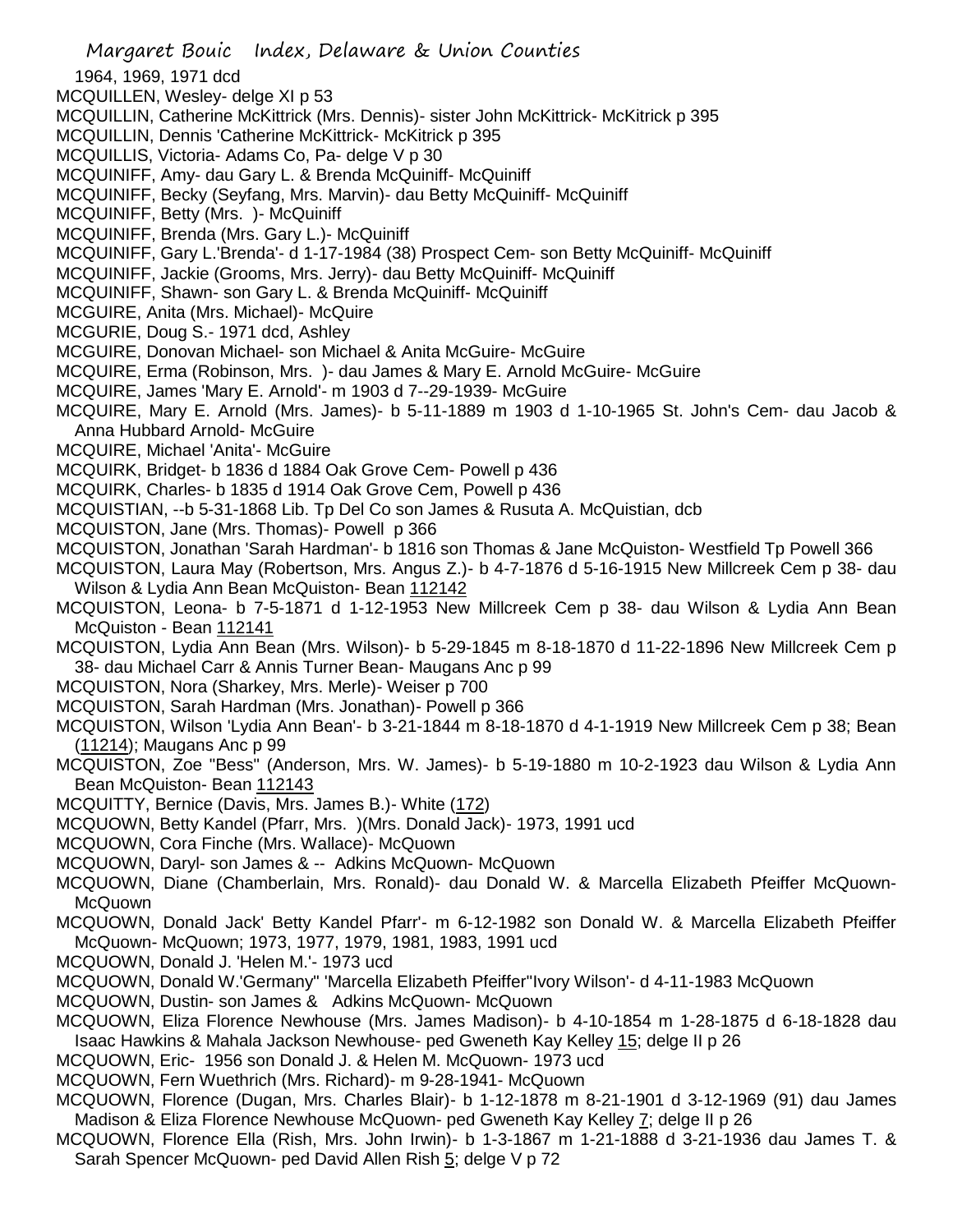Margaret Bouic Index, Delaware & Union Counties MCQUOWN, Helen M. (Mrs. Donald J.)- b 3-16-1917 d 8-12-1975 Oakdale Cem II p 143 (M-R8-16); 1973 ucd MCQUOWN, Ivory Wilson (Mrs. Donald W.)- McQuown MCQUOWN, Jack 'Leona'- McQuown MCQUOWN, James son Jack McQuown- McQuown MCQUOWN, James Madison 'Eliza Florence Newhouse'- b 1852 m 1-28-1875 d 1886 son James T. & Sarah Spencer McQuown- ped Gweneth Kay Kelley 14; delge II p 26 MCQUOWN, James Richard- b 1960 son Donald Jack & Helen M. McQuown- 1975, 1977 ucd MCQUOWN, James T. 'Sarah Spencer'- b 3-28-1821 m 2-26-1846 d 4-22-1886 son David S. & Mary Sloan McQuown- ped Gweneth Kay Kelley 28; delge II p 26, V p 70; ped David Allen Rish 10 MCQUOWN, Jeffrey L.- son Richard & Fern Wuethrich McQuown- McQuown MCQUOWN, Jerry W.- son Richard & Fern Wuethrich McQuown- McQuown MCQUOWN, Katelyn Sue- b 9-8-1993 dau James & Adkins McQuown- McQuown MCQUOWN. Leona (Mrs. Jack)(Wright, Mrs. )- McQuown MCQUOWN, Marcella Elizabeth (Mrs. Donald W.)(Schaub, Mrs. Robert H.) (Mrs. )- b 10-10-1919 d 3-1-1986 (66) Grove Cem, Kenton- dau Emery & Emma Boerger Pfeiffer- McQuown MCQUOWN, Mary Gallaher (Mrs. Thomas)- b ca 1797 ped David Allen Rish 23; delge V p 70 MCQUOWN, Mary (Shaw, Mrs. Jack)- dau Wallace & Cora Finch McQuown- McQuown MCQUOWN, Merle- son Wallace & Cora Finch McQuown- McQuown MCQUOWN, Michael D.- son Richard & Fern Wuethrich McQuown- McQuown MCQUOWN, Rebecca Aurora- b 8-7-1991 Alaska- dau Don & --Wright McQuown- McQuown MCQUOWN, Richard "Dick"'Fern Wuethrich'- b 5-6-1916 m 9-28-1941 d 10-17-1983 (67) bur Kenton- son Wallace & Cora Finch McQuown- McQuown MCQUOWN, Richard L.- son Richard & Fern Wuethrich McQuown- McQuown MCQUOWN, Rodney G.- son Richard & Fern Wuethrich McQuown- McQuown MCQUOWN, Ronald E.- son Donald W. & Marcella Elizabeth Pfeiffer McQuown- McQuown MCQUOWN, Sarah Spencer (Mrs. James T.)- b 5-13-1825 m 2-25-1846 d 8-5-1908 dau Thomas & Mary Gallaher Spencer- ped Gweneth Kay Kelley 29; delge II p 26, 70; ped David Allen Rish 11 MCQUOWN, Thomas 'Mary Gallaher'- b ca 1796 ped David Allen Rish 22; delge V p 70 MCQUOWN, Wallace 'Cora Finche'- McQuown MCRAE, James 'Orra'- dg 9-10-1901, Cry Ab p 98 MCRAE, Orra (Mrs. James)- dg 9-10-1901, Cry Ab p 98 MCRAE, Pauline- b 1-20-1900 death dg 9-10-1901 dau James & Orra McRae- Cry Ab p 98 MCRANEY, --- 1880 dch p 293 MCRANEY, George- b 1-22-1877 Genoa Tp son Adalin McRaney- dcb MCRANEY, Hiram- d 3-30-1865 (41-7-10) OVI Harlem Cem, Powell p 135; 1908 dch 400 MCRANEY, Samantha Almeda- Harlem Cem, Powell p 135 MCCRANNEY, Jessie M.- b 12-3-1872 Frank. Co son James & Mary Glass McRanney- dcb MCRANY, Adaline- 1870C Harlem Tp 376 (14) MCRANY, Benjamin- 1870C Genoa Tp 365 (7) MCRANY, Charles H.- 1870C Genoa Tp 365 (22) MCRANY, David W.- 1870C Genoa Tp 365 (24) MCRANY, Frances C.)- 1870C Genoa Tp 365 (11) MCRANY, Frances (Fidler, Mrs. )- d 11-22-1903 (44y4m) Harlem Cem- Powell p 135 MCRANY, Frank E.- 1870C Genoa Tp 365 (3) MCRANY, James K. 'Samantha'- b 9-1818- 1900C Dover Tp 72-74 p 4A (81,Pa,Pa,Pa) m 58y MCRANY, Lucinda- 1870C Genoa Tp 365 (42\*) MCRANY, Ranson V.- 1870C Genoa Tp 365 (9) MCRANY, Samantha (Mrs. James K.)- b 4-1820- 1900C Dover Tp 72-74 p 4A (80,O,Va,NY) m 58y MCRANY, Sarah E.- 1870C Genoa Tp 365 (20) MCRANY, Sarah E. (Conklin, Mrs. William C.)- m 1-25-1866 dcm; delge X p 32 MCRARY, Eliza (Battees, Mrs. John)- m 4-4-1839 ucm 544; Elza, unec III p 37 MCRARY, Hannah C. (Mrs. John)(Worley, Mrs. M. W.)- b 10-4-1794 d 11-26-1878 (84-1-22) Mt. Herman Cem, djlm p 13 MCRARY, John 'Hannah C.'- djlm p 13 MCRAY, James- unec XII p 22 MCREARY, Hannah (Mrs. )- 1883 uch V p 283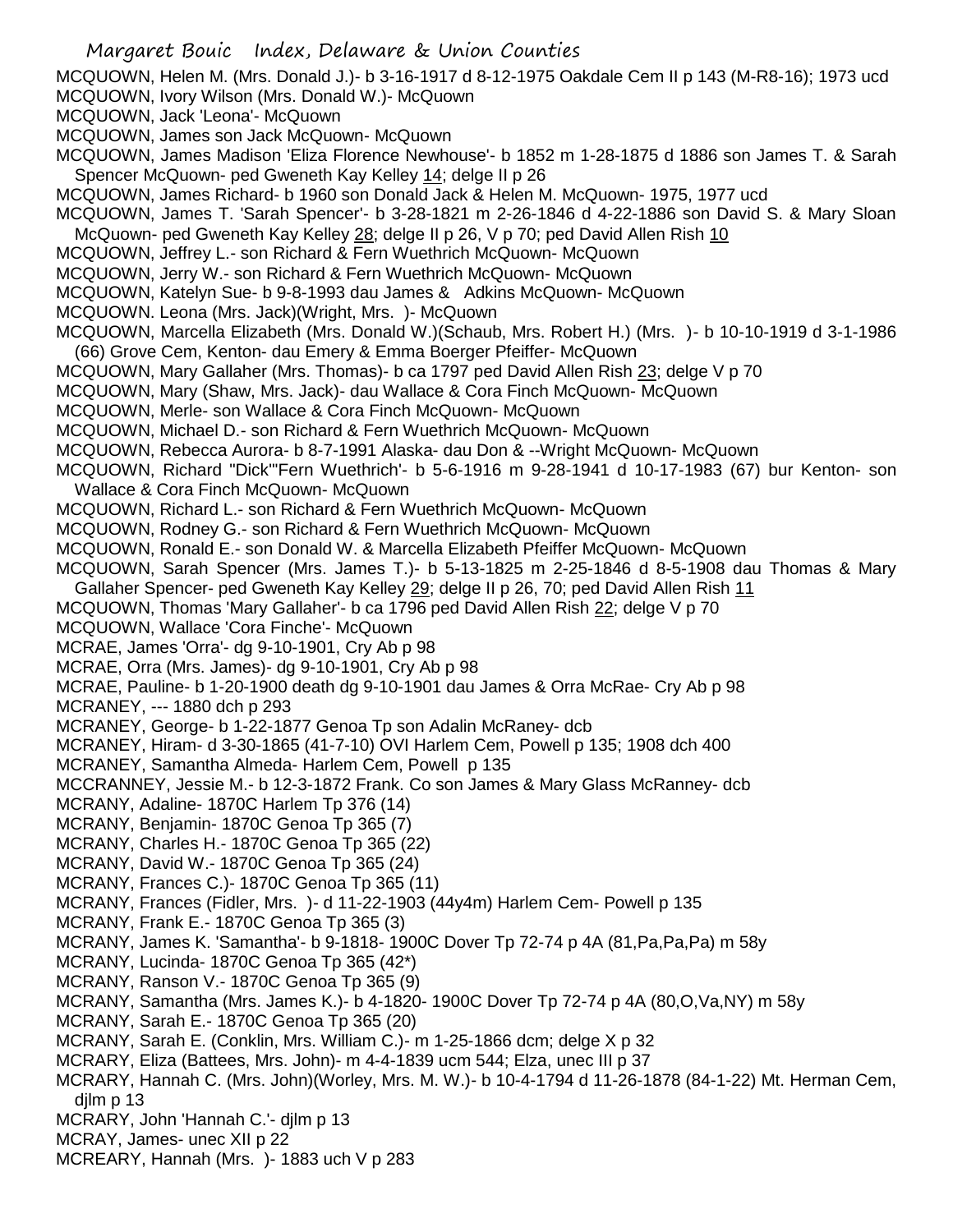Margaret Bouic Index, Delaware & Union Counties MCREARY, Rebecca J. (Reeder, Mrs. William)- m 3-20-1845 ucm 1034; unec VI p 31 MCREDMAN, Edward- b 4-11-1884 Delaware Town son Wm. & Catharine Flavahan McRedman- dcb MCREDMAN, John M.- b 3-30-1871 Del Town son John & Ellen Colloner McRedman- dcb MCREDMAN, John- b 5-30-1874 Del Town son John & Ellen Colebrin McRedman- dcb MCREDMAN, Mary- b 4-19-1873 Del Town dau -----------------dcb MCREDMAN, Thomas- b 10-5-1878 Del Town son Wm. & Catharine F. Charus McRedman- dcb MCREDMAN, William Martin- b 11-20-1874 Del Town son William & Catharine Flavin McRedman- dcb MCREDMOND, ---(Sullivan, Mrs. John)- dau Wm. McRedmond dg 9-15-1908 Cry Ab p 156; dg 8-17-1909 Cry Ab p 54 MCREDMOND, Amm- 1870C Delaware Town 335 (30) MCREDMOND, Benjamin- 1880C Delaware Town p 493A MCREDMOND, Daisy Liebendorfer (Mrs. )- d 8-26-1976 (91) Oak Grove Cem- sister Clarence & Sam Liebendorfer- McRedmond MCREDMOND, Edward- son William McRedmond- dg 9-15-1908 Cry Ab p 156; dg 8-17-1909, Cry Ab p 54; Pallbearer for Thomas Conner- dg 7-4-1905, Cry Ab p 35 MCREDMOND, Ellen- 1870C Delaware Town 335 (33) MCREDMOND, Johannah- b 8-8-1877 Del Town dau Wm. & Kate Flahavin McRedmond- dcb MCREDMOND, John- 1870C Delaware Town 335 (29\*) MCREDMOND, John "Jack"- son Wm. McRedmond- d Sunday- dg 9-15-1908 Cry Ab p 156 MCREDMOND, Johanna- b Irel. d 3-22-1890 (78) dcdeaths;1880C Delaware Town p 53 MCREDMOND, John- 1870C Delaware Town 340 (70\*) MCREDMOND, Joseph- son William McRedmond- dg 9-15-1908, Cry Ab p 156; dg 8-17-1909 Cry Ab p 54 MCREDMOD, Joseph- d 12-19-1960 (78) St. Mary's Cem- McRedmong MCREDMOND, Michael- 1870C Delaware Town 335 (30\*); 1880C Delaware Town p 527C MCREDMON, Michael 1914- Oak Grove Cem- Powell p 436 MCREDMOND, Wm- 1870C Delaware Town 340 (25); 1880C Delaware Town p 528A; Pallbearer for Thomas Conner- dg 7-4-1905 Cry Ab p 35 MCREDMOND, William- d Monday (75) dg 8-17-1909, Cry Ab p 54; dg semi-wkly 1-7-1908, delge VIII p 27; dg 9-15-1908 Cry Ab p 156 MCREDMOND, William- son William McRedmond- dg 8-17-1909, Cry Ab p 54 MCRENNEY, Wm- 1880C Trenton Tp p 462A MCREYNOLDS, Mrs. W. O.- dau Capt. Enos & Emily Mirandy Barnes Craig- Powers Pat p 180 MCRHEETERS, Mary A.- 1880C Milford 58 p 35 (77,Va,Va,Va) MCRILL, Benjamin- 1908 dch 634 MCRILL, Cordelia (Jacobs, Mrs. Alex M.)- dau Benjamin McRill- 1908 dch 634 MCRILL, Earnest- b 6-25-1881 Orange Tp son John & Allie McDonald McRill- dcb MCRILL, Hal- b 4-2-1878 Orange Tp son Harvey & Parintha Case McRill- dcb MCRILL, Harvey- 1880C Orange Tp p 352C MCRILL, H. W.- 1883 uch IV p 460 MCRILL, J. S.- b 3-14-1877 Franklin Co, Sha Tp son A. A. & Paryatha L. Case McRill- dcb MCRILL, Nellie Anna- b 11-29-1880 Orange Tp dau Harvey A. & Printhia Case McRill- dcb MCRILL, Zella- d 1-14-1977 (100) bur Walnut Grove Cem- McRill; 1961, 1964, 1969, 1971 dcd MCROBERTS, Albert J. 'Loretta'- 1971, 1980 dcd MCROBERTS, David- b 1866 Scotland d 11-23-1921 Oakdale Cem I p 92 (D-R8-1) MCROBERTS, Elizabeth Stafford (Smith, Mrs. )- b 5-20-1906 son William & Lulu Igou Stafford McRobertsdcb late MCROBERTS, Loretta (Mrs. Albert J.)- 1971, 1980 dcd MCROBERTS, Lulu Igou Stafford (Mrs. William)- (33-1906), dcb late, Elizabeth MCROBERTS, Mrs. William- dau Mrs. Mary A. Safford- dg 2-18-1908 Cry Ab p 109; hmp p 326 MCROERTS, William 'Lulu Igou Stafford' (33-1906) dcb late Elizabeth Stafford MCROBIE, Hester (Bowdre, Mrs. John)- m 11-11-1837 ucm 463; unec III p 30 MCRORY, Geroge Whitfield- b 8-9-1897 son H. Whitfield & Mary Camilla Oakley McRory- Weiser p 207 MCRORY, Mary Camilla Oakley (Mrs. H. Whitfield)- b 7-15-1871 m 6-24-1896 dau Daniel Lorillard & Mary Camilla Mills Oakley- Weiser p 207 MCRORY, H. Whitfield 'Mary Camilley Oakley'- m 6-24-1896- Weiser p 207 MCROY, Jane- 1850C Leesburg Tp 274-276 p 42 (12,O)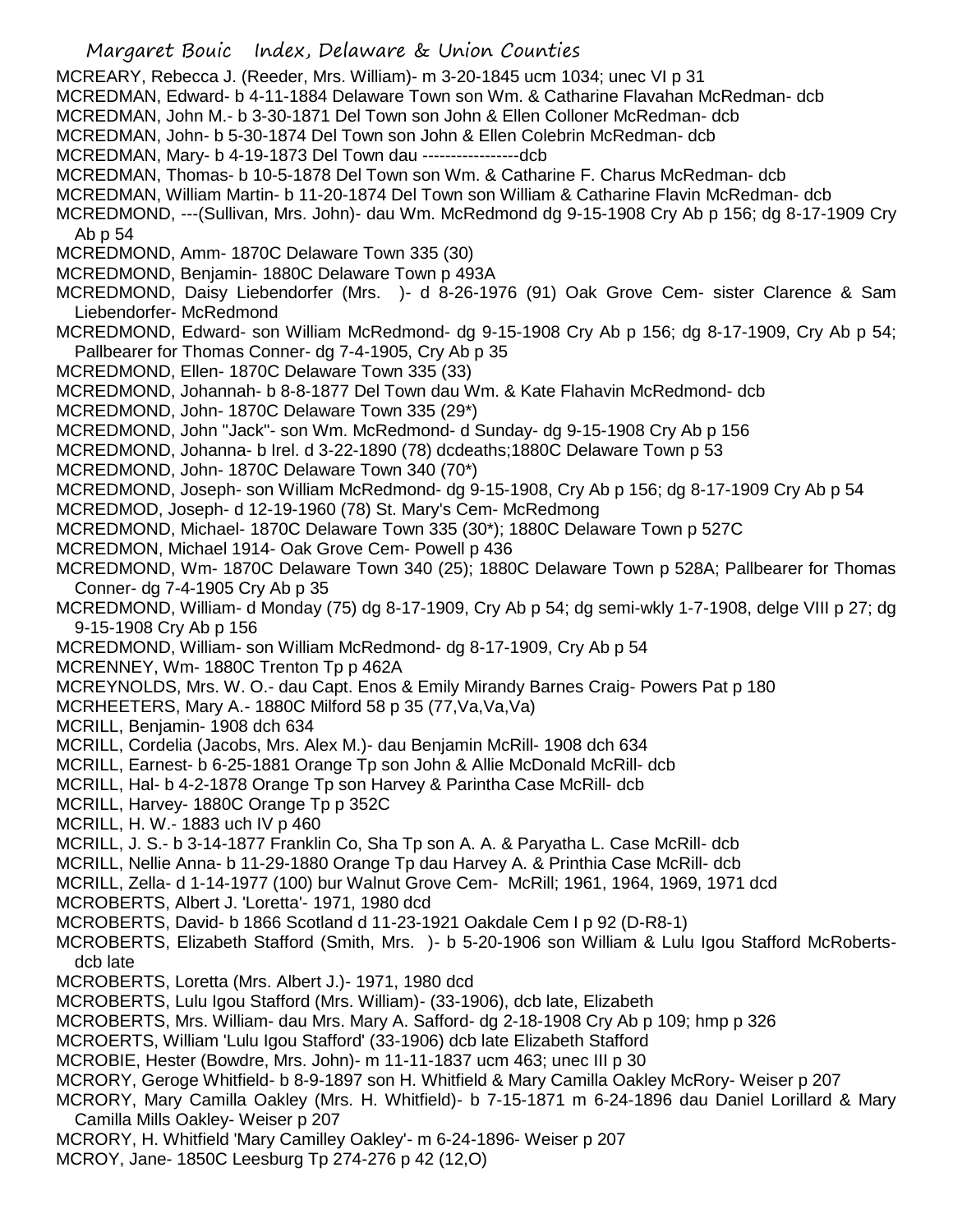Margaret Bouic Index, Delaware & Union Counties MCSABIN, Estelle- dau Asa Livermore- dg 4-22-1890 Cry Ab p 14 MCSAVANEY, Everett- son Isaac McSaveney- obit Everett, mlib MCSAVANEY, Isaac- d Sat 11-15-1958 (89) Pleasant Hill Cem, obit mlib MCSAVENTY, John- unec X p 36 MCSAVENTY, Theodore Toland- d age 9 Oct 18,1879 bur Somerford- son John McSaventy- unec X p 36 MCSEETERS, Clara Collins (Mrs. )- dau David Collins- dg 1-22-1901, delge XI p 69; dg 1-22-1901 Cry Ab p 58 MCSHANE, Margaret M. (Mrs. Michael J .)- b 1888 d 1958 Our Lady of Lourdes Cem- lptw p 55 MCSHANE, Mary (Williams, Mrs. )(Rupprecht, Mrs. John)- 1985 uch p 121 MCSHANE, Michael J. 'Margaret M.'- b 1888 d 1954 Our Lady of Lourdes- lptw p 55 MCSHANE, Orvin- from Ireland, Naturalized 10-13-1879 delge IX p 76 MCSHANE, Owen- 1880C Oxford Tp p 397A MCSHERRY, Anna Muhlenberg Hiester (Mrs. H. Clinton)- b 1-13-1859 m 1-28-1880 d 11-1944 dau Frank Muhlenburg & Ella V. Lauman Hiester- Weiser p 170 MCSHERRY, H. Clinton 'Anna Muhlenberg Hiester'- m 1-26-1880 d 1-1942- Weiser p 170 MCSORLEY, Eileen- dau Jack D. & Ida McSorley- 1961(6), 1964 dcd MCSORLEY, Gary- son Jack D. & Ida McSorley- 1961(4), 1964 dcd MCSORLEY, Ida (Mrs. Jack D.)- 1961, 1964 dcd MCSORLEY, Jack D. 'Ida'- 1961, 1964 dcd MCSORLEY, James- son Jack D. & Ida McSorley- 1961(9), 1964 dcd MCSORLEY, Rachel- dau Jack d. & Ida McSorley- 1961(8), 1964 dcd MCSTEWART, James 'Louisa'- 1850C Concord Tp 2186 p 129 (33,Va) MCSTEWART, Louisa (Mrs. James)- 1850C Concord Tp 2186 p 129 (30,Va) MCSTEWART, Phillip B.- son James & Louisa McStewart- 1850C Concord Tp 2186 p 129 (1,O) MCSTEWART, W. H.- son James & Louisa McStewart- 1850C Concord Tp 2186 p 129 (8,O) MCSURLEY, Carolyn Jean Clifton (Mrs. David Michael)- m 10-6-1990 dau Robert & Norma Jean Clifton-**McSurley** MCSURLEY, Daniel F.- McSurley MCSURLEY, David Michael 'Carolyn Jean Clifton'- m 10-6-1990 son Daniel F. McSurley- McSurley MCSWAIN, Mrs. A. F., Jr- unec IV p 15 MCSWEENEY, Edward J. 'Margaret'- 1961, 1964, 1969 dcd MCSWEENEY, Rev. J. C.- 1880 dch p 403; 1908 dch 253 MCSWEENEY, Margaret (Mrs. Edward J.)- btp p 15; 1961, 1964, 1969 dcd MCSWEENEY, Mrs. Pearl- dau Catherine Mahoney- dg 10-12-1906, Cry Ab p 124 MCSWITON, Alnora- b 5-21-1897 Morrow Co, Ben Tp dau Thos. & Lottie Lyons McSwiton- dcb MCSWORDS, Elsie B. Cochrel (Mrs. John C.)- b 3-9-1878 m 12-22-1897 d 11-8-1974, Cochrel Bible; unec IX p 39 MCSWORDS, John C. 'Elsie B. Cochrel'- m 12-22-1897 Cochrel Bible- unec IX p 39 MCTAGGART, Bertha (Mrs. John)- McTaggart MCTAGGART, Edith Stone (Mrs. ) b 3-28-1898 d 4-10-1991 (93) bur W. Va- dau George & Rose Shaver Stone- McTaggart MCTAGGART, Gregory- son Edith Stone McTaggart- McTaggart MCTAGGART, Jane (Swysgood, Mrs. )- dau Edith Stone McTaggart- McTaggart MCTAGGART, John 'Bertha'- McTaggart MCTAVISH, Duncan 'Emily Craig'- d 2-9-1967- Powers Pat p 179, 183 MCTAVISH, Emily Craig (Mrs. Duncan)- dau Morte H. Craig- Powers Pat p 179, 180, 184 MCTAVISH, John Douglas Craig- (30-1943) son Duncan & Emily Craig McTavish- Powers Pat p 179. 183 MCTAVISH, John Malin Craig (16m-1943)- son John Douglas Craig McTavish- Powers Pat p 179 MCTAVISH, Ruth Lyle Craig (27-1943) dau Duncan & Emily Craig McTavish- Powers Pat p 179, 183 MCTEAGUE, Connie Tucker (Mrs. Michael)- m 4-11-1981- dau Mr. & Mrs. Charles Burton- McTeague MCTEAGUE, Michael 'Connie Tucker'- m 4-11-1981 nephew of Barbara Hammond- McTeague MCTHOMAS, Cassius 'Mary J. Guthrie- m 7-11-1880 ucm 6754 MCTHOMAS, Mary M. Guthrie (Mrs. Cassius)- m 7-11-1880 ucm 6754 MCTIROY, Rev. James- Ohio St Gaz 11-14-1833, Reed Ab p 22 MCTUIRE, Zita Kay (Scheiderer, Mrs. David Timothy)- b 1-25-1959 m 1-14-1989 St. Paul p 66 MCUMBER- see McCumber, Macomber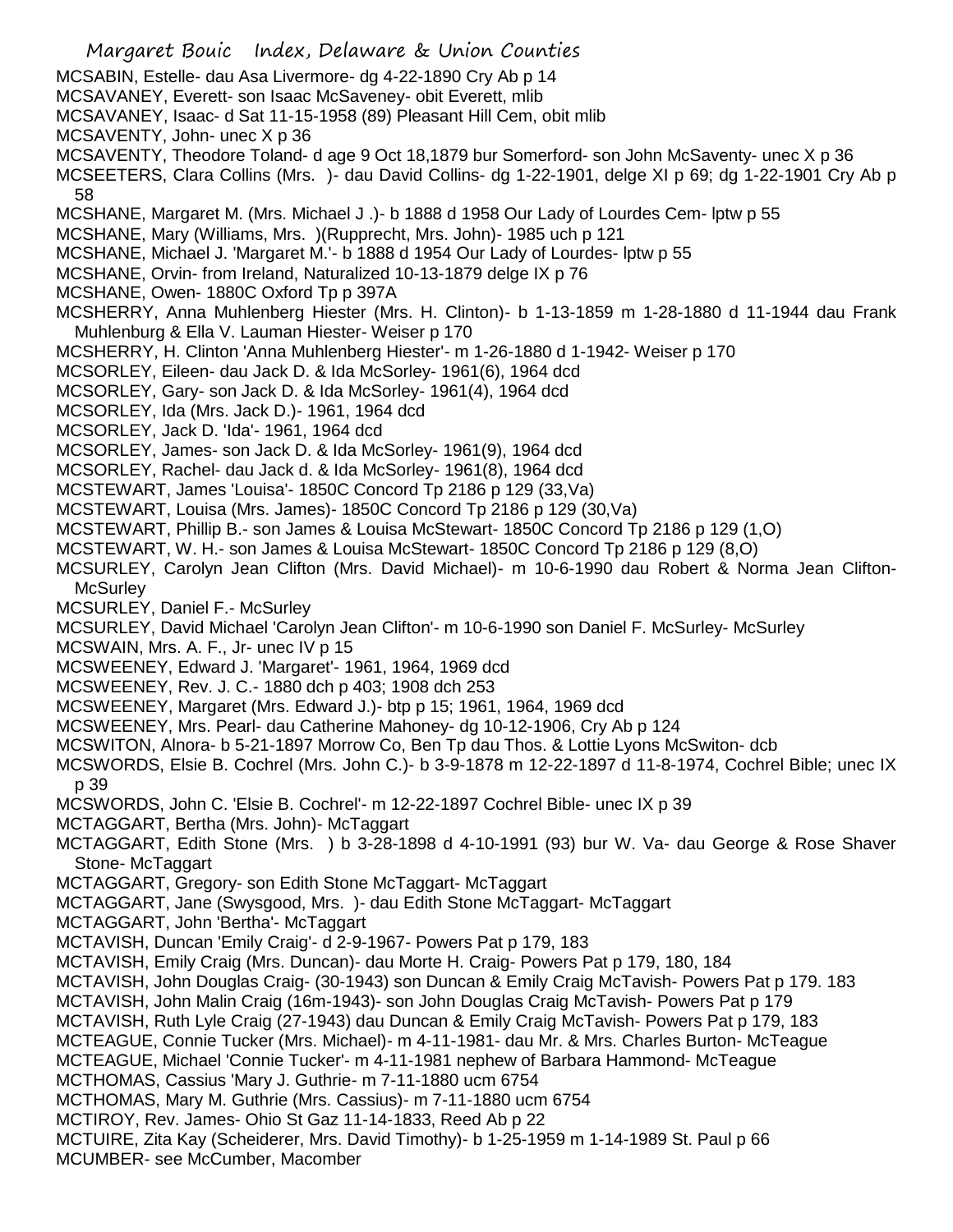- MCUMBER, Alvi- unec X p 66
- MCUMBER, Charity (Locke, Mrs. Jonathan)- m 6/1-9-1831 ucm 844, unec II p 34
- MCUMBER, Henry A. 'Mary Vaness'- m 11-20-1828 Madison Co, unec V p 39
- MCUMBER, Jeremiah- unec XII p 41, XIV p 53; 1840C Concord Tp p 120 (50-60)
- MCUMBER, Mary Vaness (Mrs. Henry A.)- m 11-20-1828 Madison Co, unec V p 39
- MCVAN, Julia- 1880C Richwood 82-87 p 8 (80,Irel,Irel,Irel) mother-in-law of M. & Margaret Hannigan

MCVAN, Margaret (Hannigan, Mrs. M.)- dau Julia McVan- 1880C Richwood 82-87 p 8 (43,Irel,Irel,Irel)

- MCVANIE, Mrs. William)- Pabst 8 p 31
- MCVAY, Alpha (Mrs. Cecil C.)- McVay; 1961, 1964, 1969, 1971 dcd
- MCVAY, Almina A.- b 11-1885- 1900C Taylor Tp 28-29 p 177 (14,O,O,O)
- MCVAY, Alsina Smith (Mrs. William B.)- b 1858 lic 11-11-1874 ucm 5573 d 1895 Claibourne Cem p 7; mt 3 p 4; 1880C Leesburg Tp 93 p 179A (20,O,O,O)
- MCVAY, Annie (Brown, Mrs. Aaron)- 1985 uch p 19
- MCVAY/MCVEY, Belinda West (Mrs. Rev. I. N.)- 1883 uch V p 434; 1860C Claibourne Tp 761 (50,O); 1870C Leesburg Tp 96-98 p 12 (60,O)
- MCVAY, Betty A. (Mrs. George R.)- 1981, 1983 ucd
- MCVAY, Betty- dau Virgil & Jane McVay- 1980 dcd
- MCVAY, Byron- b 1853 d 1936 Claibourne Cem p 7
- MCVAY, Carla- b 1970 dau Dewey C. & Rosemary McVay- 1961, 1980 dcd
- MCVAY, Cecil 'Alpha'- d 10-4-1973 (67) Fairview Mem. Cem- 1961, 1964, 1969, 1971 dcd
- MCVAY, Danny- son Virgil & Jane McVay- 1980 dcd
- MCVAY, Dewey- b 1964 son Dewey & Rosemary McVay- McVay; 1969, 1971, 1980 dcd
- MCVAY, Dewey C. 'Rosemary Caudill'- m 9-1959- son Cecil C. & Alpha McVay- McVay; 1969, 1971, 1980 dcd
- MCVAY, Elizabeth- d 8-28-1904 (93y6d) Oakdale Cem 1901 (136D)
- MCVAY, Emma V.- b 9-1887 dau William B. McVay- 1900C Leesburg Tp 189-191 p 8B (12,O,O,O)
- MCVAY, F. A.- 1880C Brown Tp p 386C
- MCVAY, Faye (Stepp, Mrs. )- dau Cecil C. & Alpha McVay- McVay
- MCVAY, Floyd- b 1848 d 1911 Bloomfield Cem- son James & Margaret Love McVay- Maugans Anc p 177; 1870C Kingston Tp (22)
- MCVAY, Gale- b 12-31-1876 Kingston Tp dau F. P. & Samantha Lott McVay- dcb
- MCVAY, George- uca p 59. 64
- MCVAY, George R. 'Betty A.'- 1981, 1983 ucd
- MCVAY, Goldie (Mrs. Jay J.)- 1980 dcd
- MCVAY, Harriet (McKitrick, Mrs. Leroy)- b 1875 m 1899 d 1963- McKitrick p 302
- MCVAY, Harrison W. 'Hattie M. Wood'- b 7-22-1843 m 5-31-1863 unec 3441 d 11-11-1928 Oakdale Cem 4082 I p 166 (C-20)- son Rev. Isaac Newton & Belinda West McVay- 1883 uch V p 442; 1915 uch p 329; hjt p 136; Civil War- obit, mlib; unec V p 10; 1860C Claibourne p 761 (17,O); 1870C Claib. Tp 166-164 (27,O); 1880C Claib. Tp 95-101 p 9 (37,O,O,O); 1900C Magnetic Springs 303-306 p 12A (53,O,Vt,O) m 38y
- MCVAY, Hattie M. Wood (Mrs. Harrison)- b 1845 m 5-31-1863 ucm 3441 d 1920 Oakdale Cem I p 166 (C-20) obit mlib; obit Harrison, mlib; dau Benjamin Wood; 1870C Claibourne Tp 166-164 (25,O); 1880C Claib. Tp 95-101 p 9 (35,O,O,O); 1900C Magnetic Springs 303-306 p 13A (55,O,O,O) m 38y, no ch
- MCVAY, Hattie (Snyder, Mrs. Joseph F.)- m 2-25-1881 ucm 6923
- MCVAY, Hazel R. (Beverly, Mrs. Herbert J.,Sr.)- b 10-21-1916 d 9-26-1992 (75) Amanda Tp. Cem.- dau Pearl & Martha Peters McVay- McVay
- MCVAY, Henrietta- dau Rev. Isaac Newton & Belinda West McVay- 1883 uch V p 442; 1860C Claibourne Tp 761 (13,O)
- MCVAY, Henrietta (Weaver, Mrs. Samuel)- m 10-14-1860 ucm 4060
- MCVAY, Hudson- b 1965 son Cecil C. & Alpha McVay- 1969, 1971 dcd
- MCVAY, Hudson 'Kara Long'- m 11-30-1991 son Lewis & Jucy Frost- McVey
- MCVAY, Ida J. Wynegar (Mrs. Isaac N.)- m 8-15-1877 ucm 6106
- MCVAY/MCVEY, Rev. Isaac Newton 'Belinda West'- b 6-30-1810 m 7-19-1832 d 1-18-1887 (76-4-13) Claibourne Cem p 15- son Luther & Jane Patterson McVay- 1883 uch V p 442, 496, 497; 1860C Claib Tp 761 (50,Pa); 1870C Leesburg Tp 96-98 p 12 (60,Pa); uca p 23, 43, 75; obit Harrison, mlib
- MCVAY, Isaac Newton 'Ida J. Wynegar'- m 8-15-1877 ucm 6106 d 6-18-1887 (33-2-2) Claibourne Cem p 15 son Rev. Isaac Newton & Belinda West McVay- 1883 uch V p 442; 1860C Claibourne Tp (6,O); 1870C Leesburg Tp 96-98 p 12 (16,O)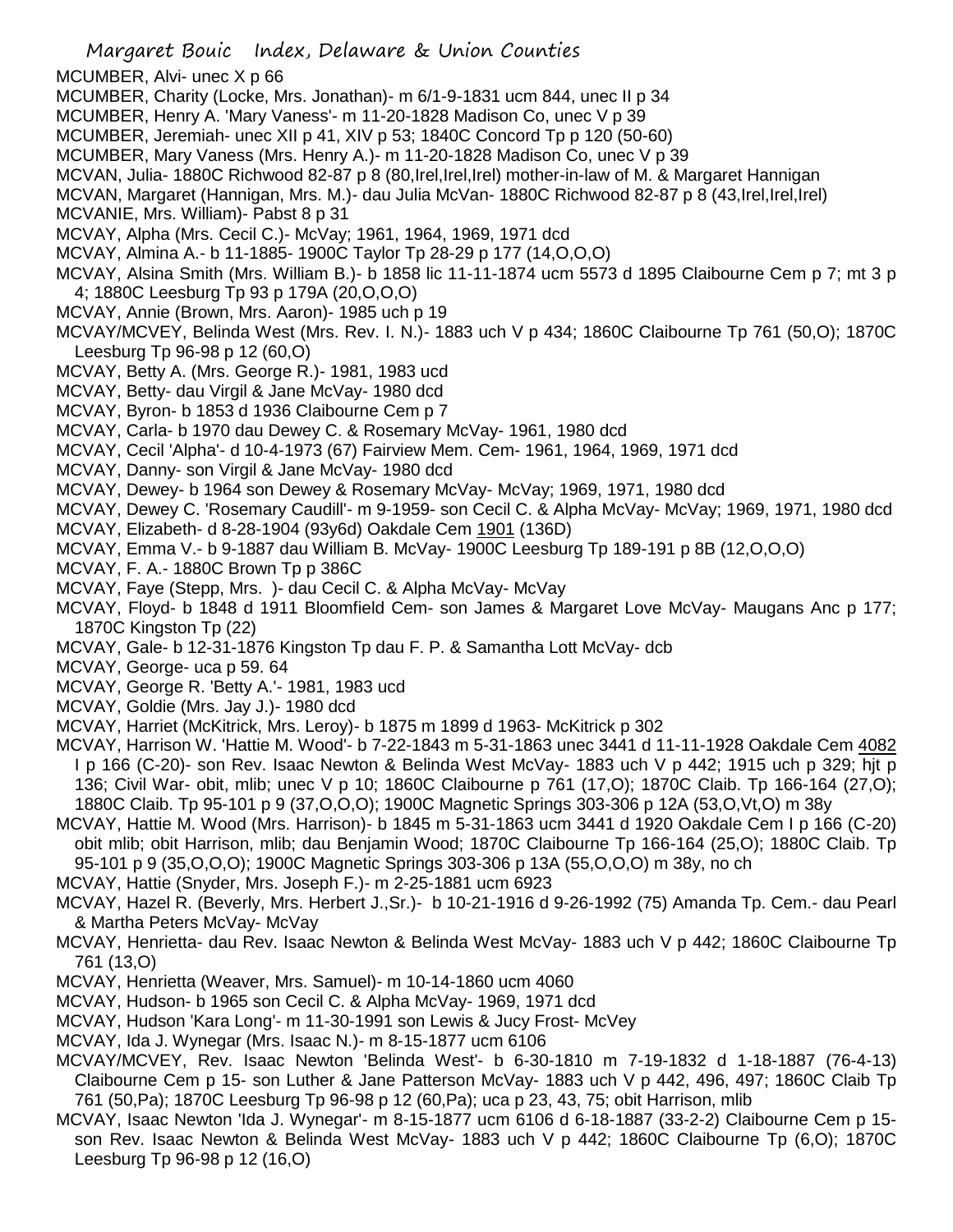MCVAY, Jane Patterson (Mrs. Luther)- 1883 uch V p 442

- MCVAY, Jane (Mrs. Virgil)- 1980 dcd
- MCVAY, Jay J. 'Goldie'- son Cecil & Alpha McVay- McVay; 1980 dcd
- MCVAY, James J.- 1961 dcd
- MCVAY, Jane- dau Rev. Isaac Newton & Belinda West McVay- 1883 uch V p 442
- MCVAY, Jason- 1908 dch 682
- MCVAY, Jessie, Miss d San Francisco- granddau Mrs. W. T. Joyner- dg 1-28-1910 Cry Ab p 91
- MCVAY, John- son Rev. Isaac Newton & Belinda West McVay- 1883 uch V p 442
- MCVAY, Josie H.- b 7-1880 dau William B. McVay- 1900C Leesburg Tp 189-191 p 8B (19,O,O,O)
- MCVAY, Judy (Frost, Mrs. )- dau Cecil C. & Alpha McVay- McVay; 1961(17), 1969 dcd
- MCVAY, Kara Long (Mrs. Hudson)- m 11-30-1991 dau Donald & Sandee Long- McVay

MCVAY, Kay- 1969 dcd

MCVAY, L.- delge IV p 4i

- MCVAY, Lavila- 1870C Kingston Tp 387 (17)
- MCVAY/MCVEY, Lavina E. (Brees, Mrs. Samuel S.)- b 7-22-1852 m 4-15-1872 ucm 5071 dau Rev. Isaac Newton & Belinda West McVay- 1883 uch V p 434; 1860C Claibourne Tp 761 (7,Pa); 1870C Claib. 96-98 p 12 (18,O)
- MCVAY, Luther 'Jane Patterson'- 1883 uch V p 442
- MCVAY, Martha Etta- dau Rev. Isaac Newton & Belinda West McVay- 1883 uch V p 442; 1860C Claibourne Tp 761 (10,O); 1870C Leesburg Tp 96-98 (20,O)
- MCVAY, Martha Peters (Mrs. Pearl)- McVay
- MCVAY, Mary (Austin, Mrs. Cyrus Brooks)- dau Jason McVay- 1908 dch 682
- MCVAY, Mary L.- 1870C Kingston Tp 387 (19)
- MCVAY, Mary M.- b 6-1894 dau William B. McVay- 1900C Leesburg Tp 189-191 p 8B (5,O,O,O)
- MCVAY, Mary (Smith, Mrs. )- sister Cecil C. McVay- McVay
- MCVAY, Merilla- b 3-9-1844 d 12-16-1859 Bloomfield Cem- ch James & Margaret Love McVay- Maugans Anc p 177
- MCVAY, Michael- b 1967 son Jay J. & Goldie McVay- 1980 dcd
- MCVAY, Nancy C.- dau Rev. Isaac Newton & Belinda West McVay- 1883 uch V p 442
- MCVAY, Pearl 'Martha Peters'- McVay
- MCVAY, Polly Ann- dau Rev. Isaac Newton & Belinda West McVay- 1883 uch V p 442
- MCVAY, Patricia- b 1962 dau Dewey & Rosemary McVay- 1969, 1971, 1980 dcd
- MCVAY, Ray- son Virgil & Jane McVay- 1980 dcd
- MCVAY, Rita- 1975 ucd
- MCVAY, Robert- son Rev. Isaac Newton & Belinda West McVay- 1883 uch V p 442
- MCVAY, Robin- b 1958 lived with Lloyd H. & Mary A. Hines- 1975 ucd
- MCVAY, Ronda- b 1961 lived with Lloyd H. & Mary A. Hines- 1975 ucd
- MCVAY, Rosemary Caudill (Mrs. Dewey C.)- m 9-1959 (19-1959); McVay; 1969, 1971, 1980 dcd
- MCVAY, Rufus 'Sarah S. Wells'- b 1824 m 7-22-1872 ucm 5119 d 1889 Claibourne Cem p 26
- MCVAY, Rutfur- son William B. & Alsin McVay- 1880C Leesburg Tp 93 p 179A (3,O,O,O)
- MCVAY, Sallie- dau Rev. Isaac Newton & Belinda West McVay- 1883 uch V p 442
- MCVAY, Sarah Love (Mrs. William B.)- b about 1813 m 8-20-1832 dau Robert & Mary Smith Love- Maugans Anc p 177
- MCVAY, Sarah S. Wells (Mrs. Rufus)- b 1834 m 7-22-1872 ucm 5119 d 1900 Claibourne Cem p 26
- MCVAY, Shirley- granddau Floyd B. & Clara Wright- 1949 ucd
- MCVAY, Thomas- 1880C Brown Tp p 377A
- MCVAY, Tom- nephew John Wiley- 1985 uch p 147
- MCVAY, Vickie Dianne (Conner, Mrs. Tom D.)- dau Cecil & Alpha McVay- McVay; 1961(7), 1064 dcd
- MCVAY, Virgil L.'Jane'- d 11-8-1982 (49) Fairview Mem. Pk- son Cecil C. & Alpha McVay- McVay; 1961 dcd
- MCVAY, W. B. 'Sarah Love'- m 8-20-1832- Maugans Anc p 177
- MCVAY, Wm. Aladean- b 8-31-1876 Brown Tp son T. P. & M. E. Gardner McVay- dcb
- MCVAY, William B. 'Alsina Smith'- b 8-1852 lic 11-11-1874 ucm 5573; mt 3 p 4; Claibourne Cem p 7; 1880C Leesburg Tp 93 p 179A (25,O,O,O); 1900C Leesburg Tp 189-191 p 8B (47,O,O,O) wid
- MCVAY, Willie- 1880C Brown Tp p 377A
- MCVEAR, Elizabeth Cummings (Mrs. Samuel F.)- m 12-25-1842 ucm 844
- MCVEAR, Samuel F. 'Elizabeth Cummings'- m 12-25-1842 ucm 844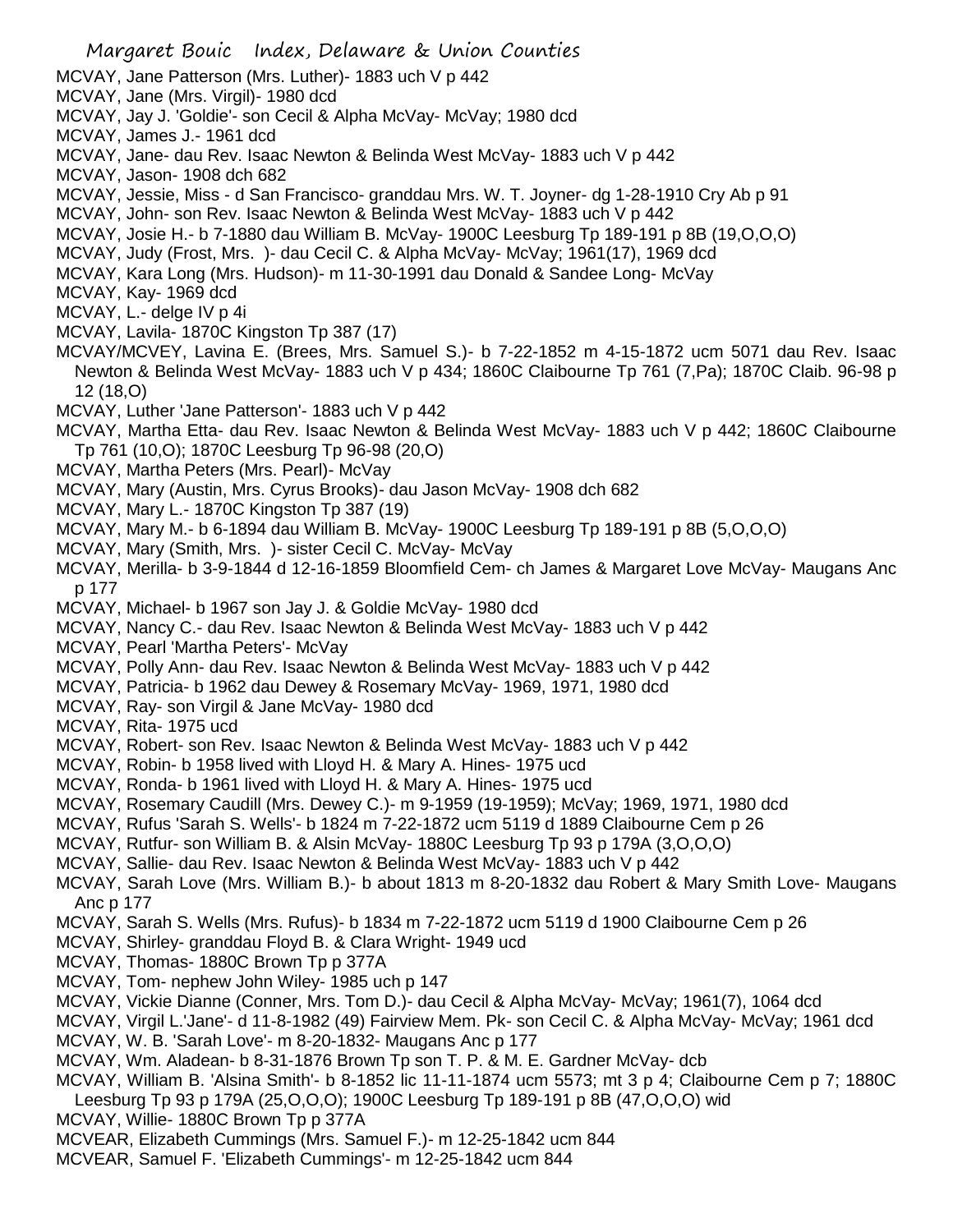- MCVEIGH, ---(Love, Mrs. Leonard)- 1908 dch 599
- MCVEIGH, Cephus P.- 1880C Delaware Town p 531C
- MCVETTY, Judith Ann (Baker, Mrs. Phillip)- Genther p 72
- MCVEY, --family of Judith Weber #91; unec V p 14, VI p 14; family of Rosetta L. Clark- unec X p 61
- MCVEY, Amy Jean (Aslaner, Mrs. Timur Mustafa)- m 11-9-1991 dau George R. & Betty McVey- McVey
- MCVEY, Anne E. (Mrs. Gary D.)- 1991 ucd
- MCVEY, Bertha Wallace (Mrs. Rufus F.)- m 1896; unec V p 9
- MCVEY, Betty (Mrs. George R.)- m 10-15-1955- McVey; 1977, 1979 ucd
- MCVEY, Mrs. Bruce- dau J. C. & Electa McDonough- dg 7-18-1905, Cry Ab p 37
- MCVEY, Caroline Stevens (Mrs. Michael)- McVey
- MCVEY, Cephus P.- 1870C Kingston Tp 388 (13)
- MCVEY, Clessa, Miss- cousin of Frederick Lott McVey- McVey
- MCVEY, Cora Louisa- b 10-17-1861 dau Rev. Homer & Harriet Thompson McVey- Pabst Pion II p 245
- MCVEY, Deborah- dau Richard K. & Frances McVey- 1959 ucd(3)
- MCVEY, Edna- Pabst 2 p 22
- MCVEY, Elizabeth Spencer (Mrs. George)- b 8-1811 Noble Co d 8-28-1904 (93y6d) Oakdale Cem I p 95 (D-R8-17); obit George, mlib; unec XIII p 44; 1870C Paris T[p 99-100 p 14 (59,O); 1880C Marysville 362-400 p 26 (68,Pa,Pa,Pa); 1900C Marysville 3rd ward 121-126 p 5A (88,O,Ky,Ky), wid, 8 ch, 2 living
- MCVEY, Emma D.- 1870C Kingston Tp 388 (11)
- MCVEY, Esther B. (Mrs. W.)- d 2-5-1884 (29-8-120 Mound Cem, Powell p 348
- MCVEY, Flavius P.- 1908 dch 462; Pabst 2 p 19; 1860C Kingston Tp 388 (20); 1880C Kingston Tp p 430A
- MCVEY, Flora Joyner- dau W. T. Joyner- dg 5-22-1906 Cry Ab p 100
- MCVEY, Mrs. F. P.- dau Rily J. & Catherine Van Sickle Lott- dg 1-12-1906, Cry Ab p 73
- MCVEY, Frances (Mrs. Richard K.)- 1959 ucd
- MCVEY, Frederick Lott- da 1-11-1961 (74) Sunbury Cem- McVey
- MCVEY, Gary D. 'Anne E.'- 1991 ucd
- MCVEY, George- 1991 ucd
- MCVEY, George 'Elizabeth Spencer'- b 1-13-1810 Ky d 1-17-1897 or 2-4- 1897 (87y9m) Oakdale Cem I p 96 (D-R8-17); unec XIII p 44, XV p 8; ; obit mlib; 1870C Paris Tp 99-100 p 14 (60,Pa); 1880C Marysville 362- 400 p 26 (70,Pa,Pa,Pa)
- MCVEY, George R.'Betty'- m 10-15-1955- McVey; 1977, 1979 ucd
- MCVEY, H.- 1883 uch IV p 502 H. W.- 1883 uch IV p 509
- MCVEY/MCVAY, Harriet Newell Thompson (Mrs. Homer)- m 10-19-1858 dcm- dau Rev. John W. Thompson-Pabst 3 p 29; hmp p 200-224
- MCVEY, Mr. & Mrs. Harrison- dg 3-22-1910, cry Ab p 107
- MCVEY, Helen Louise- b 8-24-1863 dau Rev. Homer & Harriet Thompson McVey- Pabst Pion II p 245
- MCVEY, Rev. Homer 'Harriet N. Thompson'- m 10-19-1858 dcm; 1880 dch p 509, 610; 1908 dch 276, 282, 286; Pabst 3 p 29, 6 p 8; hmp p 46, 150, 158, 200, 224; Pabst Pion II p 245
- MCVEY, Isabelle "Belle"- dau George & Elizabeth Spencer McVey- 1870C Paris Tp 99-100 p 15 (18,O); 1880C Marysville 362-400 p 26 (24,O,Pa,Pa); 1900C Marysville 3rd ward 121-126 p 5A (48,Ky,Pa,O)
- MCVEY, Jacqueline Marie Hutchisson (Mrs. Vance)- b 7-11-1938 m 6-5-1959 dau Ross E. & Ruth Miller Hutchisson- Hutchisson p 67
- MCVEY, James- 1880C Kingston Tp p 431C
- MCVEY\MCVAY, James 'Margaret Love'- b 11/10-6-1813 m 4-8-1841 d 1-14-1892 (78-3-16) Bloomfield Cemson Lewis M. McVey; Maugans Anc p 177; dcc Marjorie Brookens Humes 22; dg 1-20-1892 Cry Ab p 83; 1870C Kingston Tp 387 (56\*); dg 5-24-1889 Cry Ab p 232; dcdeaths
- MCVEY, Jennie Thompson- b 11-24-1859 dau Rev. Homer & Harriet N. Thompson McVey- Pabst Pion II p 245
- MCVEY, John Howard- b 12-20-1867 son Rev. Homer & Harriet Thompson McVey- Pabst Pion II p 245 MCVEY, J. T.- 1883 uch IV p 502
- MCVEY, Julie Ann (Baker, Mrs. Glenn Alan)- m 3-16-1985 dau George McVey- Baker
- MCVEY, Kate M.- b 5-23-1878 Kingston Tp dau F. P. & Samantha Lott McVey- dcb
- MCVEY, Kimberly Ann- b 12-31-1964 dau Vance & Jacqueline Marie Hutchisson McVey- Hutchisson p 67 MCVEY, Lewis 'Ruth Winget'- b 5-22-1784; dcc Marjorie Brookens Humes 44
- MCVAY/MCVEY, Margaret Love (Mrs. James)- b 9-27/25-1812 m 4-8-1841 d 5-16-1889 (76-7-21) dau Robert & Mary Smith Love- Maugans Anc p 177; dcdeaths; dcc Marjorie Brookens Humes 23; dg 5-24-1889 Cry Ab p 232; dcdeaths; 1870C Kingston Tp 387 (56)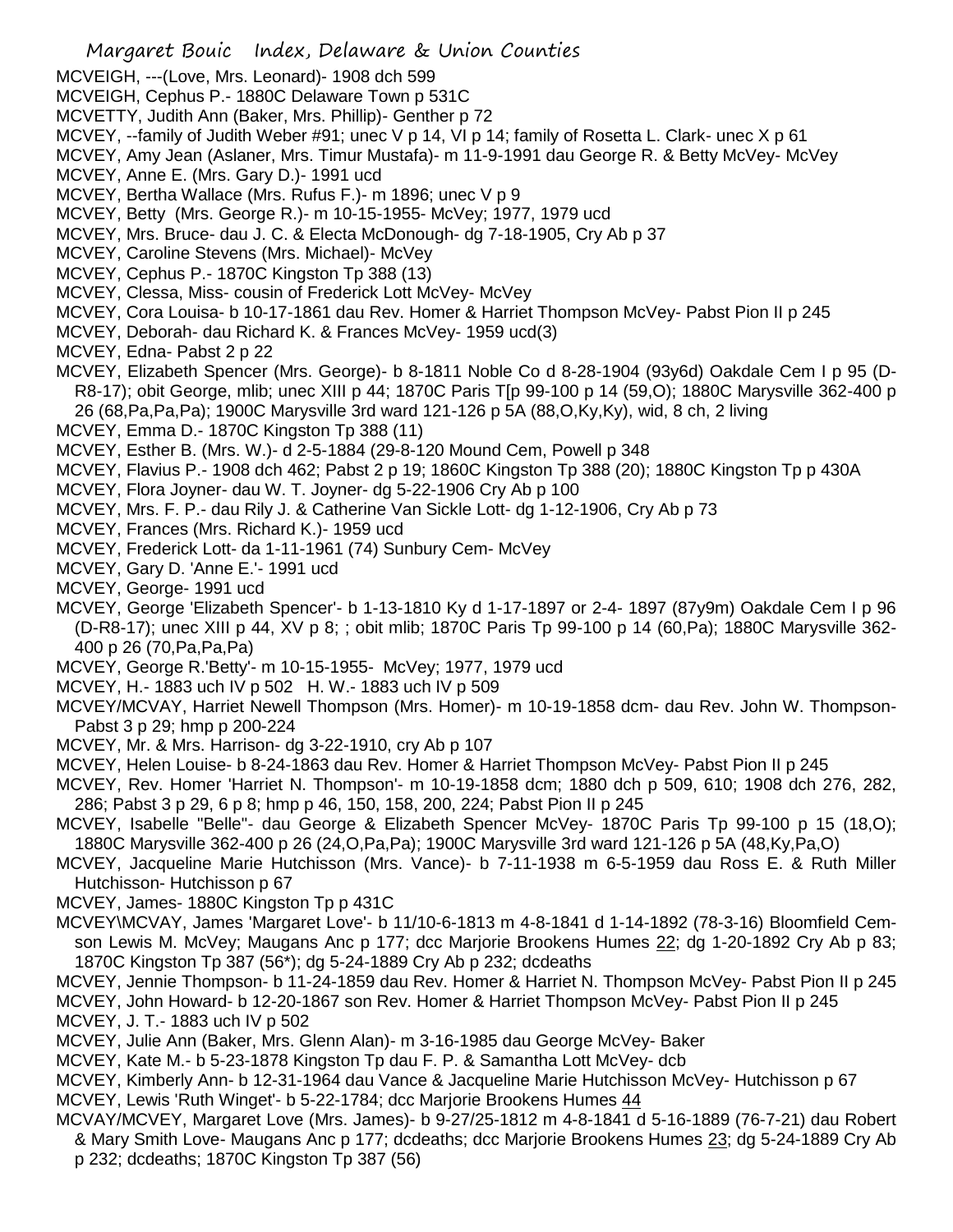- MCVEY, Margaret Pryor (Johnston, Mrs. Richard Moffit)- m 6-1931- Weiser p 448
- MCVEY, Maria- d 3-8-1893 (56-2-2) Kingston Tp dau Gardner & first wife, dcdeaths
- MCVEY, Martha- 1870C Kingston Tp 388 (42)
- MCVEY, Martha (Skidmore, Mrs. Dr. S. S.)- m 1872 dg 10-12-1894 Cry Ab p 182
- MCVEY, Mary (Curl, Mrs. John)- m 9-16-1869 ucm 4602
- MCVEY, Mary E.- 1870C Kingston Tp 388 (16)
- MCVEY, Mary (Hutchisson, Mrs. Joseph)- b 12-31-1809 d 1-14-1884 New Millcreek Cem- Hutchisson p 5, 34, 45
- MCVEY, Mary L. (Davis, Mrs. R. B.)- m 4-6-1865 ucm 3711
- MCVEY, Mary Lucinda (Lott, Mrs. Dewitt Clinton)- b 8-11-1851 m 9-24-1871 d 12-22-1921 dau James & Margaret Love McVey- dcc Marjorie Brookens Humes 11
- MCVey, Mary (Smith, Mrs. )- b 1854 d 1948 Berkshire Cem Powell p 411
- MCVEY, Mary Susanna- b 2-26-1872 dau Rev. Homer & Harriet N. Thompson McVey- Pabst Pion II p 245
- MCVEY, Mattie E. (Skidmore, Mrs. Silvester S.)- m 6-22-1871 uxcm 4936
- MCVEY, May Lahmon (Mrs. Neary)- dau Edward & Emma Sheets Lahmon- Sheets 13124
- MCVEY, Michael 'Caroline Stevens'- son George R. & Betty McVey- McVey
- MCVEY, Neary 'May Lahman'- Sheets (13124)
- MCVEY, Peter W.- 1870C Kingston Tp 388 (18)
- MCVEY, Phinius C.- 1870C Kingston Tp 388 (22)
- MCVEY, Phoebe (Lundy Mrs. Eli)- 1883 uch V p 66
- MCVEY, Richard K. 'Frances'- 1959 ucd
- MCVEY, Robert R.'Patricia Anne Marsala'- son George R. & Betty McVey- McVey; 1983 ucd
- MCVEY, Rufus E.- 1870C Kingston Tp 388 (9)
- MCVEY, Rufus F. 'Bertha B. Wallace'- m 1896; unec V p 9
- MCVEY, Ruth Winget (Mrs. Lewis)- dcc Marjorie Brookens Humes 45
- MCVEY, Samantha- Pabst 2 p 20
- MCVEY, S. D.- hadc p 105 (1900 Kingston Tp)
- MCVEY, Susan Elizabeth (Sloss, Mrs. Rev. Mark)- m 9-3-19 dau George R. & Betty McVey- Mcvey
- MCVEY, Thomas P.- 1870C Kingston Tp 388 (43\*)
- MCVEY, Tricia (Mrs. Robert)- McVey
- MCVEY, Valerie Jean- b 1-20-1960 dau Vance & Jacqueline Marie Hutchisson McVey- Hutchisson p 67
- MCVEY, Vance 'Jacqueline Marie Hutchisson'- b 4-26-1932 m 6-5-1959- Hutchisson p 67
- MCVEY, Vance William Jr.- b 11-26-1961 son Vance & Jacqueline Marie Hutchisson McVey- Hutchisson p 67
- MCVEY, W. 'Esther B.' Powell p 348
- MCVICKAR, George C. McVickar- McVickar
- MCVICKAR, Martha N. d 2-16-1963 (21) dau George C. McVicker- Oak Grove Cem- McVickar
- MCVICKER, Alexander 'Margarett A.'- 1850C Berkshire Tp 85 p 9 (39, Pa)
- MCVICKER, Carol D.- 1969 dcd
- MCVICKER, James- son Alexander & Margarett A. McVicker- 1850C Berkshire Tp 85 p 9 (15,?)
- MCVICKER, Lisa- b 1964 dau Carol C. McVicker- 1969 dcd
- MCVICKER, Margarett A. (Mrs. Alexander)- 1850C Berkshire Tp 85 p 9 (37, Md)
- MCVICKER, Martha J.- dau Alexander & Margarett A. McVicker- 1850C Berkshire Tp 85 p 9 (15,?)
- MCVOY, Patric- b 2-1876 cousin James Dackin- 1900C Dover Tp 105-107 p 5B (24,Irel,Irel,Irel)
- MCUMBER, Sumantha (Lumbard, Mrs. Harvey D.)- m 12-5-1844 Madison Co, unec X p 8
- MCWADE, Almina- dau Samuel & Currinda McWade- 1850C York Tp 386-392 p 60 (1,O)
- MCWADE, Axa- dau Samuel & Currinda McWade- 1850C York Tp 386-392 p 60 (3,O)
- MCWADE, Currinda (Mrs. Samuel)- 1840C York Tp 328 (30-40); 1850C York Tp 386-392 p 60 (40,O)
- MCWADE, Debra Ann- b 9-4-1957 dau Lowell & Mary Frances Mowery McWade- Maugans Anc p 180
- MCWADE, Ellna Holland (Mrs. Thomas)- m 2-25-1858 ucm 2695
- MCWADE, Frances Louise- b 6-8-1953 dau Lowell & Mary Frances Mowery McWade- Maugans Anc p 180
- MCWADE, Hester A. (Cork, Mrs. Daniel)- m 9-26-1852 ucm 1854 dau Samuel & Currinda McWade- 1840C Washington Tp 328 (5-10); 1850C York Tp 386-392 p 60 (16,O)
- MCWADE, Hurrinda- dau Samuel & Currinda McWade- 1850C York Tp 386-392 p 60 (7,O)
- MCWADE, Job A.- son Samuel & Currinda- 1840C York Tp 328 (-5); 1850C York Tp 386-392 p 60 (14,O)
- MCWADE, Lenora Almina Whitman, Mrs. Carl)(Evans, Mrs. Robert)- b 5-14-1913 m(2) 3-23-1945 dau William Jacob & Otta May Love McWade- Maugans Anc p 179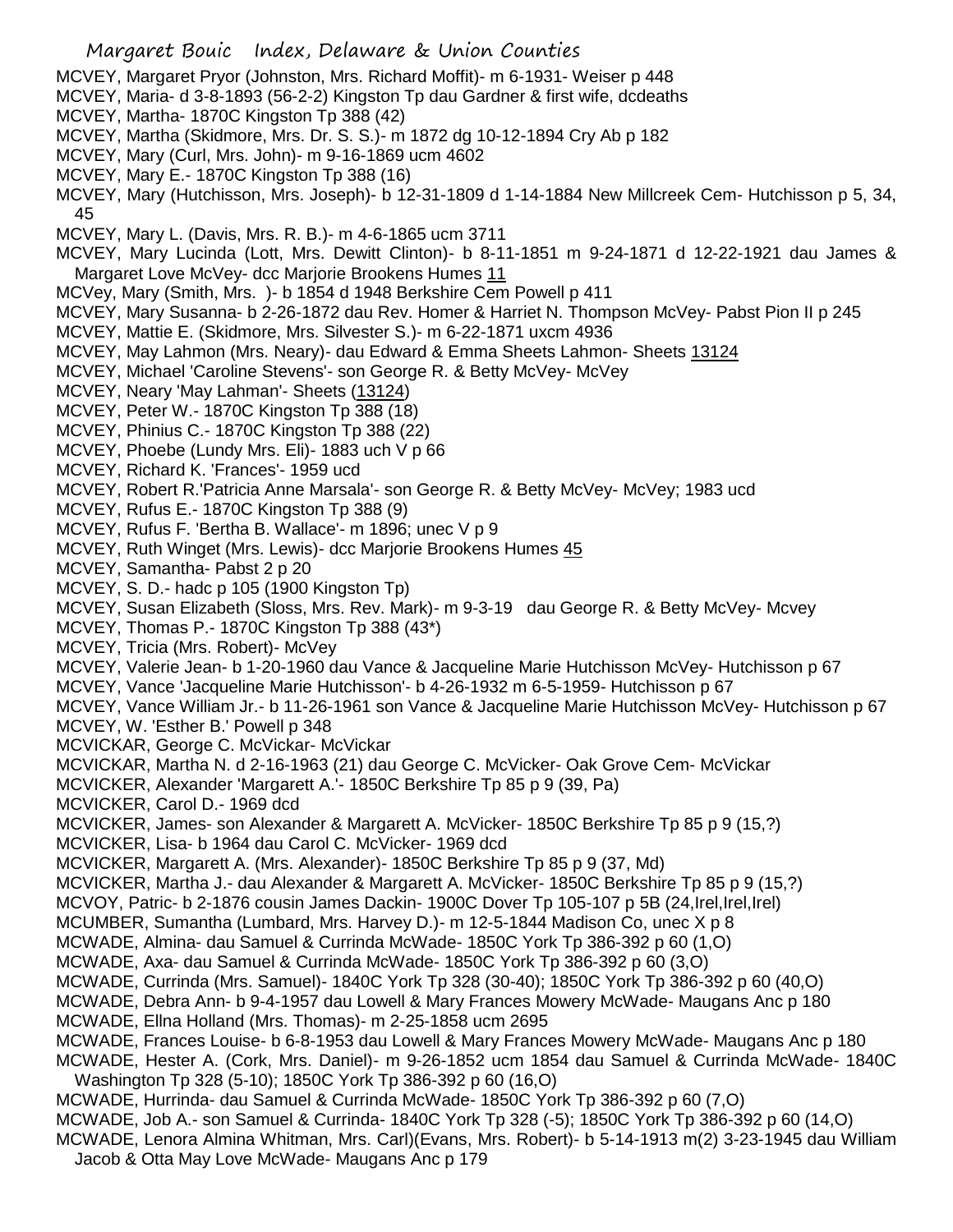Margaret Bouic Index, Delaware & Union Counties

- MCWADE, Lowell 'Mary Frances Mowery'- b 12-16-1914 son William Jacob & Otta May Love McWade-Maugans Anc p 179. 180
- MCWADE, Margaret (Lyon, mrs. Huron)- m 1-3-1855 ucm 2225 dau Samuel & Currinda McWade- 1840C Washington Tp 328 (-5); 1850C York Tp 386-392 p 60 (11,O)
- MCWADE, Mary C. (Yoakum, Mrs. Herman)- m 3-27-19240 -McWade
- MCWADE, Mary Frances Mowery (Mrs. Lowell)- b 8-27-1920- Maugans Anc p 180
- MCWADE, Mary Jane (Temple, Mrs. Jacob)- m 10-19-1851 ucm 1724 dau Samuel & Currinda McWade-1840C Washington Tp 328 (5-10); 1850C York Tp 386-392 p 60 (20,O); unec XIV p 66
- MCWADE, Mary Margaret (Livingston, Mrs. John D.) b 5-14-1923 m 5-3-1945 dau William Jacob & Otta May Love McWade- Maugans Anc p 179, 180
- MCWADE, Otta May Love (Mrs. William Jacob)- b 2-2-1888 m 12-24-1911 d 3-10-1928 bur Mt. Victory- dau Seamon C. & Almina Godfrey McWade- Maugans Anc p 179
- MCWADE, Philip- nephew Herman & Mary Yoakum- 1949 ucd
- MCWADE, Samuel 'Currinda'- 1840C York Tp 328 (20-30); 1850C York Tp 386-392 p 60 (40,O)
- MCWADE, Samuel E.- son Samuel & Currinda McWade- 1850C York Tp 386-392 p 60 (9,O)
- MCWADE, S. G.- 1883 uch IV p 465
- MCWADE, Sharon (Slaby, Mrs. James Thomas)- b 11-26-1949 m 5-1-1971 dau Lowell & Mary Frances Mowery McWade- Maugans Anc p 180
- MCWADE, Thomas 'Ellana Holland'- m 2-25-1858 ucm 2695
- MCWADE, William Jacob 'Otta May Love'- b 4-27-1881 m 12-23-1911 d 12-13-1957 son Samuel & Edith Baker McWade- Maugans Anc p 179
- MCWAID, Edith Baker (Mrs. Samuel G.)- m 10-8-1865 ucm 3809; lptw p 106
- MCWAID, Hattie E.- d 10-19-1859 (19d) dau S. G. & E.- Burnside Cem, lptw p 106
- MCWAID, Hester (Cork, Mrs. Daniel)- m 9-26-1852 ucm 1854; unec VII p 57, XV p 19
- MCWAID, S. G. 'E.'- lptw p 106
- MCWAID, Samuel 'Edith Baker'- ucm 10-8-1865 ucm 3809
- MCWARD, Ellora Holland (Mrs. Thomas)- unec XII p 30
- MCWARD, Thomas 'Ellora Holland'- unec XII p 30
- MCWHA, Margaret (Heron, Mrs. Patrick)- b 1735 (60) McKitrick p 220
- MCWAIN, Percy- dg 8-1968- McWain
- MCWASSON, William- 1840C Radnor Tp p 100 (40-50); delge IV p 04
- MCWHERTER, Becky J. Gibson (Mrs. Greg L.)- m 10-6-1979 dau Christine Joseph- McWherter
- MCWHERTER, Bertha C. (Mrs. Wilbur)- obit Wilbur, mlib
- MCWHERTER, S. Bingham 'Valentine Schofield'- son Henry & --Alan McWherter- dcc William Hedges 10
- MCWHERTER, Craig Scott- son Earl & Kay Leffler McWherter- McWherter
- MCWHERTER, Donald- brother Wilbur McWherter- obit Wilbur, mlib
- MCWHERTER, Dorothy (Hamilton, Mrs. Merlin)- m 1931- McWherter
- MCWHERTER, R. Earl 'Kay Leffler'- son Mabel McWherter- McWherter; 1969, 1971 dcd
- MCWHERTER, Elizabeth (Allen, Mrs. Stephen B.)- m 4-26-1849 Wight II p 43
- MCWHERTER, Grace Agnes (Hedges, Mrs. Daton R.)- b 6-29-1887 m 7-21-1907 d 8-1-1916 dau S. Bingham & Valentine Schofield- dcc William Hedges 5
- MCWHERTER, Greg L.'Becky Gibson'- b 1957 m 10-6-1979 d 3-16-1982 (24) Oak Grove Cem- son Earl & Kay Leffler McWherter; 1971 dcd
- MCWHERTER, Helen (Granlee, Mrs. )- sister Wilbur McWherter- obit Wilbur, mlib
- MCWHERTER, Henry ' Alan'- dcc William Hedges 20
- MCWHERTER, James L.- son Wilbur L. & Bertha C. McWherter- obit Wilbur, mlib
- MCWHERTER, John F. 'Lizzie M. Smeltzer'- m 6-19-1890 Powers p 306
- MCWHERTER, Karie Kay (Simpson, Mrs. William)- b 1968 m 1-1-1992 dau Earl & Kay Leffler McWherter-McWherter; 1971 dcd
- MCWHERTER, Kay Leffler(Mrs. Earl)- dau Golda Leffler- McWherter; 1971 dcd
- MCWHERTER, Keith Alan 'Vicki'- b 1959 son Earl & Kay Leffler McWherter- McWherter; 1971 dcd
- MCWHERTER, Kelsea Ayrn- b 9-13-1988 dau Keith Alan & Vicki McWherter- McWherter
- MCWHERTER, Lizzie M. Smeltzer (Mrs. John F.)- m 6-19-1890- Powers p 306
- MCWHERTER, Mabel (Mrs. )- McWherter
- MCWHERTER, Mary Catherine (Palmer, Mrs. )- dau Wilbur & Bertha C. McWherter- obit Wilbur L., mlib
- MCWHERTER, Paul- brother Wilbur McWherter- obit Wilbur, mlib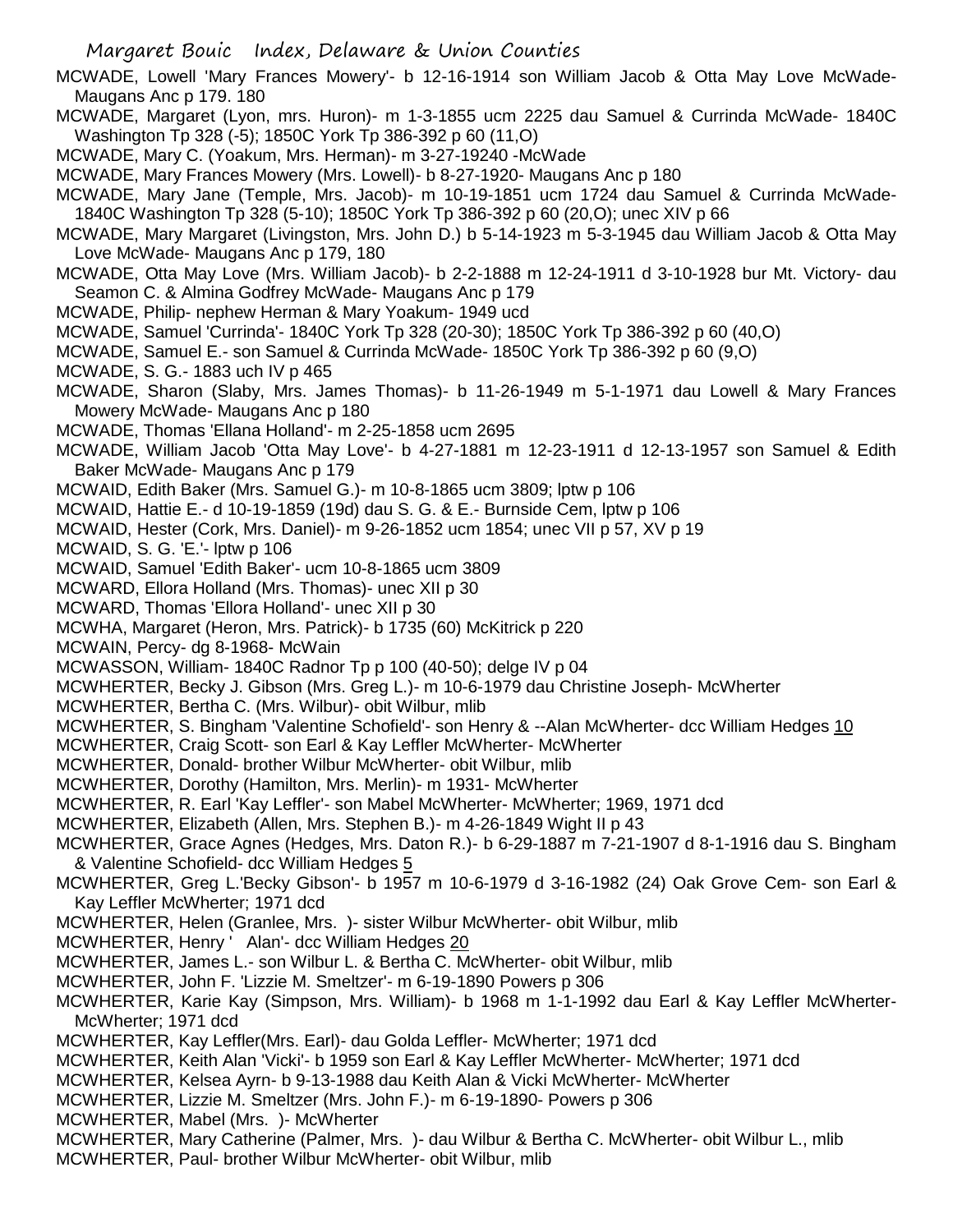Margaret Bouic Index, Delaware & Union Counties MCWHERTER, Samuel K.- son Wilbur L. & Bertha C. McWherter- obit Wilbur, mlib MCWHERTER, Scott- b 1966 son R. Earl & Koral Kay McWherter- 1971 dcd MCWHERTER, Thelma (Smith, Mrs. )- sister Wilbur McWherter- obit Wilbur, mlib MCWHERTER, Valentine Schofield (Mrs. S. Bingham)- dcc William Hedges 11 MCWHERTER, Vicki (Mrs. Keith Alan)- McWherter MCWHERTER, Wayne- brother Wilbur McWherter- obit Wilbur, mlib MCWHERTER, Wilbur 'Bertha C.'- d 9-1-1981; Saturday (68); obit mlib MCWHERTER, Willis- brother Wilbur McWherter- obit Wilbur, mlib MCWHINNEY, Rev. T. M.- 1883 uch V p 188 MCWHIRK, Gilbert B. 'Mary B. Knott'- m 1-30-1865 dcm MCWHIRK, Mary B. Knott (Mrs. Gilbert B.)- m 1-30-1865 dcm MCWHIRT,---family of Frances E. Isenogle #371; unec XII p 25 MCWHIRT, Mary Amanda- unec XII p 26 MCWHIRT, Wesley Kent- unec XII p 26 MCWHORTER, William- Pabst 8 p 23 MCWILLIAM, Frrancis- Pabst 8 p 3 MCWILLIAM, Hannah, Miss- 1842, unclaimed letter, unec XI p 42 MCWILLIAMS, ---family of Florence Reed Lane #424, unec XIV p 50 MCWILLIAMS, --Pabst 3 p 34, 6 p 12; btp p 14; hadc p 92; CCC (1900 Berlin Tp) MCWILLIAMS, ---(Mrs. )- b 8-11-1806 NJ d 6-20-1891 dg 9-8-1891 Cry Ab p 66; dg 10-21-1892 Cry Ab p 106; her husband d 1876 MCWILLIAMS, ---(Pease, Mrs. Richard)- dau C. H. McWilliams- McWilliams MCWILLIAMS, Mrs. --Pabst 1 p 25, 68 MCWILLIAMS, Alexander 'Margaret Nixon'- d 6-1834 (66) McDonald Cem, Un Al p 80; 1883 uch V p 188, 483; 1840C Genoa Tp, delge IV p 67 MCWILLIAMS, Andrew- 1835 men p 45 #64 p 8 Oxford Tp ; Pabst 1 p 36; hadc p 42; CCC (1849 Oxford Tp) MCWILLIAMS, Andrew- son Smith McWilliams- McWilliams MCWILLIAMS, Angeline (Ware, Mrs. Leicister)- m 4-19-1842 ucm 788; unec V p 59 MCWILLIAMS, Ann E. (Moore, Mrs. )- dau Marshall & Clarissa Smith McWilliams- 1908 dch 771; 1850C Berlin Tp 1970 p 121 (5,O) MCWILLIAMS, Anna Kirk (Mrs. D. J.)- unec XII p 37 MCWILLIAMS, Anna Kirk (Mrs. Williams)- m 9-8-1847 dcm MCWILLIAMS, Annie (Quakenbush, Mrs. )- sister Smith McWilliams- dg 9-8-1891, Cry Ab p 66 MCWILLIAMS, Annie (Mrs. William)- 1850C Claibourne Tp 97 p 16 (44,Pa) MCWILLIAMS, Arline (McDonald, Mrs. )- dau Clarence S. & Jessie Schurbb McWilliams- McWilliams MCWILLIAMS, Asenath (Reed, Mrs. James)- m 10-16-1834 ucm 339; unec III p 7 MCWILLIAMS, Bertha (Hager, Mrs. Glenn Galutia)- m 1-1-1888 Genther p 211 MCWILLIAMS, Bill- 1980 dcd, Orange Tp MCWILLIAMS, Carol Fry (Mrs. Lyle)- dau Jmaes R. & Ruth Helen Allen Fry- m 1961- 1985 uch p 6 MCWILLIAMS, Catherine Bricker (Mrs. Ray)- McWilliams MCWILLIAMS, Catherine White (Mrs. John)- dau Samuel & Rosanna DeVore White- White 178; dumch p 293 MCWILLIAMS, Chauncey- 1908 dch 400 MCWILLIAMS, C. H."Mac" 'Helen Slack'-b 5-11-1896 m(2) 1935 d 5-1-1969 Claibourne Cem- son Ray & Catherine Bricker McWilliams- McWilliams MCWILLIAMS, C. L. 'Marian Raker Eadie'- b 11-6-1928- Weiser p 410 MCWILLIAMS, C. L.,Jr.- b 9-17-1955 son C. L. & Marian Raker Eadie McWilliams- Weiser p 410 MCWILLIAMS, Clara Crego (Mrs. William)- dau J. Monroe & Alice Mitchell Crego- 1908 dch 699 MCWILLIAMS, Clarence S. 'Jessie Schrubb'- McWilliams MCWILLIAMS, Clarissa Smith (Mrs. Marshall)- d 6-20-1891 (83-10-9) dcdeaths- dau Rev. Jonas Smith- 1880 dch p 700, 771; Pabst 1 p 60; btp p 14; 1850C Berlin Tp 1970 p 121 (43,NJ) MCWILLIAMS, Clary- 1880C Berlin Tp p 367C MCWILLIAMS, Clayton- Pabst 2 p 61 MCWILLIAMS, Clesissa- 1870C Berlin Tp 225 (59) MCWILLIAMS, Clinton- son Smith McWilliams- McWilliams MCWILLIAMS, David- Pabst Pion I p 108. 10o MCWILLIAMS, David- 1979, 1971 ucd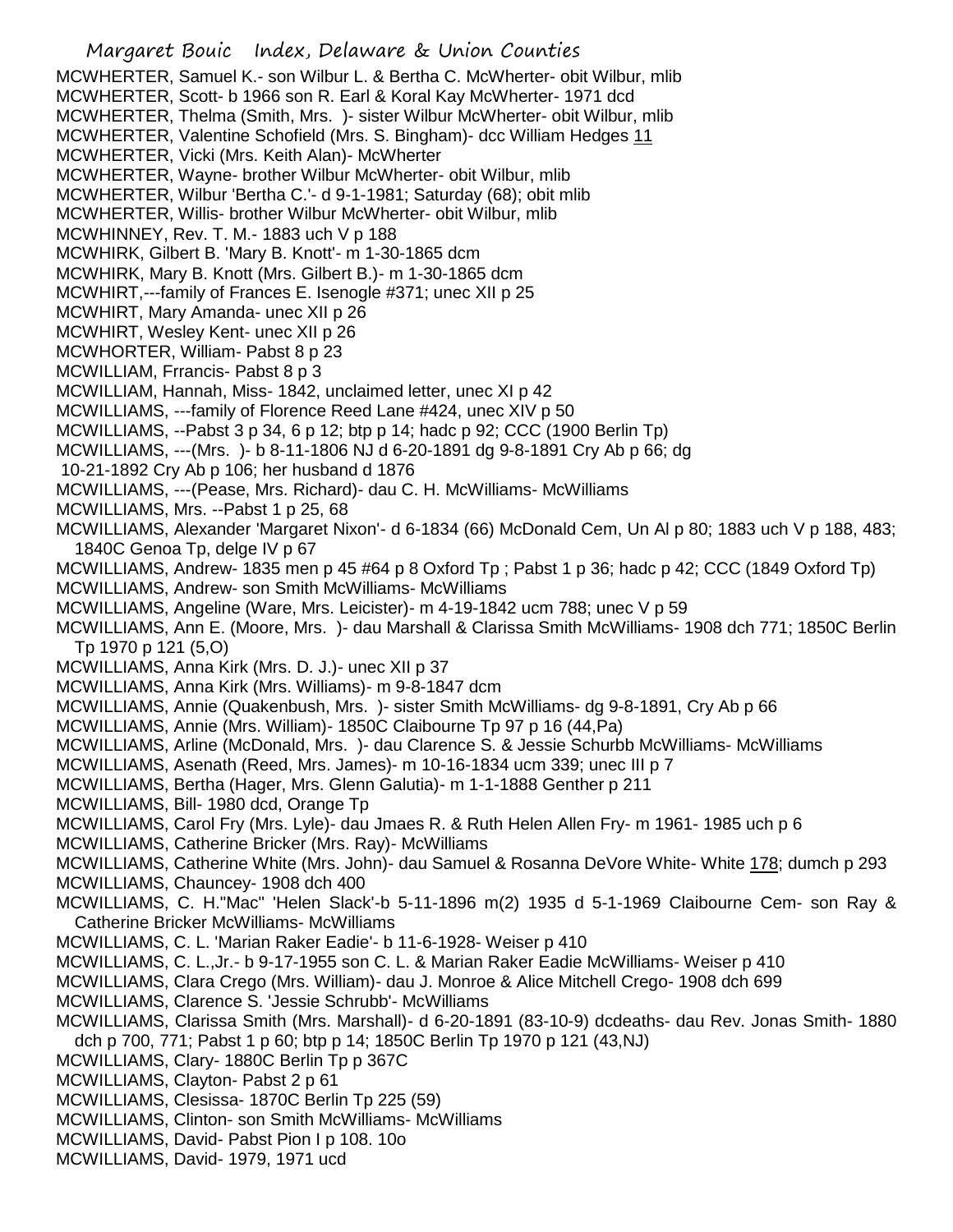- Margaret Bouic Index, Delaware & Union Counties MCWILLIAMS, David- son Nathan & Eleanor McWilliams- 1850C Allen Tp 1387-1405 p 208 (12,O) MCWILLIAMS, Dawn Ida- b 1-1-1954 dau C. L. & Marian Baker Eadie McWilliams- Weiser p 410 MCWILLIAMS, Dennis- b 1956 son Hugh S. & Thelma J. McWilliams- 1969, 1971 dcd MCWILLIAMS, Derek Ullman- b 3-8-1984 son Robert & Vicky McWilliams- McWilliams MCWILLIAMS, D. J. 'Anna Kirk'- unec XII p 37; delge III p 19, 66, IX p 80 MCWILLIAMS, Earl Claton- b 1-22-1899 Berlin Tp son Claton & Frances Osburn McWilliams, dcb MCWILLIAMS, Ed- Pabst 2 p 62 Eddie- Pabst 2 p 60 MCWILLIAMS, Edward- 1880C Delaware Town p 525C MCWILLIAMS, Eleanor- dau Jesse & Martha McWilliams- Hutchisson p 33 MCWILLIAMS, Eleanor (Mrs. Nathan)- 1850C Allen Tp 1387-1405 p 208 (32,O); Un Al p 80 MCWILLIAMS, Elizabeth (Class, Mrs. William)- 1880 dch p 810, 850 MCWILLIAMS, Elizabeth Welchance (Mrs. Gordon)- m 3-1-1846 dcm MCWILLIAMS, Emily- dau Nathan & Eleanor McWilliams- 1850C Allen Tp 1387-1405 p 208 (14,O) MCWILLIAMS, Emily (Mrs. Nelson)- b 1830- Hutchisson p 33 MCWILLIAMS, Emma- Pabst 2 p 60, 62 MCWILLIAMS, Emma Grace- b 11-23-1878 dcb- dau William H. & Prudence McIntosh McWilliams- 1880 dch p 700; 1908 dch 771 MCWILLIAMS, Emma (Griffith, Mrs. W. I.)- bpt p 15; Pabst 1 p 25, 2 p 57, 60 MCWILLIAMS, Ester (Kyrk/Kirk, Mrs. David C.)- b 1825 m 4-3-1849 dcm d 1900; Marlborough Cem p 179 MCWILLIAMS, Esther- dau James McWilliams- dcw Bk 2 p 318 MCWILLIAMS, Etta Ruth- Pabst 1 p 25 MCWILLIAMS, Ezra- brother Ruth Bowsher- McWilliams MCWILLIAMS, Fana C.- b 10-26-1873 Berlin Tp dau M. G. & Mary McWilliams- dcb MCWILLIAMS, Fanny- hmp p 99 MCWILLIAMS, Francis- delge I p 029 MCWILLIAMS, Gale- b 9-1-1957 ch George & Phyllis Hess McWilliams- Weiser p 777 MCWILLIAMS, George 'Phyllis Hess'- m 4-18-1946- Weiser p 777 MCWILLIAMS, Gordon 'Elizabeth Welchance'- m 3-1-1846 dcm MCWILLIAMS, Hannah K. Hunter (Mrs. John)- m 1-25-1854 dcm MCWILLIAMS, Hannah (Wood, Mrs. William)- m 1-22-1846 ucm 1103; 1850C Allen Tp 1398-1417 p 209 (26,O); unec VI p 32 MCWILLIAMS, Helen- b 1908 Claibourne Cem p 92 MCWILLIAMS, Helen- 1971 ucd MCWILLIAMS, Helen Black (Mrs. C. H .)- m 1935- McWilliams MCWILLIAMS, Henry- son Marshall & Clarissa Smith McWilliams- 1908 dch 771 MCWILLIAMS, Hugh S. 'Thelma J'- 1969, 1971, 1980 dcd MCWILLIAMS, ---(Jervis, Mrs. Lewis)- dau John Stanley McWilliams- McWilliams; dg 3-5-1952; Pabst 1 p 25 MCWILLIAMS, Rose (Jervis, Mrs. )- sister William E. McWilliams- McWilliams MCWILLIAMS, Hugh S.- son William E. & Marie McWilliams- McWilliams MCWILLIAMS, Iva L. Thompson (Kiger, Mrs. Lon)(Mrs. Charles)- b 11-17-1896 d 1-27-1988 New Millcreek Cem- dau James & Mary McClung Thompson- Thompson MCWILLIAMS, Jack- son Clarence S. & Jessie Schrubb McWilliams- McWilliams MCWILLIAMS, James- 1835 men p 45 #65 p 81 Oxford Tp; delge IX p 80 MCWILLIAMS, James- 1850C Oxford Tp 2755 p 155 (19,O) MCWILLIAMS, Mrs. James- dau Samuel White- dg 11-25-1905 Cry Ab p 64 MCWILLIAMS, James- youngest son James McWilliams- dcw Bk 2 p 318 MCWILLIAMS, James 'Mary Elizabeth'- McWilliams MCWILLIAMS, James 'Mary Murphy'- dcw Bk 1 p 68; delge IV p 38, XI p 61 MCWILLIAMS, James 'Miriam Carpenter'- d 3-1846- dg 9-2-1880, Cry Ab p 47; 1820C Peru Tp; 1880 dch p 196, 538, 542; 1908 dch 92, 476; hmp p 97, 115; hadc p 42; dcw Bk 2 p 318; CCC (1849 Oxford Tp); 1826 Peru Tp, delge VII p 19 MCWILLIAMS, Jane (Hedrick, Mrs. )- dau James McWilliams- dcw Bk 2 p 318 MCWILLIAMS, Jane (Morrow, Mrs. James)- m 4-1-1833 ucm 297; unec II p 35
- MCWILLIAMS, Jesse 'Martha'- Hutchisson p 33
- MCWILLIAMS, Jessie Schrubb (Mrs. Clarence S.)- McWilliams
- MCWILLIAMS, Jody (Lane, Mrs. Don)- 1984 dau Lyle & Carol Fry McWilliams- 1985 uch p 6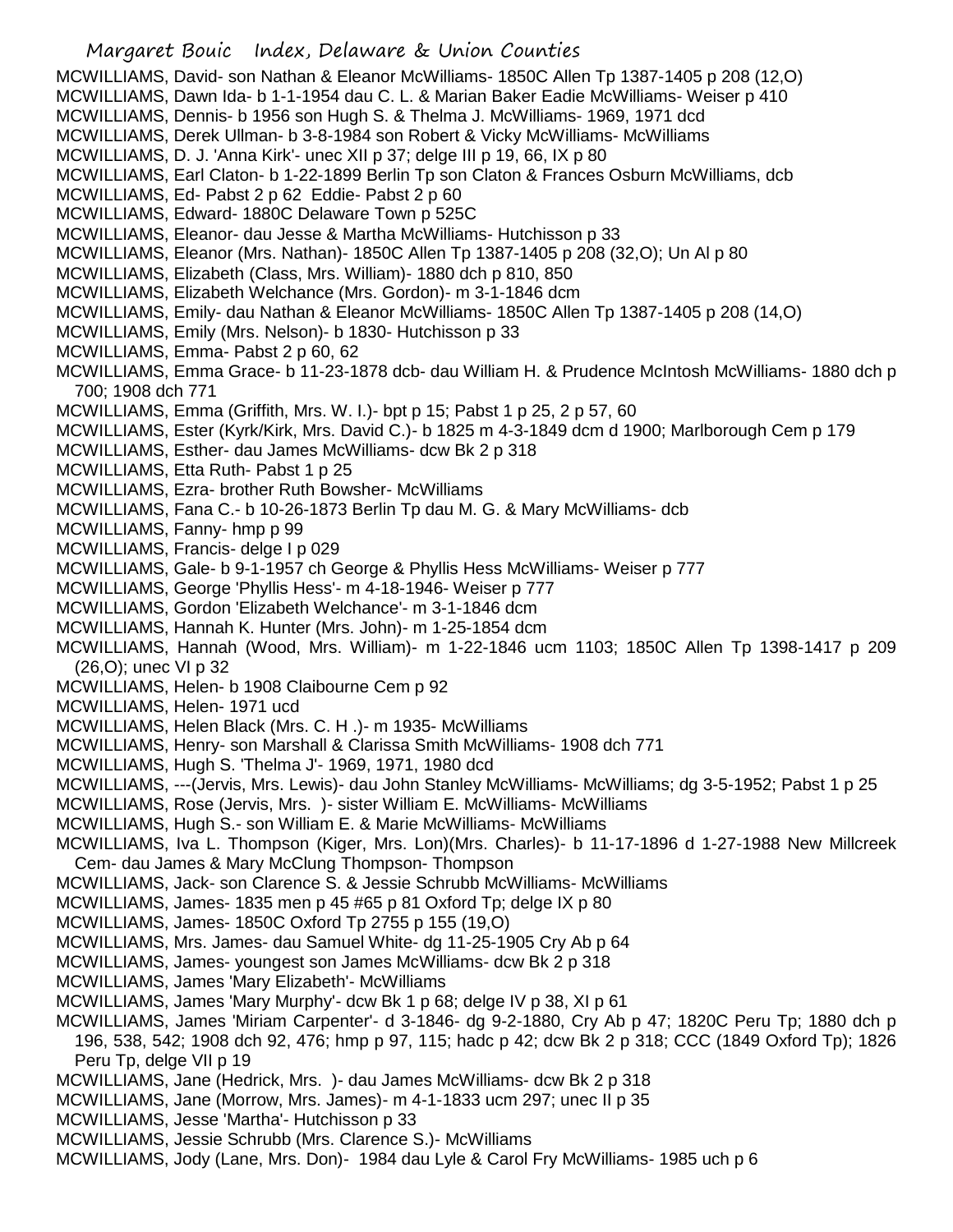- Margaret Bouic Index, Delaware & Union Counties MCWILLIAMS, John- 1908 dch 771 MCWILLIAMS, John- 1842, unec XI p 67 MCWILLIAMS, John G.- Pabst 1 p 7 MCWILLIAMS, John 'Catherine White'- dumch p 293; White (178) MCWILLIAMS, John 'Hannah K. Hunter'- m 1-25-1854 dcm MCWILLIAMS, Johnny- son Lyle & Carol Fry McWilliams- 1985 uch p 6 MCWILLIAMS, John- son Marshall & Clarissa Smith McWilliams- 1908 dch 771 MCWILLIAMS, John- b 1850 son Nelson & Emily McWilliams- Hutchisson p 33 MCWILLIAMS, John 'Phoebe'- son Jesse & Martha McWilliams- Hutchisson p 33 MCWILLIAMS, John S.- 1870C Berlin Tp 225 (1) MCWILLIAMS, John Stanley- d Wed. obit Del Museum lib, dg 3-5-1952 Cheshire Cem, son William H. & Prudence McIntosh McWilliams- Pabst 1 p 25; 1880 dch p 700; 1908 dch 771 MCWILLIAMS, ---(Bowsher, Mrs. George)- dau John Stanley McWilliams- dg 3-5-1952; Pabst 1 p 25 MCWILLIAMS, John 'Susanna Sankey'- m 8-8-1856 dcm; dg 8-15-1856, Reed Ab p 166 MCWILLIAMS, Laura- b 8-20-1878 Delaware Town dau Edward & Lois W. Young McWilliams, dcb MCWILLIAMS, Lee- son Clarence S. & Jessie Schrubb McWilliams- McWilliams MCWILLIAMS, Leona Rose- Pabst 1 p 25 MCWILLIAMS, Lillian F.-b 3-1-1897 Ber Tp dau C. & Frances Osborn McWilliams- dcb MCWILLIAMS, Lottie- 1980 dcd MCWILLIAMS, Lucena Northrup (Mrs. Robert)- m 8-7-1859 dcm MCWILLIAMS, Lucinda Wood (Mrs. William)- m 10-7/8-1850 ucm 1578; dau Luther & Rosanna Cochran Wood- 1883 uch V p 455; unec VII p 42, VIII p 3, mt 10-16-1850 Un Al p 27 MCWILLIAMS, Luke- b 7-25-1948 son George & Phyllis Hess McWilliams- Weiser p 777 MCWILLIAMS, Lydia J. (Gregory, Mrs. Edgar)- m 2-23-1859 dcm- dau Marshall & Clarissa Smith McWilliams-1908 dch 771; Pabst 3 p 28, 6 p 8; 1850C Berlin Tp 1970 p 121 (16,NJ) MCWILLIAMS, Lyle "Joe" 'Carol Fry'- m 1961- 1985 uch p 6 MCWILLIAMS, M.- 1880C Marlborough Tp p 341B MCWILLIAMS, M.- CCC 1875 Berlin Tp MCWILLIAMS, ---b 10-9-1870 Berlin Tp ch M. & Mary Fulton McWilliams- dcb MCWILLIAMS, Mac- b 1896 d 1909 Claibourne Cem p 92 MCWILLIAMS, Machs (Lewis, Mrs. Eben)- m 1-21-1841 dcm MCWILLIAMS, Margaret (Mrs. )- d 6-16-1860 (84) mt 6-20-1860 MCWILLIAMS, Margaret- 1850C Allen Tp 1398-1417 p 209 (70,Va) MCWILLIAMS, Margaret (Hess, Msr. Newton Edgar)- b 12-20-1861 m 3-10-1889 d 12-22-1923- Weiser p 777 MCWILLIAMS, Margaret Nixon (Mrs. Alexander)- 1883 uch V p 483 MCWILLIAMS, Margart (Shaver, Mrs. )- dau Jesse & Martha McWilliams- Hutchisson p 33 MCWILLIAMS, Maria (Wood, Mrs. William C)- dau Alexander & Margaret Nixon McWilliams- dumch p 253, 436; 1883 uch V p 455, 483 MCWILLIAMS, Marian Raker Eadie (Mrs. C. L.)- b 11-15-1928 dau Joseph & Susan Eva Raker Eadie- Weiser p 410 MCWILLIAMS, Marie (Mrs. William E.)- McWilliams MCWILLIAMS, Marshall- (18-1864) delge IX p 37, XI p 77 145 Rev. OVI- brother Smith McWilliams- dg 9-8- 1891 Cry Ab p 66 MCWILLIAMS, Marshall G.- son Marshall A. & Clarissa Smith McWilliams- 1908 dch 771; 1850C Berlin Tp 1970 p 121 (4,O); 1870C Berlin Tp 225 (24) MCWILLIAMS, Marshall S. 'Clarissa Smith'- son John McWilliams- 1880 dch p 700; 1908 dch 400, 771; Pabst 1 p 44, 6 p 657; 1850C Berlin Tp 1970 p 121 (48,NJ); 1870C Berlin Tp 225 (68\*) MCWILLIAMS, Martha- 1850C Oxford Tp 2755 p 155 (16,O) MCWILLIAMS, Martha J.- b 1947- Hutchisson p 33 MCWILLIAMS, Martha- dau James McWilliams- dcw Bk 2 p 318 MCWILLIAMS, Martha (Mrs. Jesse)- Hutchisson p 33 MCWILLIAMS, Martha (Jones, Mrs. John)- m 7-21-1853 dcm; Olen Gaz 7-29-1853, Reed Ab p 130 MCWILLIAMS, Martha (Williams, Mrs. )- dau James McWilliams- dcw Bk 2 p 318
- MCWILLIAMS, Mary- unec I p 15, York Church
- MCWILLIAMS, Mary A.- 1870C Berlin Tp 225 (19)
- MCWILLIAMS, Mary A. (Ellis, Mrs. Luther)- m 8-2-1857 Iowa, dg 10-2-1857 Reed Ab p 177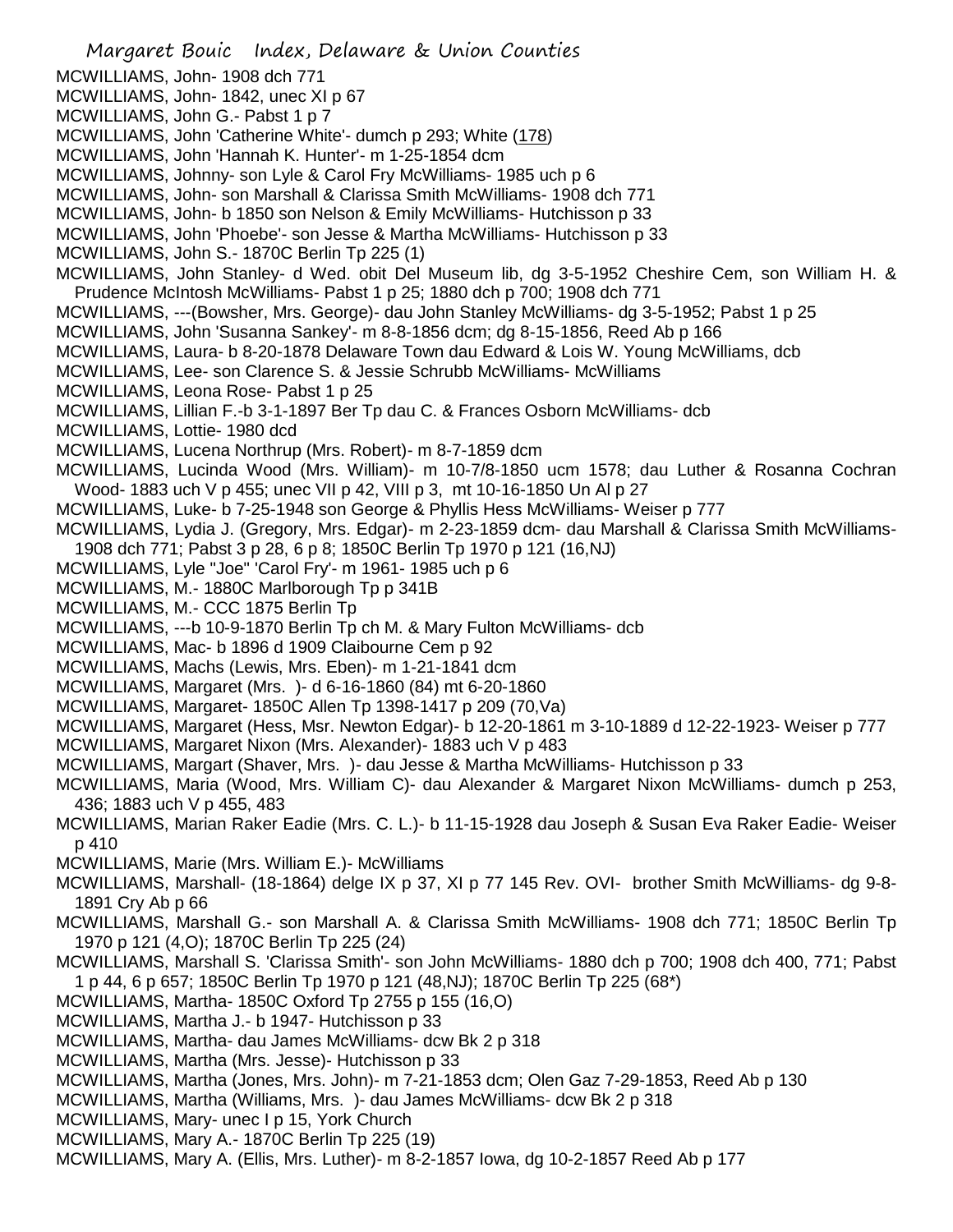- MCWILLIAMS, Mary Ann- dau James McWilliams- dcw Bk 2 p 318
- MCWILLIAMS, Mary A. Schenck (Mrs. Smith)- m 8-20-1856 dcm; Pabst 1 p 60, 65, 68, 3 p 29
- MCWILLIAMS, Mary E.- b 1849- Hutchisson p 33
- MCWILLIAMS, Mary Elizabeth (Mrs. James)- d 5-29-1975 (65) Galena Cem- McWilliams
- MCWILLIAMS, Mary Elizabeth (Thompson, Mrs. )(Mrs. James)- d 5-29-1975 (64) bur Galena- McWilliams
- MCWILLIAMS, Mary (Evans, Mrs. James W.)- lic 9-2-1833 ucm 290; unec II p 35
- MCWILLIAMS, Mary E. (Wilkins, Mrs. Charles)- b 3-18-1915 m 5-14-1939 d 8-19-1988 (73) dau Clarence W. & Jessie Schrubb McWilliams- McWilliams
- MCWILLIAMS, Mary Murphy (Mrs. James)- dau Andrew Murphy- dcw Bk 1 p 68; delge IV p 38, XI p 61
- MCWILLIAMS, Mary (Smith, Mrs. Samuel)- m 10-16-1842 dcm
- MCWILLIAMS, Mary (Mrs. William)- d 10-31-1844 (34-9-5) Shoup Cem, Powell p 265
- MCWILLIAMS, Matilda- 1850C Berlin Tp 2032 p 123 (10,O)
- MCWILLIAMS, Merlan- 1850C Oxford Tp 2755 p 155 (55,Pa) (female)
- MCWILLIAMS, M. G.- brother W. H. McWilliams- dg 1-24-1908 Cry Ab p 102
- MCWILLIAMS, Mira (Nolan, Mrs. Francis)- m 12-15-1857 dcm
- MCWILLIAMS, Miriam Carpenter (Wykoff Mrs. Peter)(Mrs. James)- b 9-10-1795 m(2) 1821 d 8-13-1880 (84- 11-3); dcw Bk 2 p 318; dg 9-2-1880, Cry Ab p 47; 1870C Oxford Tp 432 (74\*)
- MCWILLIAMS, Miriam (Spracklen, Mrs. John)- m 4-19-1851 dcm
- MCWILLIAMS, Nancy- dau Jesse & Martha McWilliams- Hutchisson p 33
- MCWILLIAMS, Nathan 'Eleanor- Un Al p 80; 1850C Allen Tp 1387-1405 p 208 (40,O); unec IV p 33
- MCWILLIAMS, --d 12-19-1844 McDonald Cem, Un Al p 50- infant son Nathan & Eleanor McWilliams
- MCWILLIAMS, Nelson 'Emily'- b 1826 son Nelson & Sarah Hutchisson McWilliams- Hutchisson p 33
- MCWILLIAMS, Nelson 'Sarah Hutchisson'- m 10-30-1814 son Jesse & Martha McWilliams- Hutchisson p 5, 19, 33
- MCWILLIAMS, Phoebe (Mrs. John)- Hutchisson p 33
- MCWILLIAMS, Phyllis- b 10-16-1951 dau George & Phyllis Hess McWilliams- Weiser p 777
- MCWILLIAMS, Phyllis Hess (Mrs. George)- b 7-27-1922 m 4-18-1946 dau Samuel & Minnie Portzline Hess-Weiser p 777
- MCWILLIAMS, Prudence C.- 1870C Berlin Tp 225 (22)
- MCWILLIAMS, Prudence McIntosh (Mrs. William H.)- dau John McIntosh- Pabst 1 p 25; 1880 dch p 700; 1908 dch 771
- MCWILLIAMS, Ray 'Catherine Bricker'- McWilliams
- MCWILLIAMS, Rebecca- d 3-18-1875 (69) dg 3-25-1875 Cry Ab p 3; 1870C Marlborough Tp 412 (63\*)
- MCWILLIAMS, Rebecca Brown (Mrs. Samuel)- m 2-16-1840 dcm
- MCWILLIAMS, Rhoda (Kyrk/Kirk, mrs. William H.)- m 11-8-1838 dcm- dau James McWilliams- dcw Bk 2 p 318
- MCWILLIAMS, Richard- Nash p 71, 73
- MCWILLIAMS, Robert- 1883 uch IV p 513; uca p 104
- MCWILLIAMS, Robert- son Jesse & Martha McWilliams- Hutchisson p 33
- MCWILLIAMS, Robert 'Lucena Northrup'- m 8-7-1859 dcm
- MCWILLIAMS, Robert 'Vicky'- McWilliams
- MCWILLIAMS, Rose- dau John & Catherine White McWilliams- White 215
- MCWILLIAMS, Ruth (Bowsher, Mrs. George)- d 1967 (72) Cheshire Cem- McWilliams
- MCWILLIAMS, S.- Pabst 1 p 10
- MCWILLIAMS, Sally (Jones, Mrs.James)- m Genoa Tp- Olentangy Gaz 5-14-1841, Wight II p 4
- MCWILLIAMS, Samuel- 1835 men p 42 #133 p 76 Marlborough Tp; 1840C Mlb Tp 252 (40-50); hadc p 38; delge VI p 57, 71
- MCWILLIAMS, Sam- 1880C Berlin Tp p 363C
- MCWILLIAMS, Samuel 'Rebecca Brown'- m 2-16-1840 dcm
- MCWILLIAMS, Sarah- 1850C Claibourne Tp 101 p 17 (11,O)
- MCWILLIAMS, Sarah Hutchisson (Mrs. Nelson)- b 5-6-1795 m 10-30-1814 dau Benjamin & Margaret Gance McWilliams- McWilliams p 5, 19, 33
- MCWILLIAMS, Sarah Pandence/Prudence- b 11-9-1900 Berlin Tp d 10-23-1901 (11m14d) dau J. S. & Mary Emma Wintermute McWilliams- dcb, dcdeaths
- MCWILLIAMS, Smith "Mary A. Schenck'- m 8-20-1856 dcm d 1-13 1915- son Marshall & Clarissa Smith McWilliams-1908 dch 400, 771; Pabst 1 p 25, 60, 68, 3 p 29, 6 p 8; hmp p 164, 174; delge XI p 77; dg 9-8- 1891 Cry Ab p 66; dg 1-24-1908 Cry Ab p 102; (36-1864), 145 Rev OVI, delge IX p 37; 1850C Berlin Tp